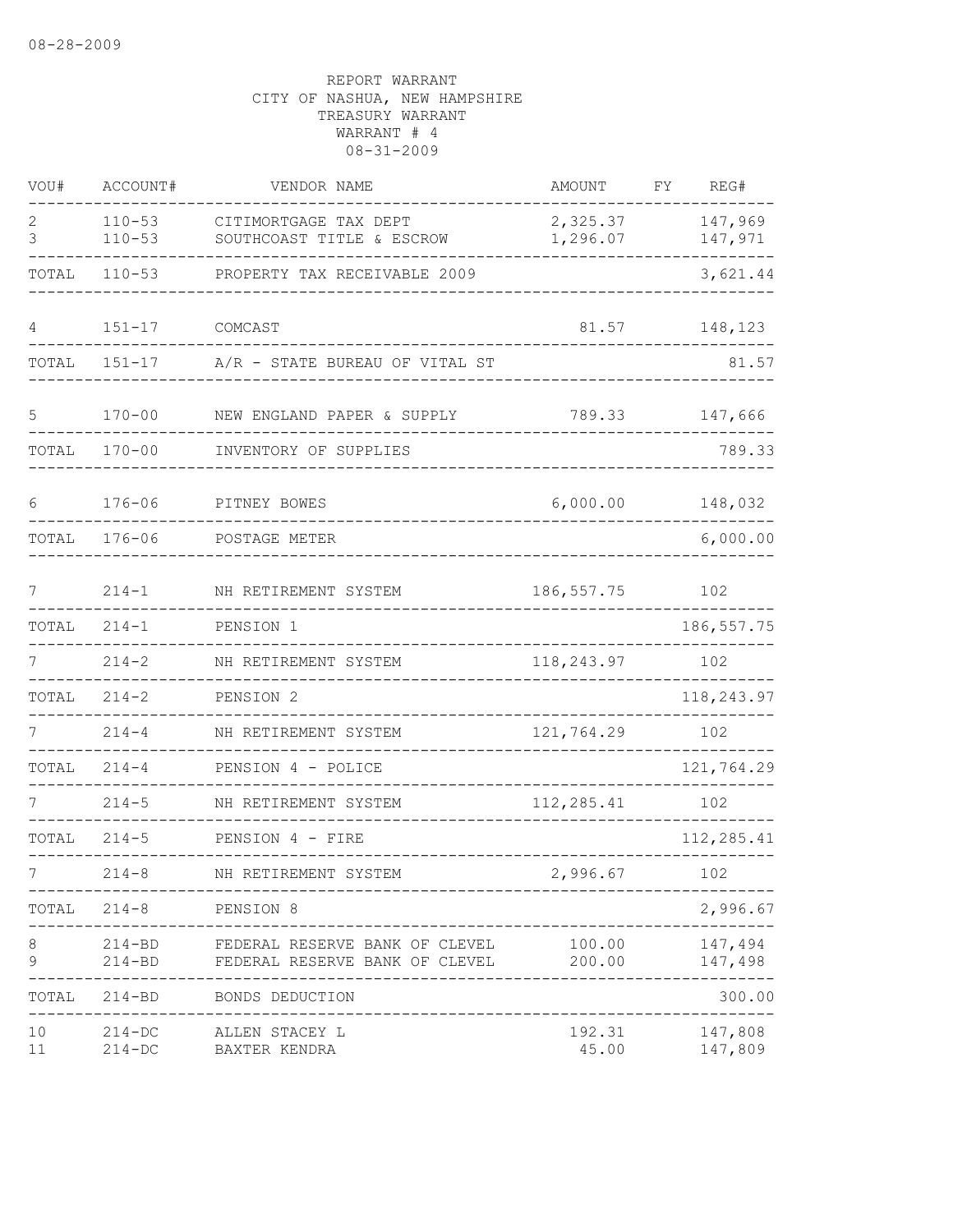| VOU#                                               | ACCOUNT#                                                                                                                   | VENDOR NAME                                                                                                                                                    | AMOUNT                                                                                                              | FY REG#                                                                                                    |
|----------------------------------------------------|----------------------------------------------------------------------------------------------------------------------------|----------------------------------------------------------------------------------------------------------------------------------------------------------------|---------------------------------------------------------------------------------------------------------------------|------------------------------------------------------------------------------------------------------------|
| 12<br>13<br>14<br>15<br>16<br>17<br>18<br>19       | $214 - DC$<br>$214-DC$<br>$214 - DC$<br>$214 - DC$<br>$214-DC$<br>$214 - DC$<br>$214-DC$                                   | 214-DC CARON CHRISTINE M<br>COSTANTINI SHELLEY<br>COTE KEITH<br>DAVIDSON PATRICIA<br>HAMILTON DENNIS L<br>HAMILTON TINA<br>HODGDON CYNTHIA<br>MENARD PAUL      | 192.31<br>350.00<br>96.16<br>96.16<br>192.31                                                                        | 1,440.00 147,810<br>76.93 147,548<br>147,675<br>147,706<br>147,812<br>147,813<br>192.31 147,676<br>147,677 |
| 20                                                 | $214-DC$                                                                                                                   | PERAULT DAVID                                                                                                                                                  |                                                                                                                     | 576.96 147,614                                                                                             |
|                                                    |                                                                                                                            | TOTAL 214-DC DEPENDENT CARE DEDUCTION                                                                                                                          |                                                                                                                     | 3,450.45                                                                                                   |
|                                                    |                                                                                                                            | 21 214-FS BENEFIT STRATEGIES INC 20,140.56 120                                                                                                                 |                                                                                                                     |                                                                                                            |
|                                                    |                                                                                                                            | TOTAL 214-FS FLEXIBLE SPENDING ACCOUNT -                                                                                                                       |                                                                                                                     | 20,140.56                                                                                                  |
|                                                    |                                                                                                                            |                                                                                                                                                                |                                                                                                                     |                                                                                                            |
| 22<br>23<br>24<br>25<br>26<br>27<br>28<br>29<br>30 | $255 - 00$<br>$255 - 00$<br>$255 - 00$<br>$255 - 00$<br>$255 - 00$<br>$255 - 00$<br>$255 - 00$<br>$255 - 00$<br>$255 - 00$ | STATE OF NH-MV<br>STATE OF NH-MV<br>STATE OF NH-MV<br>STATE OF NH-MV<br>STATE OF NH-MV<br>STATE OF NH-MV<br>STATE OF NH-MV<br>STATE OF NH-MV<br>STATE OF NH-MV | 38, 257.45<br>34,964.76<br>61, 274.00<br>23,638.16<br>20,004.98<br>23,002.12<br>17,684.25<br>18,036.05<br>17,741.20 | 100<br>101<br>105<br>109<br>110<br>114<br>115<br>121<br>122                                                |
|                                                    |                                                                                                                            | TOTAL 255-00 STATE MVR                                                                                                                                         |                                                                                                                     | 254,602.97                                                                                                 |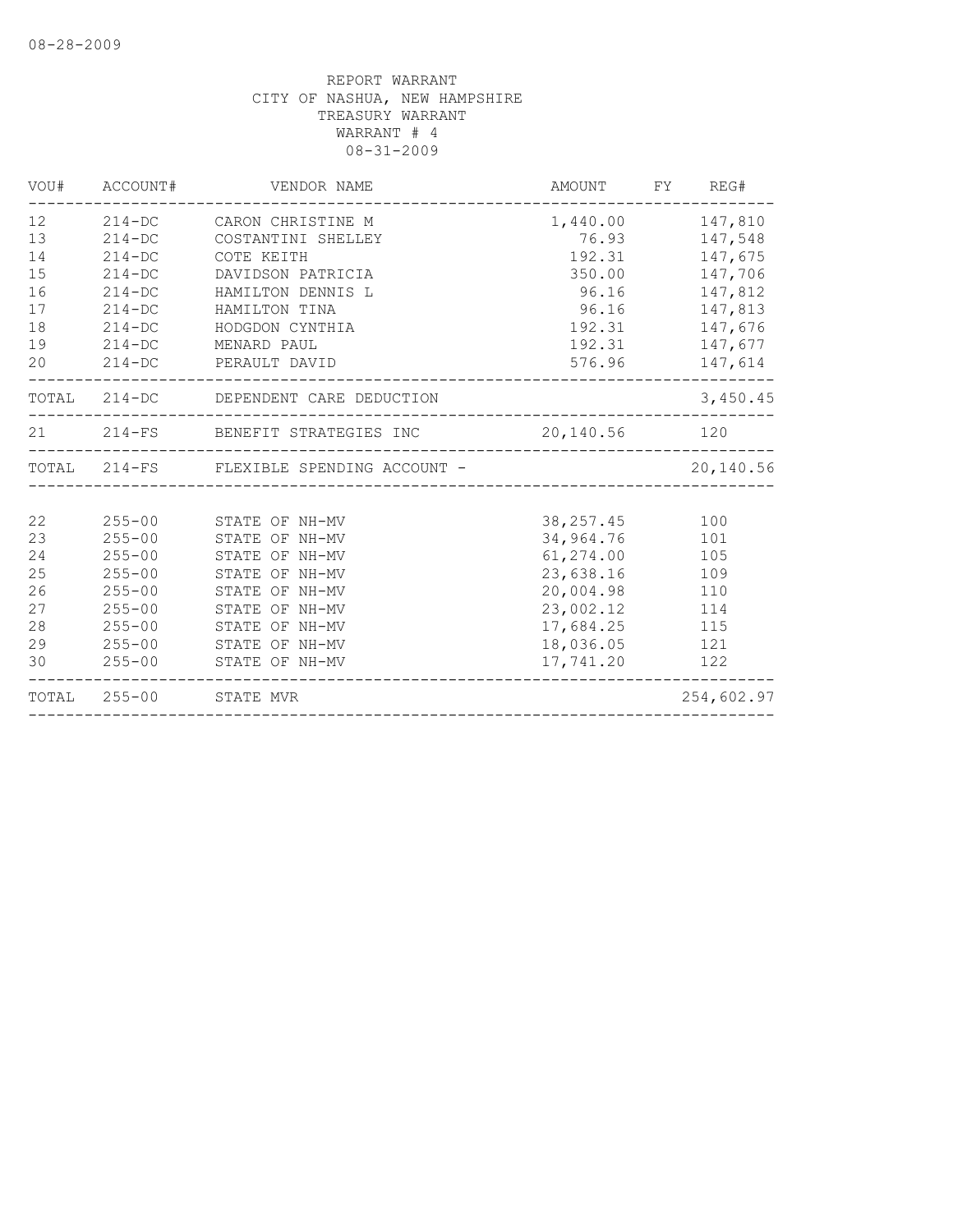| VOU#      | ACCOUNT#  | VENDOR NAME                                                                                                 | AMOUNT FY REG#   |                    |
|-----------|-----------|-------------------------------------------------------------------------------------------------------------|------------------|--------------------|
| 31        | 305-33005 | PENNICHUCK WATER                                                                                            | 50.14 148,112    |                    |
| 32        | 305-34015 | METROMEDIA ENERGY INC                                                                                       |                  | $.44$ $148,139$    |
| 33        | 305-34015 | NATIONAL GRID                                                                                               |                  | 3.98 148,135       |
| 34        | 305-49075 | CITY OF NASHUA/PETTY CASH SLIP 125.55 147,493                                                               |                  |                    |
| 35        | 305-49075 | STAPLES BUSINESS ADVANTAGE                                                                                  |                  | 391.19 147,797     |
| 36        | 305-59100 | CURRAN KEVIN                                                                                                | 50.00            | 147,807<br>147,818 |
| 37        | 305-59100 | JEYNES MIKE                                                                                                 | 100.00           |                    |
| 38        | 305-59100 | MCLEAN JIM                                                                                                  | 125.00           | 147,682            |
| 39        | 305-59100 | NEXTEL COMMUNICATIONS                                                                                       |                  | 38.43 148,105      |
| 40        | 305-59100 | O'NEIL TIM                                                                                                  |                  | 150.00 147,684     |
| 41        | 305-59100 | WALLENT FRANK J                                                                                             | 200.00 147,576   |                    |
| 42        | 305-64030 | CITY OF NASHUA/PETTY CASH SLIP 47.94 147,493                                                                |                  |                    |
| 43        |           | 305-74092 DELL MARKETING LP                                                                                 | 498.00 147,596   |                    |
| 44        |           | 305-94005 CITY OF NASHUA/PETTY CASH SLIP                                                                    | 15.00 147,493    |                    |
| 45        |           |                                                                                                             | $327.50$         |                    |
| TOTAL 305 |           | ___________________________________<br>SRF - CIVIC & COMM ACTIVITIES                                        |                  | 2, 123.17          |
|           |           |                                                                                                             |                  |                    |
|           |           | 213,711 3053-49050 CW PUBLICATIONS                                                                          | 1,166.00 147,875 |                    |
| TOTAL 305 |           | NHS ACADEMY OF FINANCE                                                                                      |                  | 1,166.00           |
|           |           |                                                                                                             |                  |                    |
| 46        |           | 308-08 ANTHEM BLUE CROSS BLUE SHIELD 11,034.00 116<br>308-83010 ANTHEM BLUE CROSS BLUE SHIELD 42,473.67 103 |                  |                    |
| 47        |           |                                                                                                             |                  |                    |
| 48        |           | 308-83010 ANTHEM BLUE CROSS BLUE SHIELD                                                                     | 21,993.48 108    |                    |
| 49        | 308-83010 | ANTHEM BLUE CROSS BLUE SHIELD 29,801.57 116                                                                 |                  |                    |
| 50        | 308-83011 | ANTHEM BLUE CROSS BLUE SHIELD                                                                               | 1,125.93         | 103                |
| 51        | 308-83011 | ANTHEM BLUE CROSS BLUE SHIELD                                                                               | 110.52 108       |                    |
| 52        | 308-83011 | ANTHEM BLUE CROSS BLUE SHIELD                                                                               | 1, 214.99 116    |                    |
| 53        | 308-83012 | ANTHEM BLUE CROSS BLUE SHIELD                                                                               | 152,189.05       | 103                |
| 54        | 308-83012 | ANTHEM BLUE CROSS BLUE SHIELD                                                                               | 41, 113. 44      | 108                |
| 55        | 308-83012 | ANTHEM BLUE CROSS BLUE SHIELD                                                                               | 221, 241.01      | 116                |
| 56        | 308-83012 | QUARATIELLO SANDRA                                                                                          | 236.84           | 147,957            |
| 57        | 308-83013 | ANTHEM BLUE CROSS BLUE SHIELD                                                                               | 162,607.54 103   |                    |
| 58        | 308-83013 | ANTHEM BLUE CROSS BLUE SHIELD 46, 252.62 108                                                                |                  |                    |
| 59        | 308-83013 | ANTHEM BLUE CROSS BLUE SHIELD                                                                               | 135,063.88       | 116                |
| 60        | 308-83016 | HARVARD PILGRIM HEALTH CARE                                                                                 | 47, 253.83       | 107                |
| 61        | 308-83016 | HARVARD PILGRIM HEALTH CARE                                                                                 | 48, 445.56       | 117                |
| 62        | 308-83017 | HARVARD PILGRIM HEALTH CARE                                                                                 | 71,707.58        | 107                |
| 63        | 308-83017 | HARVARD PILGRIM HEALTH CARE                                                                                 | 85,236.05        | 117                |
| 64        | 308-83018 | ANTHEM BLUE CROSS BLUE SHIELD                                                                               | 64,916.61        | 103                |
| 65        | 308-83018 | ANTHEM BLUE CROSS BLUE SHIELD                                                                               | 10,388.88        | 108                |
| 66        | 308-83018 | ANTHEM BLUE CROSS BLUE SHIELD                                                                               | 71,890.40        | 116                |
| 67        | 308-83019 | ANTHEM BLUE CROSS BLUE SHIELD                                                                               | 60,416.33        | 103                |
| 68        | 308-83019 | ANTHEM BLUE CROSS BLUE SHIELD                                                                               | 10,609.92        | 108                |
| 69        | 308-83019 | ANTHEM BLUE CROSS BLUE SHIELD                                                                               | 44,797.12        | 116                |
|           |           |                                                                                                             |                  |                    |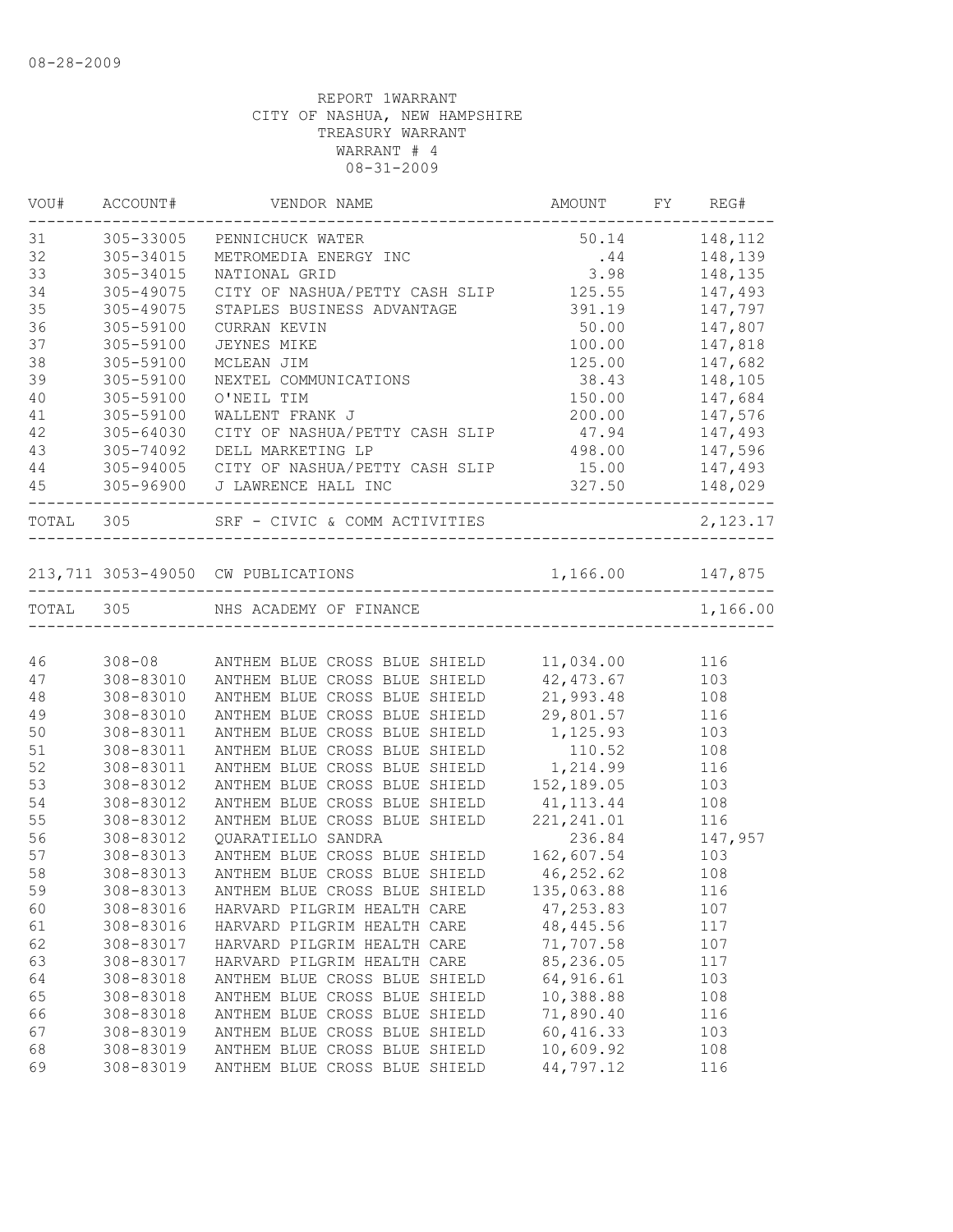| 70<br>106<br>308-83020<br>29,552.98<br>NORTHEAST DELTA<br>71<br>308-83020<br>119<br>NORTHEAST DELTA<br>17, 178.26<br>72<br>308-83021<br>11,350.63<br>106<br>NORTHEAST DELTA<br>73<br>308-83021<br>NORTHEAST DELTA<br>11,307.15<br>119<br>74<br>308-83025<br>1,068.48<br>BUCK CONSULTANTS LLC<br>75<br>308-83026<br>35, 142.00<br>NORTHERN NEW ENGLAND BENEFIT T<br>118<br>76<br>246.00<br>308-83040<br>CONNECTICUT UNDERWRITERS INC<br>77<br>1,300.00<br>308-83053<br>ANESTHESIA CARE GROUP PC<br>W/<br>78<br>308-83053<br>2,956.00<br>APPLE SERVICES NASHUA<br>79<br>308-83053<br>50.00<br>CURTIS VINCE<br>80<br>308-83053<br>100.00<br>DARTMOUTH-HITCHCOCK CLINIC<br>81<br>308-83053<br>1,000.00<br>FOCUS PHYSICAL THERAPY LLC<br>82<br>308-83053<br>62.00<br>FOUNDATION MEDICAL PARTNERS<br>83<br>308-83053<br>1,530.00<br>FOUR SEASONS ORTHOPAEDIC CTR<br>84<br>308-83053<br>910.00<br>GRANITE STATE ANESTHESIOLOGIST<br>138.00<br>85<br>308-83053<br>GREATER NASHUA EMERGENCY PHYS<br>86<br>308-83053<br>PERFORMANCE REHAB INC<br>1,450.00<br>290.00<br>87<br>308-83053<br>PHILLIP P FICHERA MD<br>88<br>308-83053<br>RS MEDICAL<br>80.00<br>89<br>308-83053<br>SO NH REGIONAL MEDICAL CENTER<br>545.11<br>90<br>308-83053<br>ST JOSEPH BUSINESS & HEALTH<br>450.45<br>91<br>308-83053<br>1,637.00<br>ST JOSEPH'S HOSPITAL<br>92<br>308-83053<br>263.11<br>STONERIVER PHARMACY SOLUTIONS<br>93<br>1,279.00<br>308-83054<br>APPLE SERVICES NASHUA<br>94<br>308-83054<br>BIGELOW CHIROPRACTIC CTR PLLC<br>90.00<br>95<br>308-83054<br>134.00<br>CONCORD ORTHOPAEDICS PA<br>96<br>308-83054<br>85.15<br>DEVINE MILLIMET & BRANCH PA<br>97<br>308-83054<br>FOUR SEASONS ORTHOPAEDIC CTR<br>524.00<br>98<br>308-83054<br>GRANITE STATE ANESTHESIOLOGIST<br>900.00<br>99<br>308-83054<br>136.00<br>GREATER NASHUA EMERGENCY PHYS<br>100<br>308-83054<br>47.30<br>MCLAUGHLIN BRUCE<br>101<br>308-83054<br>MORIARTY KEVIN S DC<br>222.00<br>102<br>308-83054<br>34.00<br>NASHUA RADIOLOGY PA<br>103<br>308-83054<br>PERFORMANCE REHAB INC<br>185.00<br>104<br>308-83054<br>20.00<br>QUIGLEY JANE<br>105<br>308-83054<br>1,860.64<br>ROCKINGHAM ORTHOPEDIC ASSOCIAT<br>106<br>308-83054<br>RS MEDICAL<br>80.00<br>107<br>308-83054<br>ST JOSEPH BUSINESS & HEALTH<br>192.30<br>308-83054<br>108<br>ST JOSEPH'S HOSPITAL<br>724.75<br>109<br>308-83054<br>1,665.35<br>STONERIVER PHARMACY SOLUTIONS<br>110<br>308-83054<br>WALGREEN CO<br>W/C<br>302.66<br>9,405.73<br>111<br>308-83055<br>DEVINE MILLIMET & BRANCH PA<br>112<br>308-83055<br>1,340.00<br>DOWNEAST INVESTIGATIONS INC<br>1,110.00<br>113<br>308-83055<br>SO NH SPORTS MEDICINE & ORTHO | VOU# | ACCOUNT# | VENDOR NAME | AMOUNT | FY | REG#    |
|---------------------------------------------------------------------------------------------------------------------------------------------------------------------------------------------------------------------------------------------------------------------------------------------------------------------------------------------------------------------------------------------------------------------------------------------------------------------------------------------------------------------------------------------------------------------------------------------------------------------------------------------------------------------------------------------------------------------------------------------------------------------------------------------------------------------------------------------------------------------------------------------------------------------------------------------------------------------------------------------------------------------------------------------------------------------------------------------------------------------------------------------------------------------------------------------------------------------------------------------------------------------------------------------------------------------------------------------------------------------------------------------------------------------------------------------------------------------------------------------------------------------------------------------------------------------------------------------------------------------------------------------------------------------------------------------------------------------------------------------------------------------------------------------------------------------------------------------------------------------------------------------------------------------------------------------------------------------------------------------------------------------------------------------------------------------------------------------------------------------------------------------------------------------------------------------------------------------------------------------------------------------------------------------------------------------------------------------------------------------------------------------------------------------------------------------------------------------------------------------------------------------------------------------------------------------------------------------------------------------------------------------------|------|----------|-------------|--------|----|---------|
|                                                                                                                                                                                                                                                                                                                                                                                                                                                                                                                                                                                                                                                                                                                                                                                                                                                                                                                                                                                                                                                                                                                                                                                                                                                                                                                                                                                                                                                                                                                                                                                                                                                                                                                                                                                                                                                                                                                                                                                                                                                                                                                                                                                                                                                                                                                                                                                                                                                                                                                                                                                                                                                   |      |          |             |        |    |         |
|                                                                                                                                                                                                                                                                                                                                                                                                                                                                                                                                                                                                                                                                                                                                                                                                                                                                                                                                                                                                                                                                                                                                                                                                                                                                                                                                                                                                                                                                                                                                                                                                                                                                                                                                                                                                                                                                                                                                                                                                                                                                                                                                                                                                                                                                                                                                                                                                                                                                                                                                                                                                                                                   |      |          |             |        |    |         |
|                                                                                                                                                                                                                                                                                                                                                                                                                                                                                                                                                                                                                                                                                                                                                                                                                                                                                                                                                                                                                                                                                                                                                                                                                                                                                                                                                                                                                                                                                                                                                                                                                                                                                                                                                                                                                                                                                                                                                                                                                                                                                                                                                                                                                                                                                                                                                                                                                                                                                                                                                                                                                                                   |      |          |             |        |    |         |
|                                                                                                                                                                                                                                                                                                                                                                                                                                                                                                                                                                                                                                                                                                                                                                                                                                                                                                                                                                                                                                                                                                                                                                                                                                                                                                                                                                                                                                                                                                                                                                                                                                                                                                                                                                                                                                                                                                                                                                                                                                                                                                                                                                                                                                                                                                                                                                                                                                                                                                                                                                                                                                                   |      |          |             |        |    |         |
|                                                                                                                                                                                                                                                                                                                                                                                                                                                                                                                                                                                                                                                                                                                                                                                                                                                                                                                                                                                                                                                                                                                                                                                                                                                                                                                                                                                                                                                                                                                                                                                                                                                                                                                                                                                                                                                                                                                                                                                                                                                                                                                                                                                                                                                                                                                                                                                                                                                                                                                                                                                                                                                   |      |          |             |        |    | 148,141 |
|                                                                                                                                                                                                                                                                                                                                                                                                                                                                                                                                                                                                                                                                                                                                                                                                                                                                                                                                                                                                                                                                                                                                                                                                                                                                                                                                                                                                                                                                                                                                                                                                                                                                                                                                                                                                                                                                                                                                                                                                                                                                                                                                                                                                                                                                                                                                                                                                                                                                                                                                                                                                                                                   |      |          |             |        |    |         |
|                                                                                                                                                                                                                                                                                                                                                                                                                                                                                                                                                                                                                                                                                                                                                                                                                                                                                                                                                                                                                                                                                                                                                                                                                                                                                                                                                                                                                                                                                                                                                                                                                                                                                                                                                                                                                                                                                                                                                                                                                                                                                                                                                                                                                                                                                                                                                                                                                                                                                                                                                                                                                                                   |      |          |             |        |    | 148,130 |
|                                                                                                                                                                                                                                                                                                                                                                                                                                                                                                                                                                                                                                                                                                                                                                                                                                                                                                                                                                                                                                                                                                                                                                                                                                                                                                                                                                                                                                                                                                                                                                                                                                                                                                                                                                                                                                                                                                                                                                                                                                                                                                                                                                                                                                                                                                                                                                                                                                                                                                                                                                                                                                                   |      |          |             |        |    | 147,507 |
|                                                                                                                                                                                                                                                                                                                                                                                                                                                                                                                                                                                                                                                                                                                                                                                                                                                                                                                                                                                                                                                                                                                                                                                                                                                                                                                                                                                                                                                                                                                                                                                                                                                                                                                                                                                                                                                                                                                                                                                                                                                                                                                                                                                                                                                                                                                                                                                                                                                                                                                                                                                                                                                   |      |          |             |        |    | 147,563 |
|                                                                                                                                                                                                                                                                                                                                                                                                                                                                                                                                                                                                                                                                                                                                                                                                                                                                                                                                                                                                                                                                                                                                                                                                                                                                                                                                                                                                                                                                                                                                                                                                                                                                                                                                                                                                                                                                                                                                                                                                                                                                                                                                                                                                                                                                                                                                                                                                                                                                                                                                                                                                                                                   |      |          |             |        |    | 147,947 |
|                                                                                                                                                                                                                                                                                                                                                                                                                                                                                                                                                                                                                                                                                                                                                                                                                                                                                                                                                                                                                                                                                                                                                                                                                                                                                                                                                                                                                                                                                                                                                                                                                                                                                                                                                                                                                                                                                                                                                                                                                                                                                                                                                                                                                                                                                                                                                                                                                                                                                                                                                                                                                                                   |      |          |             |        |    | 147,755 |
|                                                                                                                                                                                                                                                                                                                                                                                                                                                                                                                                                                                                                                                                                                                                                                                                                                                                                                                                                                                                                                                                                                                                                                                                                                                                                                                                                                                                                                                                                                                                                                                                                                                                                                                                                                                                                                                                                                                                                                                                                                                                                                                                                                                                                                                                                                                                                                                                                                                                                                                                                                                                                                                   |      |          |             |        |    | 147,960 |
|                                                                                                                                                                                                                                                                                                                                                                                                                                                                                                                                                                                                                                                                                                                                                                                                                                                                                                                                                                                                                                                                                                                                                                                                                                                                                                                                                                                                                                                                                                                                                                                                                                                                                                                                                                                                                                                                                                                                                                                                                                                                                                                                                                                                                                                                                                                                                                                                                                                                                                                                                                                                                                                   |      |          |             |        |    | 147,733 |
|                                                                                                                                                                                                                                                                                                                                                                                                                                                                                                                                                                                                                                                                                                                                                                                                                                                                                                                                                                                                                                                                                                                                                                                                                                                                                                                                                                                                                                                                                                                                                                                                                                                                                                                                                                                                                                                                                                                                                                                                                                                                                                                                                                                                                                                                                                                                                                                                                                                                                                                                                                                                                                                   |      |          |             |        |    | 147,741 |
|                                                                                                                                                                                                                                                                                                                                                                                                                                                                                                                                                                                                                                                                                                                                                                                                                                                                                                                                                                                                                                                                                                                                                                                                                                                                                                                                                                                                                                                                                                                                                                                                                                                                                                                                                                                                                                                                                                                                                                                                                                                                                                                                                                                                                                                                                                                                                                                                                                                                                                                                                                                                                                                   |      |          |             |        |    | 147,540 |
|                                                                                                                                                                                                                                                                                                                                                                                                                                                                                                                                                                                                                                                                                                                                                                                                                                                                                                                                                                                                                                                                                                                                                                                                                                                                                                                                                                                                                                                                                                                                                                                                                                                                                                                                                                                                                                                                                                                                                                                                                                                                                                                                                                                                                                                                                                                                                                                                                                                                                                                                                                                                                                                   |      |          |             |        |    | 147,729 |
|                                                                                                                                                                                                                                                                                                                                                                                                                                                                                                                                                                                                                                                                                                                                                                                                                                                                                                                                                                                                                                                                                                                                                                                                                                                                                                                                                                                                                                                                                                                                                                                                                                                                                                                                                                                                                                                                                                                                                                                                                                                                                                                                                                                                                                                                                                                                                                                                                                                                                                                                                                                                                                                   |      |          |             |        |    | 147,584 |
|                                                                                                                                                                                                                                                                                                                                                                                                                                                                                                                                                                                                                                                                                                                                                                                                                                                                                                                                                                                                                                                                                                                                                                                                                                                                                                                                                                                                                                                                                                                                                                                                                                                                                                                                                                                                                                                                                                                                                                                                                                                                                                                                                                                                                                                                                                                                                                                                                                                                                                                                                                                                                                                   |      |          |             |        |    | 147,763 |
|                                                                                                                                                                                                                                                                                                                                                                                                                                                                                                                                                                                                                                                                                                                                                                                                                                                                                                                                                                                                                                                                                                                                                                                                                                                                                                                                                                                                                                                                                                                                                                                                                                                                                                                                                                                                                                                                                                                                                                                                                                                                                                                                                                                                                                                                                                                                                                                                                                                                                                                                                                                                                                                   |      |          |             |        |    | 147,511 |
|                                                                                                                                                                                                                                                                                                                                                                                                                                                                                                                                                                                                                                                                                                                                                                                                                                                                                                                                                                                                                                                                                                                                                                                                                                                                                                                                                                                                                                                                                                                                                                                                                                                                                                                                                                                                                                                                                                                                                                                                                                                                                                                                                                                                                                                                                                                                                                                                                                                                                                                                                                                                                                                   |      |          |             |        |    | 147,717 |
|                                                                                                                                                                                                                                                                                                                                                                                                                                                                                                                                                                                                                                                                                                                                                                                                                                                                                                                                                                                                                                                                                                                                                                                                                                                                                                                                                                                                                                                                                                                                                                                                                                                                                                                                                                                                                                                                                                                                                                                                                                                                                                                                                                                                                                                                                                                                                                                                                                                                                                                                                                                                                                                   |      |          |             |        |    | 147,623 |
|                                                                                                                                                                                                                                                                                                                                                                                                                                                                                                                                                                                                                                                                                                                                                                                                                                                                                                                                                                                                                                                                                                                                                                                                                                                                                                                                                                                                                                                                                                                                                                                                                                                                                                                                                                                                                                                                                                                                                                                                                                                                                                                                                                                                                                                                                                                                                                                                                                                                                                                                                                                                                                                   |      |          |             |        |    | 147,557 |
|                                                                                                                                                                                                                                                                                                                                                                                                                                                                                                                                                                                                                                                                                                                                                                                                                                                                                                                                                                                                                                                                                                                                                                                                                                                                                                                                                                                                                                                                                                                                                                                                                                                                                                                                                                                                                                                                                                                                                                                                                                                                                                                                                                                                                                                                                                                                                                                                                                                                                                                                                                                                                                                   |      |          |             |        |    | 147,732 |
|                                                                                                                                                                                                                                                                                                                                                                                                                                                                                                                                                                                                                                                                                                                                                                                                                                                                                                                                                                                                                                                                                                                                                                                                                                                                                                                                                                                                                                                                                                                                                                                                                                                                                                                                                                                                                                                                                                                                                                                                                                                                                                                                                                                                                                                                                                                                                                                                                                                                                                                                                                                                                                                   |      |          |             |        |    | 147,563 |
|                                                                                                                                                                                                                                                                                                                                                                                                                                                                                                                                                                                                                                                                                                                                                                                                                                                                                                                                                                                                                                                                                                                                                                                                                                                                                                                                                                                                                                                                                                                                                                                                                                                                                                                                                                                                                                                                                                                                                                                                                                                                                                                                                                                                                                                                                                                                                                                                                                                                                                                                                                                                                                                   |      |          |             |        |    | 147,936 |
|                                                                                                                                                                                                                                                                                                                                                                                                                                                                                                                                                                                                                                                                                                                                                                                                                                                                                                                                                                                                                                                                                                                                                                                                                                                                                                                                                                                                                                                                                                                                                                                                                                                                                                                                                                                                                                                                                                                                                                                                                                                                                                                                                                                                                                                                                                                                                                                                                                                                                                                                                                                                                                                   |      |          |             |        |    | 147,634 |
|                                                                                                                                                                                                                                                                                                                                                                                                                                                                                                                                                                                                                                                                                                                                                                                                                                                                                                                                                                                                                                                                                                                                                                                                                                                                                                                                                                                                                                                                                                                                                                                                                                                                                                                                                                                                                                                                                                                                                                                                                                                                                                                                                                                                                                                                                                                                                                                                                                                                                                                                                                                                                                                   |      |          |             |        |    | 147,718 |
|                                                                                                                                                                                                                                                                                                                                                                                                                                                                                                                                                                                                                                                                                                                                                                                                                                                                                                                                                                                                                                                                                                                                                                                                                                                                                                                                                                                                                                                                                                                                                                                                                                                                                                                                                                                                                                                                                                                                                                                                                                                                                                                                                                                                                                                                                                                                                                                                                                                                                                                                                                                                                                                   |      |          |             |        |    | 147,741 |
|                                                                                                                                                                                                                                                                                                                                                                                                                                                                                                                                                                                                                                                                                                                                                                                                                                                                                                                                                                                                                                                                                                                                                                                                                                                                                                                                                                                                                                                                                                                                                                                                                                                                                                                                                                                                                                                                                                                                                                                                                                                                                                                                                                                                                                                                                                                                                                                                                                                                                                                                                                                                                                                   |      |          |             |        |    | 147,540 |
|                                                                                                                                                                                                                                                                                                                                                                                                                                                                                                                                                                                                                                                                                                                                                                                                                                                                                                                                                                                                                                                                                                                                                                                                                                                                                                                                                                                                                                                                                                                                                                                                                                                                                                                                                                                                                                                                                                                                                                                                                                                                                                                                                                                                                                                                                                                                                                                                                                                                                                                                                                                                                                                   |      |          |             |        |    | 147,729 |
|                                                                                                                                                                                                                                                                                                                                                                                                                                                                                                                                                                                                                                                                                                                                                                                                                                                                                                                                                                                                                                                                                                                                                                                                                                                                                                                                                                                                                                                                                                                                                                                                                                                                                                                                                                                                                                                                                                                                                                                                                                                                                                                                                                                                                                                                                                                                                                                                                                                                                                                                                                                                                                                   |      |          |             |        |    | 147,865 |
|                                                                                                                                                                                                                                                                                                                                                                                                                                                                                                                                                                                                                                                                                                                                                                                                                                                                                                                                                                                                                                                                                                                                                                                                                                                                                                                                                                                                                                                                                                                                                                                                                                                                                                                                                                                                                                                                                                                                                                                                                                                                                                                                                                                                                                                                                                                                                                                                                                                                                                                                                                                                                                                   |      |          |             |        |    | 147,724 |
|                                                                                                                                                                                                                                                                                                                                                                                                                                                                                                                                                                                                                                                                                                                                                                                                                                                                                                                                                                                                                                                                                                                                                                                                                                                                                                                                                                                                                                                                                                                                                                                                                                                                                                                                                                                                                                                                                                                                                                                                                                                                                                                                                                                                                                                                                                                                                                                                                                                                                                                                                                                                                                                   |      |          |             |        |    | 147,716 |
|                                                                                                                                                                                                                                                                                                                                                                                                                                                                                                                                                                                                                                                                                                                                                                                                                                                                                                                                                                                                                                                                                                                                                                                                                                                                                                                                                                                                                                                                                                                                                                                                                                                                                                                                                                                                                                                                                                                                                                                                                                                                                                                                                                                                                                                                                                                                                                                                                                                                                                                                                                                                                                                   |      |          |             |        |    | 147,584 |
|                                                                                                                                                                                                                                                                                                                                                                                                                                                                                                                                                                                                                                                                                                                                                                                                                                                                                                                                                                                                                                                                                                                                                                                                                                                                                                                                                                                                                                                                                                                                                                                                                                                                                                                                                                                                                                                                                                                                                                                                                                                                                                                                                                                                                                                                                                                                                                                                                                                                                                                                                                                                                                                   |      |          |             |        |    | 147,837 |
|                                                                                                                                                                                                                                                                                                                                                                                                                                                                                                                                                                                                                                                                                                                                                                                                                                                                                                                                                                                                                                                                                                                                                                                                                                                                                                                                                                                                                                                                                                                                                                                                                                                                                                                                                                                                                                                                                                                                                                                                                                                                                                                                                                                                                                                                                                                                                                                                                                                                                                                                                                                                                                                   |      |          |             |        |    | 147,702 |
|                                                                                                                                                                                                                                                                                                                                                                                                                                                                                                                                                                                                                                                                                                                                                                                                                                                                                                                                                                                                                                                                                                                                                                                                                                                                                                                                                                                                                                                                                                                                                                                                                                                                                                                                                                                                                                                                                                                                                                                                                                                                                                                                                                                                                                                                                                                                                                                                                                                                                                                                                                                                                                                   |      |          |             |        |    | 147,511 |
|                                                                                                                                                                                                                                                                                                                                                                                                                                                                                                                                                                                                                                                                                                                                                                                                                                                                                                                                                                                                                                                                                                                                                                                                                                                                                                                                                                                                                                                                                                                                                                                                                                                                                                                                                                                                                                                                                                                                                                                                                                                                                                                                                                                                                                                                                                                                                                                                                                                                                                                                                                                                                                                   |      |          |             |        |    | 147,623 |
|                                                                                                                                                                                                                                                                                                                                                                                                                                                                                                                                                                                                                                                                                                                                                                                                                                                                                                                                                                                                                                                                                                                                                                                                                                                                                                                                                                                                                                                                                                                                                                                                                                                                                                                                                                                                                                                                                                                                                                                                                                                                                                                                                                                                                                                                                                                                                                                                                                                                                                                                                                                                                                                   |      |          |             |        |    | 147,557 |
|                                                                                                                                                                                                                                                                                                                                                                                                                                                                                                                                                                                                                                                                                                                                                                                                                                                                                                                                                                                                                                                                                                                                                                                                                                                                                                                                                                                                                                                                                                                                                                                                                                                                                                                                                                                                                                                                                                                                                                                                                                                                                                                                                                                                                                                                                                                                                                                                                                                                                                                                                                                                                                                   |      |          |             |        |    | 147,732 |
|                                                                                                                                                                                                                                                                                                                                                                                                                                                                                                                                                                                                                                                                                                                                                                                                                                                                                                                                                                                                                                                                                                                                                                                                                                                                                                                                                                                                                                                                                                                                                                                                                                                                                                                                                                                                                                                                                                                                                                                                                                                                                                                                                                                                                                                                                                                                                                                                                                                                                                                                                                                                                                                   |      |          |             |        |    | 147,721 |
|                                                                                                                                                                                                                                                                                                                                                                                                                                                                                                                                                                                                                                                                                                                                                                                                                                                                                                                                                                                                                                                                                                                                                                                                                                                                                                                                                                                                                                                                                                                                                                                                                                                                                                                                                                                                                                                                                                                                                                                                                                                                                                                                                                                                                                                                                                                                                                                                                                                                                                                                                                                                                                                   |      |          |             |        |    | 147,718 |
|                                                                                                                                                                                                                                                                                                                                                                                                                                                                                                                                                                                                                                                                                                                                                                                                                                                                                                                                                                                                                                                                                                                                                                                                                                                                                                                                                                                                                                                                                                                                                                                                                                                                                                                                                                                                                                                                                                                                                                                                                                                                                                                                                                                                                                                                                                                                                                                                                                                                                                                                                                                                                                                   |      |          |             |        |    | 147,757 |
|                                                                                                                                                                                                                                                                                                                                                                                                                                                                                                                                                                                                                                                                                                                                                                                                                                                                                                                                                                                                                                                                                                                                                                                                                                                                                                                                                                                                                                                                                                                                                                                                                                                                                                                                                                                                                                                                                                                                                                                                                                                                                                                                                                                                                                                                                                                                                                                                                                                                                                                                                                                                                                                   |      |          |             |        |    | 147,762 |
| 114<br>308-83056<br>OCCUPATIONAL DRUG TESTING LLC<br>105.00                                                                                                                                                                                                                                                                                                                                                                                                                                                                                                                                                                                                                                                                                                                                                                                                                                                                                                                                                                                                                                                                                                                                                                                                                                                                                                                                                                                                                                                                                                                                                                                                                                                                                                                                                                                                                                                                                                                                                                                                                                                                                                                                                                                                                                                                                                                                                                                                                                                                                                                                                                                       |      |          |             |        |    | 147,707 |
| 115<br>308-83064<br>ENTERPRISE RENT A CAR DERRY<br>794.45                                                                                                                                                                                                                                                                                                                                                                                                                                                                                                                                                                                                                                                                                                                                                                                                                                                                                                                                                                                                                                                                                                                                                                                                                                                                                                                                                                                                                                                                                                                                                                                                                                                                                                                                                                                                                                                                                                                                                                                                                                                                                                                                                                                                                                                                                                                                                                                                                                                                                                                                                                                         |      |          |             |        |    | 147,946 |
| HAC-A-TAC AUTO/SONNY FLANDERS<br>116<br>308-83064<br>968.00                                                                                                                                                                                                                                                                                                                                                                                                                                                                                                                                                                                                                                                                                                                                                                                                                                                                                                                                                                                                                                                                                                                                                                                                                                                                                                                                                                                                                                                                                                                                                                                                                                                                                                                                                                                                                                                                                                                                                                                                                                                                                                                                                                                                                                                                                                                                                                                                                                                                                                                                                                                       |      |          |             |        |    | 147,791 |
| 117<br>308-83064<br>STATEWIDE COLLISION LLC<br>672.90                                                                                                                                                                                                                                                                                                                                                                                                                                                                                                                                                                                                                                                                                                                                                                                                                                                                                                                                                                                                                                                                                                                                                                                                                                                                                                                                                                                                                                                                                                                                                                                                                                                                                                                                                                                                                                                                                                                                                                                                                                                                                                                                                                                                                                                                                                                                                                                                                                                                                                                                                                                             |      |          |             |        |    | 147,627 |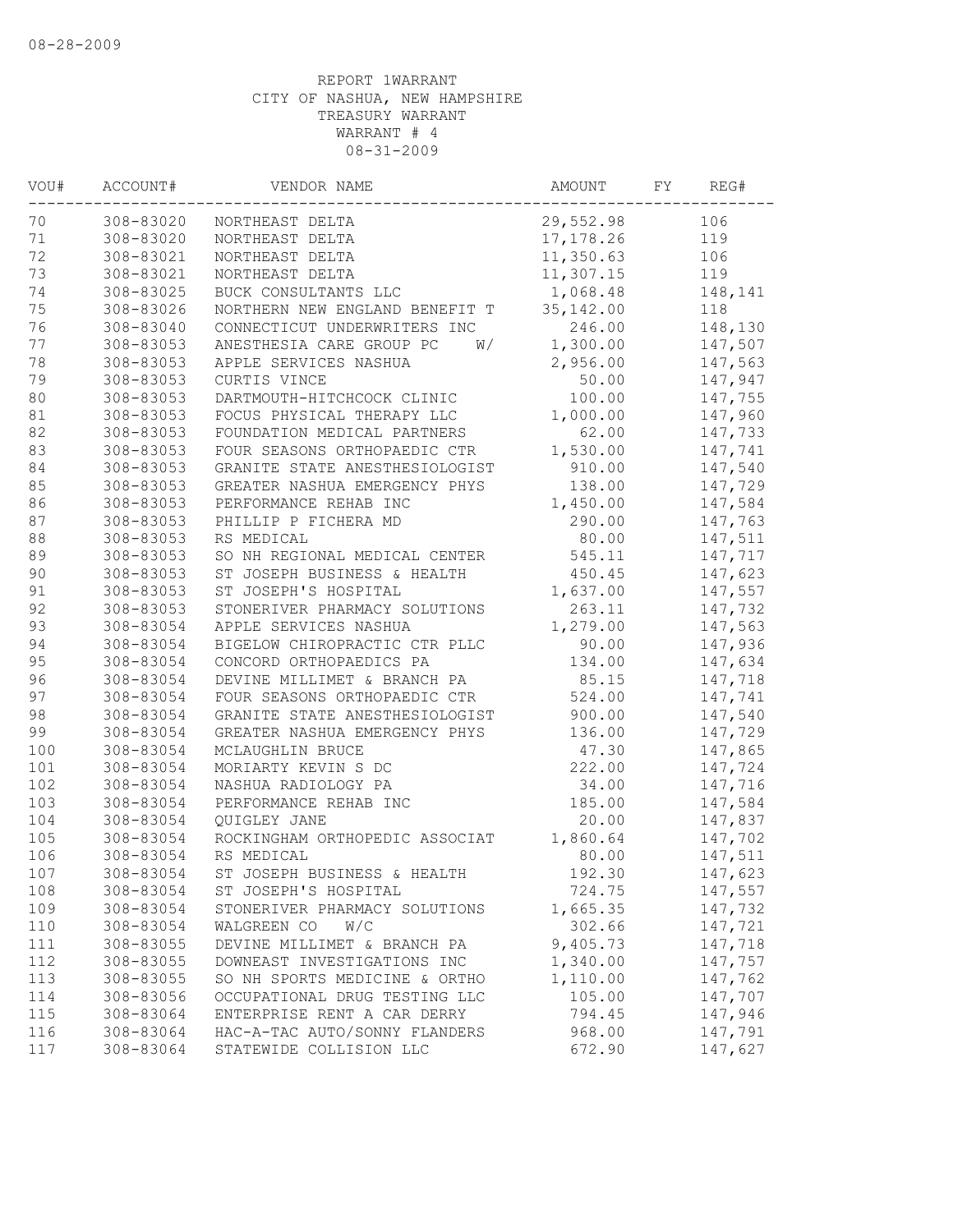| VOU#                                   | ACCOUNT#                                                                                                                                                           | VENDOR NAME                                                                                                                                                                                                                        | AMOUNT FY REG#                                                             |                                                                                      |
|----------------------------------------|--------------------------------------------------------------------------------------------------------------------------------------------------------------------|------------------------------------------------------------------------------------------------------------------------------------------------------------------------------------------------------------------------------------|----------------------------------------------------------------------------|--------------------------------------------------------------------------------------|
| 118<br>119                             |                                                                                                                                                                    | 308-83075 DEVINE MILLIMET & BRANCH PA<br>308-83075 SO NH REGIONAL MEDICAL CENTER                                                                                                                                                   | 1, 193.46 147, 718<br>852.16 147, 717                                      |                                                                                      |
| 120                                    |                                                                                                                                                                    |                                                                                                                                                                                                                                    | 69, 422.54                                                                 | 104                                                                                  |
| TOTAL 308                              |                                                                                                                                                                    | SRF - INSURANCE<br>______________________________________                                                                                                                                                                          |                                                                            | 1,595,074.38                                                                         |
|                                        |                                                                                                                                                                    | 213,712 3086-49050 STAPLES BUSINESS ADVANTAGE<br>3086-82025 NH RETIREMENT SYSTEM<br>213,713 3086-91040 COTE RICHARD                                                                                                                | 90.99<br>1,032.32<br>657.74                                                | 147,731<br>102<br>147,824                                                            |
|                                        |                                                                                                                                                                    | TOTAL 308 JAVITS GRANT PROGRAM                                                                                                                                                                                                     | <u> 22222222222222222</u>                                                  | 1,781.05                                                                             |
|                                        | 213,714 3097-44005<br>213,715 3097-49085<br>213,716 3097-49085<br>213,717 3097-49085<br>213,718 3097-64045<br>213,719 3097-707                                     | ACE PRINTING COMPANY<br>BERNARD FOOD INDUSTRIES INC<br>COCA COLA<br>COSTA FRUIT & PRODUCE CO INC<br>PCS REVENUE CONTROL SYSTEMS IN<br>NICHOLAS SUZANNE<br>3097-82025 NH RETIREMENT SYSTEM<br>------------------------------------- | 1,933.00<br>3, 262.27<br>43.25<br>30,481.45<br>192.90<br>75.50<br>1,845.15 | 147,734<br>147,852<br>147,836<br>148,030<br>147,616<br>148,000<br>102                |
|                                        |                                                                                                                                                                    | TOTAL 309 SRF - FOOD SERVICES                                                                                                                                                                                                      |                                                                            | 37,833.52                                                                            |
|                                        |                                                                                                                                                                    | 213,720 3098-49075 COSTA FRUIT & PRODUCE CO INC 171.15 148,030                                                                                                                                                                     |                                                                            |                                                                                      |
|                                        |                                                                                                                                                                    | TOTAL 309 FRESH FRUIT & VEGETABLE GRANT                                                                                                                                                                                            |                                                                            | 171.15                                                                               |
|                                        | 213,721 3118-49050<br>213, 722 3118-705<br>213, 723 3118-705<br>213,724 3118-705<br>213, 725 3118-705<br>213,726 3118-705<br>213, 727 3118-705<br>213,728 3118-705 | SARGENT-WELCH<br>CURIEL CLARA<br>MWANZA JENNIFER<br>NAVARRETE MICHELLE<br>PERRY PEGI ANNE<br>ROWELL MISTY D<br>TORRES DEB<br>WILSON MELISSA<br>----------------------------                                                        | 277.57<br>20.00<br>10.00<br>20.00<br>50.00<br>10.00<br>10.00<br>10.00      | 147,569<br>147,994<br>147,575<br>147,997<br>147,624<br>147,993<br>147,995<br>147,996 |
|                                        |                                                                                                                                                                    | TOTAL 311 SUMMER SCHOOL                                                                                                                                                                                                            |                                                                            | 407.57                                                                               |
| 122<br>123<br>124<br>125<br>126<br>127 | 312-43005<br>$312 - 705$<br>$312 - 705$<br>$312 - 705$<br>$312 - 705$<br>$312 - 705$                                                                               | PRINTGRAPHICS OF MAINE<br>CORA PEDRO<br>D & R TOWING INC<br>DECELLES AUTO CLINIC INC<br>OUICK RESPONSE TOWING LLC<br>TILDEN AUTOMOTIVE & TRUCK CTRS                                                                                | 791.00<br>35.00<br>95.00<br>170.00<br>380.00<br>265.00                     | 123<br>147,958<br>147,980<br>147,750<br>147,737<br>147,697                           |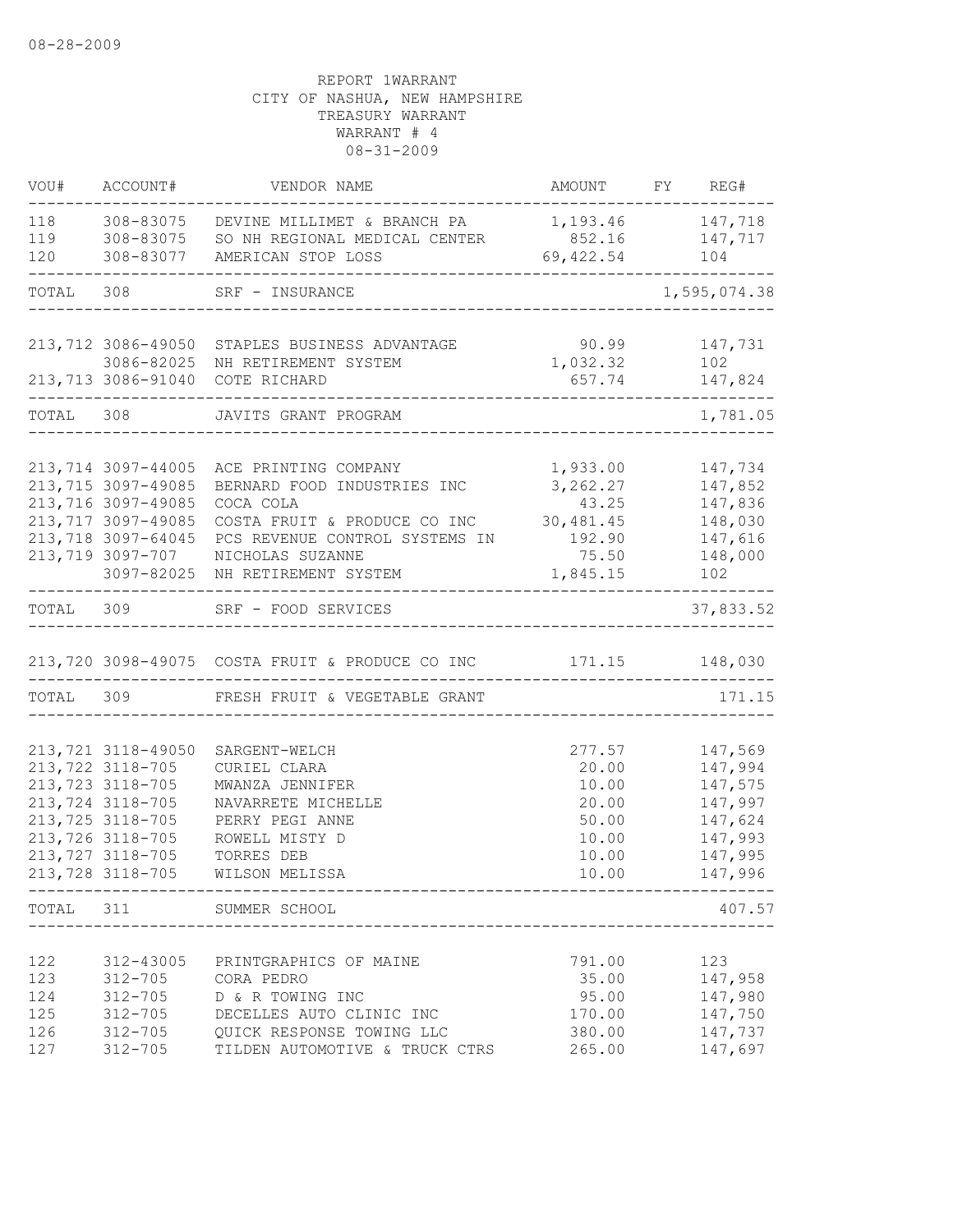| VOU#                                                                                                           | ACCOUNT#                                                                                                                                                                                                 | VENDOR NAME                                                                                                                                                                                                                                                                                                                                                                                         | AMOUNT FY REG#                                                                                                                                              |                                                                                                                                                                            |
|----------------------------------------------------------------------------------------------------------------|----------------------------------------------------------------------------------------------------------------------------------------------------------------------------------------------------------|-----------------------------------------------------------------------------------------------------------------------------------------------------------------------------------------------------------------------------------------------------------------------------------------------------------------------------------------------------------------------------------------------------|-------------------------------------------------------------------------------------------------------------------------------------------------------------|----------------------------------------------------------------------------------------------------------------------------------------------------------------------------|
|                                                                                                                |                                                                                                                                                                                                          | 128 312-74035 AVITAR ASSOCIATES OF NEW ENGLA 12,905.00 148,146                                                                                                                                                                                                                                                                                                                                      |                                                                                                                                                             |                                                                                                                                                                            |
| TOTAL                                                                                                          | 312                                                                                                                                                                                                      | SRF - FINANCIAL SERVICES                                                                                                                                                                                                                                                                                                                                                                            |                                                                                                                                                             | 14,641.00                                                                                                                                                                  |
|                                                                                                                |                                                                                                                                                                                                          | 3245-82025 NH RETIREMENT SYSTEM                                                                                                                                                                                                                                                                                                                                                                     | 377.32                                                                                                                                                      | 102                                                                                                                                                                        |
| TOTAL                                                                                                          | 324                                                                                                                                                                                                      | YOUTH SAFE HAVEN-PAL                                                                                                                                                                                                                                                                                                                                                                                |                                                                                                                                                             | 377.32                                                                                                                                                                     |
|                                                                                                                |                                                                                                                                                                                                          | 213,729 3250-53100 NASHUA REGIONAL PLANNING COMMI 9,756.36                                                                                                                                                                                                                                                                                                                                          |                                                                                                                                                             | 148,027                                                                                                                                                                    |
| TOTAL                                                                                                          | 325                                                                                                                                                                                                      | SAFE ROUTES TO SCHOOL                                                                                                                                                                                                                                                                                                                                                                               |                                                                                                                                                             | 9,756.36                                                                                                                                                                   |
| 130<br>131<br>132<br>133<br>134<br>135<br>136<br>137<br>138<br>139<br>140<br>141<br>142<br>143<br>144<br>TOTAL | 331-01420<br>331-01662<br>$331 - 309$<br>331-31050<br>331-59100<br>331-59100<br>331-64030<br>331-64030<br>331-78007<br>331-78007<br>331-78007<br>331-78007<br>331-78007<br>331-81059<br>331-82030<br>331 | CASH<br>THE YOUTH COUNCIL<br>TRI-WIRE<br>VERIZON WIRELESS<br>CITY OF MANCHESTER-POLICE DEPT<br>COMCAST<br>AMERICAN SECURITY & FIRE PROTE<br>CITY OF MANCHESTER-POLICE DEPT<br>GATE CITY COLLISION CENTER<br>MAC MULKIN CHEVROLET INC<br>NASHUA HYUNDAI<br>NORTHERN FOREIGN CAR PARTS INC<br>ROBBINS AUTO PARTS<br>GREATER NASHUA CHAMBER OF COMM<br>NH RETIREMENT SYSTEM<br>SRF - POLICE DEPARTMENT | 9,500.00<br>2,100.00<br>189.24<br>368.21<br>2,440.14<br>107.00<br>216.00<br>6, 251.00<br>300.00<br>22.95<br>125.78<br>263.90<br>72.40<br>250.00<br>8,483.74 | 147,497<br>147,529<br>148,143<br>148,138<br>148,119<br>148,124<br>147,506<br>148,119<br>147,735<br>147,988<br>147,887<br>148,031<br>147,922<br>147,754<br>102<br>30,690.36 |
|                                                                                                                |                                                                                                                                                                                                          | 213,730 3339-49050 COASTAL PUBLISHING GROUP INC                                                                                                                                                                                                                                                                                                                                                     | 548.00                                                                                                                                                      | 147,985                                                                                                                                                                    |
| TOTAL 333                                                                                                      | . - - - - - - - - -                                                                                                                                                                                      | TITLE I SCHL IMPRV MT PLEASANT                                                                                                                                                                                                                                                                                                                                                                      | ------------------------------                                                                                                                              | 548.00                                                                                                                                                                     |
|                                                                                                                |                                                                                                                                                                                                          | 213,731 3359-49050 DYNAMIC MEASUREMENT GROUP INC<br>213,732 3359-49050 PROJECTUS INC<br>3359-82025 NH RETIREMENT SYSTEM                                                                                                                                                                                                                                                                             | 84.80 147,897<br>505.63                                                                                                                                     | 395.03 147,983<br>102                                                                                                                                                      |
| TOTAL 335                                                                                                      |                                                                                                                                                                                                          | TITLE IB READ 1ST MT PLEASANT                                                                                                                                                                                                                                                                                                                                                                       |                                                                                                                                                             | 985.46                                                                                                                                                                     |
|                                                                                                                |                                                                                                                                                                                                          | 213,733 3369-49035 HM RECEIVABLES CO LLC                                                                                                                                                                                                                                                                                                                                                            | 320.38                                                                                                                                                      | 147,931                                                                                                                                                                    |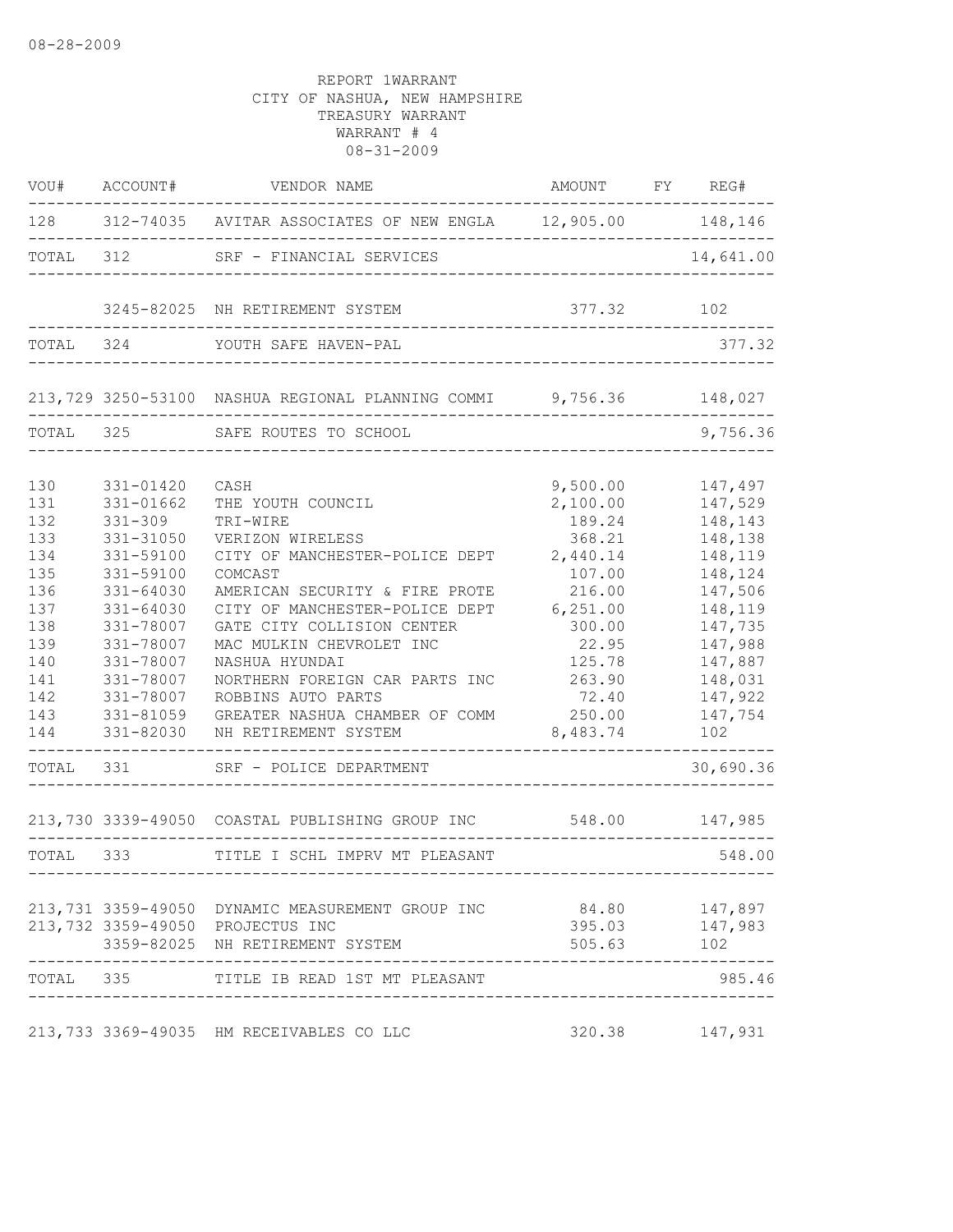| VOU#      | ACCOUNT#           | VENDOR NAME                                                                                | AMOUNT    | FY | REG#                       |
|-----------|--------------------|--------------------------------------------------------------------------------------------|-----------|----|----------------------------|
| TOTAL 336 |                    | TITLE I SCHL IMPRV DR CRISP                                                                |           |    | 320.38                     |
|           |                    |                                                                                            |           |    |                            |
| 145       | 341-01359          | STAPLES BUSINESS ADVANTAGE                                                                 | 2,131.34  |    | 147,797                    |
| 146       | 341-01962          | HARBOR HOMES INC                                                                           | 3,433.00  |    | 147,661                    |
| 147       | 341-01963          | SOUTHERN NH HIV/AIDS TASK FORC                                                             | 9,028.00  |    | 147,690                    |
| 148       | 341-01968          | HARBOR HOMES INC                                                                           | 22,201.00 |    | 147,661                    |
| 148       | 341-01969          | HARBOR HOMES INC                                                                           | 1,794.38  |    | 147,661                    |
| 149       | 341-01969          | SOUTHERN NH HIV/AIDS TASK FORC                                                             | 632.00    |    | 147,690                    |
| 150       | 341-31045          | NEXTEL COMMUNICATIONS                                                                      | 210.26    |    | 148,105                    |
| 151       | 341-47010          | MCKESSON MEDICAL-SURGICAL                                                                  | 827.20    |    | 147,920                    |
| 152       | 341-64030          | REP ENTERPRISES                                                                            | 9,929.00  |    | 147,973                    |
| 153       | 341-94005          | ROUNDTABLE MEDIATION & CONFLIC                                                             | 1,600.00  |    | 148,106                    |
| 154       | 341-94025          | RIVIER COLLEGE                                                                             | 318.75    |    | 148,155                    |
| TOTAL 341 |                    | SRF - COMMUNITY SERVICES                                                                   |           |    | 52,104.93                  |
|           |                    |                                                                                            |           |    |                            |
| 155       | 342-01940          | JACK'S PIZZA                                                                               | 332.50    |    | 147,756                    |
| 156       | 342-31045          | NEXTEL COMMUNICATIONS                                                                      | 31.93     |    | 148,105                    |
| 157       | 342-91025          | IJAZ FOQIA                                                                                 | 334.00    |    | 147,803                    |
| 158       | 342-91025          | SOUTHERN NH AHEC                                                                           | 1,226.23  |    | 148,167<br>$- - - - - - -$ |
| TOTAL     | 342                | SRF - COMMUNITY HEALTH                                                                     |           |    | 1,924.66                   |
|           |                    |                                                                                            |           |    |                            |
|           | 213,734 3440-49075 | GARELICK FARMS-LYNN                                                                        | 127.54    |    | 147,705                    |
|           | 213,735 3440-49075 | LEDA LANES                                                                                 | 192.00    |    | 147,883                    |
|           | 213,736 3440-49075 | STAPLES BUSINESS ADVANTAGE                                                                 | 57.95     |    | 147,731                    |
|           | 3440-54015         | TELEGRAPH PUBLISHING COMPANY                                                               | 962.94    |    | 148,014                    |
|           | 3440-54015         | UNION LEADER CORPORATION                                                                   | 213.38    |    | 148,104                    |
|           |                    | 213,737 3440-55020 FIRST STUDENT INC                                                       | 3,200.25  |    | 147,857                    |
| TOTAL     | 344                | AFTER SCHOOL PROGRAM                                                                       |           |    | 4,754.06                   |
|           |                    |                                                                                            |           |    |                            |
|           |                    | 3450-82025 NH RETIREMENT SYSTEM                                                            | 2,570.46  |    | 102                        |
|           |                    | 213,738 3450-91040 AFTERSCHOOL EXCHANGE INC<br>213,739 3450-91040 INNS AT MILL FALLS (THE) | 400.00    |    | 147,978<br>857.70 147,559  |
|           |                    | TOTAL 345 21 ST CENTURY ELEM.AFTER SCHL                                                    |           |    | 3,828.16                   |
|           |                    |                                                                                            |           |    | -----------                |
|           |                    | 3468-82025 NH RETIREMENT SYSTEM                                                            | 1,006.01  |    | 102                        |
|           |                    | 213,740 3468-91040 RINAS DOREEN                                                            | 136.01    |    | 147,879                    |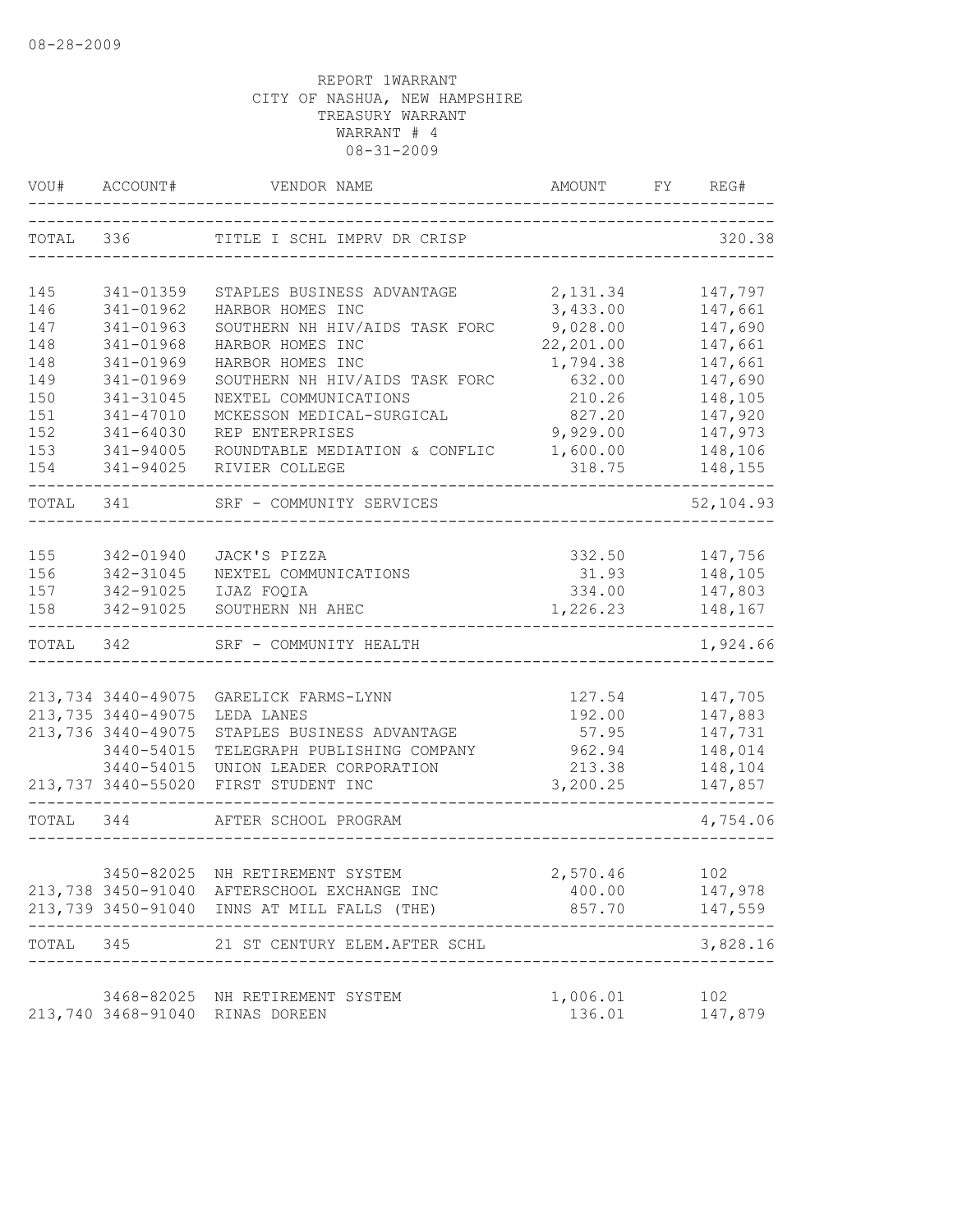|            | VOU# ACCOUNT#          |                                                 |                                                   | FY REG#            |
|------------|------------------------|-------------------------------------------------|---------------------------------------------------|--------------------|
|            |                        | TOTAL 346 SMALLER LEARNING COMMUNITY            |                                                   | 1,142.02           |
|            |                        | 213,741 3508-49075 BERROCALES ROSALYN           | 190.76                                            | 147,911            |
|            |                        | 213,742 3508-49075 PAPANICOLAOU PAULA           |                                                   |                    |
|            | 213,743 3508-49075     | SHEAFF ALTHEA                                   | 214.08 147,842<br>58.74 147,878<br>407.17 147,731 |                    |
|            | 213,744 3508-49075     | STAPLES BUSINESS ADVANTAGE                      |                                                   |                    |
|            | 213,745 3508-91040     | BROOKSIDE EDUCATIONAL ENTERPRI 3,475.00 147,874 |                                                   |                    |
|            |                        | 213,746 3508-91040 KIMBALL MELISSA              | 1,318.40 147,984                                  |                    |
|            |                        | 213,747 3508-91040 O'DONNELL DANIEL             |                                                   | 590.88 147,840     |
|            |                        | TOTAL 350 TITLE 11A TEACHER QUALITY             |                                                   | 6, 255.03          |
|            |                        | 3509-82025 NH RETIREMENT SYSTEM 3,070.85 102    |                                                   |                    |
|            |                        | TOTAL 350 TITLE 11A TEACHER QUALITY             |                                                   | 3,070.85           |
|            |                        |                                                 |                                                   |                    |
| 162        | 352-46005              | CARAMBA SKILLS CAMP                             | 530.00                                            | 147,600            |
| 163        | 352-46005              | RED BRICK CLOTHING CO                           | 252.00 147,683                                    |                    |
| 164        | 352-59020              | THE COACH COMPANY                               | 375.60                                            | 147,608            |
| 165        | 352-59050              | BOURGEOIS JACQUELINE                            | 450.00                                            | 147,695            |
| 166        | 352-59050              | DELPIZZO ANTHONY                                | 250.00                                            | 147,942            |
| 167        | 352-59050              | DELPIZZO FRANK                                  | 250.00                                            | 147,943            |
| 168        | 352-59050              | DONNELLY KAITLYN                                | 450.00                                            | 147,966            |
| 169        | 352-59050              | HEDLUND MELANIE                                 | 90.00                                             | 147,664            |
| 170        | 352-59050              | LEVESQUE FELICIA                                | 450.00                                            | 147,778            |
| 171<br>172 | 352-59050<br>352-59050 | MAFFIA YVONNE                                   | 210.00<br>270.00                                  | 147,964            |
| 173        | 352-59050              | MCDOUGALD CAMERON<br>MCDOUGALD SCOTT            | 1,305.00                                          | 147,937<br>147,726 |
| 174        | 352-59050              | ROXAS ZIPPORAH                                  | 250.00                                            | 147,963            |
| 175        | 352-59050              | RUSSO THOMAS                                    | 250.00                                            | 147,787            |
| 176        | 352-59050              | SARGENT KRISTINA                                | 450.00                                            | 147,965            |
| 177        | 352-59050              | WEST AMELIA                                     |                                                   | 450.00 147,777     |
| 178        | 352-59055              | CARAMBA SKILLS CAMP                             | 3,135.00 147,801                                  |                    |
| 179        | $352 - 705$            | REYNOLDS SCOTT                                  | 90.00                                             | 147,961            |
|            |                        | TOTAL 352 SRF - PARKS AND RECREATION            | --------------------------------                  | 9,507.60           |
|            |                        |                                                 |                                                   |                    |
|            | 213,748 3559-49050     | NCS PEARSON INC                                 | 4,098.40                                          | 147,854            |
|            | 213,749 3559-91040     | MANDEL ELIZABETH                                | 142.08                                            | 147,870            |
|            | 213,750 3559-91040     | PARADIS KELLEY I                                | 186.39                                            | 147,833            |
|            | 213,751 3559-91040     | ROGER MARIA                                     | 167.40                                            | 147,858            |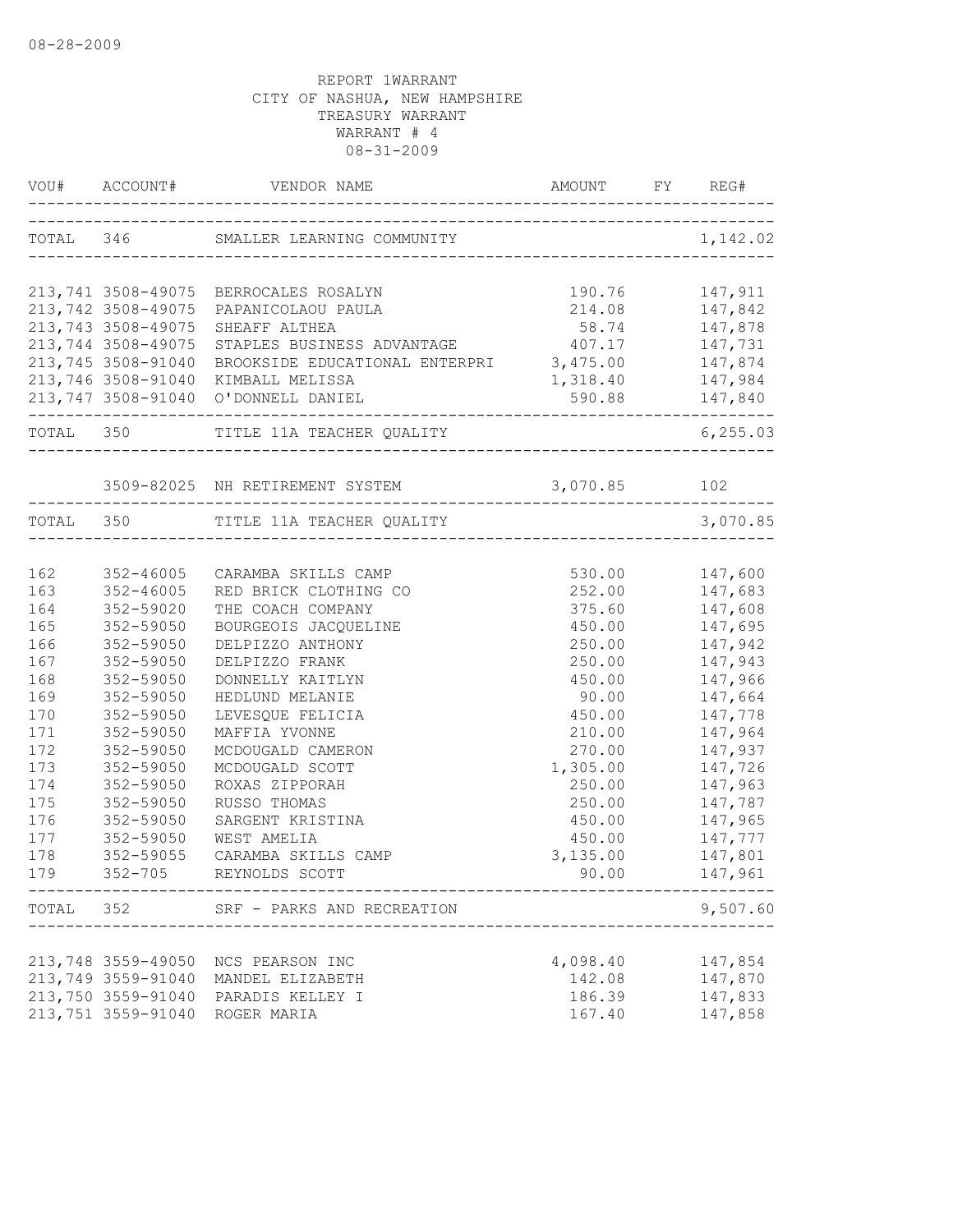|            | VOU# ACCOUNT#<br>$- - - - - -$                                 | VENDOR NAME                                                             | AMOUNT FY REG#<br>---------------------------------- |                               |
|------------|----------------------------------------------------------------|-------------------------------------------------------------------------|------------------------------------------------------|-------------------------------|
|            |                                                                | TOTAL 355 TITLE IB READING 1ST FES                                      | ___________________                                  | 4,594.27                      |
|            |                                                                | 3609-82025 NH RETIREMENT SYSTEM                                         | 472.57                                               | 102                           |
| TOTAL      |                                                                | 360 DROP OUT PREVENTION/ALT ED                                          |                                                      | 472.57                        |
|            | 213,752 3687-49075                                             | AFFILIATED HVAC SERVICES LLC                                            | 453.76                                               | 147,855                       |
|            | 213,753 3687-49075<br>213,754 3687-49075<br>213,755 3687-49075 | BASSETT SERVICES CORPORATION<br><b>GUSTIN KAREN</b><br>KIMBELL JEANETTE | 692.50<br>30.60<br>139.65                            | 147,856<br>147,867<br>147,841 |
|            | 213,756 3687-49085<br>213,757 3687-49085                       | FANTINI BAKING CO., INC.<br>GARELICK FARMS-LYNN                         | 24.30<br>552.66                                      | 147,899<br>147,705            |
| TOTAL 368  |                                                                | SUMMER FEEDING PROGRAM                                                  |                                                      | 1,893.47                      |
| 181        |                                                                | 371-53100 GZA GEOENVIRONMENTAL INC 20,110.01 147,847                    |                                                      |                               |
|            | TOTAL 371                                                      | SRF - COMMUNITY DEVELOPMENT                                             | _____________                                        | 20,110.01                     |
| 182        | 373-53025                                                      | LOAN PACKAGING LLC<br>600.00                                            |                                                      | 147,696                       |
| 183<br>184 | 373-53075<br>373-53112                                         | NASHUA REGIONAL PLANNING COMMI 2,565.00<br>JORDAN INSTITUTE INC         | 15,000.00                                            | 148,027<br>147,496            |
|            | TOTAL 373                                                      | SRF - ECONOMIC DEVELOPMENT                                              |                                                      | 18,165.00                     |
| 185        | 374-07030                                                      | MITCHELL TAM & MUNOZ CONSTRUCT                                          | 8,400.00                                             | 148,039                       |
| 186        | 374-07135                                                      | NASHUA YOUTH COUNCIL &                                                  | 7,500.00                                             | 148,038                       |
| 187        | 374-07156                                                      | IDEAL PROPERTY MAINTENANCE &                                            | 18,400.00                                            | 148,037                       |
| 188<br>189 | 374-07220<br>374-07221                                         | GREATER NASHUA COUNCIL ON ALCO<br>GREATER NASHUA COUNCIL ALCOHOL        | 1,818.20<br>35,000.00                                | 147,592<br>148,034            |
| 190        | 374-07296                                                      | BROX INDUSTRIES INC                                                     | 203.72                                               | 147,552                       |
| 191        | 374-07340                                                      | NEXTEL COMMUNICATIONS                                                   | 37.50                                                | 148,105                       |
| 192        | 374-07340                                                      | TELEGRAPH PUBLISHING COMPANY                                            | 568.85                                               | 148,014                       |
| 193        | 374-07600                                                      | INSTITUTE FOR ENVIRONMENTAL ED                                          | 1,940.00                                             | 147,770                       |
| 194        | 374-07600                                                      | MWANGI STEPHEN & DAD'S ABATEME                                          | 16,200.00                                            | 148,036                       |
| 195        | 374-07620                                                      | HUSSEY PAUL                                                             | 400.00                                               | 148,035                       |
| 196        | 374-09023                                                      | PRINT FACTORY                                                           | 67.50                                                | 147,500                       |
| 197        | 374-09061                                                      | ALL STATE FIRE EOUIPMENT                                                | 170.00                                               | 147,898                       |
| 198        | 374-09061                                                      | ARAMARK UNIFORM SERVICES                                                | 75.80                                                | 147,607                       |
| 199        | 374-09061                                                      | GAGNON'S ELECTRICAL SERVICE IN                                          | 818.00                                               | 147,728                       |
| 200        | 374-09061                                                      | KINNEY TOWING & TRANSPORTATION                                          | 450.00                                               | 147,658                       |
| 201        | 374-09061                                                      | NEXTEL COMMUNICATIONS                                                   | 545.78                                               | 148,105                       |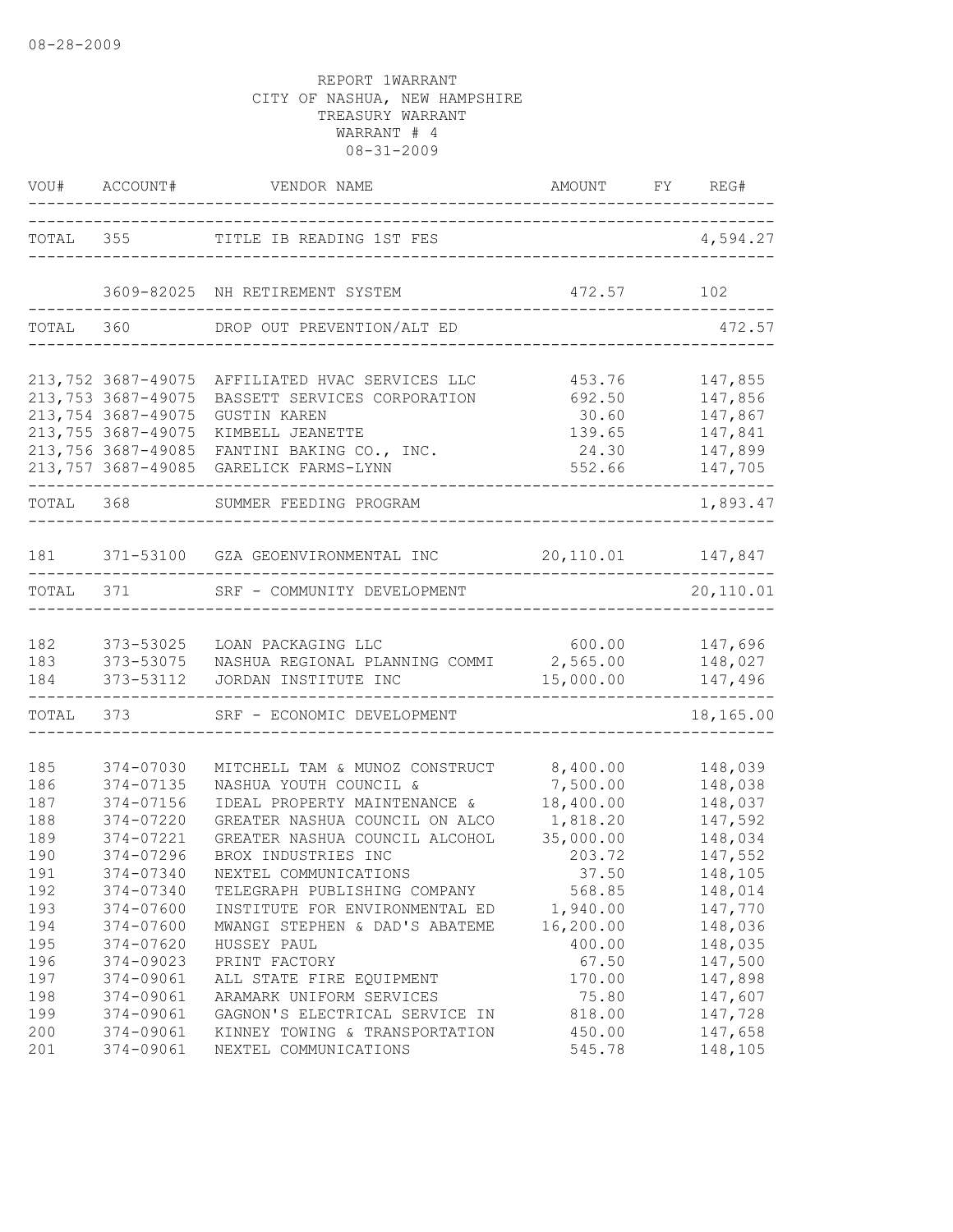| VOU#  | ACCOUNT#           | VENDOR NAME                    | AMOUNT     | FY | REG#        |
|-------|--------------------|--------------------------------|------------|----|-------------|
| 202   | 374-09071          | SHATTUCK MALONE OIL CO         | 21,627.13  |    | 148,096     |
| 203   | 374-09081          | MICHELIN NORTH AMERICA INC     | 439.54     |    | 147,541     |
| 204   | 374-09091          | ALL STATE FIRE EQUIPMENT       | 158.00     |    | 147,898     |
| 205   | 374-09091          | AUTO ELECTRIC WAREHOUSE INC    | 325.00     |    | 147,501     |
| 206   | 374-09091          | GILLIG LLC                     | 1,537.10   |    | 147,720     |
| 207   | 374-09091          | GRAINGER                       | 13.50      |    | 147,570     |
| 208   | 374-09091          | HOME DEPOT CREDIT SERVICES     | 64.45      |    | 148,108     |
| 209   | 374-09091          | NAPA AUTO PARTS                | 134.03     |    | 147,742     |
| 210   | 374-09091          | NORTHERN BUS SALES INC         | 418.06     |    | 147,631     |
| 211   | 374-09091          | RYDER FLEET PRODUCTS.COM INC   | 107.44     |    | 147,745     |
| 212   | 374-09091          | STAPLES BUSINESS ADVANTAGE     | 334.86     |    | 147,797     |
| 213   | 374-09104          | PSNH                           | 337.34     |    | 148,151     |
| 214   | 374-09112          | METROMEDIA ENERGY INC          | 1.61       |    | 148,139     |
| 215   | 374-09112          | NATIONAL GRID                  | 14.72      |    | 148,135     |
| 216   | 374-09112          | PENNICHUCK WATER               | 17.49      |    | 148,112     |
| 217   | 374-09115          | METROMEDIA ENERGY INC          | 20.44      |    | 148,139     |
| 218   | 374-09115          | NATIONAL GRID                  | 37.48      |    | 148,135     |
| 219   | 374-09120          | PENNICHUCK WATER               | 32.65      |    | 148,112     |
| 219   | 374-09124          | PENNICHUCK WATER               | 49.36      |    | 148,112     |
| 220   | 374-09133          | NEXTEL COMMUNICATIONS          | 207.90     |    | 148,105     |
| 221   | 374-09230          | FIRST TRANSIT INC              | 108,652.35 |    | 148,103     |
| 222   | 374-09233          | SAM'S CLUB DIRECT              | 15.00      |    | 148,117     |
| 223   | 374-09233          | <b>VPTA</b>                    | 150.00     |    | 148,144     |
| 224   | 374-09261          | AMERICAN ARBITRATION ASSOC     | 75.00      |    | 148,134     |
| 225   | 374-09261          | TELEGRAPH PUBLISHING COMPANY   | 347.75     |    | 148,014     |
| 226   | 374-09261          | UNION LEADER CORPORATION       | 272.58     |    | 148,104     |
| 227   | 374-45230          | NEXTEL COMMUNICATIONS          | 49.99      |    | 148,105     |
| 228   | 374-59188          | ASAP ENVIRONMENTAL INC         | 1,020.00   |    | 147,789     |
| 229   | 374-59188          | INSTITUTE FOR ENVIRONMENTAL ED | 7,015.00   |    | 147,770     |
| 230   | 374-91025          | SCHENA CARRIE JOHNSON          | 153.70     |    | 148,033     |
| TOTAL | 374                | SRF - URBAN PROGRAMS           |            |    | 236, 224.82 |
|       |                    |                                |            |    |             |
| 231   | 375-45050          | UNIQUE MANAGEMENT SERVICES INC | 617.55     |    | 147,603     |
| 232   | 375-59100          | SWANK MOTION PICTURES INC      | 331.00     |    | 148,114     |
| 233   | 375-64045          | CDW GOVERNMENT INC             | 1,650.00   |    | 148,129     |
| TOTAL | 375                | SRF - PUBLIC LIBRARIES         |            |    | 2,598.55    |
|       |                    |                                |            |    |             |
|       | 213,758 3760-49035 | LAKESHORE LEARNING MATERIALS   | 45.94      |    | 147,610     |
|       | 213,759 3760-49050 | CALLOWAY HOUSE INC             | 49.94      |    | 147,546     |
|       | 213,760 3760-49050 | CHILDCRAFT                     | 148.27     |    | 147,823     |
|       | 213,761 3760-49050 | HAYES SCHOOL PUBLISHING CO     | 13.85      |    | 147,860     |
|       | 213,762 3760-49050 | LAKESHORE LEARNING MATERIALS   | 176.80     |    | 147,610     |
|       | 213,763 3760-49050 | REALLY GOOD STUFF INC          | 233.09     |    | 147,825     |
|       | 213,764 3760-49050 | SMILE MAKERS                   | 26.96      |    | 147,829     |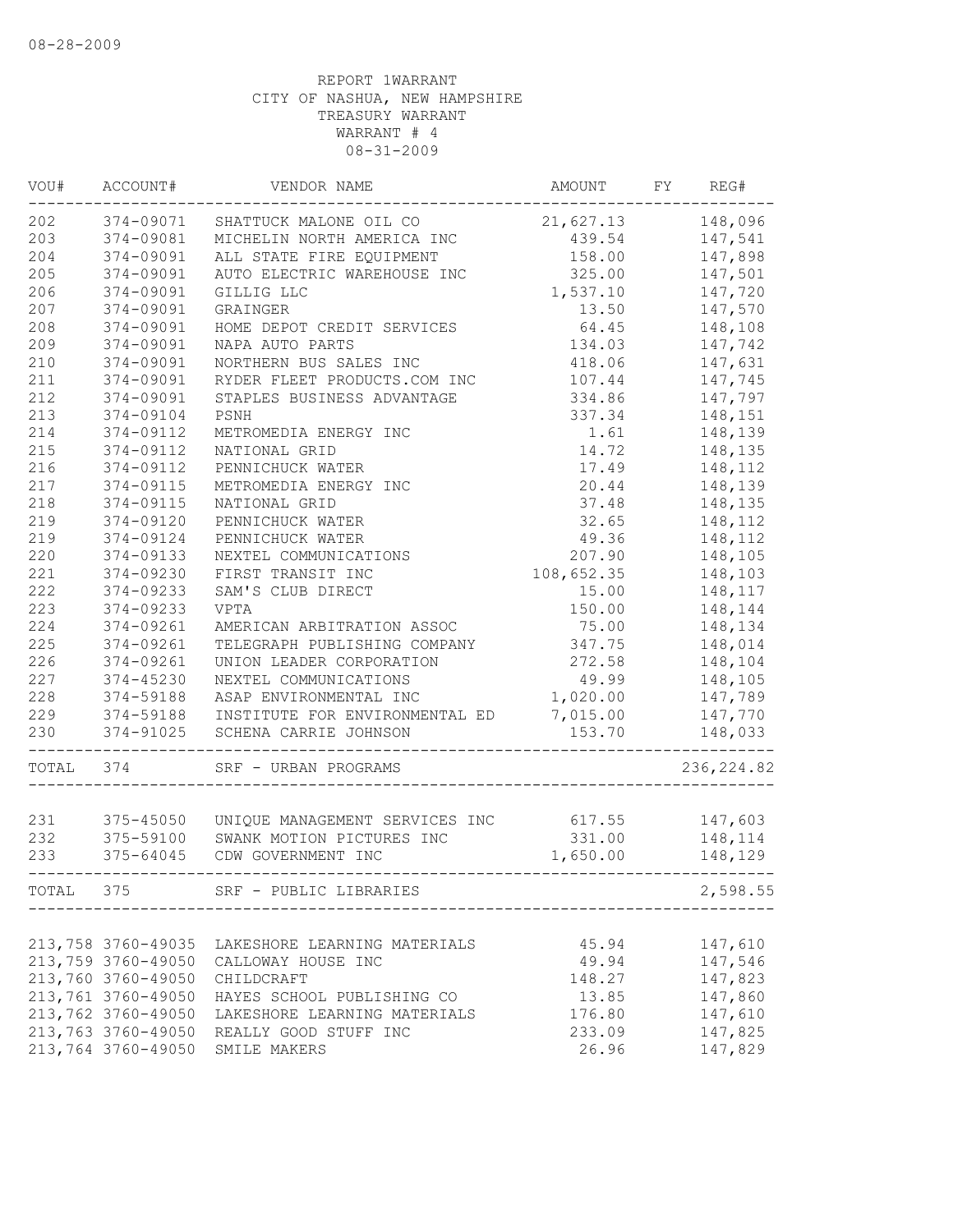| VOU#      | ACCOUNT#                         | VENDOR NAME                           | AMOUNT             | FY REG#            |
|-----------|----------------------------------|---------------------------------------|--------------------|--------------------|
|           | 213,765 3760-49050               | SPORTIME                              | 163.94             | 147,839            |
|           | 213,766 3760-49050               | STAPLES BUSINESS ADVANTAGE            | 179.88             | 147,731            |
|           | 213,767 3760-49050               | THERAPRO INC                          | 213.70             | 147,886            |
|           | 213,768 3760-56020               | FIRST CHURCH                          | 3,455.00           | 147,590            |
|           | 213,769 3760-72060               | R & L SUPPLY                          | 183.00             | 147,814            |
|           | 213,770 3760-95010               | LRP PUBLICATIONS                      | 224.00             | 147,864            |
|           | 213,771 3760-95010               | RESOURCES FOR EDUCATORS               | 468.00             | 147,890            |
| TOTAL 376 |                                  | TITLE I                               |                    | 5,582.37           |
|           |                                  |                                       |                    |                    |
|           | 213,772 3769-31005               | ONE COMMUNICATIONS                    | 5.65               | 148,159            |
|           | 213,773 3769-47010               | BURNS PATRICIA                        | 26.92              | 147,822            |
|           | 213,774 3769-49050               | HM RECEIVABLES CO LLC                 | 1,531.53           | 147,931            |
|           | 3769-82025<br>213,775 3769-94030 | NH RETIREMENT SYSTEM<br>KEANE THERESA | 1,065.85<br>187.17 | 102                |
|           |                                  | 213,776 3769-94030 PARADIS KELLEY I   | 187.68             | 147,850<br>147,833 |
|           |                                  |                                       |                    |                    |
| TOTAL 376 |                                  | TITLE I ESEA                          |                    | 3,004.80           |
|           |                                  | 213,777 3779-55020 FIRST STUDENT INC  | 307.82             | 147,857            |
| TOTAL     | 377                              | TITLE III ENHANCE ENG LANGUAGE        |                    | 307.82             |
|           |                                  |                                       |                    |                    |
|           | 213,778 3909-64040               | CW PUBLICATIONS                       | 700.00             | 147,875            |
|           | 3909-82025                       | NH RETIREMENT SYSTEM                  | 958.24             | 102                |
|           | 213,779 3909-91040               | CAPUTO DIANA                          | 264.00             | 147,934            |
|           | 213,780 3909-91040               | PARADISE MALCOLM                      | 66.00              | 147,889            |
| TOTAL     | 390                              | VOC ED SECONDARY PERKINS              |                    | 1,988.24           |
|           |                                  | 3937-82025 NH RETIREMENT SYSTEM       | 315.40             | 102                |
| TOTAL     | 393                              | DAY CARE                              |                    | 315.40             |
|           |                                  |                                       |                    |                    |
|           | 213,781 3950-49075               | ABILITATIONS                          | 63.62              | 147,820            |
|           | 213,782 3950-49075               | AMERICAN FOUNDATION FOR THE BL        | 60.85              | 147,895            |
|           | 213,783 3950-49075               | MAXI AIDS INC                         | 242.67             | 147,991            |
|           | 213,784 3950-49075               | PHONAK, INC                           | 1,151.58           | 147,877            |
|           | 213,785 3950-49075               | SOUTHPAW ENTERPRISES                  | 135.00             | 147,523            |
|           | 213,786 3950-49075               | THERAPRO INC                          | 186.63             | 147,886            |
|           | 213,787 3950-53109               | NHASEA                                | 297.00             | 147,998            |
|           | 213,788 3950-64192               | ABILITATIONS                          | 261.01             | 147,820            |
|           | 213,789 3950-64192               | SOUTHPAW ENTERPRISES                  | 103.74             | 147,523            |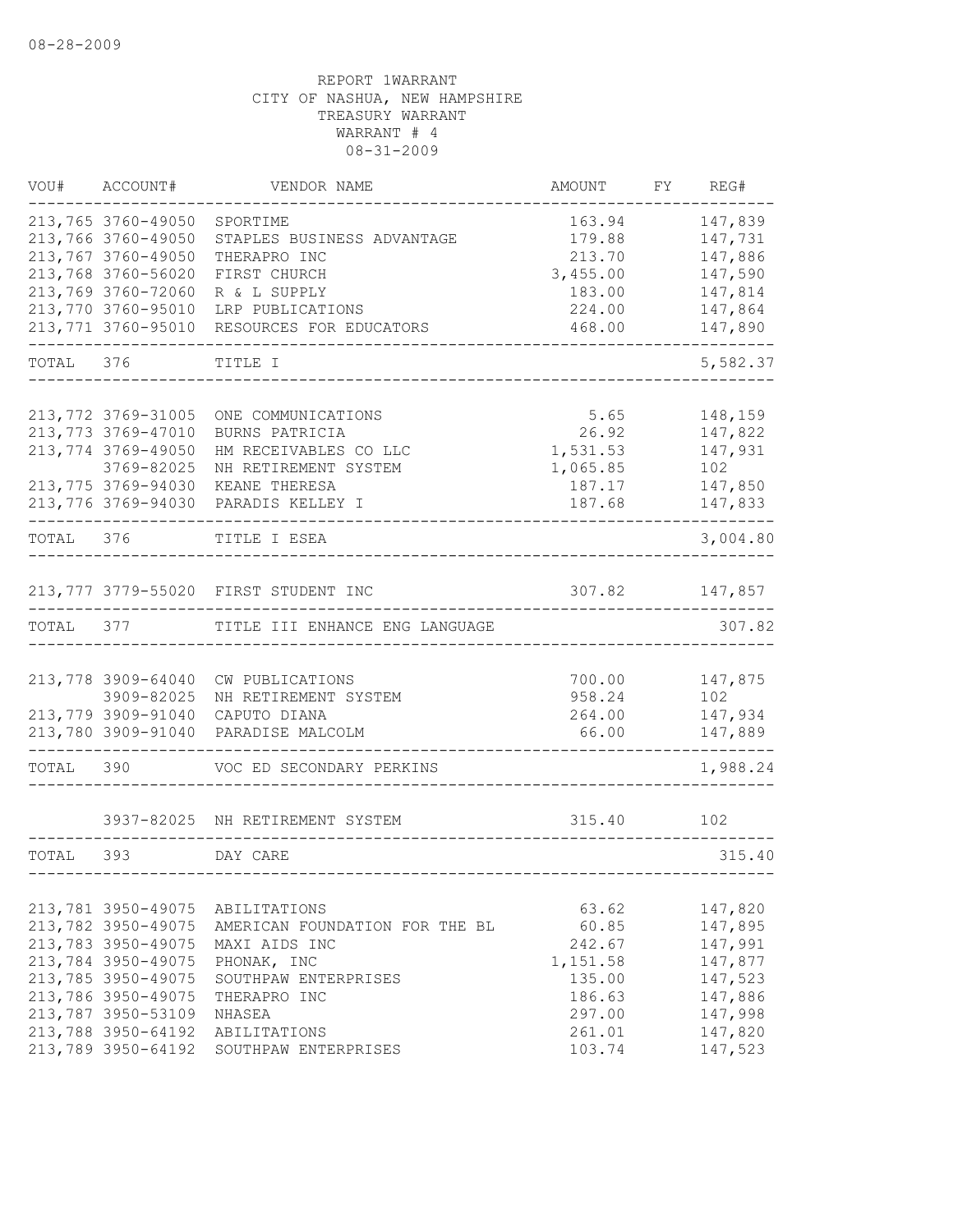| VOU# ACCOUNT# | VENDOR NAME                                                            | AMOUNT FY REG# |                          |
|---------------|------------------------------------------------------------------------|----------------|--------------------------|
|               |                                                                        |                |                          |
|               | TOTAL 395 IDEA B SPECIAL EDUCATION                                     |                | 2,502.10                 |
|               | 3959-82025 NH RETIREMENT SYSTEM 12,168.99 102                          |                |                          |
|               | TOTAL 395 IDEA BASIC SPEC ED                                           |                | 12,168.99                |
|               |                                                                        |                |                          |
|               | 3969-82025 NH RETIREMENT SYSTEM 611.81 102                             |                |                          |
|               | TOTAL 396 IDEA PRESCHOOL SPEC ED                                       |                | 611.81                   |
|               |                                                                        |                |                          |
|               | 213,790 3977-705 MCLUIN ASHLEY ANN<br>213,791 3977-705 SULLIVAN CHERYL | 80.00 00       | 80.00 147,986<br>147,987 |
|               | TOTAL 397 SPECIAL ED LOCAL                                             |                | 160.00                   |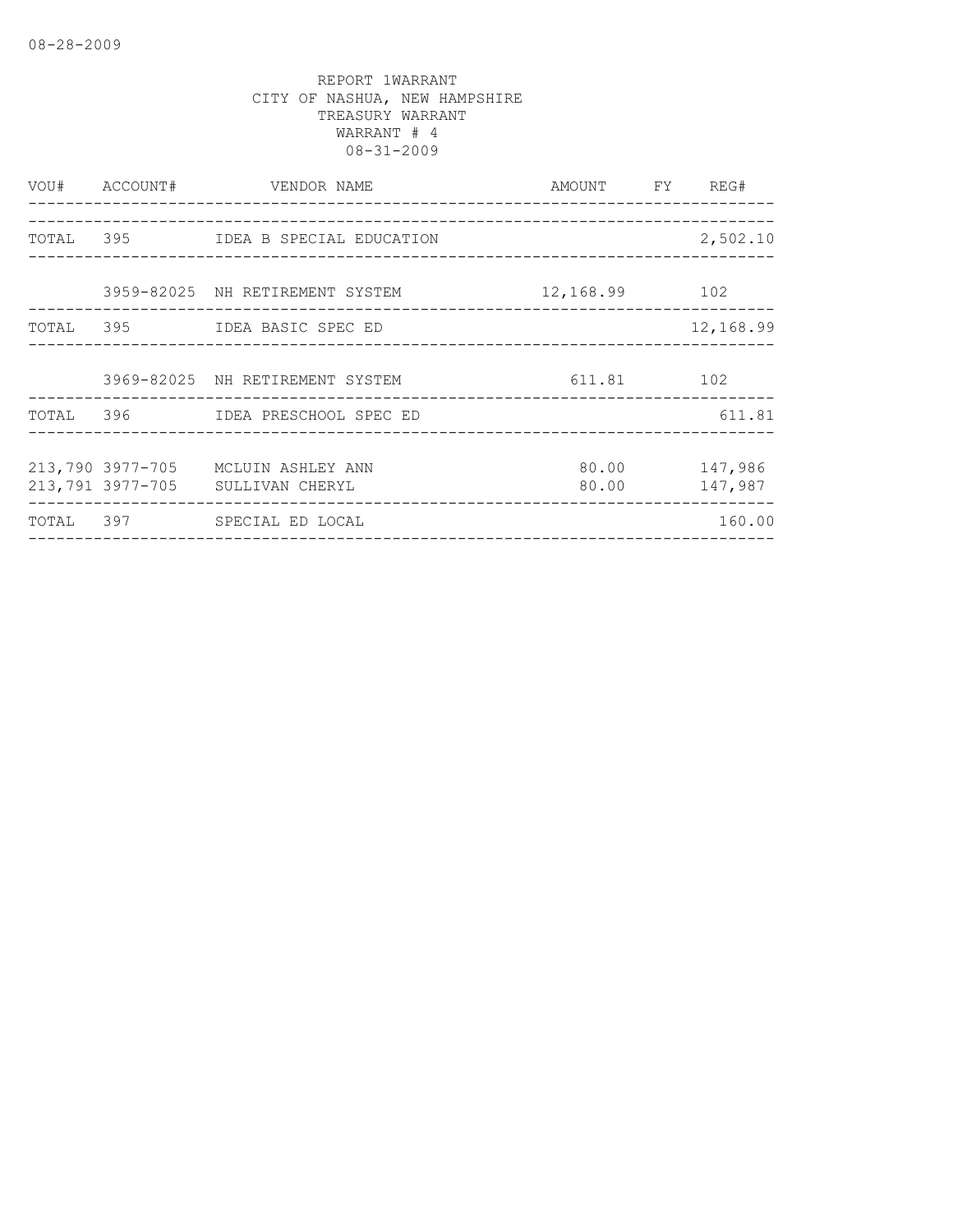|  | VOU# ACCOUNT# VENDOR NAME                                         | AMOUNT FY REG# |          |
|--|-------------------------------------------------------------------|----------------|----------|
|  | 235 413-203 TREASURER STATE OF NH 3,230.00 148,118                |                |          |
|  | TOTAL 413-20 CITY CLERK'S OFFICE<br>MARRIAGE LICENSES             |                | 3,230.00 |
|  | 235 413-293 TREASURER STATE OF NH                                 | 38.00 148,118  |          |
|  | TOTAL 413-29 CITY CLERK'S OFFICE<br>CIVIL UNIONS                  |                | 38.00    |
|  | 235 413-303 TREASURER STATE OF NH 8,567.00 148,118                |                |          |
|  | TOTAL 413-30 CITY CLERK'S OFFICE<br>CERTIFIED COPIES              |                | 8,567.00 |
|  | 236 452-583 GOPI KALYANI                                          | 20.00 147,962  |          |
|  | TOTAL 452-58 PARKS AND RECREATION<br>SWIMMING CLASSES/LOCKER FEES |                | 20.00    |
|  |                                                                   |                |          |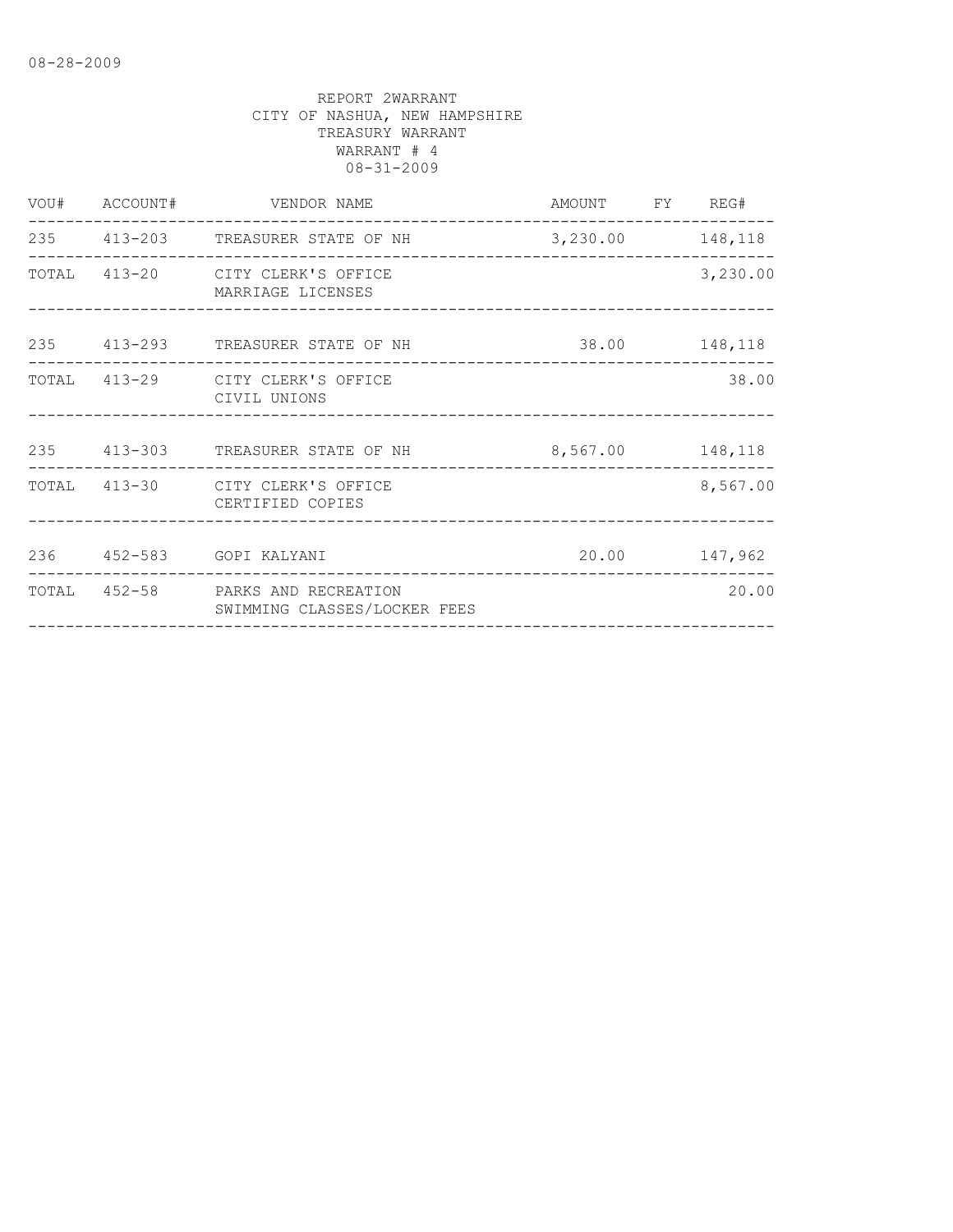| VOU#  | ACCOUNT#      | VENDOR NAME                          | AMOUNT      | FΥ | REG#       |
|-------|---------------|--------------------------------------|-------------|----|------------|
| 237   | 501-98029     | CITY OF NASHUA/PETTY CASH SLIP       | 50.06       |    | 147,493    |
| 237   | 501-98060     | CITY OF NASHUA/PETTY CASH SLIP       | 39.93       |    | 147,493    |
| 238   | 501-72010     | CONWAY OFFICE PRODUCTS LLC           | 180.00      |    | 147,618    |
| 239   | 501-41015     | STAPLES BUSINESS ADVANTAGE           | 42.53       |    | 147,797    |
| 240   | $501 - 31050$ | VERIZON WIRELESS                     | 60.07       |    | 148,125    |
| TOTAL | 501           | MAYOR'S OFFICE                       |             |    | 372.59     |
| 241   | 503-72010     | CONWAY OFFICE PRODUCTS LLC           | 176.00      |    | 147,618    |
| TOTAL | 503           | BOARD OF ALDERMEN                    |             |    | 176.00     |
| 242   | 505-81004     | GATEWAYS COMMUNITY SERVICES          | 1,720.00    |    | 147,793    |
| 243   | 505-81073     | NASHUA PASTORAL CARE CENTER          | 5,571.25    |    | 147,796    |
| 243   | 505-81074     | NASHUA PASTORAL CARE CENTER          | 5,000.00    |    | 147,796    |
| 244   | 505-81078     | ST JOSEPH COMMUNITY SERVICES I       | 2,631.07    |    | 148,012    |
| TOTAL | 505           | CIVIC & COMM. ACTIVITIES             |             |    | 14,922.32  |
| 245   | 506-31005     | DESI TELEPHONE LABELS INC            | 93.00       |    | 147,766    |
| 246   | 506-31005     | FAIRPOINT COMMUNICATIONS             | 79.98       |    | 148,142    |
| 247   | 506-31005     | LOVERING SUE                         | 33.00       |    | 148,040    |
| 248   | 506-31005     | PAETEC COMMUNICATIONS INC            | 5,306.83    |    | 148,101    |
| TOTAL | 506           | TELECOMMUNICATIONS                   |             |    | 5,512.81   |
| 249   | $507 - 82020$ | NH RETIREMENT SYSTEM                 | 208,632.96  |    | 102        |
| 249   | $507 - 82025$ | NH RETIREMENT SYSTEM                 | 114, 134.38 |    | 102        |
| 249   | 507-82030     | NH RETIREMENT SYSTEM                 | 170,365.70  |    | 102        |
| 249   | $507 - 82035$ | NH RETIREMENT SYSTEM                 | 261, 317.17 |    | 102        |
| 249   | 507-82040     | NH RETIREMENT SYSTEM                 | 98,511.94   |    | 102        |
| TOTAL | 507           | PENSIONS                             |             |    | 852,962.15 |
| 250   |               | 511-91005 JENKINS LUCY               | 41.41       |    | 148,041    |
| 251   |               | 511-41015 STAPLES BUSINESS ADVANTAGE | 49.99       |    | 147,797    |
| TOTAL | 511           | CITI-STAT (FORMERLY ADMIN SVS)       |             |    | 91.40      |
| 252   | 512-95010     | ALGA MEMBER SERVICES                 | 150.00      |    | 148,131    |
| 253   |               | 512-59266 CBCINNOVIS INC             | 12.25       |    | 148,136    |
| 254   | 512-41015     | CITY OF NASHUA/PETTY CASH SLIP       | 29.88       |    | 147,493    |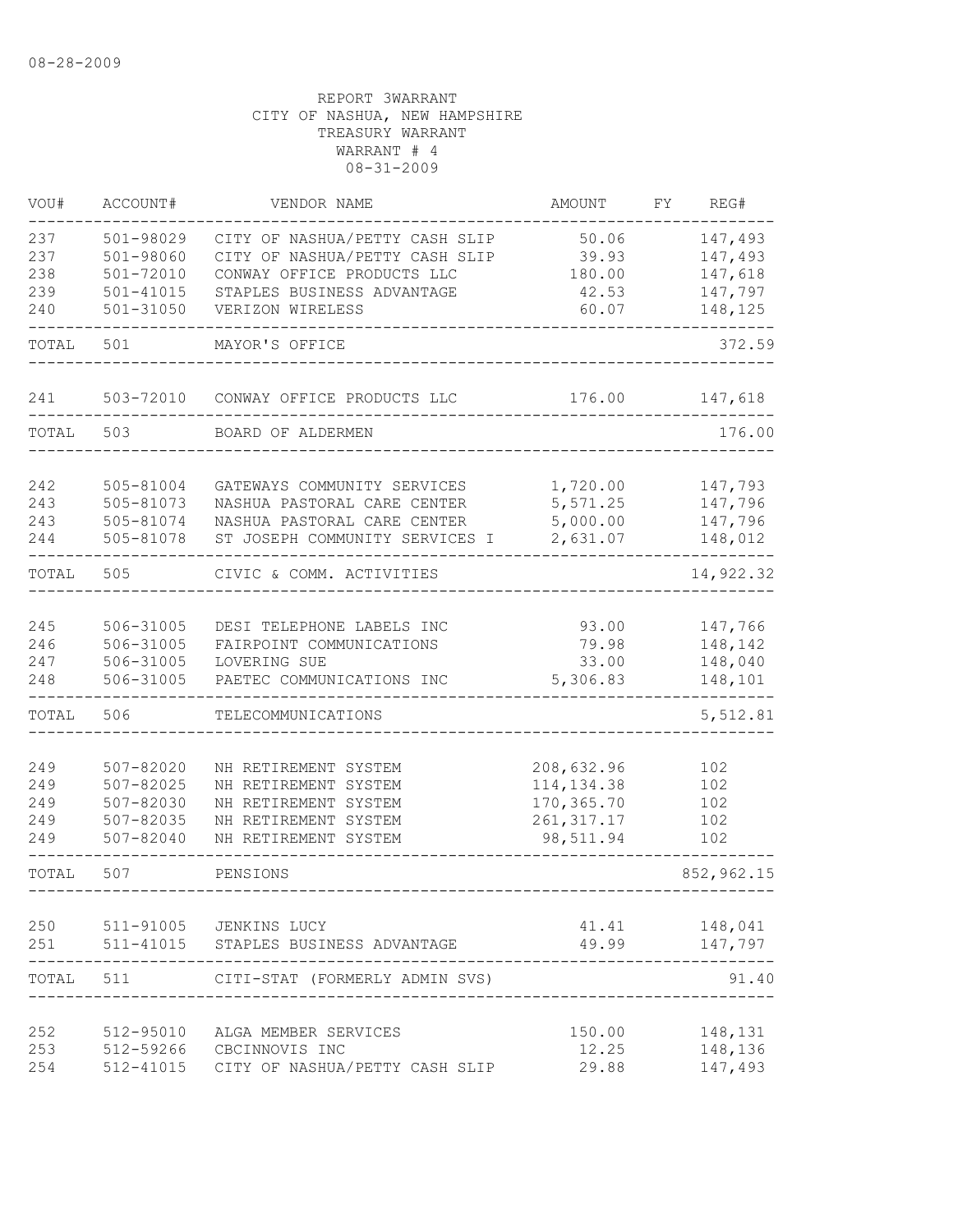| VOU#  | ACCOUNT#      | VENDOR NAME                                            | AMOUNT                         | FY | REG#                        |
|-------|---------------|--------------------------------------------------------|--------------------------------|----|-----------------------------|
| 255   | 512-52010     | MELANSON HEATH & COMPANY PC                            | 6,000.00                       |    | 147,630                     |
| 256   | 512-95005     | NH GOVERNMENT FINANCE OFFICERS                         | 120.00                         |    | 148,157                     |
| 257   | 512-94010     | NHTCA                                                  | 30.00                          |    | 147,499                     |
| 258   | 512-43005     | PRINTGRAPHICS OF MAINE                                 | 791.00                         |    | 123                         |
| TOTAL | 512           | FINANCIAL SERVICES                                     |                                |    | 7,133.13                    |
|       |               |                                                        |                                |    |                             |
| 259   | 513-41015     | CITY OF NASHUA/PETTY CASH SLIP                         | 8.49                           |    | 147,493                     |
| 259   | 513-43005     | CITY OF NASHUA/PETTY CASH SLIP                         | 16.70                          |    | 147,493                     |
| 259   | 513-59100     | CITY OF NASHUA/PETTY CASH SLIP                         | 40.00                          |    | 147,493                     |
| 260   | 513-41015     | GAYLORD BROS INC                                       | 239.59                         |    | 148,018                     |
| 260   | 513-43005     | GAYLORD BROS INC                                       | 30.52                          |    | 148,018                     |
| 261   | 513-49025     | WEST PAYMENT CENTER                                    | 40.25                          |    | 148,110                     |
| TOTAL | 513           | CITY CLERK'S OFFICE                                    |                                |    | 375.55                      |
|       |               |                                                        |                                |    |                             |
| 262   | 516-54016     | APWA PUBLICATIONS                                      | 303.00                         |    | 148,164                     |
| 263   | 516-54016     | JOBSINTHEUS.COM                                        | 3,700.00                       |    | 148,116                     |
| 264   | 516-78100     | MAYNARD & LESIEUR INCORPORATED                         | 75.00                          |    | 148,009                     |
| 265   | 516-45240     | RIS PAPER COMPANY INC                                  | 367.07                         |    | 147,597                     |
| 266   | 516-54016     | SUCCESS ADVERTISING INC                                | 1,410.50                       |    | 147,609                     |
| 267   | 516-54011     | TELEGRAPH PUBLISHING COMPANY                           | 954.20                         |    | 148,014                     |
| 267   | 516-54016     | TELEGRAPH PUBLISHING COMPANY                           | 3,296.48                       |    | 148,014                     |
| 268   | 516-54016     | THE LOWELL PUBLISHING CO                               | 971.77                         |    | 148,107                     |
| 269   | 516-54016     | UNION LEADER CORPORATION                               | 1,236.69                       |    | 148,104                     |
| TOTAL | 516           | PURCHASING DEPARTMENT                                  |                                |    | 12, 314.71                  |
| 270   | 517-75023     | B & S LOCKSMITH INC                                    | 672.20                         |    | 147,688                     |
| 270   | 517-75901     | B & S LOCKSMITH INC                                    | 290.35                         |    | 147,688                     |
| 271   | 517-75901     | CITY OF NASHUA/PETTY CASH SLIP                         | 12.00                          |    | 147,493                     |
| 272   | 517-75160     | HARRY W WELLS & SON INC                                | 1,687.17                       |    | 147,866                     |
| 273   | 517-42010     | HOME DEPOT CREDIT SERVICES                             | $-59.94$                       |    | 148,108                     |
| 273   | 517-75023     | HOME DEPOT CREDIT SERVICES                             | 166.68                         |    | 148,108                     |
| 274   | 517-75105     | HUFF & GAUTHIER INC                                    | 250.00                         |    | 147,780                     |
| 275   |               | 517-34015 METROMEDIA ENERGY INC                        | 73.32                          |    | 148,139                     |
|       |               | 276 517-31050 NEXTEL COMMUNICATIONS                    |                                |    | 67.85 148,105               |
| 277   |               | 517-33005 PENNICHUCK WATER                             |                                |    | 483.74 148,112              |
| 278   |               | 517-32005 PUBLIC SERVICE OF NH                         | 8,724.95                       |    | 148,156                     |
| 279   |               | 517-59150 STANLEY CONVERGENT SECURITY SO 466.68        |                                |    | 147,775                     |
|       | ------------- | TOTAL 517 BUILDING MAINT - CITY ADMIN                  |                                |    | --------------<br>12,835.00 |
|       |               |                                                        | ------------------------------ |    |                             |
| 280   |               | 519-41005 CITY OF NASHUA/PETTY CASH SLIP 14.79 147,493 |                                |    |                             |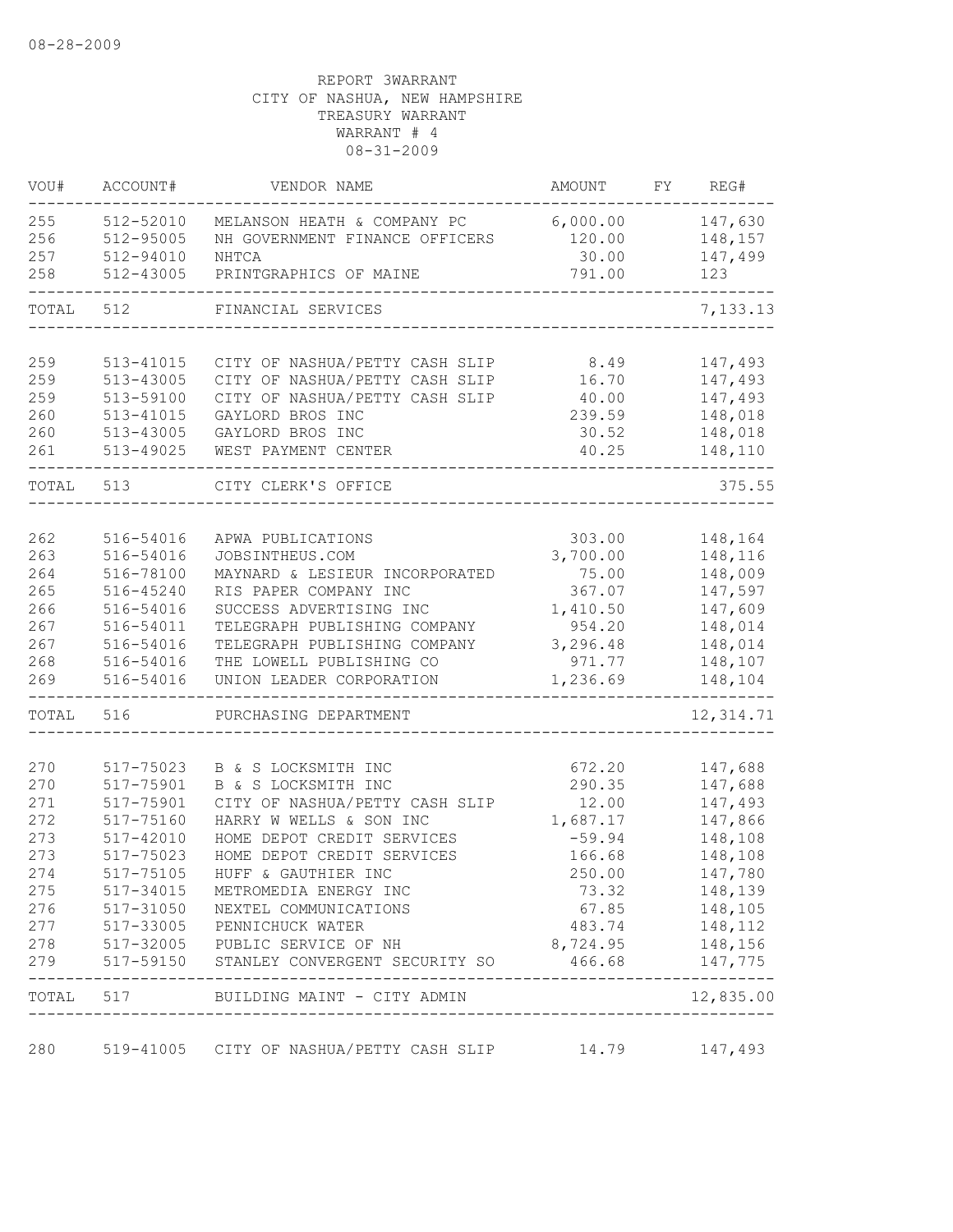|            | VOU# ACCOUNT# | VENDOR NAME                                                     | AMOUNT FY REG#   |                    |
|------------|---------------|-----------------------------------------------------------------|------------------|--------------------|
|            |               | 281 519-41015 STAPLES BUSINESS ADVANTAGE                        | 136.97 147,797   |                    |
|            | TOTAL 519     | ASSESSORS                                                       |                  | 151.76             |
| 282        |               | 520-59100 CITY OF NASHUA/PETTY CASH SLIP                        | 20.73            | 147,493            |
| 283<br>284 |               | 520-64192 DISCOUNT AUDIO INC<br>520-33005 PENNICHUCK WATER      | 679.16<br>225.81 | 147,744<br>148,112 |
|            |               | ------------------------------------<br>TOTAL 520 HUNT BUILDING |                  | 925.70             |
|            |               |                                                                 |                  |                    |
| 285        | 522-31050     | NEXTEL COMMUNICATIONS                                           |                  | 250.90 148,105     |
| 286        |               | 522-41015 STAPLES BUSINESS ADVANTAGE                            |                  | 70.57 147,797      |
| 287        |               | 522-45120 TIGER DIRECT                                          |                  | 41.94 147,621      |
|            | TOTAL 522     | INFORMATION TECHNOLOGY                                          |                  | 363.41             |
|            |               | 288 524-64053 GOVCONNECTION INC                                 | 224.85 147,509   |                    |
|            |               | . _ _ _ _ _ _ _ _ _ _ _ _<br>TOTAL 524 COMPUTERS - CITYWIDE     |                  | 224.85             |
|            |               |                                                                 |                  |                    |
| 289        | 531-46040     | ALBERT JOSHUA                                                   | 50.00            | 148,048            |
| 290        | $531 - 46040$ | ALEC'S SHOE STORE INC                                           | 4,607.20         | 147,633            |
| 291        | $531 - 46040$ | ALL SPORTS HEROES UNIFORMS,                                     | 434.93           | 147,605            |
| 292        | 531-59100     | BAER ALEXANDRA                                                  | 160.00           | 147,662            |
| 293        | $531 - 46040$ | BEN'S UNIFORMS                                                  | 3,911.97         | 148,025            |
| 294        | 531-78075     | BEST FORD/BEST CYCLE                                            | 725.39           | 147,522            |
| 295        | 531-31025     | BLACK BOX NETWORK SERVICES                                      | 6,006.49         | 147,689            |
| 296        | $531 - 46040$ | BROOKS NICOLE                                                   | 271.31           | 148,050            |
| 297        | 531-59045     | CAMERALAND                                                      | 24.07            | 147,772            |
| 298        | 531-59100     | CANAL ART & FRAMING                                             | 188.00           | 147,881            |
| 299        | 531-94005     | CANDLEWOOD SUITES                                               | 3,057.70         | 148,147            |
| 300        | 531-78007     | CARPARTS OF NASHUA                                              | 19.01            | 147,521            |
| 301        | 531-59100     | D & R TOWING INC                                                | 1,211.90         | 147,980            |
| 302        | 531-94010     | DIFAVA MATTHEW                                                  | 500.00           | 148,054            |
| 303        | 531-31025     | FAIRPOINT COMMUNICATIONS                                        | 320.18           | 148,142            |
| 304        | $531 - 46040$ | GEORGE'S APPAREL                                                | 740.00           | 147,574            |
| 305        | 531-45125     | GHA TECHNOLOGIES INC                                            | 50.00            | 147,613            |
| 306        | $531 - 46040$ | GIGGI ROBERT                                                    | 229.59           | 148,046            |
| 307        | 531-75023     | GLOBAL EQUIPMENT CO                                             | 308.69           | 147,923            |
| 308        | 531-98035     | GOOD MORNING SALES INC                                          | 100.00           | 147,795            |
| 309        | $531 - 46040$ | GOODRIDGE JOHN                                                  | 64.97            | 148,053            |
| 310        | 531-41015     | GOVCONNECTION INC                                               | 339.36           | 147,509            |
| 311        | $531 - 46040$ | HAMMOND SCOTT                                                   | 314.00           | 148,056            |
| 312        | 531-94005     | HILL SHAWN                                                      | 1,386.50         | 148,044            |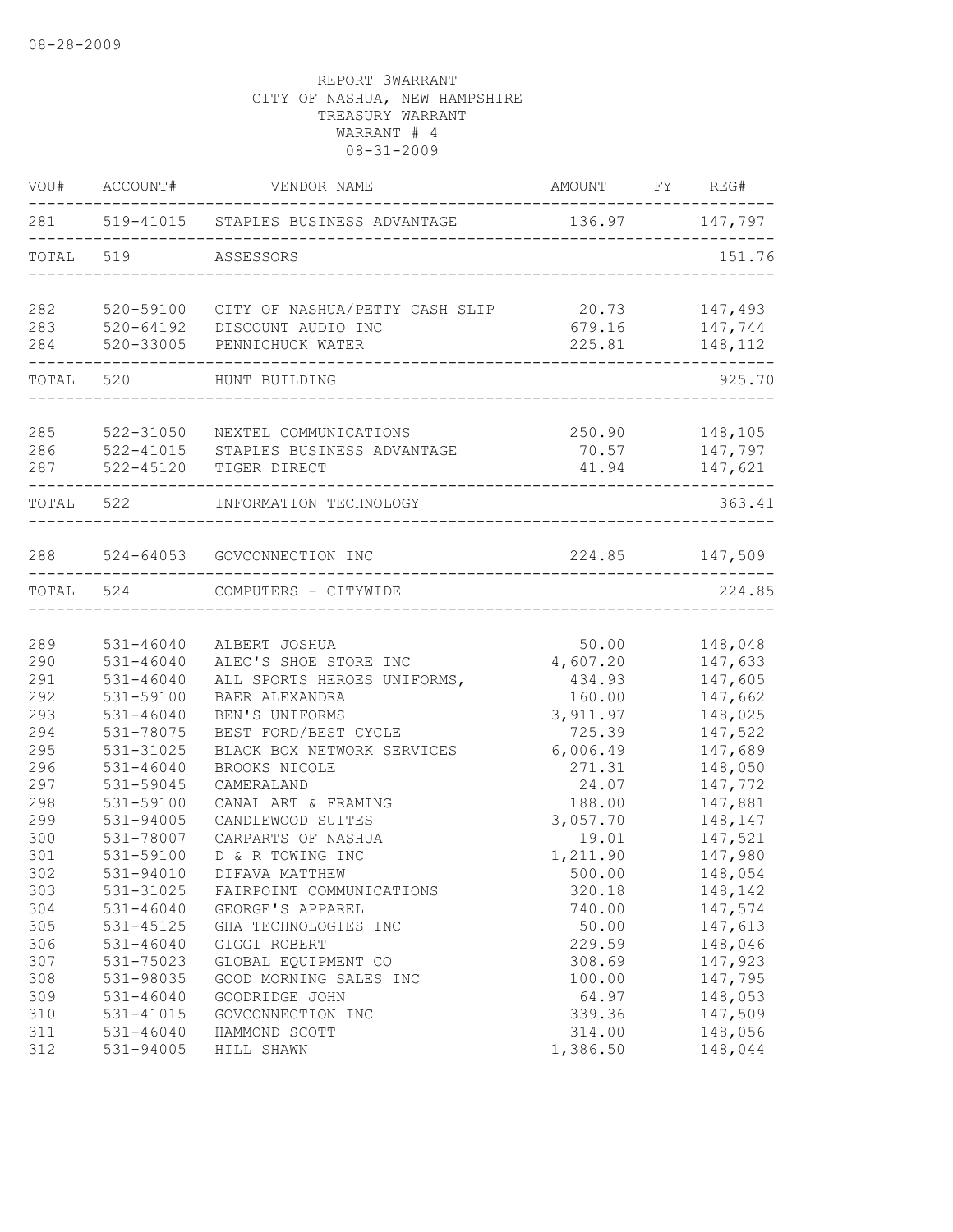| VOU#  | ACCOUNT#      | VENDOR NAME                          | AMOUNT   | FY | REG#               |
|-------|---------------|--------------------------------------|----------|----|--------------------|
| 313   |               | 531-42000 HOME DEPOT CREDIT SERVICES | 204.81   |    | 148,126            |
| 313   |               | 531-69025 HOME DEPOT CREDIT SERVICES | 199.00   |    | 148,126            |
| 314   | 531-94005     | L.E.A.D. CONSULTANTS                 | 900.00   |    | 148,132            |
| 315   | 531-91025     | LAROCHE PETER                        | 44.00    |    | 148,045            |
| 316   | $531 - 46040$ | LEDOUX MICHAEL                       | 80.98    |    | 148,051            |
| 317   | 531-75023     | LESCO INC                            | 137.64   |    | 147,525            |
| 318   | 531-94005     | LEVESQUE DANIELLE                    | 56.16    |    | 148,052            |
| 319   | 531-75023     | LOWE'S                               | 79.99    |    | 148,128            |
| 320   | 531-78075     | MAC MULKIN CHEVROLET INC             | 219.30   |    | 147,988            |
| 321   | 531-91025     | MAHER JEFFREY                        | 44.00    |    | 148,049            |
| 322   | 531-34015     | METROMEDIA ENERGY INC                | 1,492.01 |    | 148,139            |
| 323   | 531-78007     | MHQ MUNICIPAL VEHICLES               | 2,451.00 |    | 147,685            |
| 324   | $531 - 46040$ | MOLINARI JOSEPH                      | 129.00   |    | 148,058            |
| 325   | 531-53125     | MOORE WILLIAM                        | 239.88   |    | 148,057            |
| 326   | 531-91025     | MORIARTY TODD                        | 44.00    |    | 148,047            |
| 327   | 531-34015     | NATIONAL GRID                        | 79.70    |    | 148,135            |
| 328   | 531-78007     | NEW G.H. BERLIN OIL COMPANY          | 240.64   |    | 147,671            |
| 329   | 531-53125     | NORDENGREN ERIC                      | 199.50   |    | 148,042            |
| 330   | 531-45005     | NORTHERN SAFETY CO INC               | 286.43   |    | 147,562            |
| 331   | 531-74035     | NUMARA SOFTWARE INC                  | 1,000.00 |    | 147,665            |
| 332   | 531-31025     | PAETEC COMMUNICATIONS INC            | 640.84   |    | 148,101            |
| 332   | 531-31040     | PAETEC COMMUNICATIONS INC            | 330.13   |    | 148,101            |
| 333   | 531-46040     | PAGE ROBERT                          | 94.47    |    | 148,043            |
| 334   | 531-64080     | PRECISION METALWORKING               | 374.00   |    |                    |
| 335   |               |                                      |          |    | 147,880<br>148,151 |
|       | 531-32035     | PSNH                                 | 283.09   |    |                    |
| 336   | 531-78007     | ROBBINS AUTO PARTS                   | 223.86   |    | 147,922            |
| 337   | 531-69025     | SNAP ON TOOLS                        | 124.94   |    | 147,551            |
| 338   | $531 - 41005$ | STAPLES BUSINESS ADVANTAGE           | 302.15   |    | 147,797            |
| 338   | 531-41015     | STAPLES BUSINESS ADVANTAGE           | 752.23   |    | 147,797            |
| 339   | 531-46030     | STAR PACKER BADGES                   | 40.00    |    | 147,580            |
| 340   | 531-78075     | STATEWIDE COLLISION LLC              | 595.10   |    | 147,627            |
| 341   | 531-41015     | STATIONERS INC                       | 132.18   |    | 147,736            |
| 342   | $531 - 45005$ | TASER INTERNATIONAL                  | 641.50   |    | 147,687            |
| 343   | 531-95000     | THERIAULT PETER J                    | 150.00   |    | 148,055            |
| 344   | 531-74145     | TREASURER STATE OF NH                | 90.00    |    | 147,606            |
| 345   | 531-95000     | TREASURER STATE OF NH                | 75.00    |    | 148,150            |
| 346   | 531-31025     | VERIZON WIRELESS                     | 86.02    |    | 148,138            |
| 346   | 531-31040     | VERIZON WIRELESS                     | 882.57   |    | 148,138            |
| 347   |               | 531-74035 WEST GROUP PAYMENT CENTER  | 254.20   |    | 147,566            |
| TOTAL | 531           | POLICE DEPARTMENT                    |          |    | 39, 221.58         |
|       |               |                                      |          |    |                    |
| 348   | 532-49075     | ARMSTRONG NATHAN                     | 125.00   |    | 147,619            |
| 349   | 532-75901     | B & S LOCKSMITH INC                  | 4.00     |    | 147,688            |
| 350   | 532-79040     | BATTERIES PLUS                       | 605.52   |    | 147,768            |
| 351   | 532-75023     | BELLETETES INC                       | 18.87    |    | 147,640            |
| 351   | 532-78100     | BELLETETES INC                       | 13.49    |    | 147,640            |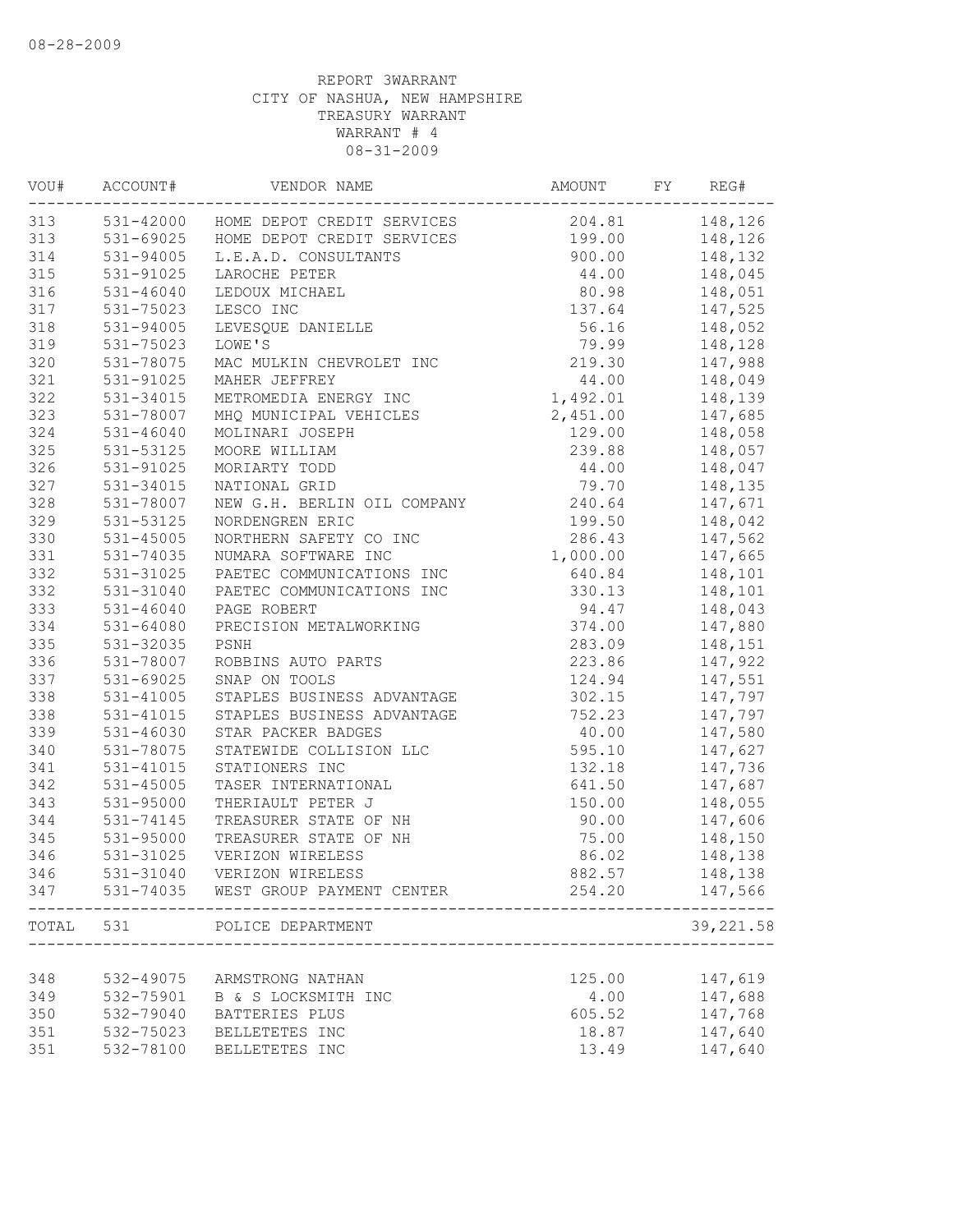| WOU# | ACCOUNT#       | VENDOR NAME                     | AMOUNT   | FY | REG#           |
|------|----------------|---------------------------------|----------|----|----------------|
| 352  | 532-46045      | COTE STEPHEN                    | 42.00    |    | 148,059        |
| 353  | 532-74038      | FIRE TECH & SAFETY OF NEW ENGL  | 97.81    |    | 147,753        |
| 354  | 532-78020      | GRAPPONE AUTOMOTIVE GROUP       | 656.10   |    | 147,788        |
| 355  | 532-78075      | GREENFIELD INDUSTRIES INC       | 249.00   |    | 147,556        |
| 356  | 532-94005      | GUEST SERVICES                  | 129.30   |    | 148,163        |
| 357  | 532-75023      | HOME DEPOT CREDIT SERVICES      | 93.31    |    | 148,108        |
| 358  | 532-49025      | IMSA                            | 206.00   |    | 148,149        |
| 359  | 532-49025      | INTERNATIONAL CODE COUNCIL, IN  | 154.50   |    | 147,782        |
| 360  | 532-59135      | J P PEST SERVICES               | 170.00   |    | 147,681        |
| 361  | 532-75023      | JUST ASK JOE YARD MAINTENANCE   | 1,035.00 |    | 147,816        |
| 362  | 532-75160      | KERRY FIRE PROTECTION INC       | 1,200.00 |    | 147,648        |
| 363  | 532-59100      | MAYNARD & LESIEUR INCORPORATED  | 130.00   |    | 148,009        |
| 363  | 532-78065      | MAYNARD & LESIEUR INCORPORATED  | 3,314.06 |    | 148,009        |
| 364  | 532-34015      | METROMEDIA ENERGY INC           | 772.91   |    | 148,139        |
| 365  | 532-49040      | MID AMERICAN SPECIALTIES        | 932.64   |    | 147,714        |
| 366  | 532-78100      | MINUTEMAN TRUCKS INC            | 70.22    |    | 147,679        |
| 367  | 532-47010      | MOORE MEDICAL LLC               | 959.75   |    | 147,752        |
| 368  | 532-34015      | NATIONAL GRID                   | 438.47   |    | 148,135        |
| 369  | 532-42005      | NEW ENGLAND PAPER & SUPPLY      | 173.01   |    | 147,666        |
| 369  | 532-42010      | NEW ENGLAND PAPER & SUPPLY      | 100.00   |    | 147,666        |
| 369  | 532-42020      | NEW ENGLAND PAPER & SUPPLY      | 87.64    |    | 147,666        |
| 370  | 532-31040      | NEXTEL COMMUNICATIONS           | 337.69   |    | 148,105        |
| 371  | 532-49025      | NFPA                            | 787.50   |    | 147,759        |
| 372  | 532-31040      | PAETEC COMMUNICATIONS INC       | 21.55    |    | 148,101        |
| 373  | 532-33005      | PENNICHUCK WATER                | 513.39   |    | 148,112        |
| 374  | 532-61020      | PROBLEM SOLVER, INC             | 80.58    |    | 147,972        |
| 375  | 532-32005      | PSNH                            | 5,496.11 |    | 148,151        |
| 376  | 532-78100      | REXEL CLS                       | 6.61     |    | 147,904        |
| 377  | 532-78007      | SANEL AUTO PARTS CO             | 272.00   |    | 147,644        |
| 377  | 532-78100      | SANEL AUTO PARTS CO             | 255.55   |    | 147,644        |
| 378  | 532-79040      | STANLEY ELEVATOR COMPANY INC    | 225.00   |    | 148,024        |
| 379  | 532-41015      | STAPLES BUSINESS ADVANTAGE      | 597.50   |    | 147,797        |
| 380  | 532-98029      | TJ'S DELI                       | 97.34    |    | 147,505        |
| 381  | 532-59100      | TRUE BLUE CLEANERS              | 107.85   |    | 147,678        |
| 382  | 532-75023      | UNITED SUPPLY COMPANY INC       | 16.11    |    | 148,015        |
| 383  | 532-31050      | USA MOBILITY WIRELESS INC       | 79.15    |    | 148,133        |
| 384  | 532-78020      | YANKEE TRUCKS                   | 237.50   |    | 147,537        |
| 384  |                | 532-78080 YANKEE TRUCKS         | 273.47   |    |                |
|      |                |                                 |          |    | 147,537        |
|      |                | TOTAL 532 FIRE DEPARTMENT       |          |    | 21,183.50      |
| 385  | 534-32020 PSNH |                                 |          |    | 185.17 148,151 |
|      |                | TOTAL 534 STREET LIGHTING       |          |    | 185.17         |
|      |                |                                 |          |    |                |
| 386  |                | 535-81023 NEXTEL COMMUNICATIONS | 193.46   |    | 148,105        |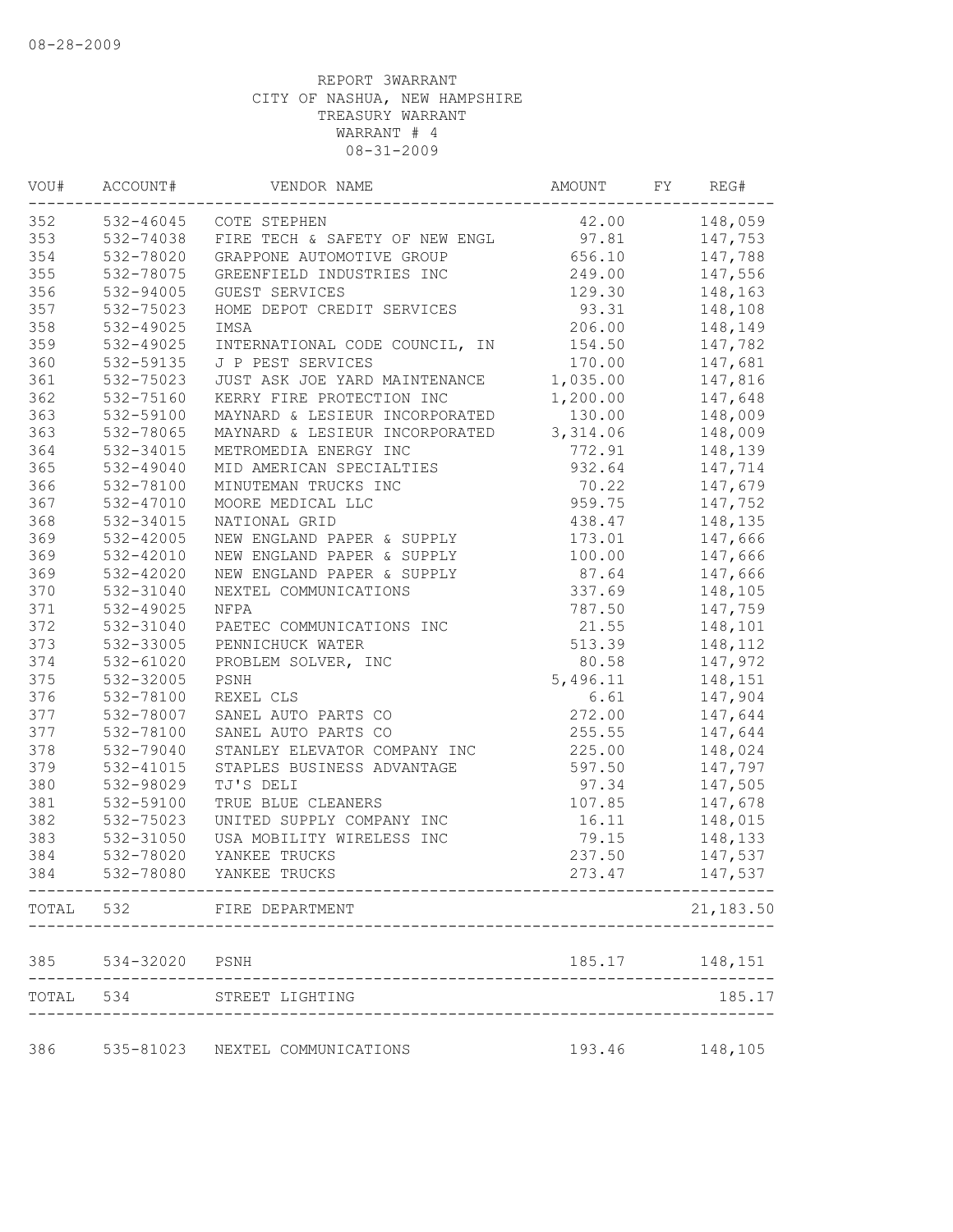| VOU#       | ACCOUNT#               | VENDOR NAME                                                  | <b>AMOUNT</b>      | FY | REG#               |
|------------|------------------------|--------------------------------------------------------------|--------------------|----|--------------------|
| TOTAL      | 535                    | EMERGENCY MANAGEMENT                                         |                    |    | 193.46             |
| 387        | 536-75130              | J LAWRENCE HALL INC                                          | 136.25             |    | 148,029            |
| 388        | 536-53065              | MANSFIELD WILLIAM                                            | 1,264.00           |    | 148,061            |
| 389        | 536-32035              | PSNH                                                         | 1,037.21           |    | 148,151            |
| 390        | 536-53065              | SHERMAN BRIAN                                                | 688.59             |    | 148,060            |
| 391        | 536-64192              | TESSCO INC                                                   | 115.85             |    | 147,938            |
| 392        | 536-43005              | UNITED PARCEL SERVICE                                        | 8.07               |    | 148,168            |
| 393        | 536-31050              | VERIZON WIRELESS                                             | 131.02             |    | 148,138            |
| TOTAL      | 536                    | CITYWIDE COMMUNICATIONS                                      |                    |    | 3,380.99           |
| 394        | 541-33005              | PENNICHUCK WATER                                             | 204.56             |    | 148,112            |
| 395        | 541-32005              | PUBLIC SERVICE OF NH                                         | 1,328.39           |    | 148,156            |
| 396        | 541-41015              | STAPLES BUSINESS ADVANTAGE                                   | 61.56              |    | 147,797            |
| 397        | 541-91015              | VIGROUX KERRAN                                               | 86.20              |    | 147,776            |
| TOTAL      | 541                    | COMMUNITY SERVICES DIVISION                                  |                    |    | 1,680.71           |
|            |                        |                                                              |                    |    |                    |
| 398        | 542-95005              | CARON CHRISTINE                                              | 75.00              |    | 147,626            |
| 399        | 542-31050              | NEXTEL COMMUNICATIONS                                        | 103.05             |    | 148,105            |
| TOTAL      | 542                    | COMMUNITY HEALTH                                             |                    |    | 178.05             |
| 399        | 543-31050              | NEXTEL COMMUNICATIONS                                        | 68.90              |    | 148,105            |
| 400        | 543-41015              | STAPLES BUSINESS ADVANTAGE                                   | 203.42             |    | 147,797            |
| TOTAL      | 543                    | ENVIRONMENTAL HEALTH DEPT.                                   |                    |    | 272.32             |
|            |                        |                                                              |                    |    |                    |
| 401<br>402 | 544-31050<br>544-41015 | NEXTEL COMMUNICATIONS<br>STAPLES BUSINESS ADVANTAGE          | 70.92<br>111.49    |    | 148,105<br>147,797 |
| TOTAL      | 544                    | WELFARE ADMINISTRATION                                       |                    |    | 182.41             |
|            |                        |                                                              |                    |    |                    |
| 403        | 545-97020              | 108-110 ASH ST LLC                                           | 893.00             |    | 147,536            |
| 404        | 545-97020              | 11 GRANITE ST LLC<br>170 186-LP                              | 370.00             |    | 147,785            |
| 405        | 545-97020<br>545-97020 |                                                              | 285.08<br>1,218.00 |    | 147,651<br>147,710 |
| 406<br>407 | 545-97020              | 188 CONCORD ST LLC DBA LILLIAN<br>23-25 TEMPLE ST REALTY LLC | 2,320.00           |    | 147,719            |
| 408        | 545-97020              | ACCEL REALTY DBA THC INVESTMEN                               | 650.00             |    | 147,711            |
| 409        | 545-97020              | BISHOP PROPERTY MANAGEMENT INC                               | 1,000.00           |    | 147,723            |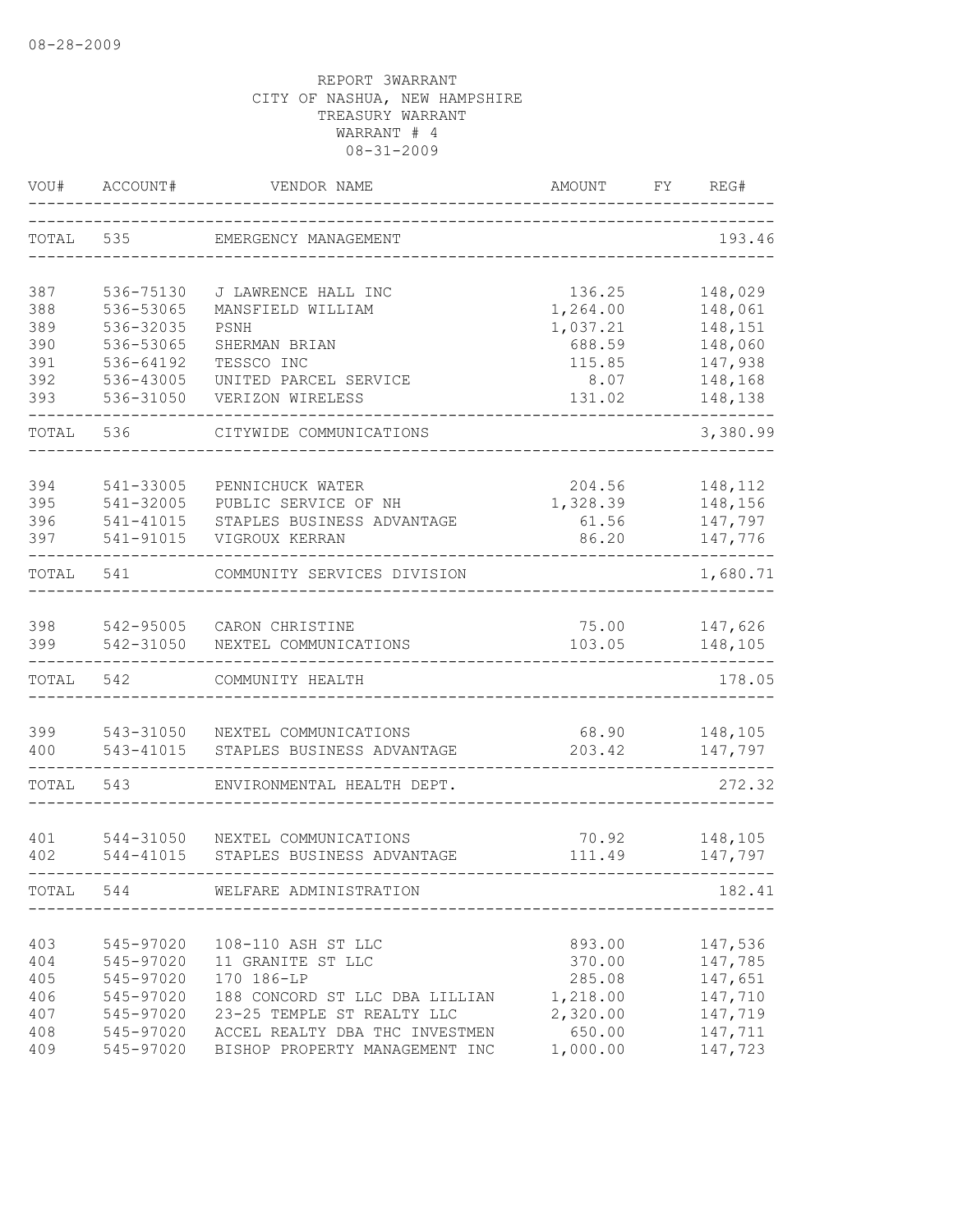| VOU#      | ACCOUNT#  | VENDOR NAME                                | AMOUNT   | FY | REG#                |
|-----------|-----------|--------------------------------------------|----------|----|---------------------|
| 410       |           | 545-97020 BLANCHARD BLDG INVESTS/KENNETH   | 600.00   |    | 147,581             |
| 411       | 545-97020 | BONNETTE ALVIN                             | 650.00   |    | 147,510             |
| 412       | 545-97020 | BRODEUR PRISCILLA                          | 1,111.00 |    | 147,805             |
| 413       | 545-97020 | CANTERBURY APARTMENTS                      | 451.25   |    | 147,520             |
| 414       | 545-97020 | CAYMAN REALTY LLC                          | 950.00   |    | 147,593             |
| 415       | 545-97020 | CENTRAL REALTY                             | 737.20   |    | 147,663             |
| 416       | 545-97020 | COUNTRY BARN MOTEL                         | 812.00   |    | 147,641             |
| 417       | 545-97015 | DEMOULAS SUPERMARKETS INC                  | 2,869.13 |    | 148,097             |
| 418       | 545-97020 | DERBY DOLORES                              | 80.50    |    | 147,667             |
| 419       | 545-97020 | DOBENS SUSAN                               | 800.00   |    | 147,586             |
| 420       | 545-97020 | DOWNTOWNER NELSON/DAVID A GREG             | 725.00   |    | 147,531             |
| 421       | 545-97020 | DUCHARME DIANE                             | 580.00   |    | 147,516             |
| 422       | 545-97020 | FLAGLER PROPERTIES                         | 138.89   |    | 147,761             |
| 423       | 545-97020 | FREEDOM APARTMENTS LLC                     | 423.81   |    | 147,656             |
| 424       | 545-97020 | GAUTHIER REALTY/CONNIE GAUTHIE             | 1,872.73 |    | 147,784             |
| 425       | 545-97020 | GERLACH THERESA                            | 585.00   |    | 147,767             |
| 426       | 545-97020 | GROPMAN JEFFREY P                          | 1,100.00 |    | 147,595             |
| 427       | 545-97020 | HAMMERHEAD RENTAL PROPERTIES               | 82.00    |    | 147,691             |
| 428       | 545-97020 | L & G PROPERTIES LLC                       | 440.90   |    | 147,727             |
| 429       | 545-97020 | LAMERAND ENTERPRISES/KYLE LAME             | 444.45   |    | 147,743             |
| 430       | 545-97020 | LAVOIE NORMAN                              | 769.29   |    | 147,794             |
| 431       | 545-97020 | LIGHT PARTNERS                             | 844.25   |    | 147,709             |
| 432       | 545-97020 | LOCUST ST REALTY LLC/TIMOTHY L             | 700.00   |    | 147,800             |
| 433       | 545-97020 | LTA INVESTMENTS LLC                        | 450.00   |    | 147,692             |
| 434       | 545-97020 | MOTEL 6                                    | 3,422.51 |    | 147,746             |
| 435       | 545-97020 | MUNYU ELIZABETH                            | 468.32   |    | 147,693             |
| 436       | 545-97015 | PENNICHUCK WATER WORKS INC                 | 368.57   |    | 148,109             |
| 437       | 545-97015 | PSNH                                       | 1,338.58 |    | 148,154             |
| 438       | 545-97020 | QUARATIELLO NICHOLAS                       | 350.00   |    | 147,503             |
| 439       | 545-97020 | RHODES DAVID                               | 157.41   |    | 147,547             |
| 440       | 545-97020 | RJ REAL ESTATE                             | 448.83   |    | 147,632             |
| 441       | 545-97020 | ROUSSEL KATHLEEN                           | 836.80   |    | 147,528             |
| 442       | 545-97020 | SCHAEFER PROPERTIES                        | 566.48   |    | 147,518             |
| 443       | 545-97020 | SILVA MARIA L                              | 677.03   |    | 147,694             |
| 444       | 545-97020 | SNH REAL PROPERTY MANAGEMENT               | 711.46   |    | 148,062             |
| 445       | 545-97020 | SOUTHERN NH SERV MNGT CORP                 | 37.00    |    | 147,638             |
| 446       | 545-97015 | ST JOSEPH PHARMACY                         | 35.95    |    | 147,544             |
| 447       | 545-97020 | THIBODEAU JULIETTE                         | 700.00   |    | 147,542             |
| 448       | 545-97020 | TLD PROPERTIES LLC                         | 420.00   |    | 147,673             |
| 449       | 545-97020 | TSOUKARIS PETER M                          | 1,573.00 |    | 147,806             |
| 450       | 545-97020 | VICENTE MARGARET                           | 382.29   |    | 147,804             |
| 451       | 545-97015 | WINGATE'S PHARMACY INC                     | 2,545.93 |    | 148,098<br>-------- |
| TOTAL 545 |           | WELFARE COSTS<br>_________________________ |          |    | 39,993.64           |
| 452       | 551-95010 | ENR                                        | 69.00    |    | 148,100             |
| 453       | 551-59100 | J LAWRENCE HALL INC                        | 2,620.73 |    | 148,029             |
|           |           |                                            |          |    |                     |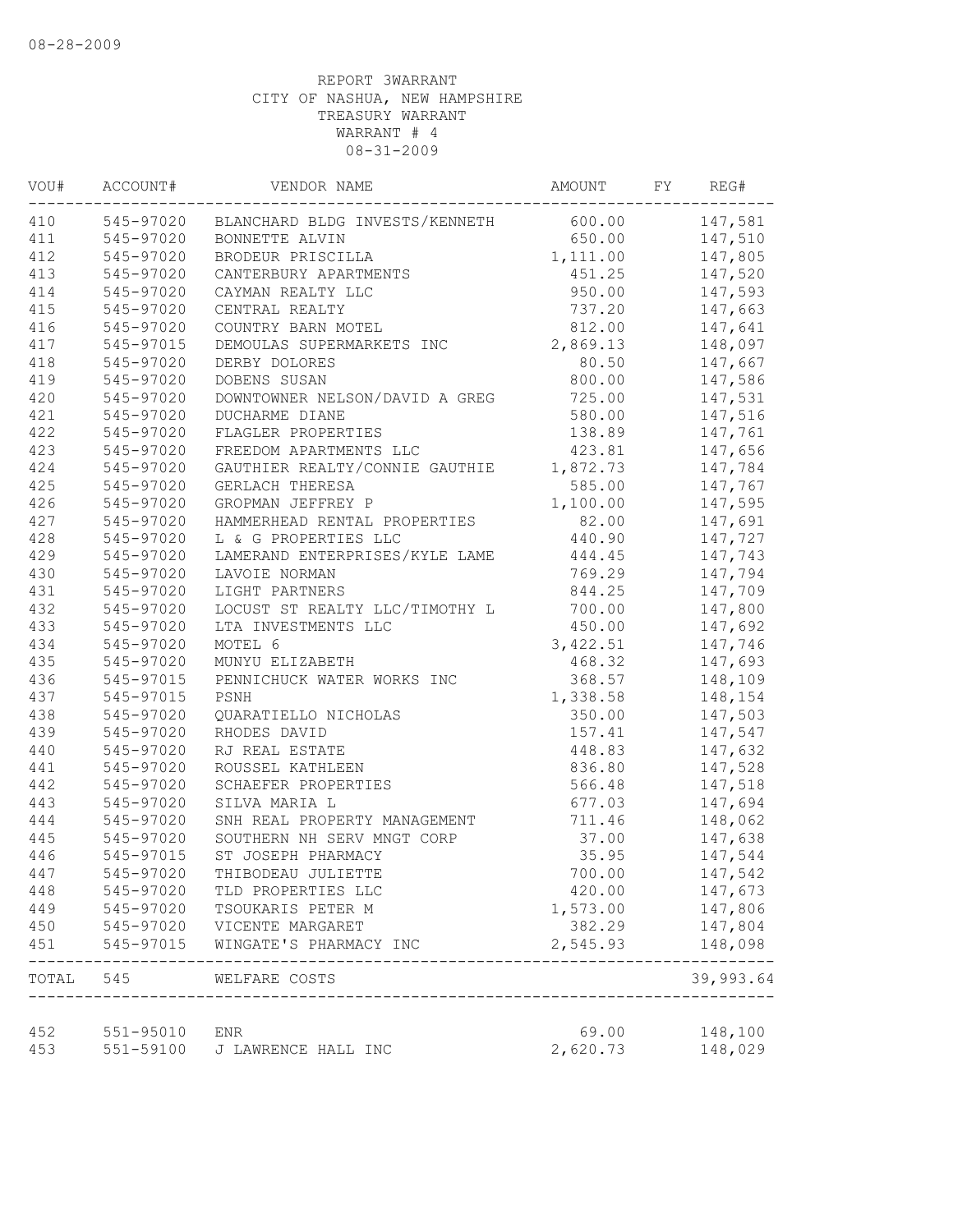|     |               | VOU# ACCOUNT# VENDOR NAME                                   | AMOUNT FY REG# |                |
|-----|---------------|-------------------------------------------------------------|----------------|----------------|
|     |               | 454 551-49075 M & M ELECTRICAL SUPPLY CO INC 136.35 147,976 |                |                |
| 455 | 551-34015     | METROMEDIA ENERGY INC                                       | 1.56           | 148,139        |
| 456 | 551-34015     | NATIONAL GRID                                               | 14.33 148,135  |                |
| 457 | 551-31050     | NEXTEL COMMUNICATIONS                                       | 336.15 148,105 |                |
| 458 | 551-95005     | NH PUBLIC WORKS ASSOCIATION 100.00 148,127                  |                |                |
| 459 | 551-31040     | PAETEC COMMUNICATIONS INC                                   |                |                |
| 460 |               | 551-33005 PENNICHUCK WATER                                  |                | 51.66 148,112  |
| 461 |               |                                                             | 147.13         | 147,797        |
|     |               |                                                             |                | 3,487.29       |
|     |               |                                                             |                |                |
| 462 |               | 552-75165 AIRGAS EAST                                       |                | 84.85 147,567  |
| 463 | 552-75022     | B & S LOCKSMITH INC                                         | 43.65 147,688  |                |
| 463 | 552-75135     | B & S LOCKSMITH INC                                         |                | 321.00 147,688 |
| 464 | 552-75175     | BANNER SYSTEMS OF MASSACHUSETT                              | 18.45          | 147,975        |
| 465 | 552-75021     | BELLETETES INC                                              | 87.18          | 147,640        |
| 465 | $552 - 75165$ | BELLETETES INC                                              | 9.89           | 147,640        |
| 465 | 552-75175     | BELLETETES INC                                              | 14.19          | 147,640        |
| 466 | 552-75021     | BROX INDUSTRIES INC                                         | 424.47         | 147,552        |
| 467 | 552-75175     | CARPARTS OF NASHUA                                          | 131.30         | 147,521        |
| 467 | 552-78007     | CARPARTS OF NASHUA                                          | 13.94          | 147,521        |
| 468 | 552-78100     | CASEY EQUIPMENT & RENTAL CORP 1,088.77                      |                | 147,751        |
| 469 | 552-75135     | CENTURY SPORTS INC.                                         | 185.05         | 147,892        |
| 470 | 552-78007     | CHAPPELL TRACTOR SALES INC                                  | 63.34          | 147,555        |
| 471 | 552-48015     | DENNIS K BURKE INC                                          | 1,248.77       | 148,169        |
| 472 | 552-78100     | DONOVAN EQUIPMENT CO INC                                    | 893.11         | 147,549        |
| 473 | 552-46045     | FAULKNER ERICK                                              | 49.50          | 148,064        |
| 474 | 552-59050     | FISCHER THOMAS                                              | 45.00          | 147,901        |
| 475 | 552-75021     | GATE CITY FENCE CO INC                                      | 150.00         | 147,622        |
| 476 | 552-75135     | GRANITE STATE GLASS                                         | 727.00         | 147,708        |
| 477 | 552-75135     | GREENHAVEN TURF CARE/BRIAN LIN                              | 312.50         | 147,773        |
| 478 | 552-53075     | GT RUSSELL INC                                              | 975.00         | 147,959        |
| 479 | 552-59050     | HAMILTON SHARDELL                                           | 22.00          | 147,774        |
| 480 | 552-75135     | HAMPDEN ENGINEERING CORP                                    | 1,013.95       | 147,861        |
| 481 | 552-66000     | HANDY HOUSE INC                                             | 1,595.00       | 148,120        |
| 482 | $552 - 46030$ | HOME DEPOT CREDIT SERVICES                                  | 122.46         | 148,108        |
| 482 |               | 552-75021 HOME DEPOT CREDIT SERVICES                        | 350.75         | 148,108        |
| 482 | 552-75022     | HOME DEPOT CREDIT SERVICES                                  | 16.91          | 148,108        |
| 482 | 552-75135     | HOME DEPOT CREDIT SERVICES                                  | 128.15         | 148,108        |
| 482 | 552-75170     | HOME DEPOT CREDIT SERVICES                                  | 31.62          | 148,108        |
| 482 | 552-75175     | HOME DEPOT CREDIT SERVICES                                  | 70.62          | 148,108        |
| 483 | $552 - 46030$ | HUDSON SMALL ENGINE                                         | 45.00          | 147,635        |
| 483 | $552 - 64192$ | HUDSON SMALL ENGINE                                         | 790.00         | 147,635        |
| 483 | 552-74085     | HUDSON SMALL ENGINE                                         | 603.00         | 147,635        |
|     |               |                                                             |                |                |
| 484 | 552-75021     | JG GRADING LLC                                              | 340.00         | 147,686        |
| 485 | 552-75021     | JOHN DEERE LANDSCAPES/LESCO                                 | 9.00           | 147,849        |
| 486 | 552-46005     | LAVOIE ROGER                                                | 82.00          | 148,063        |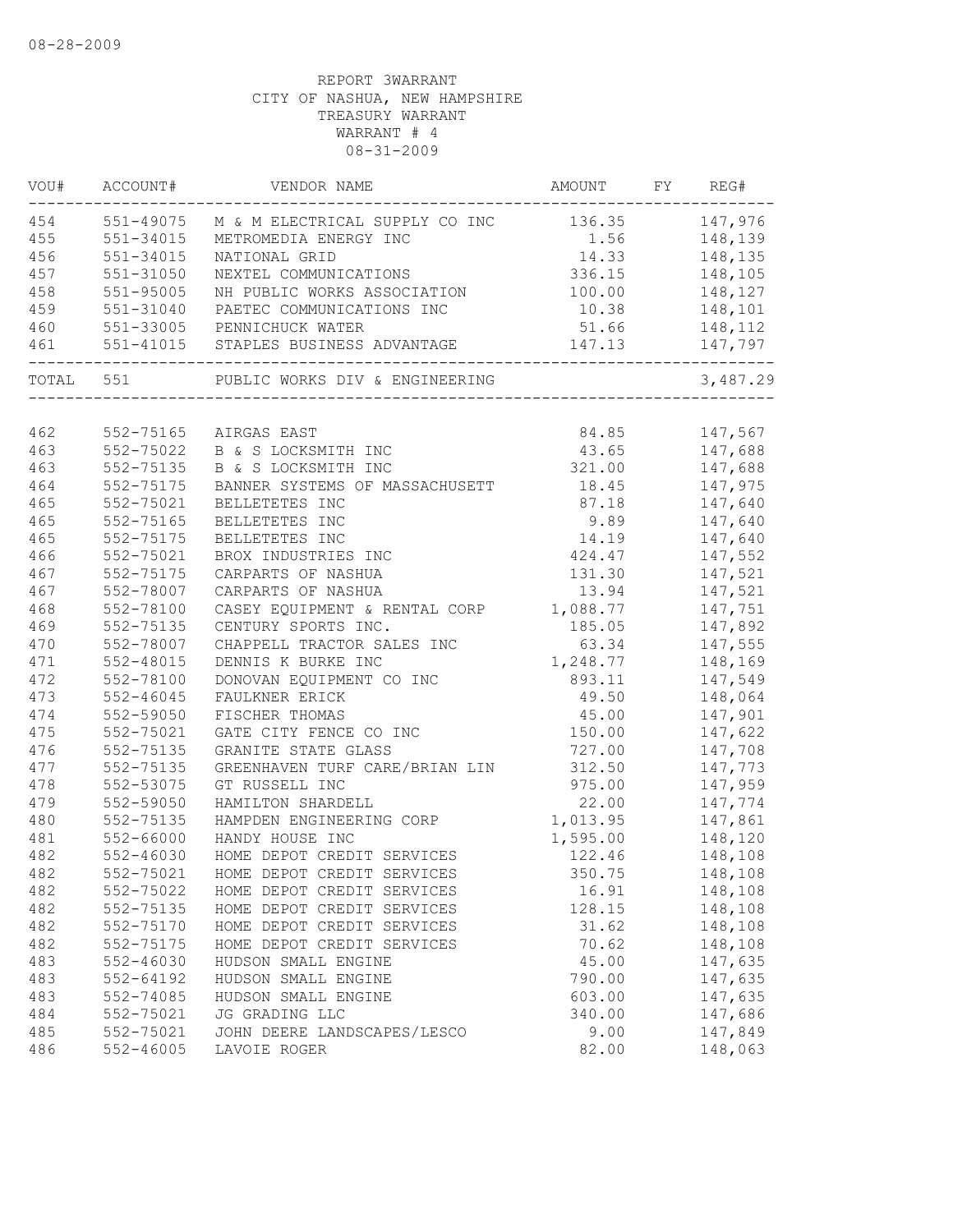| 487<br>148,006<br>552-78100<br>LIBERTY INTN'L TRUCKS OF NH LL 264.61<br>488<br>552-75040<br>47.05<br>147,976<br>M & M ELECTRICAL SUPPLY CO INC<br>489<br>$552 - 45290$<br>M & N SPORTS LLC<br>219.95<br>147,643<br>489<br>$552 - 46005$<br>993.55<br>147,643<br>M & N SPORTS LLC<br>490<br>$552 - 45285$<br>MARSHALL SIGNS INC<br>490.00<br>148,026<br>491<br>552-78065<br>142.60<br>148,009<br>MAYNARD & LESIEUR INCORPORATED<br>492<br>552-34015<br>METROMEDIA ENERGY INC<br>73.59<br>148,139<br>492<br>552-34045<br>357.43<br>METROMEDIA ENERGY INC<br>148,139<br>493<br>552-59050<br>95.00<br>147,900<br>MICHAEL BARBARA<br>494<br>552-78007<br>36.18<br>147,742<br>NAPA AUTO PARTS<br>495<br>NARDONE SAND & GRAVEL CO INC<br>552-75021<br>2,740.92<br>147,636<br>496<br>552-75021<br>NASHUA OUTDOOR POWER EQUIP<br>529.50<br>147,653<br>497<br>552-34015<br>59.50<br>NATIONAL GRID<br>148,135<br>498<br>552-95005<br>NATIONAL RECREATION & PARK ASS<br>140.00<br>148,113<br>499<br>552-75040<br>1,648.76<br>147,765<br>NEWTON DISTRIBUTING CO INC<br>222.19<br>148,105<br>500<br>552-31050<br>NEXTEL COMMUNICATIONS<br>500<br>552-59178<br>492.81<br>148,105<br>NEXTEL COMMUNICATIONS<br>501<br>21.34<br>552-31040<br>PAETEC COMMUNICATIONS INC<br>148,101<br>502<br>552-33005<br>5,396.16<br>148,112<br>PENNICHUCK WATER<br>503<br>552-74085<br>147,771<br>POWERPLAN<br>841.08<br>504<br>552-32005<br>PSNH<br>4,805.73<br>148,151<br>505<br>552-74085<br>R WHITE EQUIPMENT CENTER INC<br>268.00<br>148,011<br>506<br>552-69035<br>SANEL AUTO PARTS CO<br>44.01<br>147,644<br>506<br>552-78007<br>SANEL AUTO PARTS CO<br>283.02<br>147,644<br>506<br>552-78100<br>SANEL AUTO PARTS CO<br>13.94<br>147,644<br>507<br>$552 - 45110$<br>SEASONAL SPECIALTY STORES<br>427.72<br>147,764<br>507<br>552-45235<br>12.99<br>147,764<br>SEASONAL SPECIALTY STORES<br>507<br>552-75170<br>39.99<br>SEASONAL SPECIALTY STORES<br>147,764<br>508<br>$552 - 41015$<br>STAPLES BUSINESS ADVANTAGE<br>273.54<br>147,797<br>509<br>$552 - 45110$<br>STREAMLINE AQUATICS LLC<br>4,400.00<br>147,921<br>510<br>552-75021<br>2,892.50<br>TUCKAHOE TURF FARMS INC<br>147,532<br>511<br>552-78100<br>147,802<br>TURF PRODUCTS CORP<br>460.52<br>512<br>$552 - 46045$<br>361.68<br>147,758<br>UNIFIRST CORPORATION<br>TOTAL 552<br>PARKS AND RECREATION<br>553-45175<br>174.49<br>513<br>ARCSOURCE INC<br>147,646<br>553-59100<br>513<br>ARCSOURCE INC<br>581.50<br>147,646<br>513<br>64.02<br>553-69025<br>147,646<br>ARCSOURCE INC<br>514<br>553-59150<br>100.00<br>147,680<br>BCM CONTROLS CORPORATION<br>515<br>553-45060<br>5.02<br>147,640<br>BELLETETES INC<br>515<br>553-49075<br>6.29<br>147,640<br>BELLETETES INC<br>147,552<br>516<br>553-45015<br>BROX INDUSTRIES INC<br>8,158.58<br>765.00<br>147,552<br>516<br>553-45025<br>BROX INDUSTRIES INC<br>516<br>553-45190<br>1,008.81<br>147,552<br>BROX INDUSTRIES INC<br>517<br>553-45010<br>CONTINENTAL PAVING INC<br>278.42<br>148,016<br>517<br>$553 - 45015$<br>CONTINENTAL PAVING INC<br>295.31<br>148,016 | WOU# | ACCOUNT# | VENDOR NAME | AMOUNT | FY | REG#      |
|----------------------------------------------------------------------------------------------------------------------------------------------------------------------------------------------------------------------------------------------------------------------------------------------------------------------------------------------------------------------------------------------------------------------------------------------------------------------------------------------------------------------------------------------------------------------------------------------------------------------------------------------------------------------------------------------------------------------------------------------------------------------------------------------------------------------------------------------------------------------------------------------------------------------------------------------------------------------------------------------------------------------------------------------------------------------------------------------------------------------------------------------------------------------------------------------------------------------------------------------------------------------------------------------------------------------------------------------------------------------------------------------------------------------------------------------------------------------------------------------------------------------------------------------------------------------------------------------------------------------------------------------------------------------------------------------------------------------------------------------------------------------------------------------------------------------------------------------------------------------------------------------------------------------------------------------------------------------------------------------------------------------------------------------------------------------------------------------------------------------------------------------------------------------------------------------------------------------------------------------------------------------------------------------------------------------------------------------------------------------------------------------------------------------------------------------------------------------------------------------------------------------------------------------------------------------------------------------------------------------------------------------------------------------------------------------------------------------------------------------------------------------------------------------------------------------------------------------------------------------------------------------------------------------------------------------------------------------------------------------------------------------------------------------------------|------|----------|-------------|--------|----|-----------|
|                                                                                                                                                                                                                                                                                                                                                                                                                                                                                                                                                                                                                                                                                                                                                                                                                                                                                                                                                                                                                                                                                                                                                                                                                                                                                                                                                                                                                                                                                                                                                                                                                                                                                                                                                                                                                                                                                                                                                                                                                                                                                                                                                                                                                                                                                                                                                                                                                                                                                                                                                                                                                                                                                                                                                                                                                                                                                                                                                                                                                                                          |      |          |             |        |    |           |
|                                                                                                                                                                                                                                                                                                                                                                                                                                                                                                                                                                                                                                                                                                                                                                                                                                                                                                                                                                                                                                                                                                                                                                                                                                                                                                                                                                                                                                                                                                                                                                                                                                                                                                                                                                                                                                                                                                                                                                                                                                                                                                                                                                                                                                                                                                                                                                                                                                                                                                                                                                                                                                                                                                                                                                                                                                                                                                                                                                                                                                                          |      |          |             |        |    |           |
|                                                                                                                                                                                                                                                                                                                                                                                                                                                                                                                                                                                                                                                                                                                                                                                                                                                                                                                                                                                                                                                                                                                                                                                                                                                                                                                                                                                                                                                                                                                                                                                                                                                                                                                                                                                                                                                                                                                                                                                                                                                                                                                                                                                                                                                                                                                                                                                                                                                                                                                                                                                                                                                                                                                                                                                                                                                                                                                                                                                                                                                          |      |          |             |        |    |           |
|                                                                                                                                                                                                                                                                                                                                                                                                                                                                                                                                                                                                                                                                                                                                                                                                                                                                                                                                                                                                                                                                                                                                                                                                                                                                                                                                                                                                                                                                                                                                                                                                                                                                                                                                                                                                                                                                                                                                                                                                                                                                                                                                                                                                                                                                                                                                                                                                                                                                                                                                                                                                                                                                                                                                                                                                                                                                                                                                                                                                                                                          |      |          |             |        |    |           |
|                                                                                                                                                                                                                                                                                                                                                                                                                                                                                                                                                                                                                                                                                                                                                                                                                                                                                                                                                                                                                                                                                                                                                                                                                                                                                                                                                                                                                                                                                                                                                                                                                                                                                                                                                                                                                                                                                                                                                                                                                                                                                                                                                                                                                                                                                                                                                                                                                                                                                                                                                                                                                                                                                                                                                                                                                                                                                                                                                                                                                                                          |      |          |             |        |    |           |
|                                                                                                                                                                                                                                                                                                                                                                                                                                                                                                                                                                                                                                                                                                                                                                                                                                                                                                                                                                                                                                                                                                                                                                                                                                                                                                                                                                                                                                                                                                                                                                                                                                                                                                                                                                                                                                                                                                                                                                                                                                                                                                                                                                                                                                                                                                                                                                                                                                                                                                                                                                                                                                                                                                                                                                                                                                                                                                                                                                                                                                                          |      |          |             |        |    |           |
|                                                                                                                                                                                                                                                                                                                                                                                                                                                                                                                                                                                                                                                                                                                                                                                                                                                                                                                                                                                                                                                                                                                                                                                                                                                                                                                                                                                                                                                                                                                                                                                                                                                                                                                                                                                                                                                                                                                                                                                                                                                                                                                                                                                                                                                                                                                                                                                                                                                                                                                                                                                                                                                                                                                                                                                                                                                                                                                                                                                                                                                          |      |          |             |        |    |           |
|                                                                                                                                                                                                                                                                                                                                                                                                                                                                                                                                                                                                                                                                                                                                                                                                                                                                                                                                                                                                                                                                                                                                                                                                                                                                                                                                                                                                                                                                                                                                                                                                                                                                                                                                                                                                                                                                                                                                                                                                                                                                                                                                                                                                                                                                                                                                                                                                                                                                                                                                                                                                                                                                                                                                                                                                                                                                                                                                                                                                                                                          |      |          |             |        |    |           |
|                                                                                                                                                                                                                                                                                                                                                                                                                                                                                                                                                                                                                                                                                                                                                                                                                                                                                                                                                                                                                                                                                                                                                                                                                                                                                                                                                                                                                                                                                                                                                                                                                                                                                                                                                                                                                                                                                                                                                                                                                                                                                                                                                                                                                                                                                                                                                                                                                                                                                                                                                                                                                                                                                                                                                                                                                                                                                                                                                                                                                                                          |      |          |             |        |    |           |
|                                                                                                                                                                                                                                                                                                                                                                                                                                                                                                                                                                                                                                                                                                                                                                                                                                                                                                                                                                                                                                                                                                                                                                                                                                                                                                                                                                                                                                                                                                                                                                                                                                                                                                                                                                                                                                                                                                                                                                                                                                                                                                                                                                                                                                                                                                                                                                                                                                                                                                                                                                                                                                                                                                                                                                                                                                                                                                                                                                                                                                                          |      |          |             |        |    |           |
|                                                                                                                                                                                                                                                                                                                                                                                                                                                                                                                                                                                                                                                                                                                                                                                                                                                                                                                                                                                                                                                                                                                                                                                                                                                                                                                                                                                                                                                                                                                                                                                                                                                                                                                                                                                                                                                                                                                                                                                                                                                                                                                                                                                                                                                                                                                                                                                                                                                                                                                                                                                                                                                                                                                                                                                                                                                                                                                                                                                                                                                          |      |          |             |        |    |           |
|                                                                                                                                                                                                                                                                                                                                                                                                                                                                                                                                                                                                                                                                                                                                                                                                                                                                                                                                                                                                                                                                                                                                                                                                                                                                                                                                                                                                                                                                                                                                                                                                                                                                                                                                                                                                                                                                                                                                                                                                                                                                                                                                                                                                                                                                                                                                                                                                                                                                                                                                                                                                                                                                                                                                                                                                                                                                                                                                                                                                                                                          |      |          |             |        |    |           |
|                                                                                                                                                                                                                                                                                                                                                                                                                                                                                                                                                                                                                                                                                                                                                                                                                                                                                                                                                                                                                                                                                                                                                                                                                                                                                                                                                                                                                                                                                                                                                                                                                                                                                                                                                                                                                                                                                                                                                                                                                                                                                                                                                                                                                                                                                                                                                                                                                                                                                                                                                                                                                                                                                                                                                                                                                                                                                                                                                                                                                                                          |      |          |             |        |    |           |
|                                                                                                                                                                                                                                                                                                                                                                                                                                                                                                                                                                                                                                                                                                                                                                                                                                                                                                                                                                                                                                                                                                                                                                                                                                                                                                                                                                                                                                                                                                                                                                                                                                                                                                                                                                                                                                                                                                                                                                                                                                                                                                                                                                                                                                                                                                                                                                                                                                                                                                                                                                                                                                                                                                                                                                                                                                                                                                                                                                                                                                                          |      |          |             |        |    |           |
|                                                                                                                                                                                                                                                                                                                                                                                                                                                                                                                                                                                                                                                                                                                                                                                                                                                                                                                                                                                                                                                                                                                                                                                                                                                                                                                                                                                                                                                                                                                                                                                                                                                                                                                                                                                                                                                                                                                                                                                                                                                                                                                                                                                                                                                                                                                                                                                                                                                                                                                                                                                                                                                                                                                                                                                                                                                                                                                                                                                                                                                          |      |          |             |        |    |           |
|                                                                                                                                                                                                                                                                                                                                                                                                                                                                                                                                                                                                                                                                                                                                                                                                                                                                                                                                                                                                                                                                                                                                                                                                                                                                                                                                                                                                                                                                                                                                                                                                                                                                                                                                                                                                                                                                                                                                                                                                                                                                                                                                                                                                                                                                                                                                                                                                                                                                                                                                                                                                                                                                                                                                                                                                                                                                                                                                                                                                                                                          |      |          |             |        |    |           |
|                                                                                                                                                                                                                                                                                                                                                                                                                                                                                                                                                                                                                                                                                                                                                                                                                                                                                                                                                                                                                                                                                                                                                                                                                                                                                                                                                                                                                                                                                                                                                                                                                                                                                                                                                                                                                                                                                                                                                                                                                                                                                                                                                                                                                                                                                                                                                                                                                                                                                                                                                                                                                                                                                                                                                                                                                                                                                                                                                                                                                                                          |      |          |             |        |    |           |
|                                                                                                                                                                                                                                                                                                                                                                                                                                                                                                                                                                                                                                                                                                                                                                                                                                                                                                                                                                                                                                                                                                                                                                                                                                                                                                                                                                                                                                                                                                                                                                                                                                                                                                                                                                                                                                                                                                                                                                                                                                                                                                                                                                                                                                                                                                                                                                                                                                                                                                                                                                                                                                                                                                                                                                                                                                                                                                                                                                                                                                                          |      |          |             |        |    |           |
|                                                                                                                                                                                                                                                                                                                                                                                                                                                                                                                                                                                                                                                                                                                                                                                                                                                                                                                                                                                                                                                                                                                                                                                                                                                                                                                                                                                                                                                                                                                                                                                                                                                                                                                                                                                                                                                                                                                                                                                                                                                                                                                                                                                                                                                                                                                                                                                                                                                                                                                                                                                                                                                                                                                                                                                                                                                                                                                                                                                                                                                          |      |          |             |        |    |           |
|                                                                                                                                                                                                                                                                                                                                                                                                                                                                                                                                                                                                                                                                                                                                                                                                                                                                                                                                                                                                                                                                                                                                                                                                                                                                                                                                                                                                                                                                                                                                                                                                                                                                                                                                                                                                                                                                                                                                                                                                                                                                                                                                                                                                                                                                                                                                                                                                                                                                                                                                                                                                                                                                                                                                                                                                                                                                                                                                                                                                                                                          |      |          |             |        |    |           |
|                                                                                                                                                                                                                                                                                                                                                                                                                                                                                                                                                                                                                                                                                                                                                                                                                                                                                                                                                                                                                                                                                                                                                                                                                                                                                                                                                                                                                                                                                                                                                                                                                                                                                                                                                                                                                                                                                                                                                                                                                                                                                                                                                                                                                                                                                                                                                                                                                                                                                                                                                                                                                                                                                                                                                                                                                                                                                                                                                                                                                                                          |      |          |             |        |    |           |
|                                                                                                                                                                                                                                                                                                                                                                                                                                                                                                                                                                                                                                                                                                                                                                                                                                                                                                                                                                                                                                                                                                                                                                                                                                                                                                                                                                                                                                                                                                                                                                                                                                                                                                                                                                                                                                                                                                                                                                                                                                                                                                                                                                                                                                                                                                                                                                                                                                                                                                                                                                                                                                                                                                                                                                                                                                                                                                                                                                                                                                                          |      |          |             |        |    |           |
|                                                                                                                                                                                                                                                                                                                                                                                                                                                                                                                                                                                                                                                                                                                                                                                                                                                                                                                                                                                                                                                                                                                                                                                                                                                                                                                                                                                                                                                                                                                                                                                                                                                                                                                                                                                                                                                                                                                                                                                                                                                                                                                                                                                                                                                                                                                                                                                                                                                                                                                                                                                                                                                                                                                                                                                                                                                                                                                                                                                                                                                          |      |          |             |        |    |           |
|                                                                                                                                                                                                                                                                                                                                                                                                                                                                                                                                                                                                                                                                                                                                                                                                                                                                                                                                                                                                                                                                                                                                                                                                                                                                                                                                                                                                                                                                                                                                                                                                                                                                                                                                                                                                                                                                                                                                                                                                                                                                                                                                                                                                                                                                                                                                                                                                                                                                                                                                                                                                                                                                                                                                                                                                                                                                                                                                                                                                                                                          |      |          |             |        |    |           |
|                                                                                                                                                                                                                                                                                                                                                                                                                                                                                                                                                                                                                                                                                                                                                                                                                                                                                                                                                                                                                                                                                                                                                                                                                                                                                                                                                                                                                                                                                                                                                                                                                                                                                                                                                                                                                                                                                                                                                                                                                                                                                                                                                                                                                                                                                                                                                                                                                                                                                                                                                                                                                                                                                                                                                                                                                                                                                                                                                                                                                                                          |      |          |             |        |    |           |
|                                                                                                                                                                                                                                                                                                                                                                                                                                                                                                                                                                                                                                                                                                                                                                                                                                                                                                                                                                                                                                                                                                                                                                                                                                                                                                                                                                                                                                                                                                                                                                                                                                                                                                                                                                                                                                                                                                                                                                                                                                                                                                                                                                                                                                                                                                                                                                                                                                                                                                                                                                                                                                                                                                                                                                                                                                                                                                                                                                                                                                                          |      |          |             |        |    |           |
|                                                                                                                                                                                                                                                                                                                                                                                                                                                                                                                                                                                                                                                                                                                                                                                                                                                                                                                                                                                                                                                                                                                                                                                                                                                                                                                                                                                                                                                                                                                                                                                                                                                                                                                                                                                                                                                                                                                                                                                                                                                                                                                                                                                                                                                                                                                                                                                                                                                                                                                                                                                                                                                                                                                                                                                                                                                                                                                                                                                                                                                          |      |          |             |        |    |           |
|                                                                                                                                                                                                                                                                                                                                                                                                                                                                                                                                                                                                                                                                                                                                                                                                                                                                                                                                                                                                                                                                                                                                                                                                                                                                                                                                                                                                                                                                                                                                                                                                                                                                                                                                                                                                                                                                                                                                                                                                                                                                                                                                                                                                                                                                                                                                                                                                                                                                                                                                                                                                                                                                                                                                                                                                                                                                                                                                                                                                                                                          |      |          |             |        |    |           |
|                                                                                                                                                                                                                                                                                                                                                                                                                                                                                                                                                                                                                                                                                                                                                                                                                                                                                                                                                                                                                                                                                                                                                                                                                                                                                                                                                                                                                                                                                                                                                                                                                                                                                                                                                                                                                                                                                                                                                                                                                                                                                                                                                                                                                                                                                                                                                                                                                                                                                                                                                                                                                                                                                                                                                                                                                                                                                                                                                                                                                                                          |      |          |             |        |    |           |
|                                                                                                                                                                                                                                                                                                                                                                                                                                                                                                                                                                                                                                                                                                                                                                                                                                                                                                                                                                                                                                                                                                                                                                                                                                                                                                                                                                                                                                                                                                                                                                                                                                                                                                                                                                                                                                                                                                                                                                                                                                                                                                                                                                                                                                                                                                                                                                                                                                                                                                                                                                                                                                                                                                                                                                                                                                                                                                                                                                                                                                                          |      |          |             |        |    |           |
|                                                                                                                                                                                                                                                                                                                                                                                                                                                                                                                                                                                                                                                                                                                                                                                                                                                                                                                                                                                                                                                                                                                                                                                                                                                                                                                                                                                                                                                                                                                                                                                                                                                                                                                                                                                                                                                                                                                                                                                                                                                                                                                                                                                                                                                                                                                                                                                                                                                                                                                                                                                                                                                                                                                                                                                                                                                                                                                                                                                                                                                          |      |          |             |        |    |           |
|                                                                                                                                                                                                                                                                                                                                                                                                                                                                                                                                                                                                                                                                                                                                                                                                                                                                                                                                                                                                                                                                                                                                                                                                                                                                                                                                                                                                                                                                                                                                                                                                                                                                                                                                                                                                                                                                                                                                                                                                                                                                                                                                                                                                                                                                                                                                                                                                                                                                                                                                                                                                                                                                                                                                                                                                                                                                                                                                                                                                                                                          |      |          |             |        |    |           |
|                                                                                                                                                                                                                                                                                                                                                                                                                                                                                                                                                                                                                                                                                                                                                                                                                                                                                                                                                                                                                                                                                                                                                                                                                                                                                                                                                                                                                                                                                                                                                                                                                                                                                                                                                                                                                                                                                                                                                                                                                                                                                                                                                                                                                                                                                                                                                                                                                                                                                                                                                                                                                                                                                                                                                                                                                                                                                                                                                                                                                                                          |      |          |             |        |    |           |
|                                                                                                                                                                                                                                                                                                                                                                                                                                                                                                                                                                                                                                                                                                                                                                                                                                                                                                                                                                                                                                                                                                                                                                                                                                                                                                                                                                                                                                                                                                                                                                                                                                                                                                                                                                                                                                                                                                                                                                                                                                                                                                                                                                                                                                                                                                                                                                                                                                                                                                                                                                                                                                                                                                                                                                                                                                                                                                                                                                                                                                                          |      |          |             |        |    |           |
|                                                                                                                                                                                                                                                                                                                                                                                                                                                                                                                                                                                                                                                                                                                                                                                                                                                                                                                                                                                                                                                                                                                                                                                                                                                                                                                                                                                                                                                                                                                                                                                                                                                                                                                                                                                                                                                                                                                                                                                                                                                                                                                                                                                                                                                                                                                                                                                                                                                                                                                                                                                                                                                                                                                                                                                                                                                                                                                                                                                                                                                          |      |          |             |        |    | 41,203.28 |
|                                                                                                                                                                                                                                                                                                                                                                                                                                                                                                                                                                                                                                                                                                                                                                                                                                                                                                                                                                                                                                                                                                                                                                                                                                                                                                                                                                                                                                                                                                                                                                                                                                                                                                                                                                                                                                                                                                                                                                                                                                                                                                                                                                                                                                                                                                                                                                                                                                                                                                                                                                                                                                                                                                                                                                                                                                                                                                                                                                                                                                                          |      |          |             |        |    |           |
|                                                                                                                                                                                                                                                                                                                                                                                                                                                                                                                                                                                                                                                                                                                                                                                                                                                                                                                                                                                                                                                                                                                                                                                                                                                                                                                                                                                                                                                                                                                                                                                                                                                                                                                                                                                                                                                                                                                                                                                                                                                                                                                                                                                                                                                                                                                                                                                                                                                                                                                                                                                                                                                                                                                                                                                                                                                                                                                                                                                                                                                          |      |          |             |        |    |           |
|                                                                                                                                                                                                                                                                                                                                                                                                                                                                                                                                                                                                                                                                                                                                                                                                                                                                                                                                                                                                                                                                                                                                                                                                                                                                                                                                                                                                                                                                                                                                                                                                                                                                                                                                                                                                                                                                                                                                                                                                                                                                                                                                                                                                                                                                                                                                                                                                                                                                                                                                                                                                                                                                                                                                                                                                                                                                                                                                                                                                                                                          |      |          |             |        |    |           |
|                                                                                                                                                                                                                                                                                                                                                                                                                                                                                                                                                                                                                                                                                                                                                                                                                                                                                                                                                                                                                                                                                                                                                                                                                                                                                                                                                                                                                                                                                                                                                                                                                                                                                                                                                                                                                                                                                                                                                                                                                                                                                                                                                                                                                                                                                                                                                                                                                                                                                                                                                                                                                                                                                                                                                                                                                                                                                                                                                                                                                                                          |      |          |             |        |    |           |
|                                                                                                                                                                                                                                                                                                                                                                                                                                                                                                                                                                                                                                                                                                                                                                                                                                                                                                                                                                                                                                                                                                                                                                                                                                                                                                                                                                                                                                                                                                                                                                                                                                                                                                                                                                                                                                                                                                                                                                                                                                                                                                                                                                                                                                                                                                                                                                                                                                                                                                                                                                                                                                                                                                                                                                                                                                                                                                                                                                                                                                                          |      |          |             |        |    |           |
|                                                                                                                                                                                                                                                                                                                                                                                                                                                                                                                                                                                                                                                                                                                                                                                                                                                                                                                                                                                                                                                                                                                                                                                                                                                                                                                                                                                                                                                                                                                                                                                                                                                                                                                                                                                                                                                                                                                                                                                                                                                                                                                                                                                                                                                                                                                                                                                                                                                                                                                                                                                                                                                                                                                                                                                                                                                                                                                                                                                                                                                          |      |          |             |        |    |           |
|                                                                                                                                                                                                                                                                                                                                                                                                                                                                                                                                                                                                                                                                                                                                                                                                                                                                                                                                                                                                                                                                                                                                                                                                                                                                                                                                                                                                                                                                                                                                                                                                                                                                                                                                                                                                                                                                                                                                                                                                                                                                                                                                                                                                                                                                                                                                                                                                                                                                                                                                                                                                                                                                                                                                                                                                                                                                                                                                                                                                                                                          |      |          |             |        |    |           |
|                                                                                                                                                                                                                                                                                                                                                                                                                                                                                                                                                                                                                                                                                                                                                                                                                                                                                                                                                                                                                                                                                                                                                                                                                                                                                                                                                                                                                                                                                                                                                                                                                                                                                                                                                                                                                                                                                                                                                                                                                                                                                                                                                                                                                                                                                                                                                                                                                                                                                                                                                                                                                                                                                                                                                                                                                                                                                                                                                                                                                                                          |      |          |             |        |    |           |
|                                                                                                                                                                                                                                                                                                                                                                                                                                                                                                                                                                                                                                                                                                                                                                                                                                                                                                                                                                                                                                                                                                                                                                                                                                                                                                                                                                                                                                                                                                                                                                                                                                                                                                                                                                                                                                                                                                                                                                                                                                                                                                                                                                                                                                                                                                                                                                                                                                                                                                                                                                                                                                                                                                                                                                                                                                                                                                                                                                                                                                                          |      |          |             |        |    |           |
|                                                                                                                                                                                                                                                                                                                                                                                                                                                                                                                                                                                                                                                                                                                                                                                                                                                                                                                                                                                                                                                                                                                                                                                                                                                                                                                                                                                                                                                                                                                                                                                                                                                                                                                                                                                                                                                                                                                                                                                                                                                                                                                                                                                                                                                                                                                                                                                                                                                                                                                                                                                                                                                                                                                                                                                                                                                                                                                                                                                                                                                          |      |          |             |        |    |           |
|                                                                                                                                                                                                                                                                                                                                                                                                                                                                                                                                                                                                                                                                                                                                                                                                                                                                                                                                                                                                                                                                                                                                                                                                                                                                                                                                                                                                                                                                                                                                                                                                                                                                                                                                                                                                                                                                                                                                                                                                                                                                                                                                                                                                                                                                                                                                                                                                                                                                                                                                                                                                                                                                                                                                                                                                                                                                                                                                                                                                                                                          |      |          |             |        |    |           |
|                                                                                                                                                                                                                                                                                                                                                                                                                                                                                                                                                                                                                                                                                                                                                                                                                                                                                                                                                                                                                                                                                                                                                                                                                                                                                                                                                                                                                                                                                                                                                                                                                                                                                                                                                                                                                                                                                                                                                                                                                                                                                                                                                                                                                                                                                                                                                                                                                                                                                                                                                                                                                                                                                                                                                                                                                                                                                                                                                                                                                                                          |      |          |             |        |    |           |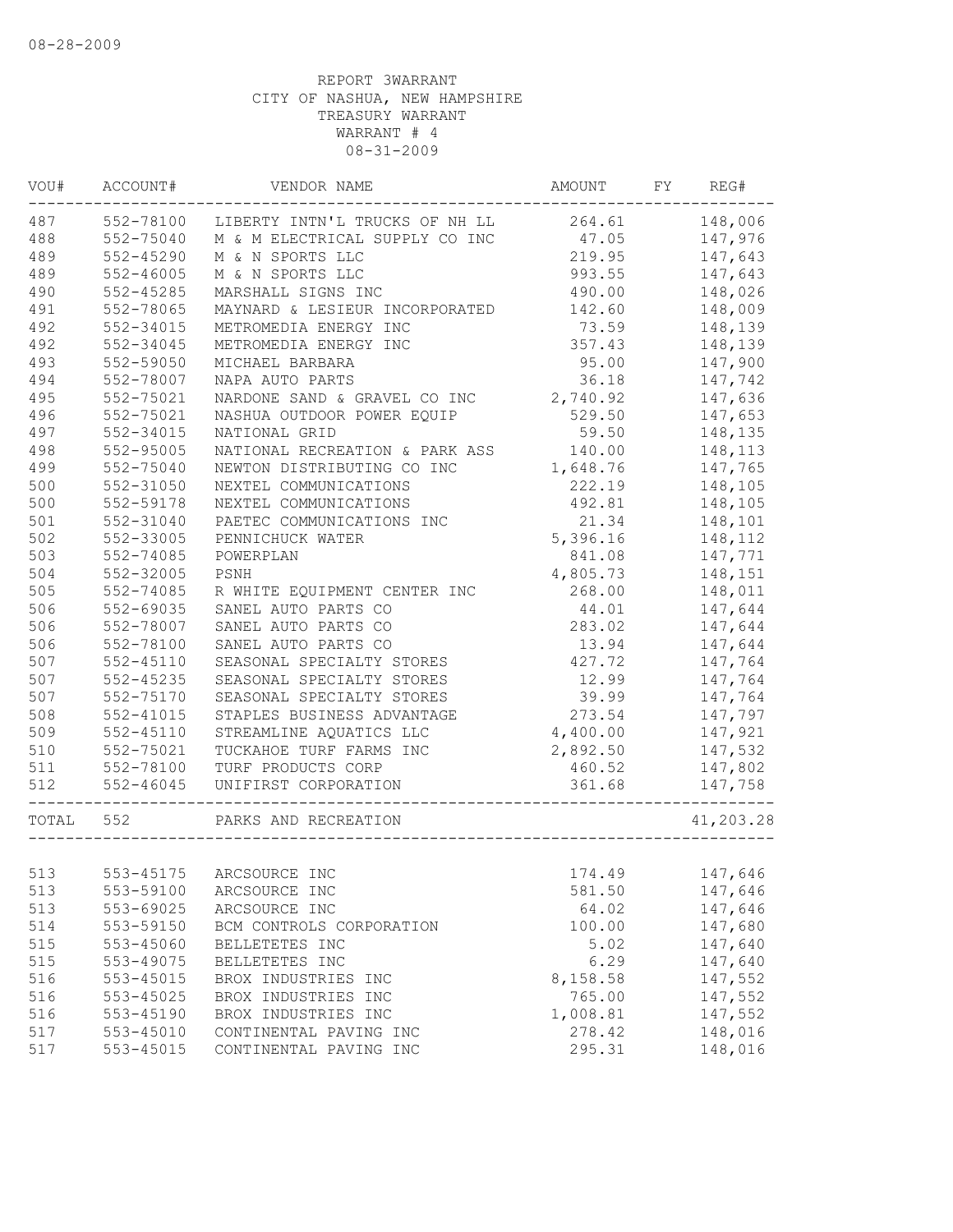| 147,979<br>518<br>553-45060<br>39.09<br>CORRIVEAU ROUTHIER INC<br>519<br>10,619.61<br>148,169<br>553-48015<br>DENNIS K BURKE INC<br>520<br>553-59100<br>148,013<br>DICK RAYMOND INC<br>74.95<br>521<br>553-78100<br>66.49<br>F W WEBB COMPANY<br>147,583<br>522<br>553-78100<br>FASTENAL COMPANY<br>5.24<br>147,701<br>523<br>553-78100<br>HOWARD P FAIRFIELD, LLC<br>778.01<br>147,903<br>524<br>553-59100<br>214.13<br>147,513<br>KIMBALL MIDWEST<br>525<br>$553 - 46045$<br>LEHIGH OUTFITTERS<br>161.95<br>147,629<br>526<br>553-78100<br>412.90<br>148,006<br>LIBERTY INTN'L TRUCKS OF NH LL<br>527<br>553-69025<br>86.70<br>147,508<br>MATCO TOOLS<br>528<br>148,009<br>553-78065<br>MAYNARD & LESIEUR INCORPORATED<br>99.60<br>529<br>553-49075<br>14.66<br>147,742<br>NAPA AUTO PARTS<br>529<br>553-78035<br>NAPA AUTO PARTS<br>73.69<br>147,742<br>529<br>553-78100<br>NAPA AUTO PARTS<br>1,024.28<br>147,742<br>530<br>99.80<br>553-34015<br>NATIONAL GRID<br>148,135<br>531<br>553-46045<br>NEW ENGLAND EQUIPMENT RENTALS<br>397.50<br>147,657<br>147,657<br>531<br>553-69025<br>NEW ENGLAND EQUIPMENT RENTALS<br>665.00<br>532<br>553-78035<br>2,140.59<br>147,671<br>NEW G.H. BERLIN OIL COMPANY<br>533<br>553-31050<br>NEXTEL COMMUNICATIONS<br>166.69<br>148,105<br>533<br>553-59178<br>NEXTEL COMMUNICATIONS<br>650.59<br>148,105<br>534<br>OMEGA INDUSTRIAL SUPPLY INC<br>553-49075<br>1,034.76<br>147,703<br>535<br>553-31040<br>PAETEC COMMUNICATIONS INC<br>19.32<br>148,101<br>536<br>553-78100<br>PINE MOTOR PARTS<br>139.70<br>148,010<br>537<br>148,005<br>553-78100<br>RC HAZELTON CO INC<br>272.08<br>538<br>553-46045<br>ROCKY BRANDS RETAIL LLC<br>246.00<br>147,781<br>539<br>553-49075<br>SANEL AUTO PARTS CO<br>50.00<br>147,644<br>539<br>553-69025<br>SANEL AUTO PARTS CO<br>61.33<br>147,644<br>539<br>553-78100<br>SANEL AUTO PARTS CO<br>315.30<br>147,644<br>540<br>553-78100<br>54.55<br>147,565<br>TENNANT SALES & SERVICE COMPAN<br>541<br>553-46045<br>UNIFIRST CORPORATION<br>174.43<br>147,758<br>542<br>553-69025<br>USP OF NEW ENGLAND<br>912.84<br>147,738<br>543<br>553-45060<br>WATER WORKS SUPPLY CORP<br>28.70<br>147,564<br>553<br>TOTAL<br>STREET DEPARTMENT<br>544<br>555-42010 BANNER SYSTEMS<br>147,790<br>219.66<br>545<br>148,108<br>555-49075 HOME DEPOT CREDIT SERVICES<br>4.26<br>546<br>555-59170<br>MARKINGS INC<br>7,311.54<br>147,798<br>547<br>555-31050<br>253.17<br>148,105<br>NEXTEL COMMUNICATIONS<br>19.31<br>548<br>555-31040<br>148,101<br>PAETEC COMMUNICATIONS INC<br>549<br>555-45285<br>PERMA-LINE CORP OF NEW ENGLAND<br>1,282.27<br>147,533<br>550<br>421.64<br>555-32025<br>148,151<br>PSNH<br>550<br>1,248.84<br>148,152<br>555-32025<br>PSNH<br>551<br>140.00<br>147,781<br>555-46045<br>ROCKY BRANDS RETAIL LLC<br>147,526<br>52.40<br>555-45107<br>W E AUBUCHON COMPANY INC | VOU# | ACCOUNT# | VENDOR NAME | AMOUNT | FY REG#   |
|---------------------------------------------------------------------------------------------------------------------------------------------------------------------------------------------------------------------------------------------------------------------------------------------------------------------------------------------------------------------------------------------------------------------------------------------------------------------------------------------------------------------------------------------------------------------------------------------------------------------------------------------------------------------------------------------------------------------------------------------------------------------------------------------------------------------------------------------------------------------------------------------------------------------------------------------------------------------------------------------------------------------------------------------------------------------------------------------------------------------------------------------------------------------------------------------------------------------------------------------------------------------------------------------------------------------------------------------------------------------------------------------------------------------------------------------------------------------------------------------------------------------------------------------------------------------------------------------------------------------------------------------------------------------------------------------------------------------------------------------------------------------------------------------------------------------------------------------------------------------------------------------------------------------------------------------------------------------------------------------------------------------------------------------------------------------------------------------------------------------------------------------------------------------------------------------------------------------------------------------------------------------------------------------------------------------------------------------------------------------------------------------------------------------------------------------------------------------------------------------------------------------------------------------------------------------------------------------------------------------------------------------------------------------------------------------------------------------------------------------------------------------------------------------------------------------------------------------------------------|------|----------|-------------|--------|-----------|
|                                                                                                                                                                                                                                                                                                                                                                                                                                                                                                                                                                                                                                                                                                                                                                                                                                                                                                                                                                                                                                                                                                                                                                                                                                                                                                                                                                                                                                                                                                                                                                                                                                                                                                                                                                                                                                                                                                                                                                                                                                                                                                                                                                                                                                                                                                                                                                                                                                                                                                                                                                                                                                                                                                                                                                                                                                                               |      |          |             |        |           |
|                                                                                                                                                                                                                                                                                                                                                                                                                                                                                                                                                                                                                                                                                                                                                                                                                                                                                                                                                                                                                                                                                                                                                                                                                                                                                                                                                                                                                                                                                                                                                                                                                                                                                                                                                                                                                                                                                                                                                                                                                                                                                                                                                                                                                                                                                                                                                                                                                                                                                                                                                                                                                                                                                                                                                                                                                                                               |      |          |             |        |           |
|                                                                                                                                                                                                                                                                                                                                                                                                                                                                                                                                                                                                                                                                                                                                                                                                                                                                                                                                                                                                                                                                                                                                                                                                                                                                                                                                                                                                                                                                                                                                                                                                                                                                                                                                                                                                                                                                                                                                                                                                                                                                                                                                                                                                                                                                                                                                                                                                                                                                                                                                                                                                                                                                                                                                                                                                                                                               |      |          |             |        |           |
|                                                                                                                                                                                                                                                                                                                                                                                                                                                                                                                                                                                                                                                                                                                                                                                                                                                                                                                                                                                                                                                                                                                                                                                                                                                                                                                                                                                                                                                                                                                                                                                                                                                                                                                                                                                                                                                                                                                                                                                                                                                                                                                                                                                                                                                                                                                                                                                                                                                                                                                                                                                                                                                                                                                                                                                                                                                               |      |          |             |        |           |
|                                                                                                                                                                                                                                                                                                                                                                                                                                                                                                                                                                                                                                                                                                                                                                                                                                                                                                                                                                                                                                                                                                                                                                                                                                                                                                                                                                                                                                                                                                                                                                                                                                                                                                                                                                                                                                                                                                                                                                                                                                                                                                                                                                                                                                                                                                                                                                                                                                                                                                                                                                                                                                                                                                                                                                                                                                                               |      |          |             |        |           |
|                                                                                                                                                                                                                                                                                                                                                                                                                                                                                                                                                                                                                                                                                                                                                                                                                                                                                                                                                                                                                                                                                                                                                                                                                                                                                                                                                                                                                                                                                                                                                                                                                                                                                                                                                                                                                                                                                                                                                                                                                                                                                                                                                                                                                                                                                                                                                                                                                                                                                                                                                                                                                                                                                                                                                                                                                                                               |      |          |             |        |           |
|                                                                                                                                                                                                                                                                                                                                                                                                                                                                                                                                                                                                                                                                                                                                                                                                                                                                                                                                                                                                                                                                                                                                                                                                                                                                                                                                                                                                                                                                                                                                                                                                                                                                                                                                                                                                                                                                                                                                                                                                                                                                                                                                                                                                                                                                                                                                                                                                                                                                                                                                                                                                                                                                                                                                                                                                                                                               |      |          |             |        |           |
|                                                                                                                                                                                                                                                                                                                                                                                                                                                                                                                                                                                                                                                                                                                                                                                                                                                                                                                                                                                                                                                                                                                                                                                                                                                                                                                                                                                                                                                                                                                                                                                                                                                                                                                                                                                                                                                                                                                                                                                                                                                                                                                                                                                                                                                                                                                                                                                                                                                                                                                                                                                                                                                                                                                                                                                                                                                               |      |          |             |        |           |
|                                                                                                                                                                                                                                                                                                                                                                                                                                                                                                                                                                                                                                                                                                                                                                                                                                                                                                                                                                                                                                                                                                                                                                                                                                                                                                                                                                                                                                                                                                                                                                                                                                                                                                                                                                                                                                                                                                                                                                                                                                                                                                                                                                                                                                                                                                                                                                                                                                                                                                                                                                                                                                                                                                                                                                                                                                                               |      |          |             |        |           |
|                                                                                                                                                                                                                                                                                                                                                                                                                                                                                                                                                                                                                                                                                                                                                                                                                                                                                                                                                                                                                                                                                                                                                                                                                                                                                                                                                                                                                                                                                                                                                                                                                                                                                                                                                                                                                                                                                                                                                                                                                                                                                                                                                                                                                                                                                                                                                                                                                                                                                                                                                                                                                                                                                                                                                                                                                                                               |      |          |             |        |           |
|                                                                                                                                                                                                                                                                                                                                                                                                                                                                                                                                                                                                                                                                                                                                                                                                                                                                                                                                                                                                                                                                                                                                                                                                                                                                                                                                                                                                                                                                                                                                                                                                                                                                                                                                                                                                                                                                                                                                                                                                                                                                                                                                                                                                                                                                                                                                                                                                                                                                                                                                                                                                                                                                                                                                                                                                                                                               |      |          |             |        |           |
|                                                                                                                                                                                                                                                                                                                                                                                                                                                                                                                                                                                                                                                                                                                                                                                                                                                                                                                                                                                                                                                                                                                                                                                                                                                                                                                                                                                                                                                                                                                                                                                                                                                                                                                                                                                                                                                                                                                                                                                                                                                                                                                                                                                                                                                                                                                                                                                                                                                                                                                                                                                                                                                                                                                                                                                                                                                               |      |          |             |        |           |
|                                                                                                                                                                                                                                                                                                                                                                                                                                                                                                                                                                                                                                                                                                                                                                                                                                                                                                                                                                                                                                                                                                                                                                                                                                                                                                                                                                                                                                                                                                                                                                                                                                                                                                                                                                                                                                                                                                                                                                                                                                                                                                                                                                                                                                                                                                                                                                                                                                                                                                                                                                                                                                                                                                                                                                                                                                                               |      |          |             |        |           |
|                                                                                                                                                                                                                                                                                                                                                                                                                                                                                                                                                                                                                                                                                                                                                                                                                                                                                                                                                                                                                                                                                                                                                                                                                                                                                                                                                                                                                                                                                                                                                                                                                                                                                                                                                                                                                                                                                                                                                                                                                                                                                                                                                                                                                                                                                                                                                                                                                                                                                                                                                                                                                                                                                                                                                                                                                                                               |      |          |             |        |           |
|                                                                                                                                                                                                                                                                                                                                                                                                                                                                                                                                                                                                                                                                                                                                                                                                                                                                                                                                                                                                                                                                                                                                                                                                                                                                                                                                                                                                                                                                                                                                                                                                                                                                                                                                                                                                                                                                                                                                                                                                                                                                                                                                                                                                                                                                                                                                                                                                                                                                                                                                                                                                                                                                                                                                                                                                                                                               |      |          |             |        |           |
|                                                                                                                                                                                                                                                                                                                                                                                                                                                                                                                                                                                                                                                                                                                                                                                                                                                                                                                                                                                                                                                                                                                                                                                                                                                                                                                                                                                                                                                                                                                                                                                                                                                                                                                                                                                                                                                                                                                                                                                                                                                                                                                                                                                                                                                                                                                                                                                                                                                                                                                                                                                                                                                                                                                                                                                                                                                               |      |          |             |        |           |
|                                                                                                                                                                                                                                                                                                                                                                                                                                                                                                                                                                                                                                                                                                                                                                                                                                                                                                                                                                                                                                                                                                                                                                                                                                                                                                                                                                                                                                                                                                                                                                                                                                                                                                                                                                                                                                                                                                                                                                                                                                                                                                                                                                                                                                                                                                                                                                                                                                                                                                                                                                                                                                                                                                                                                                                                                                                               |      |          |             |        |           |
|                                                                                                                                                                                                                                                                                                                                                                                                                                                                                                                                                                                                                                                                                                                                                                                                                                                                                                                                                                                                                                                                                                                                                                                                                                                                                                                                                                                                                                                                                                                                                                                                                                                                                                                                                                                                                                                                                                                                                                                                                                                                                                                                                                                                                                                                                                                                                                                                                                                                                                                                                                                                                                                                                                                                                                                                                                                               |      |          |             |        |           |
|                                                                                                                                                                                                                                                                                                                                                                                                                                                                                                                                                                                                                                                                                                                                                                                                                                                                                                                                                                                                                                                                                                                                                                                                                                                                                                                                                                                                                                                                                                                                                                                                                                                                                                                                                                                                                                                                                                                                                                                                                                                                                                                                                                                                                                                                                                                                                                                                                                                                                                                                                                                                                                                                                                                                                                                                                                                               |      |          |             |        |           |
|                                                                                                                                                                                                                                                                                                                                                                                                                                                                                                                                                                                                                                                                                                                                                                                                                                                                                                                                                                                                                                                                                                                                                                                                                                                                                                                                                                                                                                                                                                                                                                                                                                                                                                                                                                                                                                                                                                                                                                                                                                                                                                                                                                                                                                                                                                                                                                                                                                                                                                                                                                                                                                                                                                                                                                                                                                                               |      |          |             |        |           |
|                                                                                                                                                                                                                                                                                                                                                                                                                                                                                                                                                                                                                                                                                                                                                                                                                                                                                                                                                                                                                                                                                                                                                                                                                                                                                                                                                                                                                                                                                                                                                                                                                                                                                                                                                                                                                                                                                                                                                                                                                                                                                                                                                                                                                                                                                                                                                                                                                                                                                                                                                                                                                                                                                                                                                                                                                                                               |      |          |             |        |           |
|                                                                                                                                                                                                                                                                                                                                                                                                                                                                                                                                                                                                                                                                                                                                                                                                                                                                                                                                                                                                                                                                                                                                                                                                                                                                                                                                                                                                                                                                                                                                                                                                                                                                                                                                                                                                                                                                                                                                                                                                                                                                                                                                                                                                                                                                                                                                                                                                                                                                                                                                                                                                                                                                                                                                                                                                                                                               |      |          |             |        |           |
|                                                                                                                                                                                                                                                                                                                                                                                                                                                                                                                                                                                                                                                                                                                                                                                                                                                                                                                                                                                                                                                                                                                                                                                                                                                                                                                                                                                                                                                                                                                                                                                                                                                                                                                                                                                                                                                                                                                                                                                                                                                                                                                                                                                                                                                                                                                                                                                                                                                                                                                                                                                                                                                                                                                                                                                                                                                               |      |          |             |        |           |
|                                                                                                                                                                                                                                                                                                                                                                                                                                                                                                                                                                                                                                                                                                                                                                                                                                                                                                                                                                                                                                                                                                                                                                                                                                                                                                                                                                                                                                                                                                                                                                                                                                                                                                                                                                                                                                                                                                                                                                                                                                                                                                                                                                                                                                                                                                                                                                                                                                                                                                                                                                                                                                                                                                                                                                                                                                                               |      |          |             |        |           |
|                                                                                                                                                                                                                                                                                                                                                                                                                                                                                                                                                                                                                                                                                                                                                                                                                                                                                                                                                                                                                                                                                                                                                                                                                                                                                                                                                                                                                                                                                                                                                                                                                                                                                                                                                                                                                                                                                                                                                                                                                                                                                                                                                                                                                                                                                                                                                                                                                                                                                                                                                                                                                                                                                                                                                                                                                                                               |      |          |             |        |           |
|                                                                                                                                                                                                                                                                                                                                                                                                                                                                                                                                                                                                                                                                                                                                                                                                                                                                                                                                                                                                                                                                                                                                                                                                                                                                                                                                                                                                                                                                                                                                                                                                                                                                                                                                                                                                                                                                                                                                                                                                                                                                                                                                                                                                                                                                                                                                                                                                                                                                                                                                                                                                                                                                                                                                                                                                                                                               |      |          |             |        |           |
|                                                                                                                                                                                                                                                                                                                                                                                                                                                                                                                                                                                                                                                                                                                                                                                                                                                                                                                                                                                                                                                                                                                                                                                                                                                                                                                                                                                                                                                                                                                                                                                                                                                                                                                                                                                                                                                                                                                                                                                                                                                                                                                                                                                                                                                                                                                                                                                                                                                                                                                                                                                                                                                                                                                                                                                                                                                               |      |          |             |        |           |
|                                                                                                                                                                                                                                                                                                                                                                                                                                                                                                                                                                                                                                                                                                                                                                                                                                                                                                                                                                                                                                                                                                                                                                                                                                                                                                                                                                                                                                                                                                                                                                                                                                                                                                                                                                                                                                                                                                                                                                                                                                                                                                                                                                                                                                                                                                                                                                                                                                                                                                                                                                                                                                                                                                                                                                                                                                                               |      |          |             |        |           |
|                                                                                                                                                                                                                                                                                                                                                                                                                                                                                                                                                                                                                                                                                                                                                                                                                                                                                                                                                                                                                                                                                                                                                                                                                                                                                                                                                                                                                                                                                                                                                                                                                                                                                                                                                                                                                                                                                                                                                                                                                                                                                                                                                                                                                                                                                                                                                                                                                                                                                                                                                                                                                                                                                                                                                                                                                                                               |      |          |             |        |           |
|                                                                                                                                                                                                                                                                                                                                                                                                                                                                                                                                                                                                                                                                                                                                                                                                                                                                                                                                                                                                                                                                                                                                                                                                                                                                                                                                                                                                                                                                                                                                                                                                                                                                                                                                                                                                                                                                                                                                                                                                                                                                                                                                                                                                                                                                                                                                                                                                                                                                                                                                                                                                                                                                                                                                                                                                                                                               |      |          |             |        |           |
|                                                                                                                                                                                                                                                                                                                                                                                                                                                                                                                                                                                                                                                                                                                                                                                                                                                                                                                                                                                                                                                                                                                                                                                                                                                                                                                                                                                                                                                                                                                                                                                                                                                                                                                                                                                                                                                                                                                                                                                                                                                                                                                                                                                                                                                                                                                                                                                                                                                                                                                                                                                                                                                                                                                                                                                                                                                               |      |          |             |        |           |
|                                                                                                                                                                                                                                                                                                                                                                                                                                                                                                                                                                                                                                                                                                                                                                                                                                                                                                                                                                                                                                                                                                                                                                                                                                                                                                                                                                                                                                                                                                                                                                                                                                                                                                                                                                                                                                                                                                                                                                                                                                                                                                                                                                                                                                                                                                                                                                                                                                                                                                                                                                                                                                                                                                                                                                                                                                                               |      |          |             |        |           |
|                                                                                                                                                                                                                                                                                                                                                                                                                                                                                                                                                                                                                                                                                                                                                                                                                                                                                                                                                                                                                                                                                                                                                                                                                                                                                                                                                                                                                                                                                                                                                                                                                                                                                                                                                                                                                                                                                                                                                                                                                                                                                                                                                                                                                                                                                                                                                                                                                                                                                                                                                                                                                                                                                                                                                                                                                                                               |      |          |             |        |           |
|                                                                                                                                                                                                                                                                                                                                                                                                                                                                                                                                                                                                                                                                                                                                                                                                                                                                                                                                                                                                                                                                                                                                                                                                                                                                                                                                                                                                                                                                                                                                                                                                                                                                                                                                                                                                                                                                                                                                                                                                                                                                                                                                                                                                                                                                                                                                                                                                                                                                                                                                                                                                                                                                                                                                                                                                                                                               |      |          |             |        | 32,537.92 |
|                                                                                                                                                                                                                                                                                                                                                                                                                                                                                                                                                                                                                                                                                                                                                                                                                                                                                                                                                                                                                                                                                                                                                                                                                                                                                                                                                                                                                                                                                                                                                                                                                                                                                                                                                                                                                                                                                                                                                                                                                                                                                                                                                                                                                                                                                                                                                                                                                                                                                                                                                                                                                                                                                                                                                                                                                                                               |      |          |             |        |           |
|                                                                                                                                                                                                                                                                                                                                                                                                                                                                                                                                                                                                                                                                                                                                                                                                                                                                                                                                                                                                                                                                                                                                                                                                                                                                                                                                                                                                                                                                                                                                                                                                                                                                                                                                                                                                                                                                                                                                                                                                                                                                                                                                                                                                                                                                                                                                                                                                                                                                                                                                                                                                                                                                                                                                                                                                                                                               |      |          |             |        |           |
|                                                                                                                                                                                                                                                                                                                                                                                                                                                                                                                                                                                                                                                                                                                                                                                                                                                                                                                                                                                                                                                                                                                                                                                                                                                                                                                                                                                                                                                                                                                                                                                                                                                                                                                                                                                                                                                                                                                                                                                                                                                                                                                                                                                                                                                                                                                                                                                                                                                                                                                                                                                                                                                                                                                                                                                                                                                               |      |          |             |        |           |
|                                                                                                                                                                                                                                                                                                                                                                                                                                                                                                                                                                                                                                                                                                                                                                                                                                                                                                                                                                                                                                                                                                                                                                                                                                                                                                                                                                                                                                                                                                                                                                                                                                                                                                                                                                                                                                                                                                                                                                                                                                                                                                                                                                                                                                                                                                                                                                                                                                                                                                                                                                                                                                                                                                                                                                                                                                                               |      |          |             |        |           |
|                                                                                                                                                                                                                                                                                                                                                                                                                                                                                                                                                                                                                                                                                                                                                                                                                                                                                                                                                                                                                                                                                                                                                                                                                                                                                                                                                                                                                                                                                                                                                                                                                                                                                                                                                                                                                                                                                                                                                                                                                                                                                                                                                                                                                                                                                                                                                                                                                                                                                                                                                                                                                                                                                                                                                                                                                                                               |      |          |             |        |           |
|                                                                                                                                                                                                                                                                                                                                                                                                                                                                                                                                                                                                                                                                                                                                                                                                                                                                                                                                                                                                                                                                                                                                                                                                                                                                                                                                                                                                                                                                                                                                                                                                                                                                                                                                                                                                                                                                                                                                                                                                                                                                                                                                                                                                                                                                                                                                                                                                                                                                                                                                                                                                                                                                                                                                                                                                                                                               |      |          |             |        |           |
|                                                                                                                                                                                                                                                                                                                                                                                                                                                                                                                                                                                                                                                                                                                                                                                                                                                                                                                                                                                                                                                                                                                                                                                                                                                                                                                                                                                                                                                                                                                                                                                                                                                                                                                                                                                                                                                                                                                                                                                                                                                                                                                                                                                                                                                                                                                                                                                                                                                                                                                                                                                                                                                                                                                                                                                                                                                               |      |          |             |        |           |
|                                                                                                                                                                                                                                                                                                                                                                                                                                                                                                                                                                                                                                                                                                                                                                                                                                                                                                                                                                                                                                                                                                                                                                                                                                                                                                                                                                                                                                                                                                                                                                                                                                                                                                                                                                                                                                                                                                                                                                                                                                                                                                                                                                                                                                                                                                                                                                                                                                                                                                                                                                                                                                                                                                                                                                                                                                                               |      |          |             |        |           |
|                                                                                                                                                                                                                                                                                                                                                                                                                                                                                                                                                                                                                                                                                                                                                                                                                                                                                                                                                                                                                                                                                                                                                                                                                                                                                                                                                                                                                                                                                                                                                                                                                                                                                                                                                                                                                                                                                                                                                                                                                                                                                                                                                                                                                                                                                                                                                                                                                                                                                                                                                                                                                                                                                                                                                                                                                                                               |      |          |             |        |           |
|                                                                                                                                                                                                                                                                                                                                                                                                                                                                                                                                                                                                                                                                                                                                                                                                                                                                                                                                                                                                                                                                                                                                                                                                                                                                                                                                                                                                                                                                                                                                                                                                                                                                                                                                                                                                                                                                                                                                                                                                                                                                                                                                                                                                                                                                                                                                                                                                                                                                                                                                                                                                                                                                                                                                                                                                                                                               |      |          |             |        |           |
|                                                                                                                                                                                                                                                                                                                                                                                                                                                                                                                                                                                                                                                                                                                                                                                                                                                                                                                                                                                                                                                                                                                                                                                                                                                                                                                                                                                                                                                                                                                                                                                                                                                                                                                                                                                                                                                                                                                                                                                                                                                                                                                                                                                                                                                                                                                                                                                                                                                                                                                                                                                                                                                                                                                                                                                                                                                               | 552  |          |             |        |           |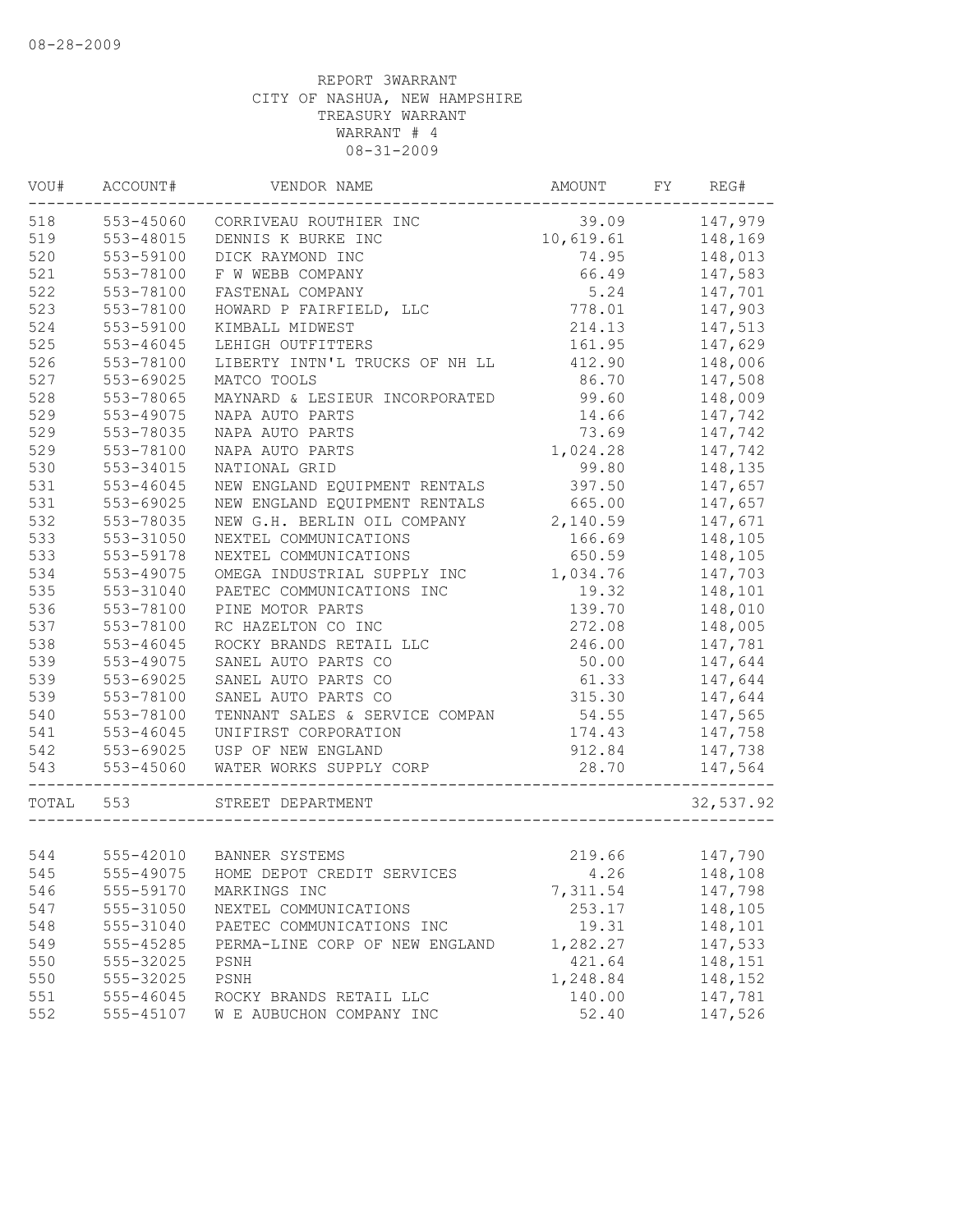| VOU#       | ACCOUNT#               | VENDOR NAME                                                  | AMOUNT         | FY | REG#               |
|------------|------------------------|--------------------------------------------------------------|----------------|----|--------------------|
| TOTAL      | 555                    | TRAFFIC DEPARTMENT                                           |                |    | 10,953.09          |
| 553        | 557-75023              | CITY OF NASHUA/PETTY CASH SLIP                               | 22.45          |    | 147,493            |
| 554        | 557-75023              | F W WEBB COMPANY                                             | 114.19         |    | 147,583            |
| 555        | 557-59105              | HANDY HOUSE INC                                              | 55.00          |    | 148,120            |
| 556        | $557 - 64035$          | MUNICIPAL SUPPLY SALES CO                                    | 3,710.20       |    | 147,704            |
| 556        | 557-74105              | MUNICIPAL SUPPLY SALES CO                                    | 58.51          |    | 147,704            |
| 557        | 557-31040              | PAETEC COMMUNICATIONS INC                                    | 2.64           |    | 148,101            |
| 558        | 557-33005              | PENNICHUCK WATER                                             | 60.31          |    | 148,112            |
| 559        | 557-32005              | PSNH                                                         | 915.02         |    | 148,152            |
| 560        | 557-32005              | PUBLIC SERVICE OF NH                                         | 4,267.23       |    | 148,156            |
| 561        |                        | 557-49075 W E AUBUCHON COMPANY INC                           | 33.95          |    | 147,526            |
| TOTAL 557  |                        | PARKING LOTS                                                 |                |    | 9,239.50           |
|            |                        |                                                              |                |    |                    |
| 562        | 561-78007              | CARPARTS OF NASHUA                                           | 5.84           |    | 147,521            |
| 563<br>564 | 561-48015              | DENNIS K BURKE INC                                           | 450.22         |    | 148,169            |
| 565        | 561-75023<br>561-78065 | HOME DEPOT CREDIT SERVICES<br>MAYNARD & LESIEUR INCORPORATED | 22.99<br>21.60 |    | 148,108<br>148,009 |
| 566        | 561-75903              | NASHUA WALLPAPER & PAINT CO                                  | 62.98          |    | 147,655            |
| TOTAL 561  |                        | EDGEWOOD CEMETERY                                            |                |    | 563.63             |
|            |                        | 567 562-33005 PENNICHUCK WATER                               |                |    | 88.53 148,112      |
| TOTAL      | 562                    | SUBURBAN CEMETERIES                                          |                |    | 88.53              |
|            |                        |                                                              |                |    |                    |
| 568        | 563-41015              | CITY OF NASHUA/PETTY CASH SLIP                               | 49.88          |    | 147,493            |
| 569        | 563-48015              | DENNIS K BURKE INC                                           | 447.74         |    | 148,169            |
| 570        | 563-75023              | HOME DEPOT CREDIT SERVICES                                   | 86.67          |    | 148,108            |
| 571        | 563-74085              | NASHUA OUTDOOR POWER EQUIP                                   | 104.92         |    | 147,653            |
| 572        | 563-31040              | PAETEC COMMUNICATIONS INC                                    | 10.29          |    | 148,101            |
| 573        | 563-32005              | PSNH                                                         | 257.32         |    | 148,152            |
| 574        | 563-78007              | SANEL AUTO PARTS CO                                          | 78.80          |    | 147,644            |
| TOTAL      | 563                    | WOODLAWN CEMETERY                                            |                |    | 1,035.62           |
|            |                        |                                                              |                |    |                    |
| 575        | 572-91005              | HOUSTON ROGER                                                | 182.05         |    | 148,066            |
| 576<br>577 | 572-31050<br>572-91005 | NEXTEL COMMUNICATIONS<br>SULLIVAN CHRISTOPHER                | 12.24<br>95.70 |    | 148,105<br>148,065 |
|            |                        |                                                              |                |    |                    |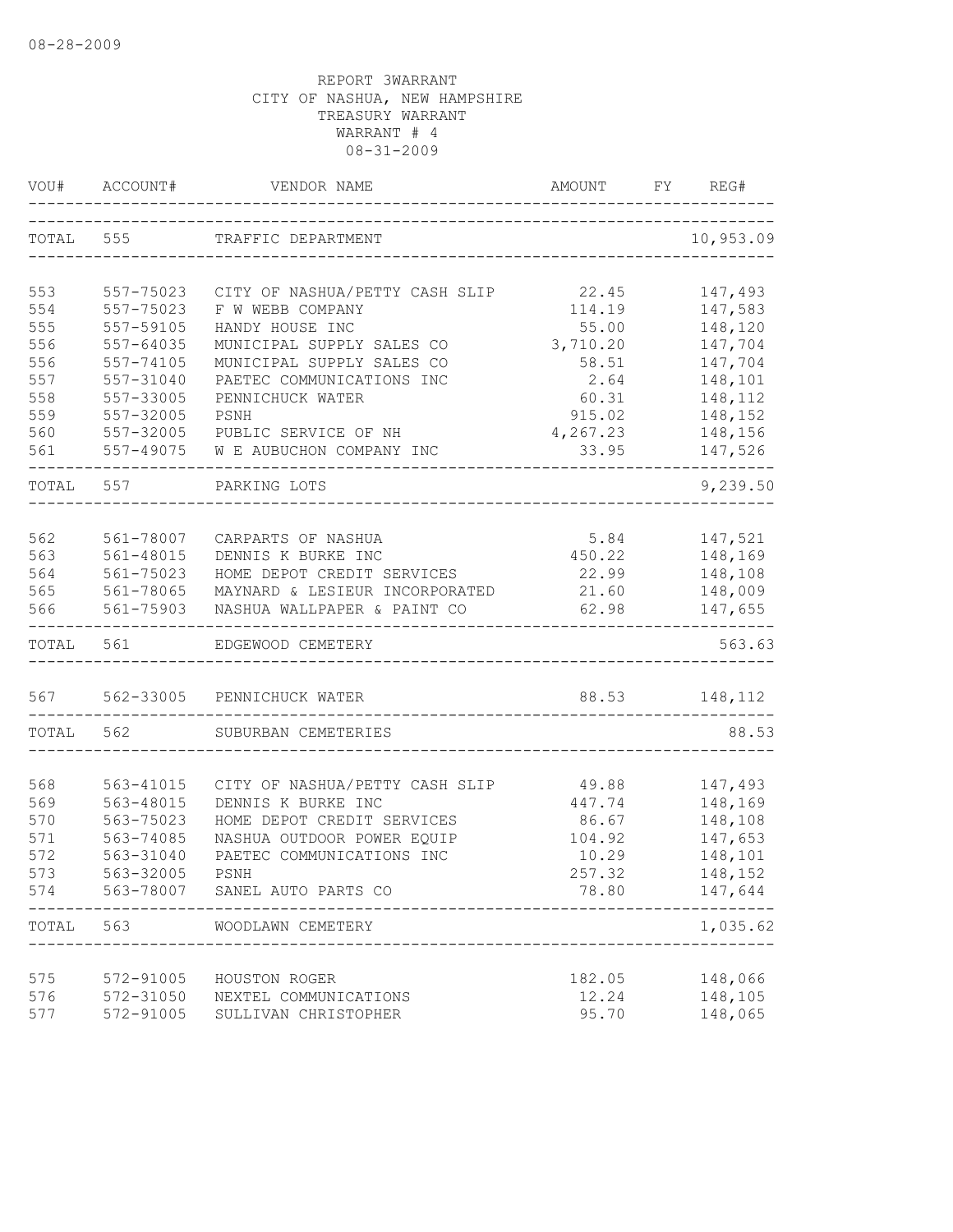|       | VOU# ACCOUNT# | VENDOR NAME<br>________________________ | AMOUNT FY<br>_____________________ | REG#     |
|-------|---------------|-----------------------------------------|------------------------------------|----------|
|       | TOTAL 572     | PLANNING DEPARTMENT                     |                                    | 289.99   |
|       |               |                                         |                                    |          |
|       |               | 578 573-98029 LAFLEUR LINDA             | 264.77                             | 148,067  |
|       | TOTAL 573     | ECONOMIC DEVELOPMENT                    |                                    | 264.77   |
| 579   | 575-45050     | AMAZON                                  | 38.27                              | 148,166  |
| 579   | 575-59100     | AMAZON                                  | 79.98                              | 148,166  |
| 580   | 575-95005     | AMERICAN LIBRARY ASSN                   | 130.00                             | 148,161  |
| 581   | $575 - 45050$ | BAKER & TAYLOR                          | 725.94                             | 147,577  |
| 582   | 575-45085     | BAKER & TAYLOR ENTERTAINMENT            | 243.23                             | 147,571  |
| 582   | 575-45315     | BAKER & TAYLOR ENTERTAINMENT            | 305.55                             | 147,571  |
| 583   | 575-45904     | BOSTON GLOBE                            | 806.00                             | 148,165  |
| 584   | $575 - 45220$ | CD TAG AND STORAGE LLC                  | 24.40                              | 147,941  |
| 585   | $575 - 45050$ | <b>GALE</b>                             | 2,025.36                           | 147,748  |
| 586   | 575-45050     | INGRAM LIBRARY SERVICES                 | 1,681.00                           | 147,786  |
| 587   | 575-34015     | METROMEDIA ENERGY INC                   | 14.59                              | 148,139  |
| 588   | 575-45085     | MICROMARKETING LLC                      | 338.04                             | 147,639  |
| 589   | $575 - 45050$ | MULTICULTURAL BOOKS & VIDEOS            | 107.75                             | 147,660  |
| 590   | $575 - 45050$ | NADA APPRAISAL GUIDES                   | 796.00                             | 148,099  |
| 591   | 575-31040     | NEXTEL COMMUNICATIONS                   | 87.84                              | 148,105  |
| 592   | 575-45150     | ORIENTAL TRADING CO INC                 | 72.13                              | 147,838  |
| 593   | 575-31040     | PAETEC COMMUNICATIONS INC               | 10.53                              | 148,101  |
| 594   | 575-33005     | PENNICHUCK WATER                        | 419.28                             | 148,112  |
| 595   | 575-32005     | PSNH                                    | 49.05                              | 148,152  |
| 596   | 575-45085     | RECORDED BOOKS LLC                      | 649.95                             | 147,760  |
| 597   | $575 - 41005$ | RIS PAPER COMPANY INC                   | 429.31                             | 147,597  |
| 598   | $575 - 45050$ | SIMON & SCHUSTER                        | 30.14                              | 147,572  |
| 599   | 575-41015     | STAPLES BUSINESS ADVANTAGE              | 93.81                              | 147,797  |
| 599   | $575 - 45220$ | STAPLES BUSINESS ADVANTAGE              | 72.42                              | 147,797  |
| 599   | 575-73015     | STAPLES BUSINESS ADVANTAGE              | 219.00                             | 147,797  |
| 600   | 575-45050     | WEST PAYMENT CENTER                     | 40.25                              | 147,589  |
| TOTAL | 575           | PUBLIC LIBRARIES                        |                                    | 9,489.82 |
|       |               |                                         |                                    |          |
| 601   | 576-94005     | INTERNATIONAL CODE COUNCIL, IN          | 59.00                              | 147,782  |
| 602   | 576-94005     | MISEK DAWN                              | 59.00                              | 148,069  |
| 603   | 576-31065     | NEXTEL COMMUNICATIONS                   | 129.66                             | 148,105  |
| 604   | 576-94005     | PEARSON VUE                             | 360.00                             | 148,140  |
| 605   | 576-91005     | TRACY WILLIAM                           | 182.60                             | 148,068  |
| 605   | 576-94005     | TRACY WILLIAM                           | 59.00                              | 148,068  |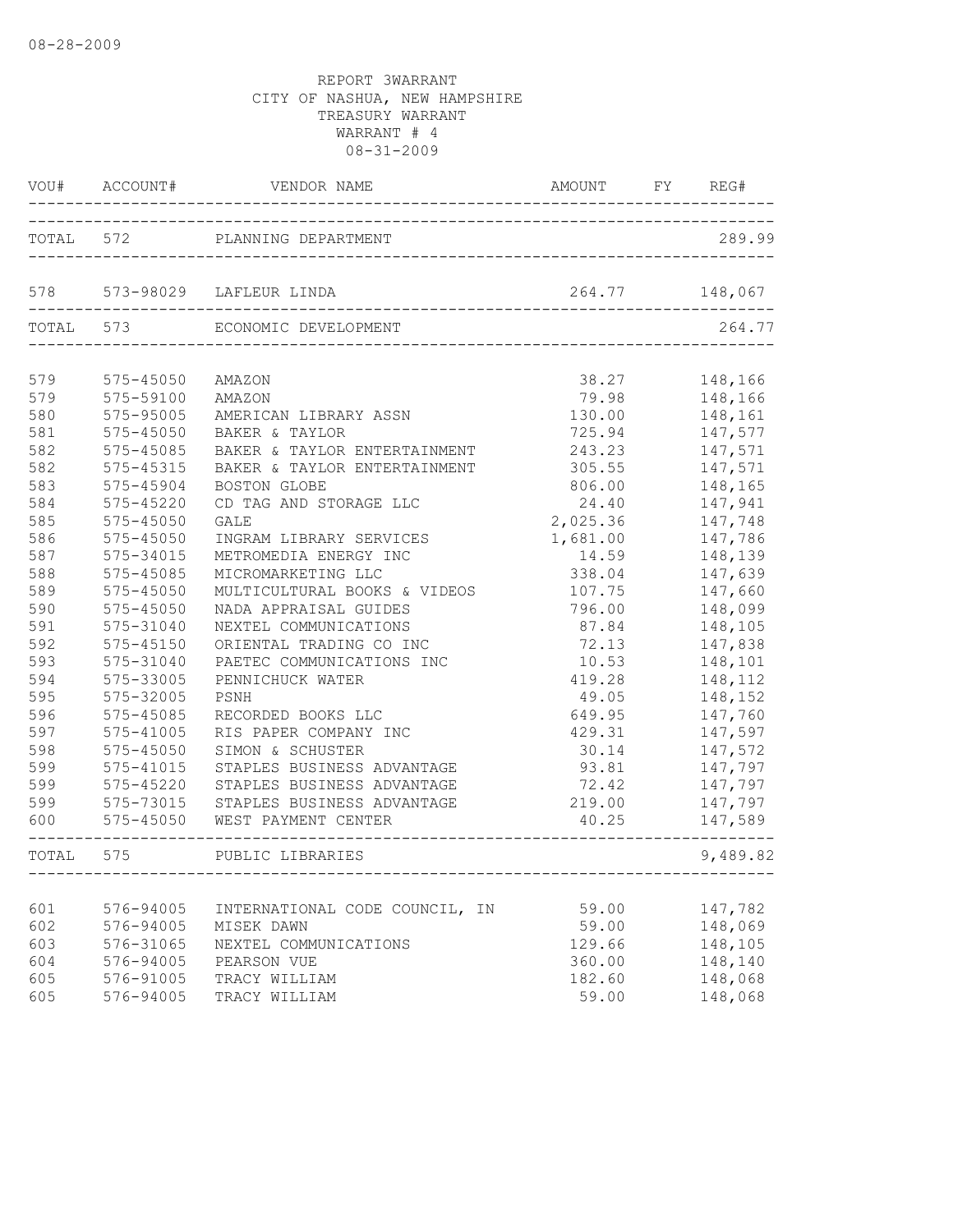|     |                                        | TOTAL 576 BUILDING DEPARTMENT                                          |                                   | 849.26             |
|-----|----------------------------------------|------------------------------------------------------------------------|-----------------------------------|--------------------|
| 606 |                                        | 577-31050 NEXTEL COMMUNICATIONS<br>606 577-31065 NEXTEL COMMUNICATIONS | 43.88 148,105<br>75.00    148,105 |                    |
|     |                                        | --------------------------------<br>TOTAL 577 CODE ENFORCEMENT         |                                   | 118.88             |
|     |                                        | -----------------------------------                                    |                                   |                    |
|     |                                        |                                                                        |                                   |                    |
|     | 213,792 581-42110                      | ALARMAX DISTRIBUTORS INC                                               | 1,762.64 147,819                  |                    |
|     | 213,793 581-53100                      | ALL STATE FIRE EQUIPMENT                                               | 8,378.05                          | 147,898            |
|     | 213,794 581-44005                      | ALPHAGRAPHICS                                                          | 1,269.53                          | 147,647            |
|     | 213,795 581-31005                      | ALTERNATIVE COMMUNICATIONS SER                                         | 100.00                            | 147,740            |
|     | 213,796 581-42010                      | AMERICAN ALARM                                                         | 535.00                            | 147,894            |
|     | 213,797 581-94010<br>213,798 581-31005 | ANDERSON LINDA                                                         | 765.96                            | 147,915<br>148,171 |
|     |                                        | AT&T                                                                   | 31.86                             |                    |
|     | 213,799 581-78007<br>213,800 581-91005 | B-B CHAIN                                                              | 38.00<br>47.72                    | 147,543            |
|     | 213,801 581-42110                      | BAGLEY MARCIA                                                          | 92.95                             | 147,908            |
|     | 213,802 581-42110                      | BATTERY SPECIALISTS OF NH LLC<br>BECKER RADIO GROUP                    | 350.00                            | 147,912<br>147,989 |
|     | 213,803 581-49075                      | BELLETETES INC                                                         | 330.98                            | 147,640            |
|     | 213,804 581-91005                      | BERRIDGE LAUREN                                                        | 32.17                             | 147,999            |
|     | 213,805 581-49910                      | BROX INDUSTRIES INC                                                    | 906.91                            | 147,552            |
|     | 213,806 581-55015                      | CANTARA DEBORAH                                                        | 346.50                            | 147,939            |
|     | 213,807 581-42130                      | CAPP INC                                                               | 1,017.00                          | 147,811            |
|     | 213,808 581-42110                      | CED                                                                    | 321.00                            | 147,573            |
|     | 213,809 581-49035                      | CENGAGE LEARNING                                                       | 11,960.88                         | 147,916            |
|     | 213,810 581-42010                      | CENTRAL PAPER PRODUCTS CO                                              | 2,365.20                          | 148,019            |
|     | 213,810 581-42020                      | CENTRAL PAPER PRODUCTS CO                                              | 26,378.55                         | 148,019            |
|     | 213,811 581-53100                      | CHG MEDICAL STAFFING                                                   | 12,937.50                         | 147,919            |
|     | 213,812 581-78007                      | CHUCK'S AUTO REPAIR INC                                                | 1,214.53                          | 147,868            |
|     | 213,813 581-53103                      | CLARK ASSOCIATES/DEBBIE CLARK                                          | 7,792.00                          | 147,560            |
|     | 213,814 581-43005                      | CMRS-POC                                                               | 2,000.00                          | 148,172            |
|     | 213,815 581-49075                      | COFFEE PAUSE                                                           | 15.00                             | 147,940            |
|     | 213,816 581-49050                      | COMPUTER HUT OF N E INC                                                | 211.50                            | 148,023            |
|     | 213,816 581-74092                      | COMPUTER HUT OF N E INC                                                | 813.95                            | 148,023            |
|     | 213,817 581-49910                      | CORRIVEAU ROUTHIER INC                                                 | 114.90                            | 147,979            |
|     | 213,818 581-49050                      | CRYSTAL ROCK BOTTLED WATER                                             | 29.40                             | 147,905            |
|     | 213,819 581-53100                      | CUSTOM COMPUTER SPECIALIST INC                                         | 27,000.60                         | 147,779            |
|     | 213,820 581-78007                      | DONOVAN EQUIPMENT CO INC                                               | 308.18                            | 147,549            |
|     | 213,821 581-45910                      | EBSCO INFORMATION SERVICES                                             | 236.44                            | 148,017            |
|     | 213,822 581-59130                      | EDDY STEVE                                                             | 78.00                             | 147,925            |
|     | 213,823 581-64040                      | EDUCATION LOGISTICS INC                                                | 4,043.00                          | 147,826            |
|     | 213,824 581-42130                      | F W WEBB COMPANY                                                       | 622.94                            | 147,583            |
|     | 213,825 581-31005                      | FAIRPOINT COMMUNICATIONS INC                                           | 39.63                             | 148,173            |
|     | 213,826 581-31005                      | FAIRPOINT COMMUNICATIONS INC                                           | 28.51                             | 148,174            |
|     | 213,827 581-49075                      | FASTENAL COMPANY                                                       | 298.46                            | 147,701            |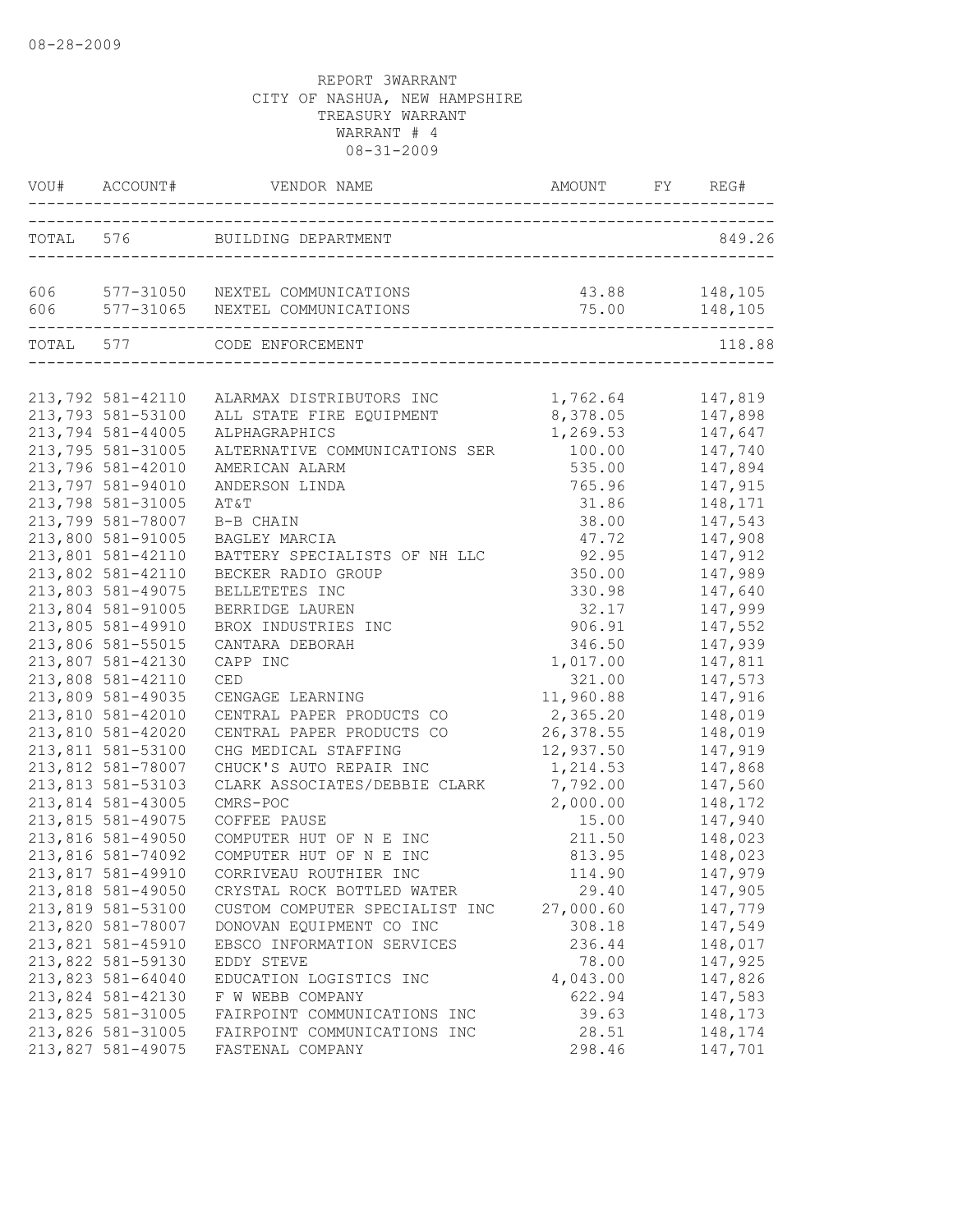| VOU# | ACCOUNT#                               | VENDOR NAME                    | AMOUNT    | FY | REG#    |
|------|----------------------------------------|--------------------------------|-----------|----|---------|
|      | 213,828 581-55020                      | FIRST STUDENT INC              | 158.44    |    | 147,857 |
|      | 213,829 581-49050                      | FLINN SCIENTIFIC INC           | 64.26     |    | 147,591 |
|      | 213,830 581-49030                      | FOLLETT LIBRARY RESOURCES      | 2,866.23  |    | 147,530 |
|      | 213,831 581-49910                      | FRANKLIN PAINT CO INC          | 143.50    |    | 147,851 |
|      | 213,832 581-49050                      | FREY SCIENTIFIC                | 410.92    |    | 147,617 |
|      | 213,833 581-54015                      | GEORGE J FOSTER & CO INC       | 150.25    |    | 147,990 |
|      | 213,834 581-42130                      | GRAINGER                       | 2,111.07  |    | 147,599 |
|      | 213,835 581-49050                      | HAL LEONARD CORP               | 195.00    |    | 147,722 |
|      | 213,836 581-74092                      | HARRIS EQUIPMENT REPAIR SERVIC | 1,283.28  |    | 148,008 |
|      | 213,837 581-43005                      | HASLER INC                     | 239.70    |    | 148,178 |
|      | 213,838 581-64045                      | HEWLETT-PACKARD CO             | 7,226.00  |    | 147,652 |
|      | 213,839 581-94010                      | HINES SHAUNA                   | 510.64    |    | 147,930 |
|      | 213,840 581-49050                      | HM RECEIVABLES CO LLC          | 413.05    |    | 147,931 |
|      | 213,841 581-49075                      | HOME DEPOT CREDIT SERVICES     | 67.00     |    | 147,844 |
|      | 213,842 581-94010                      | HOWARD SHANE                   | 1,020.00  |    | 147,828 |
|      | 213,843 581-91005                      | IANNAZZO STACY                 | 4.18      |    | 147,862 |
|      | 213,844 581-72010                      | INTEGRATED OFFICE SOLUTIONS    | 17,985.04 |    | 148,177 |
|      | 213,845 581-41040                      | INTEGRATED OFFICE SOLUTIONS    | 152.00    |    | 147,910 |
|      | 213,846 581-53100                      | INTERIM HEALTH CARE            | 147.00    |    | 147,524 |
|      | 213,847 581-49910                      | JOHN DEERE LANDSCAPES INC      | 49.50     |    | 147,582 |
|      | 213,848 581-44005                      | JOSTENS INC                    | 15.99     |    | 147,832 |
|      | 213,849 581-42110                      | KEYSTONE BATTERY               | 1,174.00  |    | 147,843 |
|      | 213,850 581-49050                      | LAKESHORE LEARNING MATERIALS   | 300.32    |    | 147,610 |
|      | 213,851 581-94010                      | LAVOIE DEANNA                  | 1,008.00  |    | 147,918 |
|      | 213,852 581-49050                      | LOWTON JENNIFER                | 61.38     |    | 147,924 |
|      | 213,853 581-42110                      | M & M ELECTRICAL SUPPLY CO INC | 221.05    |    | 147,976 |
|      | 213,854 581-55015                      | MARDEN SUSAN                   | 96.80     |    | 147,926 |
|      | 213,855 581-78007                      | MAYNARD & LESIEUR INCORPORATED | 161.50    |    | 148,009 |
|      | 213,856 581-53103                      | MCCARTNEY AMY                  | 3,593.00  |    | 147,906 |
|      | 213,857 581-49050                      | MCDONALD PUBLISHING CO         | 48.40     |    | 147,859 |
|      | 213,858 581-49050                      | MCGRAW HILL COMPANIES          | 28,871.03 |    | 147,625 |
|      | 213,859 581-94010                      | MCNULTY PAMELA                 | 1,276.60  |    | 147,929 |
|      | 213,860 581-47010                      | MEDCO SUPPLY INC               | 2,259.02  |    | 147,848 |
|      |                                        |                                | 56.00     |    | 147,871 |
|      | 213,861 581-43005                      | MERCIER ANN                    | 17,206.46 |    | 147,907 |
|      | 213,862 581-53100<br>213,863 581-49050 | MULTI-STATE BILLING SERVICES L |           |    | 148,020 |
|      |                                        | <b>NASCO</b>                   | 24.39     |    |         |
|      | 213,864 581-49910                      | NASHUA OUTDOOR POWER EQUIP     | 1,106.85  |    | 147,653 |
|      | 213,865 581-49075                      | NASHUA WALLPAPER & PAINT CO    | 1,191.76  |    | 147,655 |
|      | 213,866 581-34015                      | NATIONAL GRID                  | 825.50    |    | 148,179 |
|      | 213,867 581-49050                      | NCS PEARSON INC                | 33.50     |    | 147,854 |
|      | 213,868 581-66005                      | NEOPOST LEASING                | 145.22    |    | 147,873 |
|      | 213,869 581-95005                      | NHIAA                          | 1,200.00  |    | 148,070 |
|      | 213,870 581-53100                      | NORTHEAST DEAF AND HARD OF     | 40.00     |    | 147,872 |
|      | 213,871 581-94010                      | OKONAK JACQUELINE              | 1,040.00  |    | 147,893 |
|      | 213,872 581-31005                      | ONE COMMUNICATIONS             | 6,149.27  |    | 148,159 |
|      | 213,872 581-31040                      | ONE COMMUNICATIONS             | 423.33    |    | 148,159 |
|      | 213,873 581-49050                      | ORIENTAL TRADING CO INC        | 53.90     |    | 147,838 |
|      | 213,874 581-94010                      | OUELLETTE MARCIE               | 1,000.00  |    | 147,927 |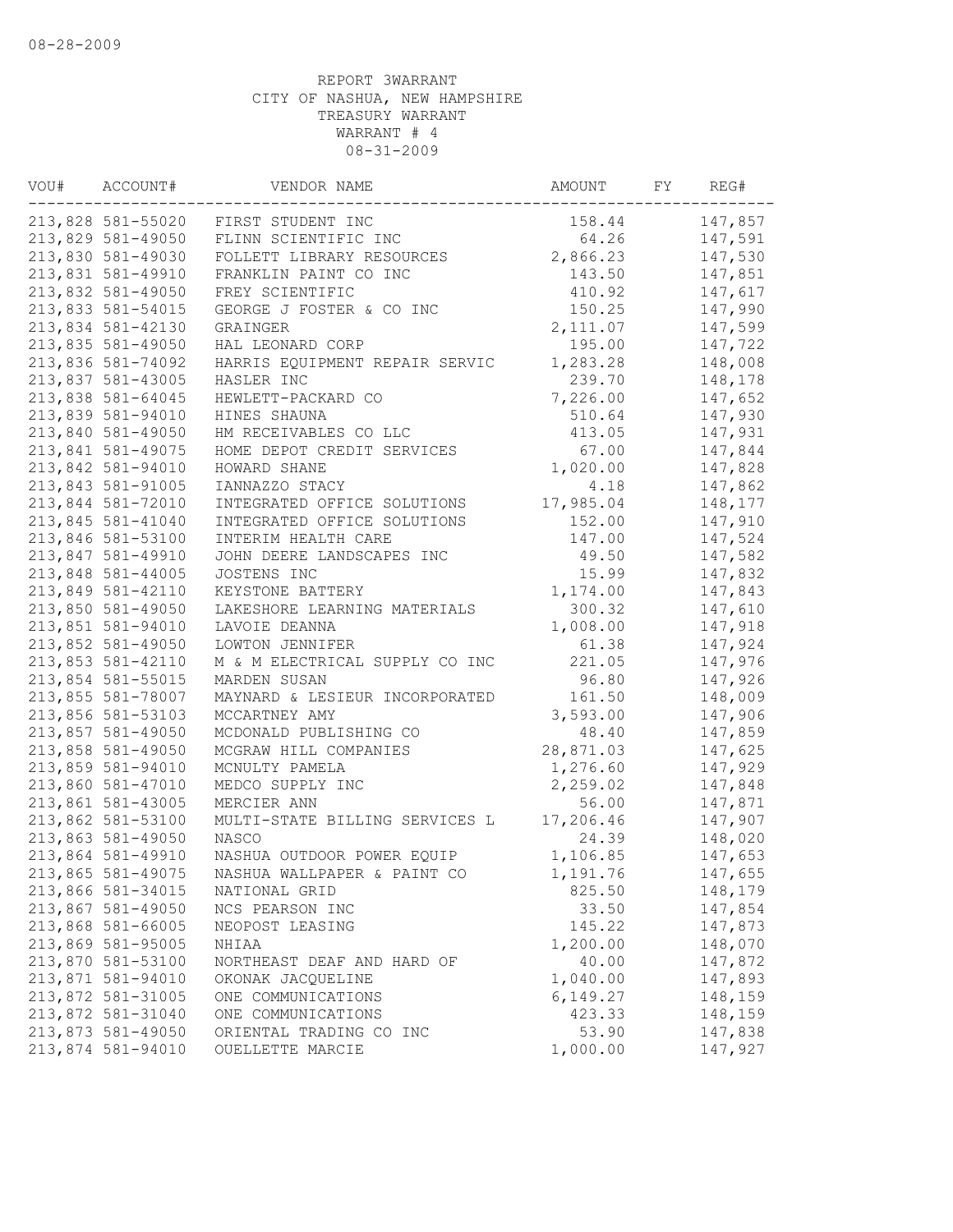| VOU# | ACCOUNT#           | VENDOR NAME                    | AMOUNT    | FY | REG#    |
|------|--------------------|--------------------------------|-----------|----|---------|
|      | 213,875 581-94010  | PARENT TAMMY                   | 510.64    |    | 147,902 |
|      | 213,876 581-49035  | PEARSON EDUCATION              | 31.86     |    | 147,876 |
|      | 213,877 581-94010  | PENERIAN SARA                  | 510.64    |    | 148,002 |
|      | 213,878 581-33005  | PENNICHUCK WATER WORKS INC     | 3,842.68  |    | 148,102 |
|      | 213,879 581-49035  | PERFECTION LEARNING CORP       | 626.85    |    | 148,021 |
|      | 213,880 581-49075  | PETTY CASH                     | 80.00     |    | 148,074 |
|      | 213,881 581-94010  | PLOUFFE MARY E                 | 1,041.60  |    | 147,885 |
|      | 213,882 581-49050  | POPPLERS MUSIC INC             | 57.23     |    | 147,831 |
|      | 213,883 581-54015  | PORTLAND PRESS HERALD          | 950.90    |    | 147,534 |
|      | 213,884 581-75015  | POWERS GENERATOR SERVICE LLC   | 270.06    |    | 147,992 |
|      | 213,885 581-53100  | PROGRESSUS THERAPY LLC         | 828.00    |    | 147,932 |
|      | 213,886 581-32005  | PSNH                           | 1,636.72  |    | 148,158 |
|      | 213,887 581-32005  | PUBLIC SERVICE OF NH           | 16,395.83 |    | 148,156 |
|      | 213,888 581-49050  | REALLY GOOD STUFF INC          | 385.48    |    | 147,825 |
|      | 213,889 581-49910  | REDIMIX COMPANIES INC          | 2,048.50  |    | 147,659 |
|      | 213,890 581-49050  | REMEDIA PUBLICATIONS INC       | 256.46    |    | 148,028 |
|      | 213,891 581-66005  | RICOH AMERICAS CORPORATION     | 3,089.47  |    | 148,072 |
|      | 213,892 581-49050  | ROCHESTER 100 INC              | 570.00    |    | 147,882 |
|      | 213,893 581-49035  | SADDLEBACK EDUCATIONAL INC     | 464.10    |    | 147,519 |
|      | 213,893 581-49050  | SADDLEBACK EDUCATIONAL INC     | 101.04    |    | 147,519 |
|      | 213,894 581-78007  | SANEL AUTO PARTS CO            | 1,060.80  |    | 147,644 |
|      | 213,895 581-49050  | SARGENT-WELCH                  | 1,511.04  |    | 147,569 |
|      | 213,896 581-49050  | SAULNIER ALLAN                 | 557.00    |    | 147,672 |
|      | 213,897 581-49050  | SAX ARTS & CRAFTS              | 270.38    |    | 147,830 |
|      | 213,898 581-49035  | SCHOLASTIC INCORPORATED        | 153.06    |    | 148,022 |
|      | 213,898 581-49050  | SCHOLASTIC INCORPORATED        | 194.31    |    | 148,022 |
|      | 213,899 581-47010  | SCHOOL NURSE SUPPLY INC        | 279.52    |    | 147,821 |
|      | 213,900 581-49050  | SCHOOL SPECIALTY               | 10,973.59 |    | 147,834 |
|      |                    |                                |           |    |         |
|      | 213,900 581-49050  | SCHOOL SPECIALTY               | 527.56    |    | 147,835 |
|      | 213,901 581-42110  | SIMPLEXGRINNELL                | 2,123.00  |    | 147,515 |
|      | 213,902 581-41015  | SIRCHIE FINGER PRINT LABORATOR | 110.54    |    | 147,713 |
|      | 213,903 581-95010  | SMART COMPUTING                | 29.00     |    | 148,160 |
|      | 213,904 581-49050  | SOCIAL STUDIES SCHOOL SERVICE  | $-49.95$  |    | 147,612 |
|      | 213,905 581-31005  | SPRINT                         | 12.56     |    | 148,175 |
|      | 213,906 581-53100  | STANLEY ACCESS TECH            | 539.67    |    | 147,884 |
|      | 213,907 581-41015  | STAPLES BUSINESS ADVANTAGE     | 673.03    |    | 147,731 |
|      | 213,907 581-41045  | STAPLES BUSINESS ADVANTAGE     | 51.66     |    | 147,731 |
|      | 213,907 581-49050  | STAPLES BUSINESS ADVANTAGE     | 752.10    |    | 147,731 |
|      | 213,908 581-53100  | STATE OF NH - CRIMINAL RECORDS | 483.00    |    | 148,071 |
|      | 213,909 581-49050  | SUMMIT LEARNING                | 48.75     |    | 147,863 |
|      | 213,910 581-49050  | SUPER DUPER PUBLICATIONS       | 91.70     |    | 147,539 |
|      | 213, 911 581-91005 | SWINDELL LORNE                 | 301.67    |    | 147,853 |
|      | 213, 912 581-64040 | TEC-NH                         | 4,005.00  |    | 148,176 |
|      | 213, 913 581-49050 | TECHNOLOGY STUDENT ASSN        | 150.00    |    | 147,535 |
|      | 213,914 581-94010  | THOMSON ELIZABETH              | 1,041.60  |    | 147,909 |
|      | 213, 915 581-42120 | TOTAL AIR SUPPLY INC           | 16.24     |    | 147,725 |
|      | 213,916 581-49050  | TOTAL PLASTICS INC             | 2,006.52  |    | 147,977 |
|      | 213, 917 581-78007 | TOWERS MOTOR PARTS CORP        | 167.64    |    | 147,747 |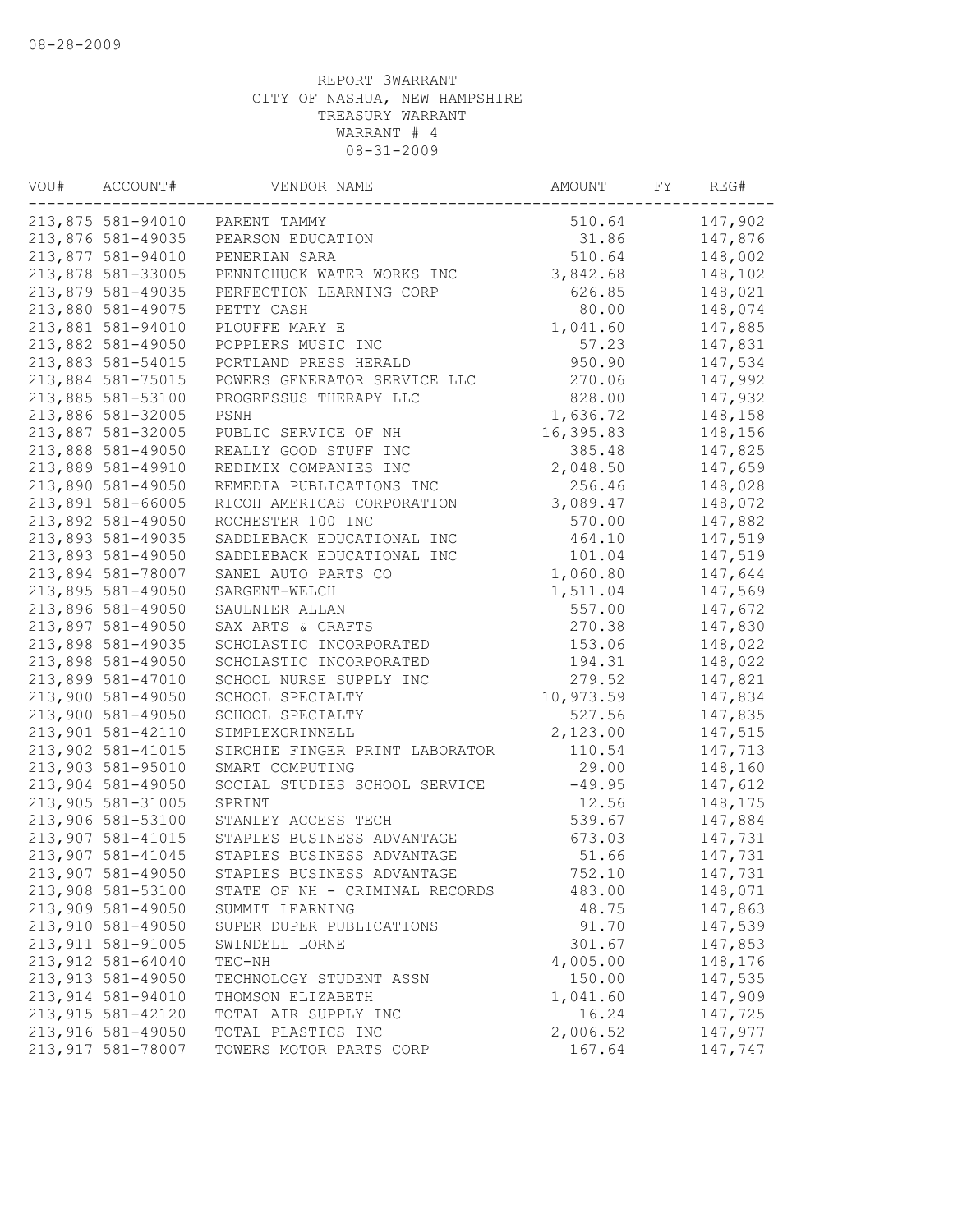| VOU#      | ACCOUNT#           | VENDOR NAME                              | AMOUNT    | FY | REG#       |
|-----------|--------------------|------------------------------------------|-----------|----|------------|
|           | 213,918 581-42130  | TRANE US INC                             | 956.76    |    | 147,827    |
|           | 213,919 581-49075  | TREASURER STATE OF N H                   | 100.00    |    | 148,122    |
|           | 213,920 581-43005  | UNITED PARCEL SERVICE                    | 80.16     |    | 147,817    |
|           | 213, 921 581-42120 | UNITED SUPPLY INC                        | 2,057.50  |    | 147,869    |
|           | 213, 922 581-83102 | UNUM LIFE INSURANCE CO OF AMER           | 1,425.36  |    | 147,928    |
|           | 213, 922 581-83103 | UNUM LIFE INSURANCE CO OF AMER           | 1,803.28  |    | 147,928    |
|           | 213, 923 581-43005 | USPS HASLER                              | 300.00    |    | 148,073    |
|           | 213, 924 581-94010 | USSEGLIO DENISE                          | 425.53    |    | 148,004    |
|           | 213, 925 581-49050 | VERNIER SOFTWARE & TECHNOLOGY            | 103.00    |    | 147,917    |
|           | 213,926 581-75180  | VIKING ROOFING, INC.                     | 156.00    |    | 147,888    |
|           | 213, 927 581-49075 | W E AUBUCHON CO INC                      | 8.58      |    | 148,170    |
|           | 213,928 581-94010  | WARD LINDSAY                             | 1,219.20  |    | 147,913    |
|           | 213, 929 581-41045 | WB MASON COMPANY INC                     | 1,857.92  |    | 147,545    |
|           | 213,930 581-49050  | WIESER EDUCATIONAL                       | 313.41    |    | 147,845    |
|           | 213,931 581-54015  | WORCESTER TELEGRAM & GAZETTE             | 584.95    |    | 147,712    |
|           | 213,932 581-53100  | YORK MS CCC/SLP TRICIA                   | 212.50    |    | 147,914    |
| TOTAL 581 |                    | SCHOOL DEPARTMENT                        |           |    | 292,978.97 |
|           |                    |                                          |           |    |            |
| 607       | 590-24506          | COMPUTER HUT OF N E INC                  | 8,592.88  |    | 148,023    |
| 608       | 590-24523          | PICTOMETRY                               | 8,413.13  |    | 147,598    |
| 609       | 590-24531          | LIFTECH AUTOMOTIVE EQUIP                 | 533.00    |    | 147,970    |
| 610       | 590-24531          | MAC MULKIN CHEVROLET INC                 | 24,189.00 |    | 147,988    |
| 611       | 590-24531          | MHQ MUNICIPAL VEHICLES                   | 890.00    |    | 147,685    |
| 612       | 590-24531          | NORMAN E DAY INC                         | 1,175.00  |    | 147,504    |
| 613       | 590-24531          | RILEY'S SPORT SHOP INC                   | 2,396.60  |    | 147,514    |
| 614       | 590-24552          | JIM ALLARD CONTRACTING LLC               | 1,000.00  |    | 147,944    |
| 615       | 590-24573          | HAYNER/SWANSON INC                       | 9,800.00  |    | 147,561    |
| 616       | 590-24576          | TEC                                      | 2,522.40  |    | 147,945    |
|           | 213,933 590-24581  | FLYNN PRISCILLA                          | 648.00    |    | 148,001    |
|           | 213,934 590-24581  | PREMIER AGENDAS INC                      | 2,162.16  |    | 147,891    |
|           | 213,935 590-24581  | ROBERTS BETH                             | 1,041.60  |    | 148,003    |
|           | 213,936 590-24581  | ROSS STEPHANIE                           | 1,040.00  |    | 147,896    |
|           | 213,937 590-24581  | SOCIAL STUDIES SCHOOL SERVICE            | 3,741.53  |    | 147,612    |
| TOTAL 590 |                    | PRIOR YEAR OBLIGATIONS                   |           |    | 68, 145.30 |
|           |                    |                                          |           |    |            |
| 617       |                    | 592-85080 FIRST SOUTHWEST ASSET MANAGEME | 4,180.00  |    | 148,115    |
| TOTAL     | 592                | BONDED DEBT SERVICE                      |           |    | 4,180.00   |
| 618       |                    |                                          | 7.80      |    |            |
|           | 595-22015          | AGARWAL ABHAY & NANDITA                  |           |    | 147,954    |
| 619       | 595-22015          | BOUGOPOULOS CHRISTOPHER                  | 16.44     |    | 147,953    |
| 620       | 595-22015          | FIELDS GROVE FLATS LLC                   | 52.40     |    | 147,956    |
| 621       | 595-22015          | FODEN PAUL C JR                          | 70.23     |    | 147,952    |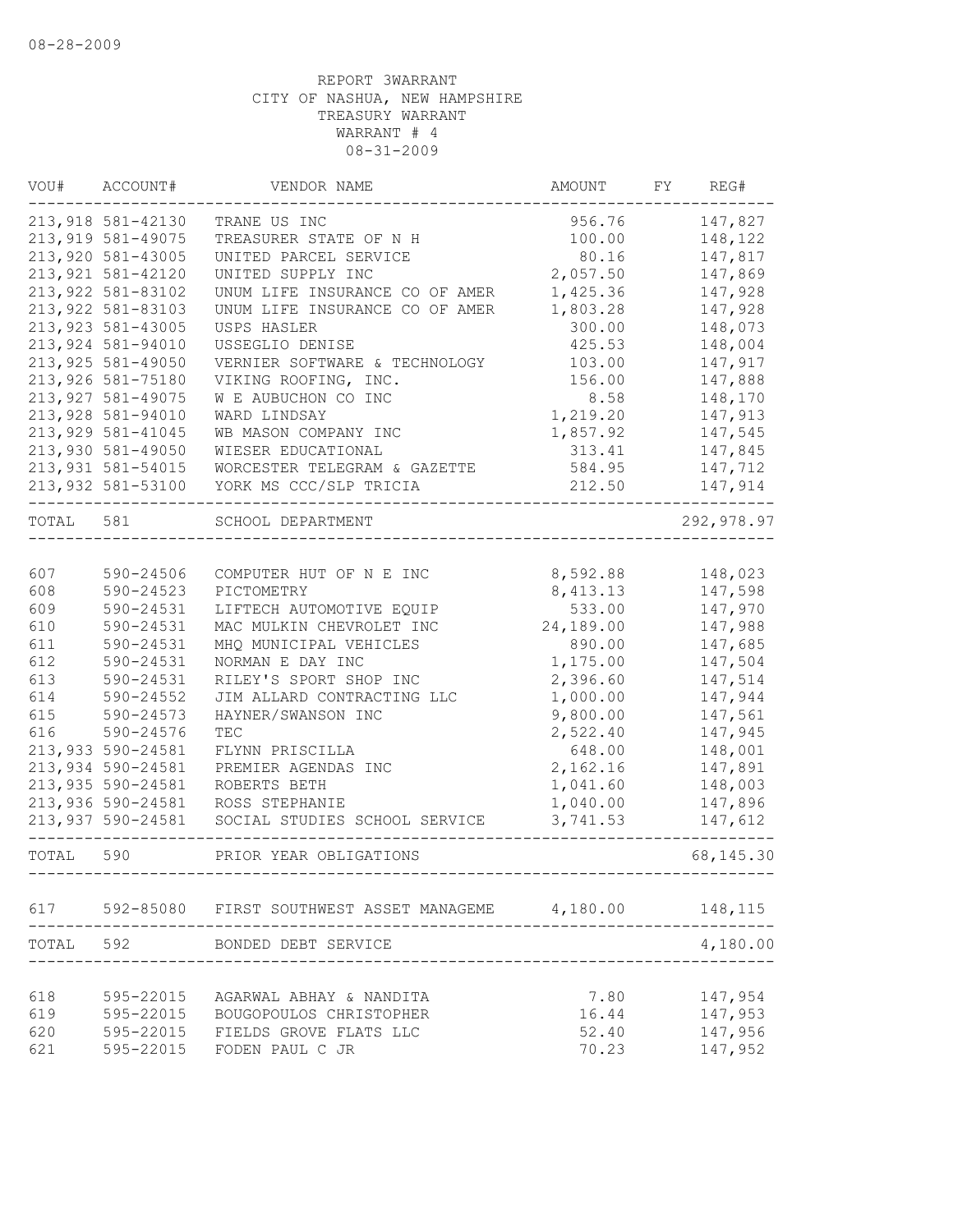| VOU#  | ACCOUNT#      | VENDOR NAME                 | AMOUNT    | FY. | REG#      |
|-------|---------------|-----------------------------|-----------|-----|-----------|
| 622   | 595-22015     | GADDAM SRIHARI & SWEATHA    | 24.48     |     | 147,955   |
| 623   | $595 - 22020$ | AGARWAL ABHAY & NANDITA     | 205.34    |     | 147,954   |
| 624   | 595-22020     | BOUGOPOULOS CHRISTOPHER     | 351.00    |     | 147,953   |
| 625   | $595 - 22020$ | CALLAHAN WILLIAM            | 1,001.58  |     | 147,948   |
| 626   | 595-22020     | CALLAHAN WILLIAM            | 407.16    |     | 147,950   |
| 627   | $595 - 22020$ | FIELDS GROVE FLATS LLC      | 1,258.34  |     | 147,956   |
| 628   | $595 - 22020$ | FODEN PAUL C JR             | 1,665.50  |     | 147,952   |
| 629   | $595 - 22020$ | GADDAM SRIHARI & SWEATHA    | 526.50    |     | 147,955   |
| 630   | 595-22020     | MEADOWBROOK LINKS INC       | 56,000.39 |     | 147,951   |
| 631   | $595 - 22020$ | SKY MEADOW COUNTRY CLUB INC | 2,575.82  |     | 147,949   |
| TOTAL | 595           | OVERLAY                     |           |     | 64,162.98 |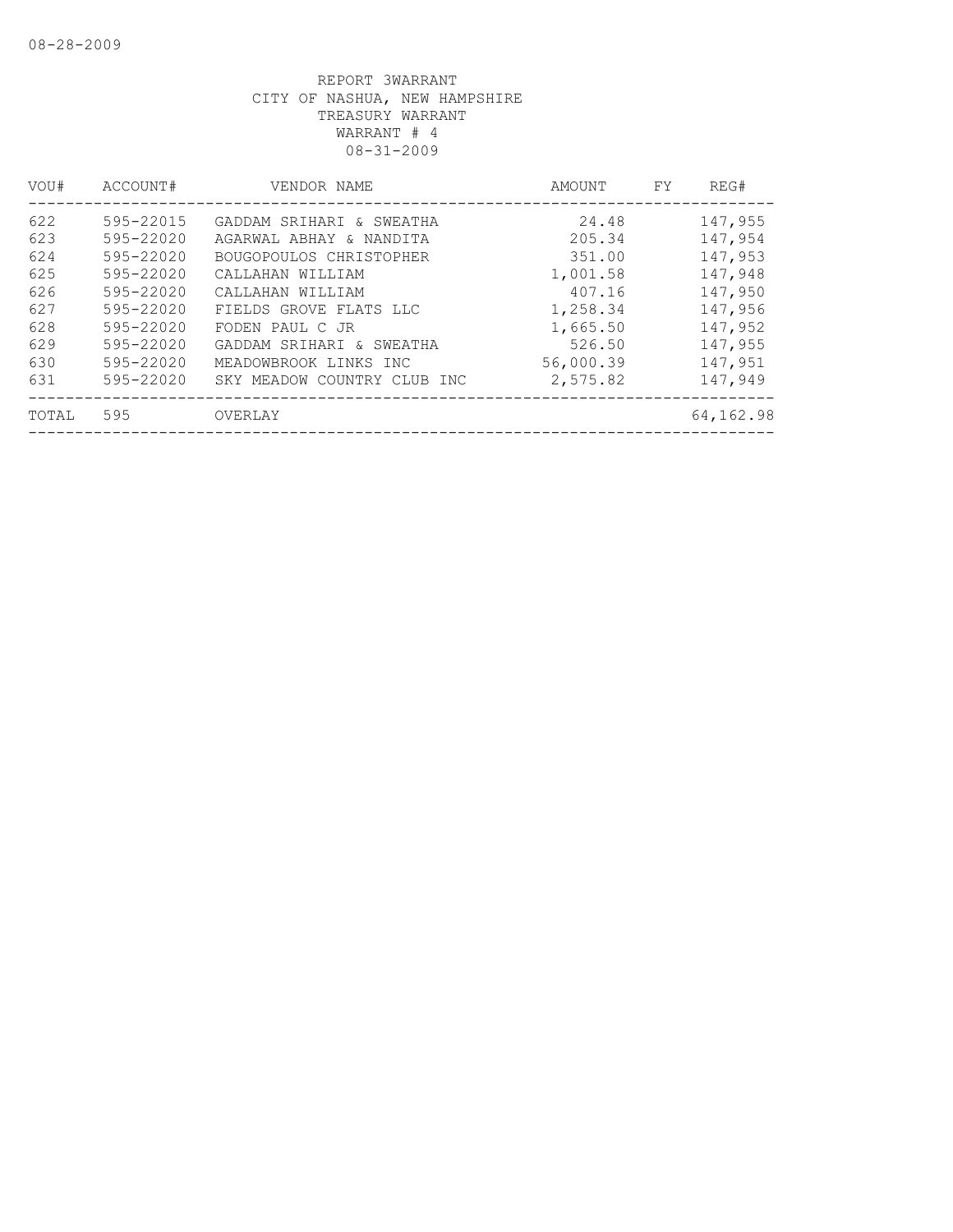| VOU#                            | ACCOUNT#                                                           | VENDOR NAME                                                                                                               | AMOUNT FY                                      | REG#                                                |
|---------------------------------|--------------------------------------------------------------------|---------------------------------------------------------------------------------------------------------------------------|------------------------------------------------|-----------------------------------------------------|
| 632                             |                                                                    | 622-02 AVITAR ASSOCIATES OF NEW ENGLA 9,595.00 148,146                                                                    |                                                |                                                     |
| TOTAL                           | $622 - 02$                                                         | CAP IMP - INFORMATION TECH<br>ELECTRONIC MOTOR VEHICLE                                                                    |                                                | 9,595.00                                            |
| 633                             | 653-09                                                             | MILL CITY CONTRACTING                                                                                                     | 62,656.15                                      | 147,974                                             |
| TOTAL                           | 653-09                                                             | CAP IMP - STREET DEPT<br>SIDEWALK CONSTR & REPLACEMENT                                                                    |                                                | 62,656.15                                           |
| 634                             | $653 - 14$                                                         | N PANDELENA CONSTRUCTION                                                                                                  | 3,359.40                                       | 147,815                                             |
| TOTAL                           | $653 - 14$                                                         | CAP IMP - STREET DEPT<br>STREET PAVING PROGRAM FY08                                                                       |                                                | 3,359.40                                            |
| 635<br>636<br>637<br>638<br>639 | $653 - 20$<br>$653 - 20$<br>$653 - 20$<br>$653 - 20$<br>$653 - 20$ | A H HARRIS & SONS INC<br>BELLETETES INC<br>BROX INDUSTRIES INC<br>CORRIVEAU ROUTHIER INC<br>GRANITE STATE CONCRETE CO INC | 421.40<br>50.77<br>776.48<br>51.00<br>1,858.00 | 147,527<br>147,640<br>147,552<br>147,979<br>147,769 |
| TOTAL                           | $653 - 20$                                                         | CAP IMP - STREET DEPT<br>SIDEWALK CONSTR & REPLACEMENT                                                                    |                                                | 3,157.65                                            |
| 640                             | 653-28                                                             | NEW ENGLAND SIGNAL SYSTEMS INC 1,550.00                                                                                   |                                                | 147,628                                             |
| TOTAL                           | $653 - 28$                                                         | CAP IMP - STREET DEPT<br>SIDEWALK PROGRAM FY10                                                                            |                                                | 1,550.00                                            |
|                                 | 641 655-08                                                         | TELEGRAPH PUBLISHING COMPANY                                                                                              | 165.15                                         | 148,014                                             |
|                                 | TOTAL 655-08                                                       | CAP IMP - TRAFFIC<br>PEDESTRIAN SAFETY IMPROVEMENTS                                                                       |                                                | 165.15                                              |
|                                 |                                                                    | 642 681-12 MC CONTRACTING INC                                                                                             | 28,340.00 147,981                              |                                                     |
|                                 |                                                                    | TOTAL 681-12 CAP IMP - SCHOOL<br>DEFERRED MAINTENANCE FY09                                                                |                                                | 28,340.00                                           |
| 644<br>643                      | 681-13<br>$681 - 13$                                               | PICHETTE BROS CONSTRUCTION INC<br>PICHETTE BROS CONSTRUCTION INC                                                          | 141,539.40<br>292,143.10                       | 147,495<br>147,739                                  |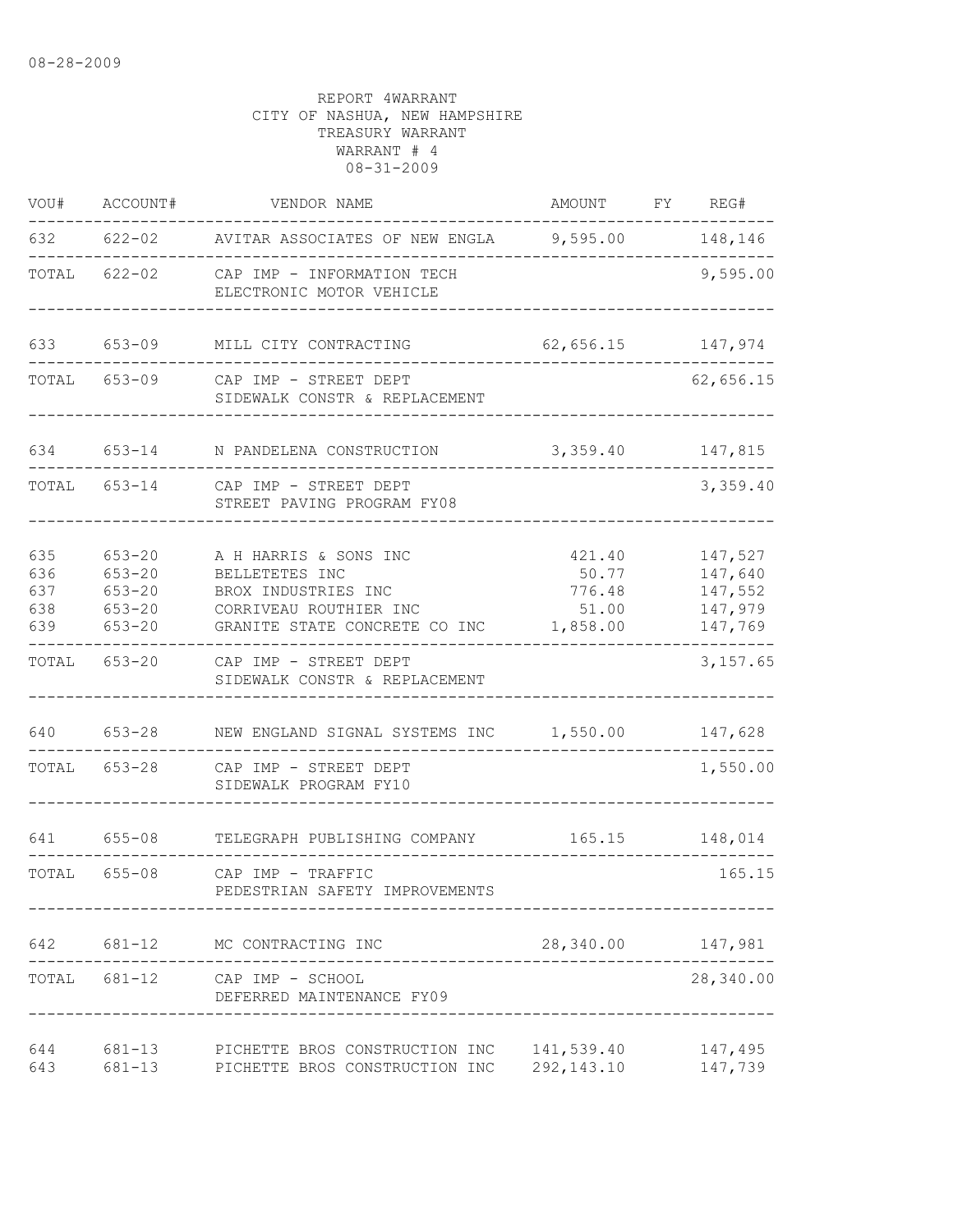| VOU#             | ACCOUNT# | VENDOR NAME                               | AMOUNT    | FY | REG#       |
|------------------|----------|-------------------------------------------|-----------|----|------------|
| $213,938$ 681-13 |          | SANBORN HEAD & ASSOCIATES INC             | 4,441.30  |    | 147,982    |
| TOTAL            | 681-13   | CAP IMP - SCHOOL<br>DEFERRED MAINTENANCE/ |           |    | 438,123.80 |
| 213,939 681-34   |          | SCHIAVI LEASING CORP                      | 59,400.00 |    | 147,846    |
| TOTAL            | 681-34   | CAP IMP - SCHOOL<br>PORTABLE CLASSROOMS   |           |    | 59,400.00  |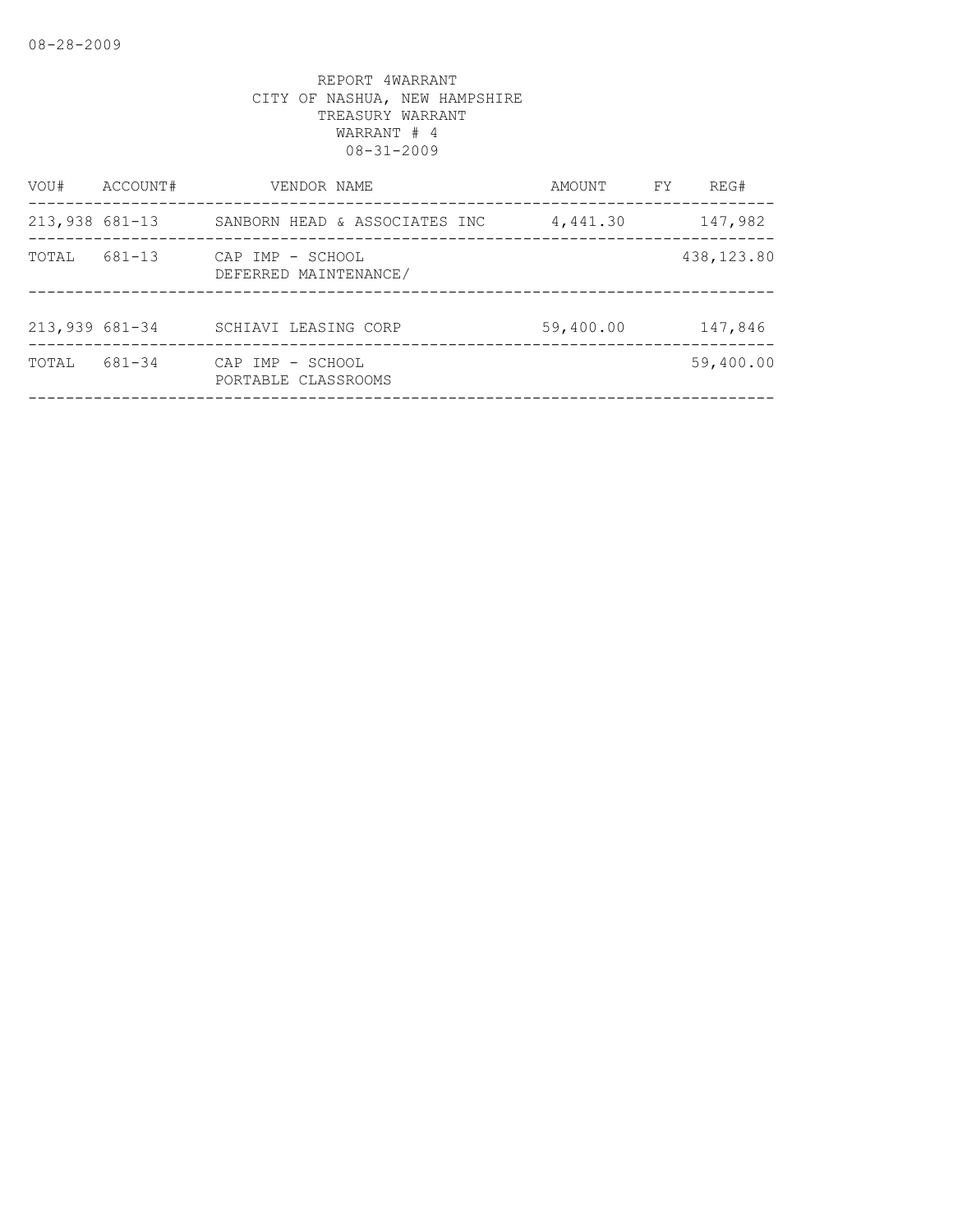|                                 |                        | VOU# ACCOUNT# PROGRAM VENDOR NAME                                                                                                                                                          |                                          | AMOUNT FY REG#                                      |
|---------------------------------|------------------------|--------------------------------------------------------------------------------------------------------------------------------------------------------------------------------------------|------------------------------------------|-----------------------------------------------------|
| 645                             |                        | 751-01510 3731 MICHON STEPHEN                                                                                                                                                              |                                          | 150.00 147,967                                      |
|                                 |                        | TOTAL 751 CPF-PWD & ENGINEERING                                                                                                                                                            | 150.00                                   |                                                     |
| 646                             |                        | 753-53030 3713 CLD CONSULTING ENGINEERS INC 22,149.26 147,568                                                                                                                              |                                          |                                                     |
| TOTAL                           |                        |                                                                                                                                                                                            | 22,149.26                                |                                                     |
|                                 |                        | 647 771-01310 3725 N PANDELENA CONSTRUCTION                                                                                                                                                | 20,324.00 147,815                        |                                                     |
| TOTAL                           |                        | 771 CPF-COMM DEVELOP DEV                                                                                                                                                                   | 20,324.00                                |                                                     |
|                                 |                        | 647 772-01310 3720 N PANDELENA CONSTRUCTION                                                                                                                                                | 167,905.87 147,815                       |                                                     |
|                                 |                        | TOTAL 772 CPF-PLANNING DEPT                                                                                                                                                                | 167,905.87                               |                                                     |
| 648<br>649<br>650<br>650<br>651 | 792-53030<br>792-53180 | 3791 SEA CONSULTANTS<br>3794 DAS MANUFACTURING INC<br>792-54005 3742 TELEGRAPH PUBLISHING COMPANY 275.25<br>792-54005 3746 TELEGRAPH PUBLISHING COMPANY<br>792-59231 3744 E J PRESCOTT INC | 5,780.76<br>752.00<br>73.40<br>16,899.80 | 147,700<br>147,587<br>148,014<br>148,014<br>147,585 |
| TOTAL                           |                        | 792 CPF-WASTEWATER USER FUND                                                                                                                                                               | 23,781.21                                |                                                     |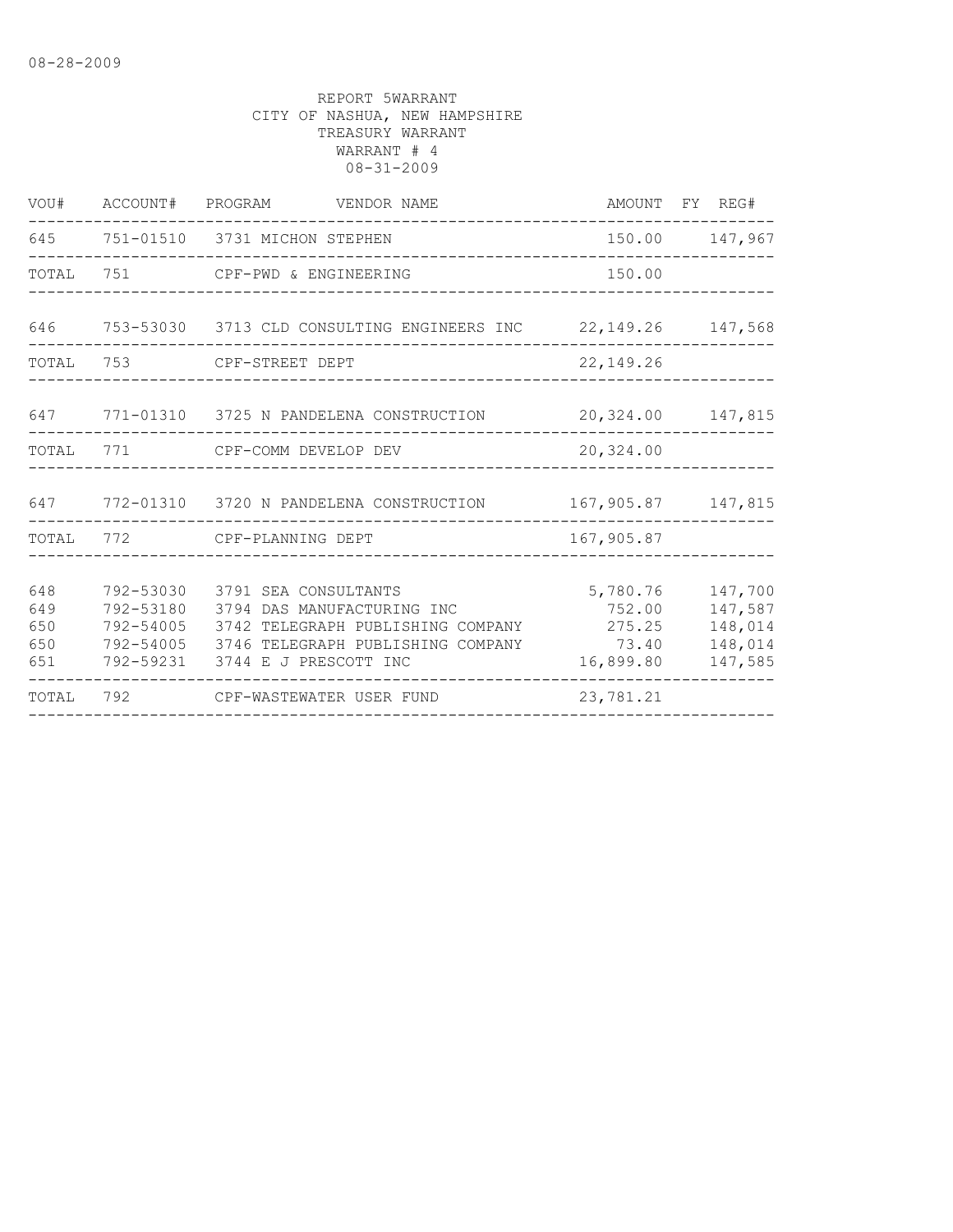| VOU# | ACCOUNT#  | VENDOR NAME                    | AMOUNT   | FY | REG#    |
|------|-----------|--------------------------------|----------|----|---------|
| 652  | 801-31005 | FAIRPOINT COMMUNICATIONS       | 28.51    |    | 148,142 |
| 653  | 801-31040 | PAETEC COMMUNICATIONS INC      | 8.02     |    | 148,101 |
| 654  | 801-31050 | NEXTEL COMMUNICATIONS          | 168.62   |    | 148,105 |
| 655  | 801-32005 | PSNH                           | 248.72   |    | 148,152 |
| 656  | 801-41015 | CITY OF NASHUA/PETTY CASH SLIP | 33.98    |    | 147,493 |
| 657  | 801-41015 | STAPLES BUSINESS ADVANTAGE     | 585.59   |    | 147,797 |
| 658  | 801-42000 | NEW ENGLAND PAPER & SUPPLY     | 159.78   |    | 147,666 |
| 659  | 801-45285 | STAY SAFE TRAFFIC PRODUCTS INC | 220.00   |    | 147,554 |
| 660  | 801-46030 | ROCKY BRANDS RETAIL LLC        | 246.00   |    | 147,781 |
| 661  | 801-46045 | CCP INDUSTRIES INC             | 134.03   |    | 147,650 |
| 661  | 801-46045 | CCP INDUSTRIES INC             | 134.02   |    | 147,650 |
| 662  | 801-46045 | M & N SPORTS LLC               | 118.50   |    | 147,643 |
| 662  | 801-46045 | M & N SPORTS LLC               | 118.50   |    | 147,643 |
| 663  | 801-48005 | SHATTUCK MALONE OIL CO         | 7,649.62 |    | 148,096 |
| 663  | 801-48005 | SHATTUCK MALONE OIL CO         | 8,797.09 |    | 148,096 |
| 663  | 801-48005 | SHATTUCK MALONE OIL CO         | 2,677.36 |    | 148,096 |
| 664  | 801-49040 | BCM CONTROLS CORPORATION       | 100.00   |    | 147,680 |
| 665  | 801-53130 | COLUMBIA ANALYTICAL SERVICES I | 1,497.50 |    | 147,674 |
| 666  | 801-53130 | GZA GEOENVIRONMENTAL INC       | 1,662.05 |    | 147,847 |
| 667  | 801-59100 | CITY OF NASHUA/PETTY CASH SLIP | 2.39     |    | 147,493 |
| 668  | 801-59100 | CRT PROCESSING LLC             | 114.25   |    | 147,933 |
| 669  | 801-59100 | NEW ENGLAND PAPER & SUPPLY     | 56.45    |    | 147,666 |
| 670  | 801-59100 | ROUTHIER & SONS INC            | 1,206.81 |    | 147,649 |
| 671  | 801-59100 | TMDE CALIBRATION LABS INC      | 177.50   |    | 147,935 |
| 672  | 801-59178 | NEXTEL COMMUNICATIONS          | 648.67   |    | 148,105 |
| 673  | 801-59245 | D & R TOWING INC               | 95.00    |    | 147,980 |
| 674  | 801-64045 | COMCAST                        | 68.48    |    | 148,121 |
| 675  | 801-72010 | CONWAY OFFICE PRODUCTS LLC     | 56.00    |    | 147,618 |
| 676  | 801-75023 | BELLETETES INC                 | 23.55    |    | 147,640 |
| 677  | 801-75023 | CITY OF NASHUA/PETTY CASH SLIP | 12.78    |    | 147,493 |
| 678  | 801-75023 | LOWE'S                         | 467.67   |    | 148,128 |
| 679  | 801-75085 | NORTHEAST SLOPE MOWING         | 9,900.00 |    | 147,668 |
| 680  | 801-77020 | CHADWICK-BAROSS INC            | 3,368.64 |    | 147,553 |
| 681  | 801-77020 | EASTERN NE HYDRAULIS INC       | 1,375.00 |    | 147,792 |
| 682  | 801-77020 | MCDEVITT TRUCKS INC            | 969.28   |    | 148,111 |
| 682  | 801-77020 | MCDEVITT TRUCKS INC            | 265.81   |    | 148,111 |
| 683  | 801-77020 | POWERPLAN                      | 494.73   |    | 147,771 |
| 684  |           | 801-78100 B-B CHAIN            | 335.00   |    | 147,543 |
| 685  | 801-78100 | CASEY EQUIPMENT & RENTAL CORP  | 365.08   |    | 147,751 |
| 686  | 801-78100 | DONOVAN SPRING COMPANY INC     | 347.48   |    | 147,550 |
| 687  | 801-78100 | <b>DUNN BATTERY</b>            | 173.90   |    | 147,601 |
| 688  | 801-78100 | LIBERTY INTN'L TRUCKS OF NH LL | 56.56    |    | 148,006 |
| 688  | 801-78100 | LIBERTY INTN'L TRUCKS OF NH LL | 232.19   |    | 148,006 |
| 688  | 801-78100 | LIBERTY INTN'L TRUCKS OF NH LL | 60.87    |    | 148,006 |
| 689  | 801-78100 | NAPA AUTO PARTS                | 43.89    |    | 147,742 |
| 689  | 801-78100 | NAPA AUTO PARTS                | 282.84   |    | 147,742 |
| 689  | 801-78100 | NAPA AUTO PARTS                | 69.70    |    | 147,742 |
| 690  | 801-78100 | NEW G.H. BERLIN OIL COMPANY    | 43.81    |    | 147,671 |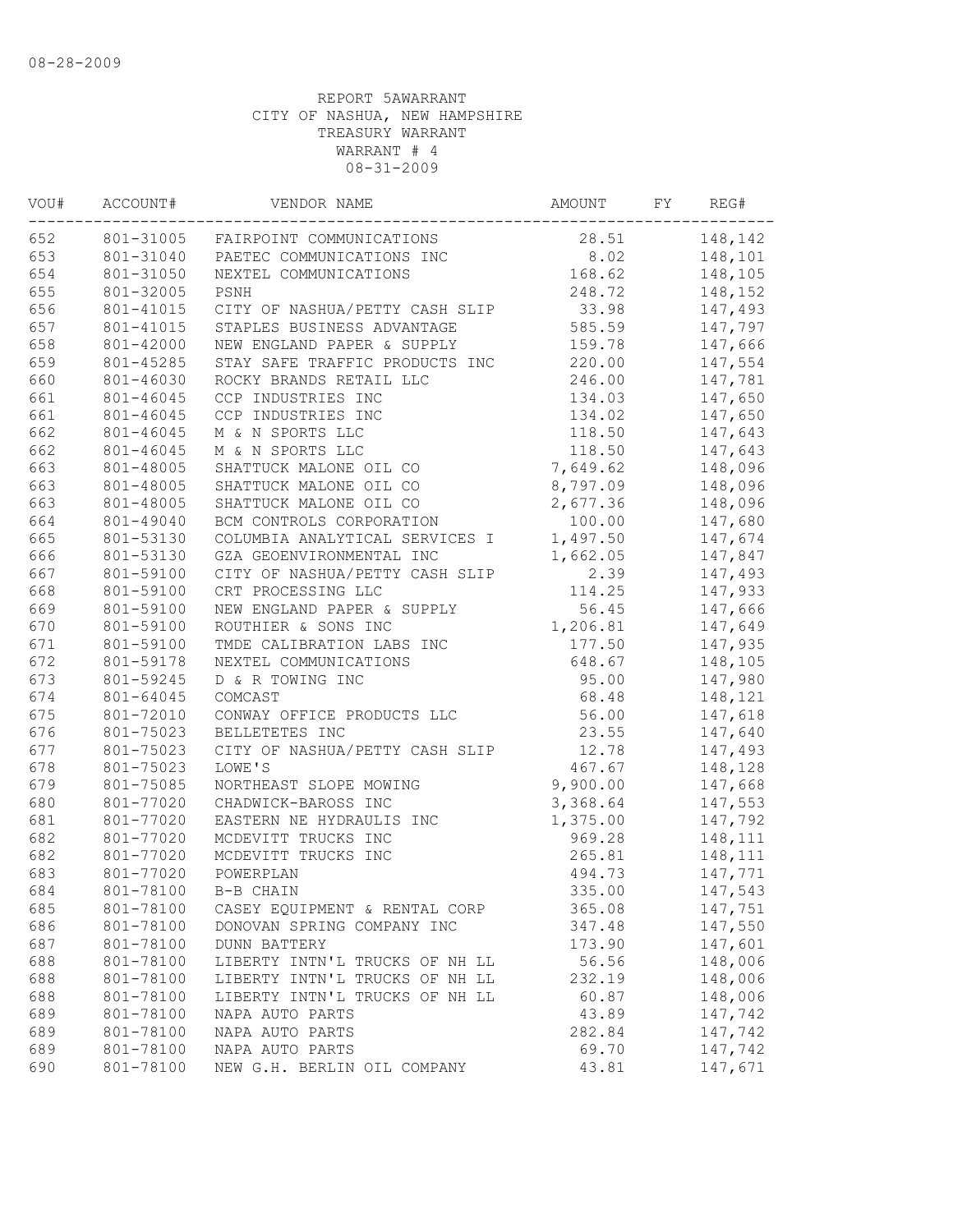| WOU#  | ACCOUNT#         | VENDOR NAME                               | AMOUNT    | FY | REG#       |
|-------|------------------|-------------------------------------------|-----------|----|------------|
| 690   |                  | 801-78100 NEW G.H. BERLIN OIL COMPANY     | 50.36     |    | 147,671    |
| 690   | 801-78100        | NEW G.H. BERLIN OIL COMPANY 15.34         |           |    | 147,671    |
| 691   | 801-78100        | NORTH AMERICAN EQUIPMENT UPFIT 438.57     |           |    | 147,715    |
| 692   | 801-78100        | POWERPLAN                                 | 172.24    |    | 147,771    |
| 693   | 801-78100        | SANEL AUTO PARTS CO                       | 142.54    |    | 147,644    |
| 693   | 801-78100        | SANEL AUTO PARTS CO                       | 28.01     |    | 147,644    |
| 693   | 801-78100        | SANEL AUTO PARTS CO                       | 28.85     |    | 147,645    |
| 694   | 801-82025        | NH RETIREMENT SYSTEM                      | 109.08    |    | 102        |
| 694   | 801-82025        | NH RETIREMENT SYSTEM                      | 500.14    |    | 102        |
| 695   | 801-91005        | CONVERSE KERRY                            | 30.31     |    | 147,502    |
| 696   |                  | 801-98035 NTELLAS ROSLYN                  | 16.53     |    | 147,588    |
| TOTAL | 801              | SOLID WASTE DISPOSAL                      |           |    | 47, 434.19 |
|       |                  |                                           |           |    |            |
| 697   |                  | 802-215-00 ACEVEDO FELIPE OR IRIS ACEVEDO | 327.46    |    | 148,089    |
| 698   | $802 - 215 - 00$ | CHAND RAMISH                              | 209.63    |    | 148,086    |
| 699   | $802 - 215 - 00$ | DIGESSE WALTER                            | 11.01     |    | 148,076    |
| 700   | $802 - 215 - 00$ | KATZ SAM                                  | 46.62     |    | 148,081    |
| 701   | $802 - 215 - 00$ | KERAGHAN DENNIS                           | 77.33     |    | 148,088    |
| 702   | $802 - 215 - 00$ | KNOETTNER MARGUERITE                      | 101.09    |    | 148,080    |
| 703   | $802 - 215 - 00$ | KULLING DONALD E                          | 348.08    |    | 148,084    |
| 704   | $802 - 215 - 00$ | LAVARNWAY JARED                           | 38.88     |    | 148,092    |
| 705   | $802 - 215 - 00$ | LAVOIE NORMAN                             | 4.39      |    | 148,075    |
| 706   | $802 - 215 - 00$ | LONG BEACH MTG/DEUTSCHE                   | 238.05    |    | 148,078    |
| 707   | $802 - 215 - 00$ | MCKENNA SUSAN M                           | 518.36    |    | 148,079    |
| 708   | $802 - 215 - 00$ | NAVARTNAM RAGU                            | 184.45    |    | 148,083    |
| 709   | $802 - 215 - 00$ | NIVA ELIAS                                | 315.65    |    | 148,085    |
| 710   | $802 - 215 - 00$ | PELLETIER DAVID                           | 33.44     |    | 148,090    |
| 711   | $802 - 215 - 00$ | SHAW CHRISTINE                            | 454.45    |    | 148,087    |
| 712   | $802 - 215 - 00$ | SILVERTHORN SUZANNE M                     | 165.80    |    | 148,091    |
| 713   | $802 - 215 - 00$ | SOUTHWORTH STEPHANIE                      | 45.09     |    | 148,077    |
| 714   | $802 - 215 - 00$ | SUN CHANTHA                               | 501.01    |    | 148,093    |
| 715   | $802 - 215 - 00$ | THISSELL GENA E                           | 200.88    |    | 148,082    |
| 716   | 802-31005        | NEXTEL COMMUNICATIONS                     | 310.50    |    | 148,105    |
| 716   | 802-31005        | NEXTEL COMMUNICATIONS                     | 83.66     |    | 148,105    |
| 717   | 802-31040        | PAETEC COMMUNICATIONS INC                 | 8.23      |    | 148,101    |
| 718   | 802-32005        | PSNH                                      | 463.92    |    | 148,152    |
| 718   | 802-32005        | PSNH                                      | 465.47    |    | 148,153    |
| 719   | 802-32005        | PUBLIC SERVICE OF NH                      | 53,610.58 |    | 148,156    |
| 720   | 802-33005        | PENNICHUCK WATER                          | 4,033.48  |    | 148,112    |
| 721   | 802-34015        | METROMEDIA ENERGY INC                     | 202.96    |    | 148,139    |
| 722   | 802-34015        | NATIONAL GRID                             | 409.37    |    | 148,135    |
| 723   | 802-34015        | PENNICHUCK WATER                          | 35.74     |    | 148,112    |
| 724   | 802-41015        | STAPLES BUSINESS ADVANTAGE                | 178.33    |    | 147,797    |
| 725   | 802-43005        | CITY OF NASHUA/PETTY CASH SLIP            | 35.64     |    | 147,493    |
| 726   | 802-45103        | HACH COMPANY                              | 446.22    |    | 147,749    |
| 727   | 802-45103        | JCI JONES CHEMICALS INC                   | 6,654.94  |    | 147,669    |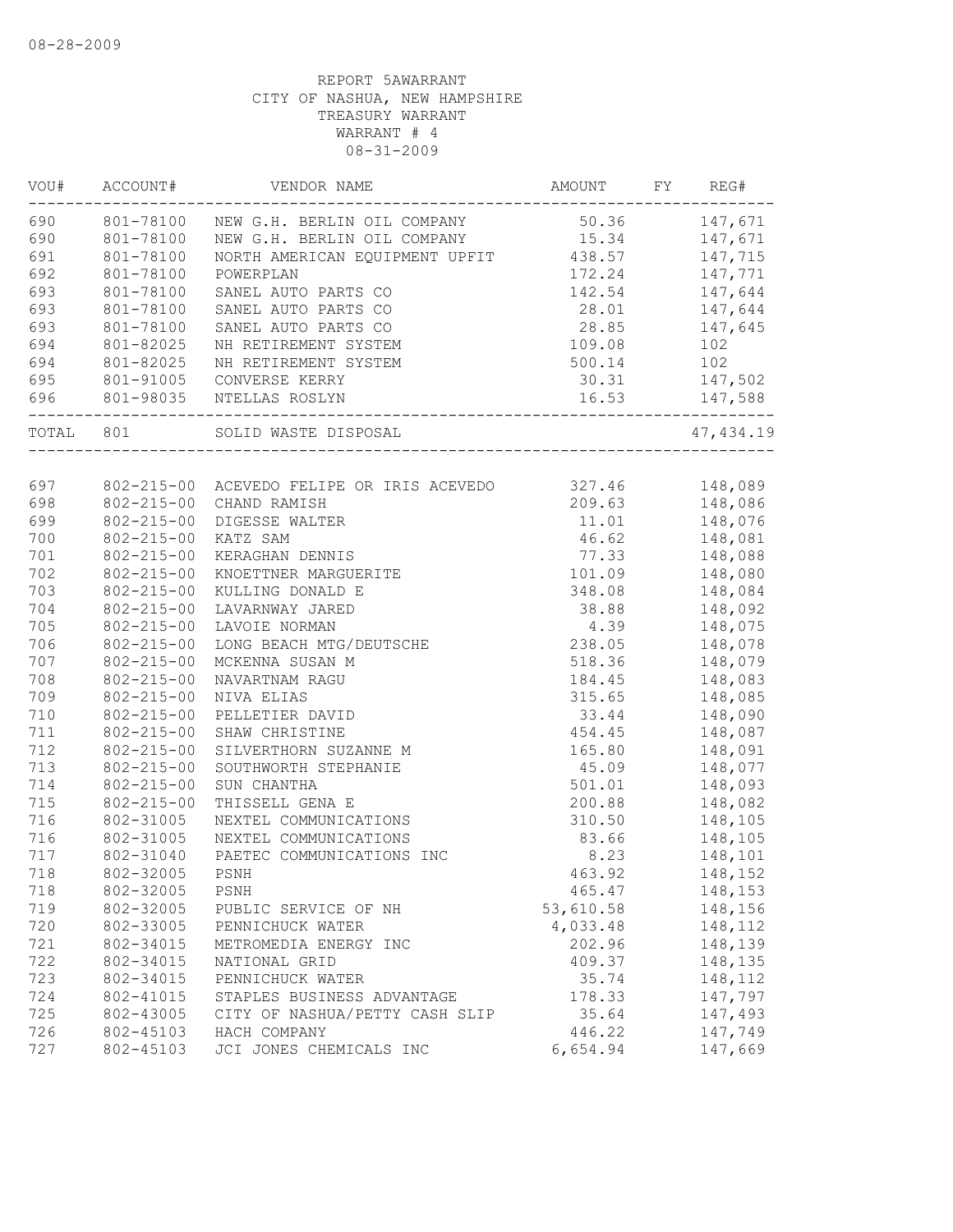| WOU# | ACCOUNT#  | VENDOR NAME                    | AMOUNT     | FY | REG#    |
|------|-----------|--------------------------------|------------|----|---------|
| 728  |           | 802-45105 HOLLAND COMPANY INC  | 5,040.00   |    | 147,602 |
| 729  | 802-45106 | KEMIRA WATER SOLUTIONS INC     | 4,821.61   |    | 147,670 |
| 730  | 802-46045 | UNIFIRST CORPORATION           | 39.15      |    | 147,758 |
| 730  | 802-46045 | UNIFIRST CORPORATION           | 214.87     |    | 147,758 |
| 731  | 802-48015 | DENNIS K BURKE INC             | 420.15     |    | 148,169 |
| 731  | 802-48015 | DENNIS K BURKE INC             | 420.15     |    | 148,169 |
| 732  | 802-49070 | VWR INTERNATIONAL INC          | 352.27     |    | 147,799 |
| 733  | 802-49075 | STAPLES BUSINESS ADVANTAGE     | 37.83      |    | 147,797 |
| 734  | 802-53030 | CHEMSERVE ENVIRONMENTAL ANALYS | 668.63     |    | 147,730 |
| 735  | 802-53030 | EASTERN ANALYTICAL INC         | 312.00     |    | 147,642 |
| 736  | 802-54020 | TELEGRAPH PUBLISHING COMPANY   | 660.60     |    | 148,014 |
| 737  | 802-54020 | UNION LEADER CORPORATION       | 734.00     |    | 148,148 |
| 738  | 802-59105 | GREENLEAF WILLIAM              | 340.00     |    | 147,699 |
| 740  | 802-59220 | PRINTGRAPHICS OF MAINE         | 1,000.00   |    | 111     |
| 739  | 802-59220 | PRINTGRAPHICS OF MAINE         | 2,956.88   |    | 147,579 |
| 741  | 802-59225 | RESOURCE MANAGEMENT INC        | 19, 413.34 |    | 147,512 |
| 742  | 802-59230 | BROX INDUSTRIES INC            | 4,048.65   |    | 147,552 |
| 743  | 802-59230 | CORRIVEAU ROUTHIER INC         | 68.00      |    | 147,979 |
| 744  | 802-59230 | NATIONAL WATER MAIN CLEANING C | 4,993.22   |    | 147,968 |
| 745  | 802-59230 | NEW ENGLAND TRAFFIC CONTROL SV | 352.00     |    | 147,578 |
| 746  | 802-59265 | CITIZENS BANK                  | 433.05     |    | 112     |
| 747  | 802-59265 | CITIZENS BANK                  | 43.50      |    | 113     |
| 748  | 802-59275 | PENNICHUCK                     | 7,985.34   |    | 148,145 |
| 749  | 802-59320 | CITY OF NASHUA/PETTY CASH SLIP | 8.00       |    | 147,493 |
| 750  | 802-59320 | D & R TOWING INC               | 1,229.04   |    | 147,980 |
| 751  | 802-59320 | HOWARD P FAIRFIELD, LLC        | 116.82     |    | 147,903 |
| 752  | 802-59320 | SANEL AUTO PARTS CO            | 271.23     |    | 147,645 |
| 753  | 802-64192 | FASTENAL COMPANY               | 13.56      |    | 147,701 |
| 754  | 802-64192 | GRAINGER                       | 96.84      |    | 147,599 |
| 754  | 802-64192 | GRAINGER                       | 298.02     |    | 147,599 |
| 755  | 802-64192 | HOME DEPOT CREDIT SERVICES     | 38.48      |    | 148,108 |
| 756  | 802-64192 | MCMASTER-CARR SUPPLY CO        | 123.49     |    | 147,637 |
| 757  | 802-64192 | NH BRAGG & SONS INC            | 318.37     |    | 147,517 |
| 758  | 802-64192 | PINE MOTOR PARTS               | 76.33      |    | 148,010 |
| 759  | 802-64192 | UNITED SUPPLY COMPANY INC      | 72.41      |    | 148,015 |
| 760  | 802-77050 | FASTENAL COMPANY               | 195.87     |    | 147,701 |
| 761  | 802-77050 | GRAINGER                       | 114.48     |    | 147,599 |
| 762  | 802-77050 | YEOMANS CHICAGO CORPORATION    | 921.99     |    | 147,558 |
| 763  | 802-77055 | GRAINGER                       | 175.26     |    | 147,599 |
| 764  | 802-77062 | MCMASTER-CARR SUPPLY CO        | 598.05     |    | 147,637 |
| 765  | 802-77062 | UNITED SUPPLY COMPANY INC      | 66.64      |    | 148,015 |
| 766  | 802-77065 | MCMASTER-CARR SUPPLY CO        | 175.71     |    | 147,637 |
| 767  | 802-77067 | M & B MACHINING AND WELDING    | 535.00     |    | 148,007 |
| 768  | 802-77067 | <b>NASCO</b>                   | 255.48     |    | 148,020 |
| 769  | 802-77068 | MCMASTER-CARR SUPPLY CO        | 11.38      |    | 147,637 |
| 770  | 802-77069 | GRAINGER                       | 406.30     |    | 147,599 |
| 771  | 802-77069 | M & M ELECTRICAL SUPPLY CO INC | 38.80      |    | 147,976 |
| 772  | 802-77069 | MCMASTER-CARR SUPPLY CO        | 119.69     |    | 147,637 |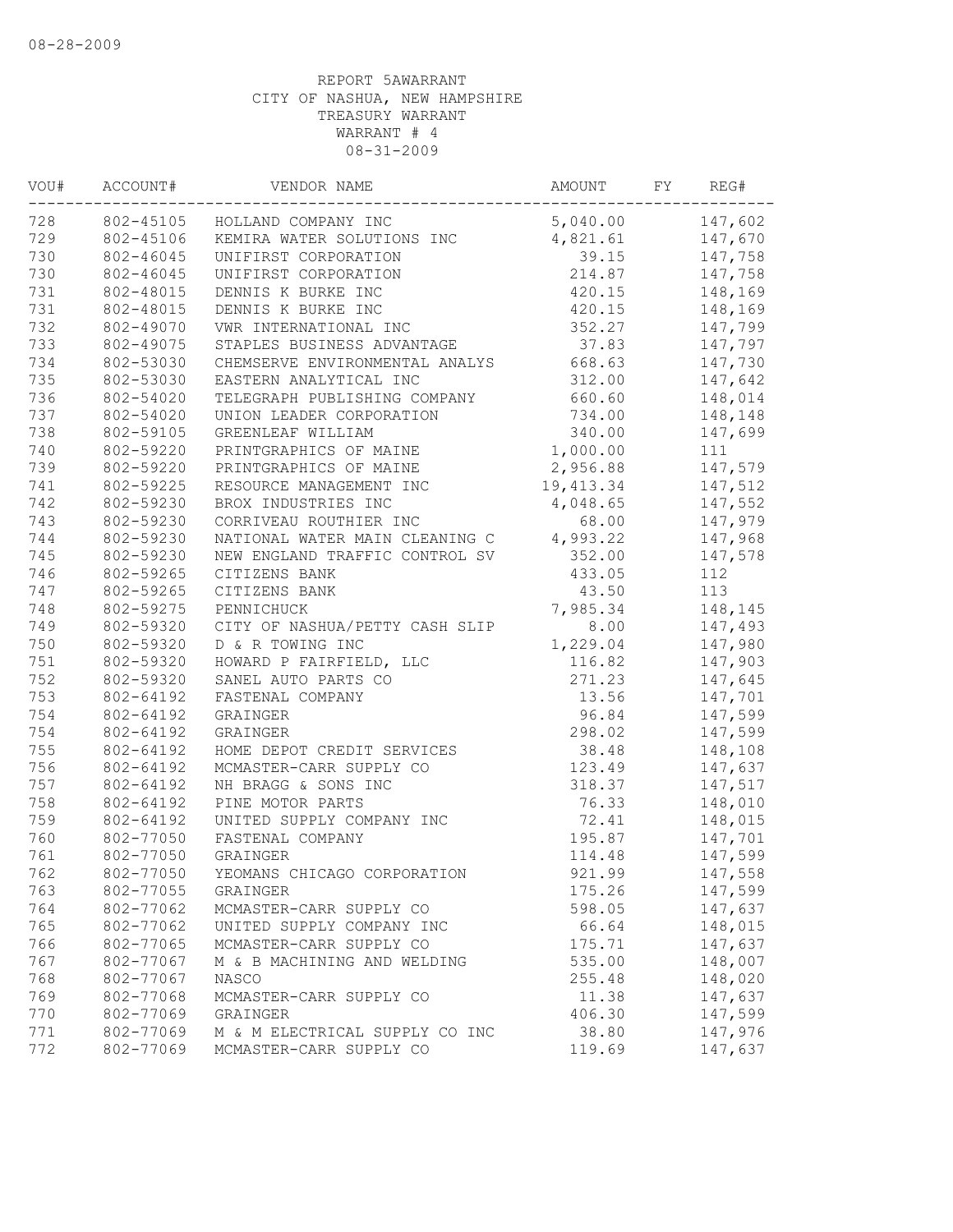| VOU#                                          | ACCOUNT#                                                                                | VENDOR NAME                                                                                                                                                        | AMOUNT                                                              | FY | REG#                                                          |
|-----------------------------------------------|-----------------------------------------------------------------------------------------|--------------------------------------------------------------------------------------------------------------------------------------------------------------------|---------------------------------------------------------------------|----|---------------------------------------------------------------|
| 773<br>774<br>775<br>775<br>775<br>776<br>777 | 802-77069<br>802-77072<br>802-82025<br>802-82025<br>802-82025<br>802-94005<br>802-96085 | UNITED SUPPLY COMPANY INC<br>HIGHLAND POWER<br>NH RETIREMENT SYSTEM<br>NH RETIREMENT SYSTEM<br>NH RETIREMENT SYSTEM<br>TREASURER STATE OF NH<br>J F MCDERMOTT CORP | 109.40<br>599.10<br>136.56<br>36.35<br>829.04<br>900.00<br>5,600.00 |    | 148,015<br>147,783<br>102<br>102<br>102<br>148,162<br>147,611 |
| TOTAL                                         | 802                                                                                     | SEWERAGE DISPOSAL SYSTEM                                                                                                                                           |                                                                     |    | 140,603.64                                                    |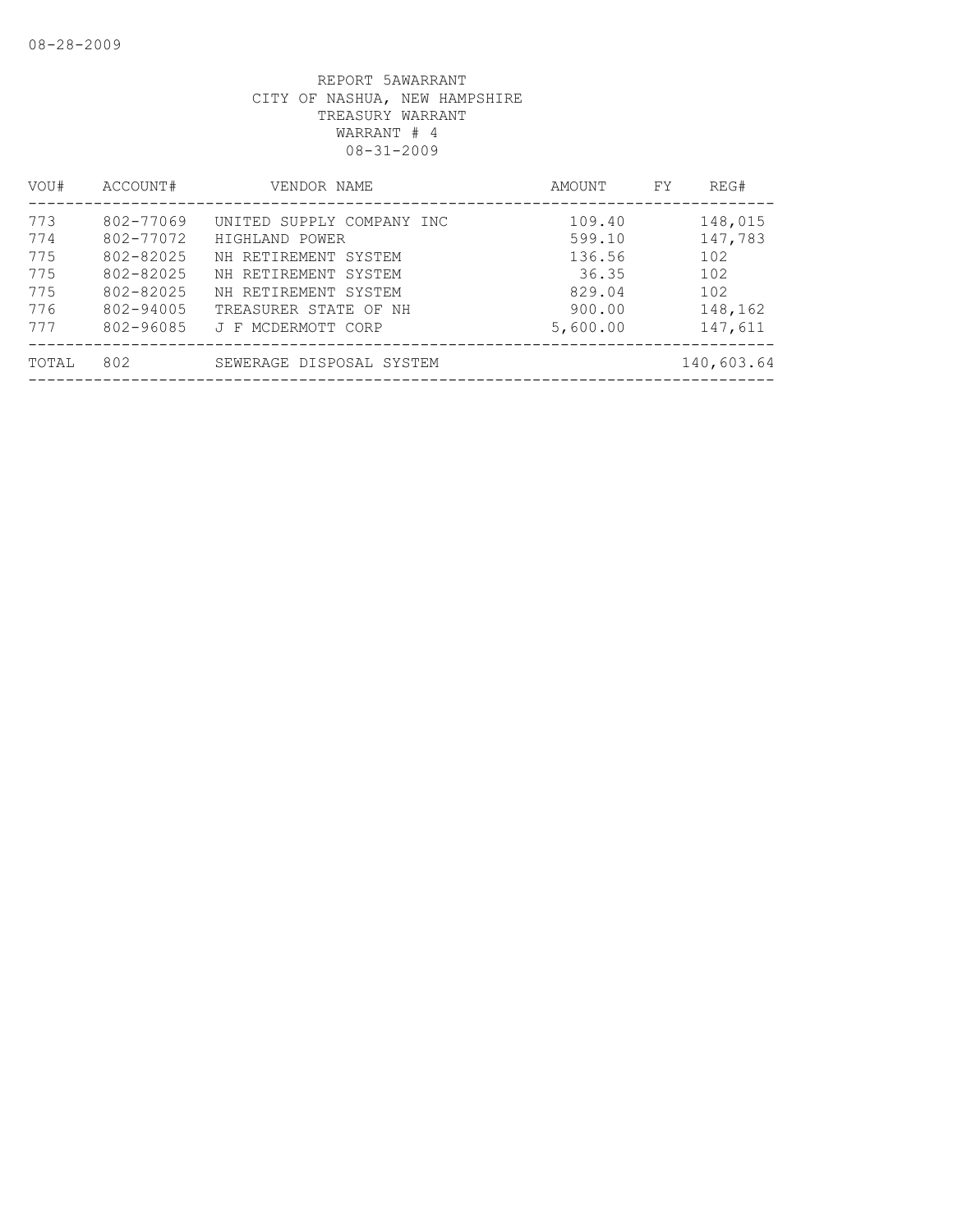| VOU#       | ACCOUNT#                   | VENDOR NAME                                                                   | AMOUNT             | FY | REG#               |
|------------|----------------------------|-------------------------------------------------------------------------------|--------------------|----|--------------------|
| 778        | 952-01354                  | BEAUCHER ROBERT                                                               | 300.00             |    | 147,698            |
| 779        | 952-01354                  | HUDSON POST #48 AMERICAN                                                      | 600.00             |    | 147,615            |
| 780        | 952-05051                  | BJ HICKMAN MAGIC SHOW/ROBERT H                                                | 465.00             |    | 147,604            |
| 781        | $952 - 05058$              | BACKDROPSBEAUTIFUL                                                            | 450.00             |    | 148,137            |
| 782        | $952 - 05058$              | HANDY HOUSE INC                                                               | 55.00              |    | 148,120            |
| 783        | $952 - 46005$              | M & N SPORTS LLC                                                              | 595.00             |    | 147,643            |
| 783<br>784 | $952 - 46005$<br>952-59020 | M & N SPORTS LLC<br>JEANNOTTE'S MARKET                                        | 173.00<br>70.53    |    | 147,643<br>147,594 |
| 785        | 952-75021                  | HOME DEPOT CREDIT SERVICES                                                    | 570.55             |    | 148,108            |
| 786        | 952-75021                  | JOHN DEERE LANDSCAPES/LESCO                                                   | 1,167.58           |    | 147,849            |
| 787        | 952-75021                  | TAYLOR RENTAL INC                                                             | 236.52             |    | 147,620            |
| TOTAL 952  |                            | PARK & RECREATION TRUST FUND                                                  |                    |    | 4,683.18           |
|            |                            |                                                                               |                    |    |                    |
| 788        |                            | 953-05058 PHOENIX PRECAST PRODUCTS<br>789 953-05058 TMDE CALIBRATION LABS INC | 200.00<br>2,000.10 |    | 147,538<br>147,935 |
|            |                            |                                                                               |                    |    |                    |
| TOTAL 953  |                            | STREET TRUST FUND                                                             |                    |    | 2,200.10           |
|            |                            | 790 963-45185 HARDY DORIC INC                                                 | 585.00 147,654     |    |                    |
|            |                            |                                                                               |                    |    |                    |
| TOTAL 963  |                            | WOODLAWN CEMETERY TRUST FUND                                                  |                    |    | 585.00             |
| 791        |                            | 974-20 HARBOR HMOES INC & GATE CITY T 4,995.00 148,094                        |                    |    |                    |
|            |                            |                                                                               |                    |    |                    |
| TOTAL 974  |                            | URBAN PROGRAM TRUST FUND                                                      |                    |    | 4,995.00           |
|            |                            | 213,94 981-713 BIRCH HILL PTO                                                 | 287.62 148,095     |    |                    |
| TOTAL 981  |                            | SCHOOL TRUST FUND                                                             |                    |    | 287.62             |
|            |                            |                                                                               |                    |    |                    |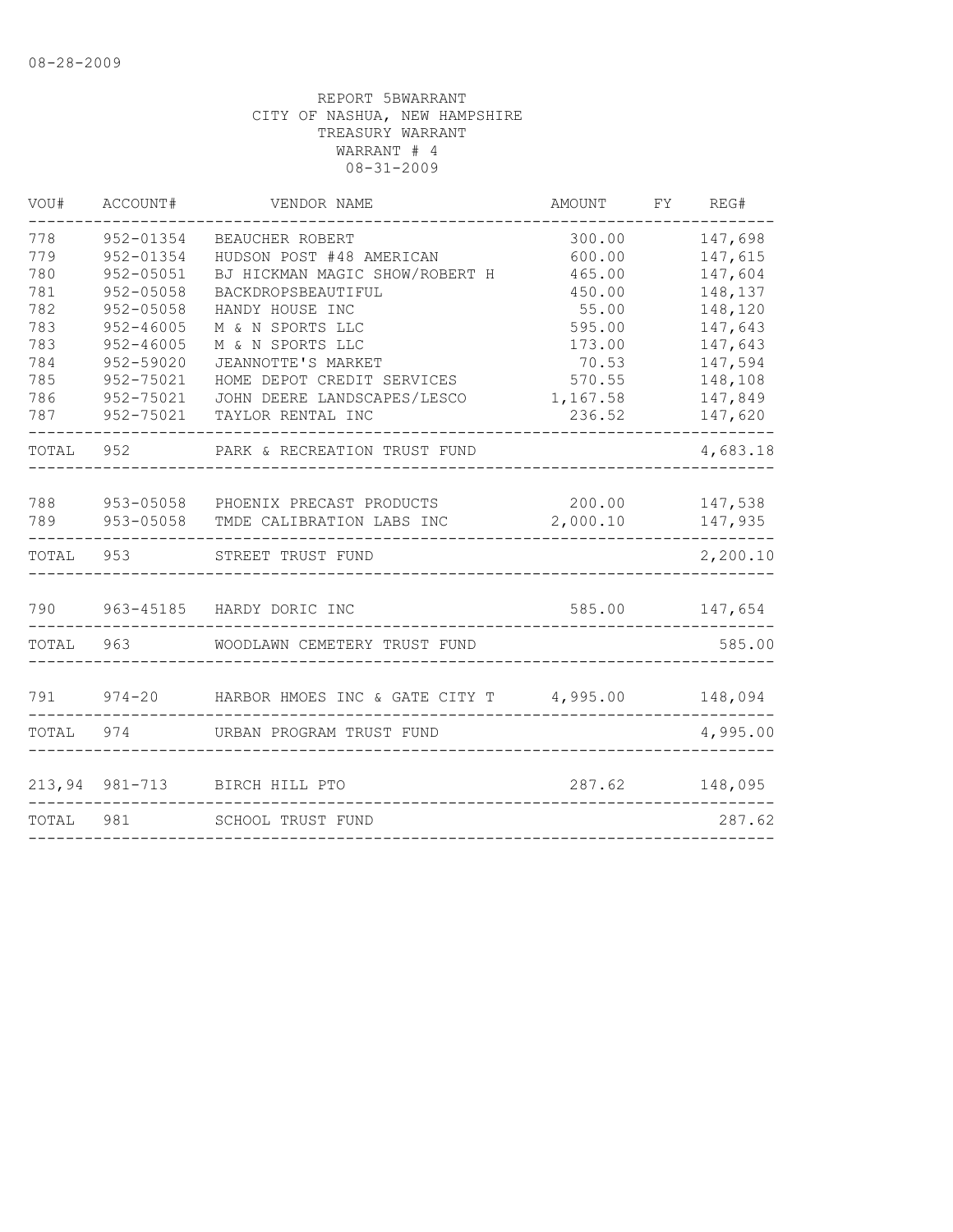|                   | ACCOUNT# PAYROLL WEEK ENDING |  |  | AMOUNT |
|-------------------|------------------------------|--|--|--------|
|                   |                              |  |  |        |
| <b>ТОТАІ. 952</b> |                              |  |  |        |
|                   |                              |  |  |        |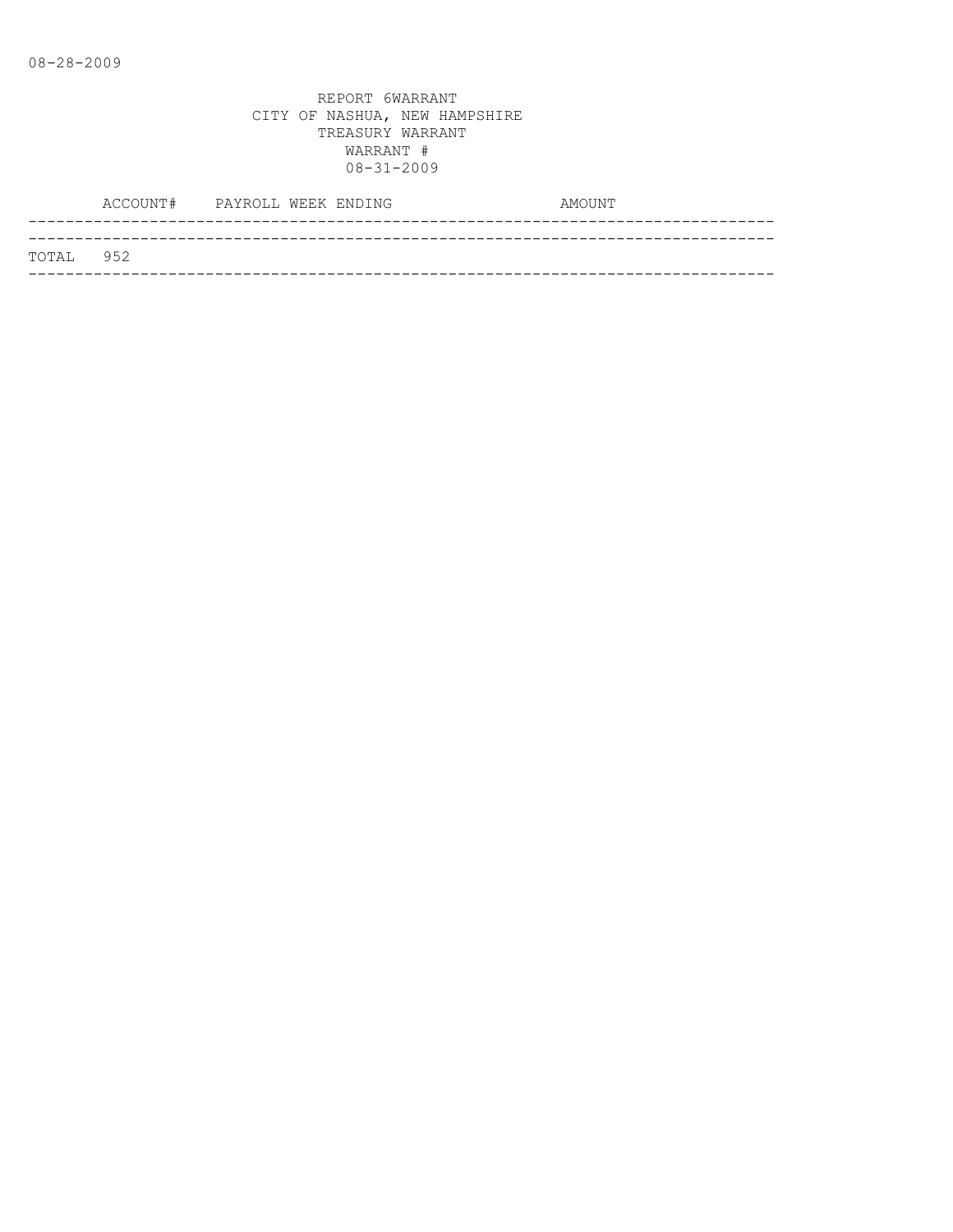|           | ACCOUNT#                                                                                | PAYROLL WEEK ENDING                                                                                                            | AMOUNT                                                               |             |
|-----------|-----------------------------------------------------------------------------------------|--------------------------------------------------------------------------------------------------------------------------------|----------------------------------------------------------------------|-------------|
|           | 305-11125<br>305-11125                                                                  | 15-AUG-2009<br>22-AUG-2009<br>305-11239  15-AUG-2009<br>305-11239 22-AUG-2009                                                  | 929.81<br>929.81<br>1,044.26<br>1,044.25                             |             |
| TOTAL     | 305                                                                                     | SRF - CIVIC & COMM ACTIVITIES                                                                                                  |                                                                      | 3,948.13    |
|           | 308-83051<br>308-83051<br>308-83052                                                     | 15-AUG-2009<br>22-AUG-2009<br>15-AUG-2009<br>308-83052 22-AUG-2009<br>308-83102  15-AUG-2009<br>308-83102 22-AUG-2009          | 2,334.79<br>2,596.45<br>2,711.70<br>2,741.73<br>6,040.22<br>5,730.23 |             |
| TOTAL 308 |                                                                                         | SRF - INSURANCE                                                                                                                |                                                                      | 22, 155. 12 |
|           |                                                                                         | 3086-13032 15-AUG-2009                                                                                                         | 395.82                                                               |             |
| TOTAL     | 308                                                                                     | JAVITS GRANT PROGRAM                                                                                                           |                                                                      | 395.82      |
|           |                                                                                         | 3097-11162 15-AUG-2009<br>3097-11162 22-AUG-2009<br>3097-11408 22-AUG-2009<br>3097-19138 22-AUG-2009<br>3097-19139 22-AUG-2009 | 627.00<br>627.00<br>260.80<br>3,011.20<br>12,807.66                  |             |
| TOTAL     | 309                                                                                     | SRF - FOOD SERVICES                                                                                                            |                                                                      | 17,333.66   |
|           | 3118-13133<br>3118-13133                                                                | 3118-12006 22-AUG-2009<br>3118-13032 15-AUG-2009<br>3118-13032 22-AUG-2009<br>15-AUG-2009<br>22-AUG-2009                       | $-162.50$<br>356.80<br>262.50<br>787.50                              |             |
| TOTAL     | 311                                                                                     | SUMMER SCHOOL                                                                                                                  |                                                                      | 1,244.30    |
|           | 312-11165<br>312-11165<br>312-11191<br>312-11191<br>312-11445<br>312-11445<br>312-11547 | 15-AUG-2009<br>22-AUG-2009<br>15-AUG-2009<br>22-AUG-2009<br>15-AUG-2009<br>22-AUG-2009<br>15-AUG-2009                          | 721.84<br>721.84<br>788.83<br>788.83<br>142.46<br>142.46<br>2,170.11 |             |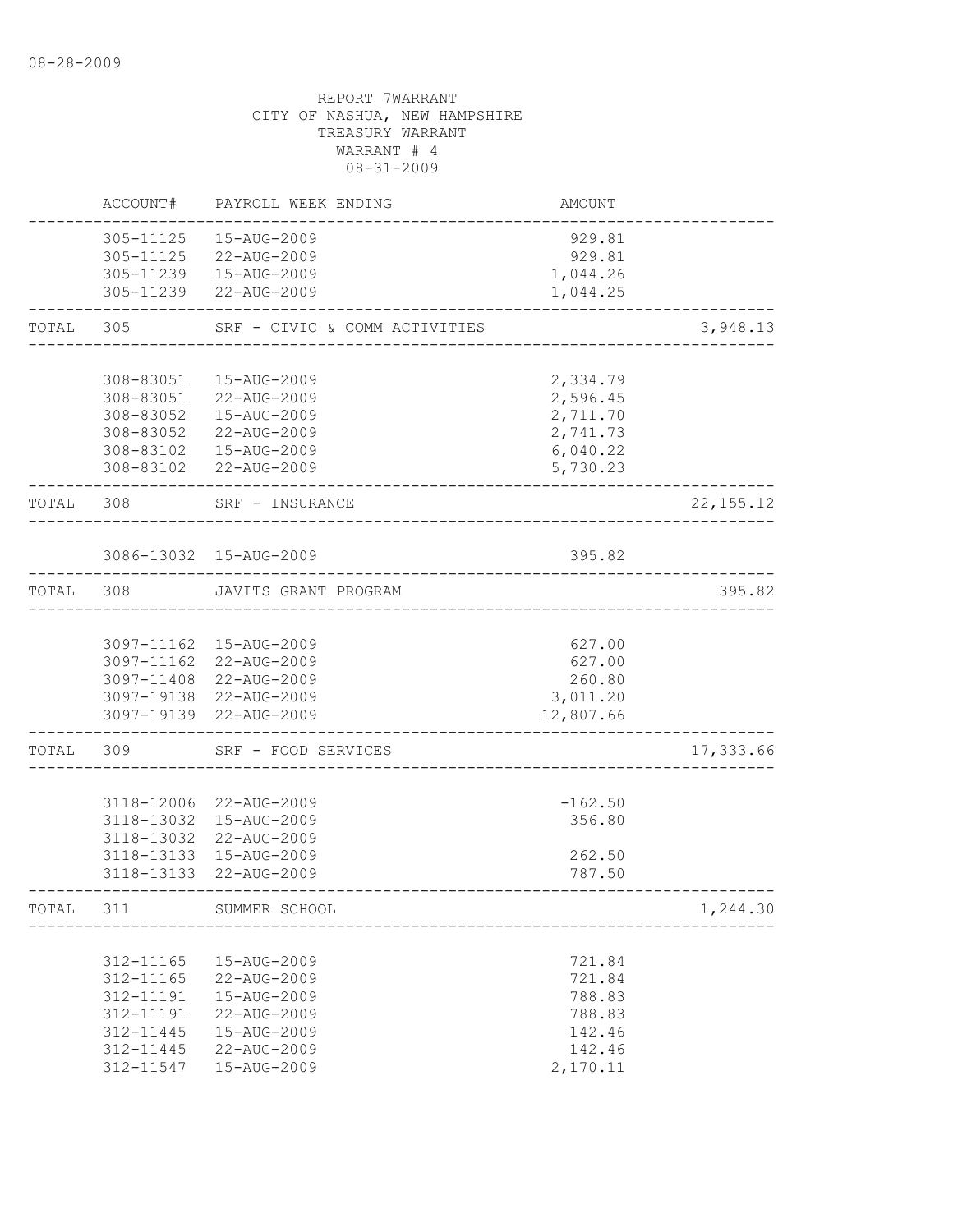|       | ACCOUNT#  | PAYROLL WEEK ENDING                   | AMOUNT    |           |
|-------|-----------|---------------------------------------|-----------|-----------|
|       |           | 312-11547 22-AUG-2009                 | 2,170.09  |           |
|       |           | 312-12052  15-AUG-2009                | 407.62    |           |
|       |           | 312-12052 22-AUG-2009                 | 407.62    |           |
|       |           | 312-12116  15-AUG-2009                | 614.87    |           |
|       |           | 312-12116 22-AUG-2009                 | 614.87    |           |
|       |           | 312-13004  15-AUG-2009                | 408.89    |           |
|       |           | 312-13004 22-AUG-2009                 | 1,096.14  |           |
|       |           | TOTAL 312 SRF - FINANCIAL SERVICES    |           | 11,196.47 |
|       |           | 3245-11860 22-AUG-2009                | 1,373.08  |           |
|       | TOTAL 324 | YOUTH SAFE HAVEN-PAL                  |           | 1,373.08  |
|       |           |                                       |           |           |
|       |           | 3260-11726 22-AUG-2009                | 1,915.12  |           |
|       |           | TOTAL 326 NH ALTERNATE ASSESS COACH   |           | 1,915.12  |
|       |           |                                       |           |           |
|       |           | 3289-13032 22-AUG-2009                | 127.28    |           |
|       |           | 3289-13133 22-AUG-2009                | 2,125.00  |           |
|       |           | TOTAL 328 TITLE IIA CORRECTIVE ACTION |           | 2,252.28  |
|       |           |                                       |           |           |
|       |           | 331-11250  15-AUG-2009                | 682.87    |           |
|       |           | 331-11250 22-AUG-2009                 | 682.87    |           |
|       |           | 331-11558 22-AUG-2009                 | 1,216.05  |           |
|       | 331-11561 | 15-AUG-2009                           | 1,117.33  |           |
|       | 331-12115 | 15-AUG-2009                           | 570.25    |           |
|       | 331-12115 | 22-AUG-2009                           | 570.25    |           |
|       | 331-13038 | 15-AUG-2009                           | 1,861.18  |           |
|       | 331-13038 | 22-AUG-2009                           | 4,204.31  |           |
|       | 331-13044 | 15-AUG-2009                           | 6,258.68  |           |
|       | 331-13044 | 22-AUG-2009                           | 5,092.18  |           |
|       | 331-13048 | 15-AUG-2009                           | 1,454.58  |           |
|       |           | 331-13048 22-AUG-2009                 | 2,025.79  |           |
|       |           | 331-18036  15-AUG-2009                | 8,298.27  |           |
|       |           | 331-18036 22-AUG-2009                 | 18,960.21 |           |
| TOTAL | 331       | SRF - POLICE DEPARTMENT               |           | 52,994.82 |
|       |           |                                       |           |           |
|       |           | 332-18084  15-AUG-2009                | 430.35    |           |
|       |           | 332-18084 22-AUG-2009                 | 331.82    |           |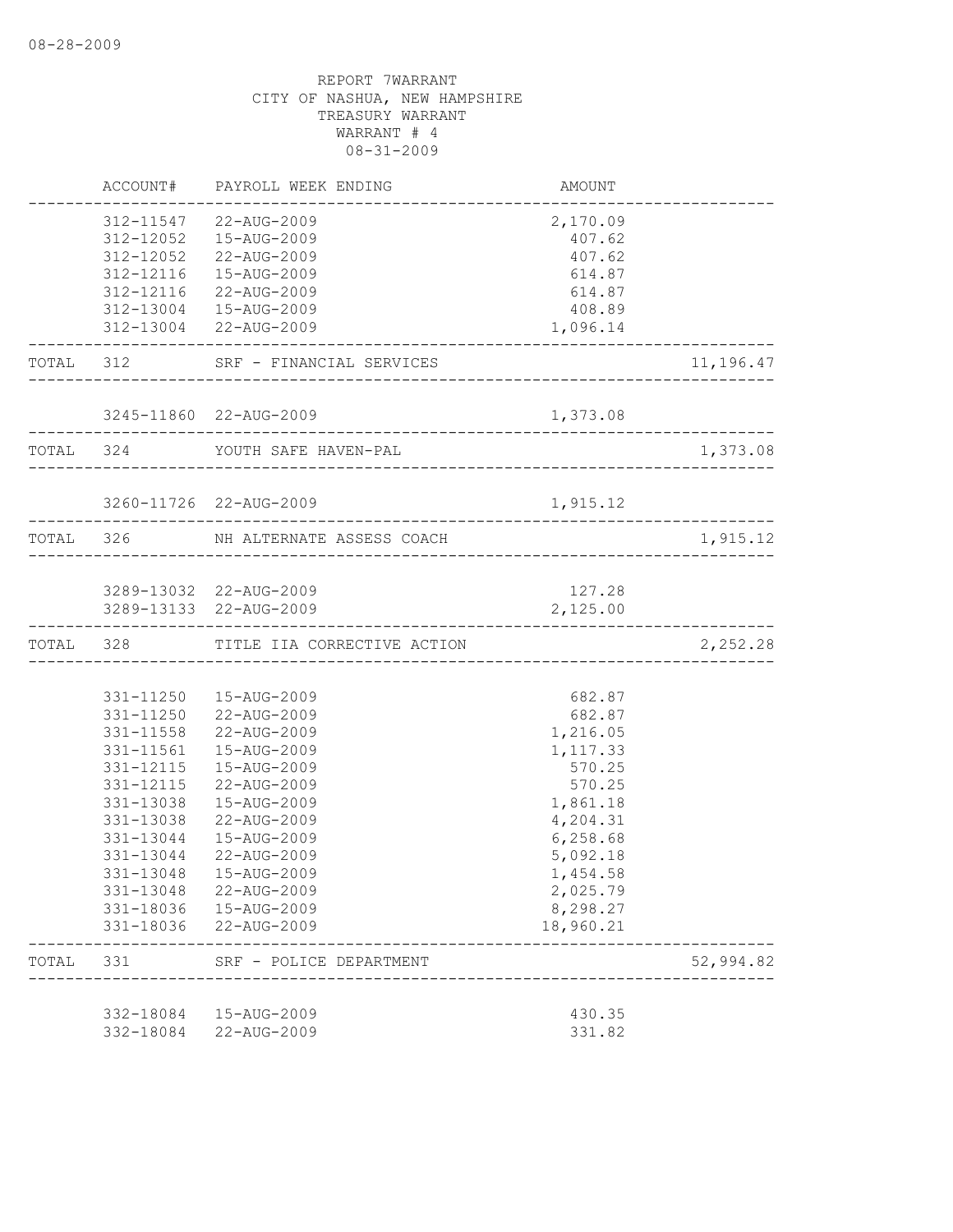|           |           | ACCOUNT# PAYROLL WEEK ENDING                    | AMOUNT                                   |          |
|-----------|-----------|-------------------------------------------------|------------------------------------------|----------|
|           |           | TOTAL 332 SRF - FIRE DEPARTMENT                 |                                          | 762.17   |
|           |           | 3350-13133 22-AUG-2009                          | 675.00                                   |          |
|           |           | TOTAL 335 TITLE IIA TQ RESTRUCTURING GRT        | _____________________________            | 675.00   |
|           |           |                                                 |                                          |          |
|           |           | 341-11107  15-AUG-2009                          |                                          |          |
|           |           | 341-11107 22-AUG-2009                           | 191.99                                   |          |
|           |           | 341-11235  15-AUG-2009                          | 1,167.80                                 |          |
|           |           | 341-11235 22-AUG-2009                           | 1,167.80                                 |          |
|           |           | 341-11484  15-AUG-2009                          | 1,040.00                                 |          |
|           | 341-11484 | 22-AUG-2009                                     | 480.00                                   |          |
|           | 341-11563 | 15-AUG-2009                                     | 966.24                                   |          |
|           | 341-11563 | 22-AUG-2009                                     | 966.24                                   |          |
|           | 341-12037 | 15-AUG-2009                                     | 103.22                                   |          |
|           | 341-12037 | 22-AUG-2009                                     | 103.22                                   |          |
|           |           | 341-12101  15-AUG-2009<br>341-12101 22-AUG-2009 | 412.89<br>412.89                         |          |
|           |           | -------------------------------------           |                                          |          |
| TOTAL 341 |           | SRF - COMMUNITY SERVICES                        |                                          | 7,012.29 |
|           |           |                                                 |                                          |          |
|           |           | 342-11499  15-AUG-2009                          | 1,064.00                                 |          |
|           |           | 342-11499 22-AUG-2009                           | 1,064.00                                 |          |
|           |           | 342-11584  15-AUG-2009                          | 1,574.51                                 |          |
|           |           | 342-11584 22-AUG-2009                           | 1,574.52                                 |          |
|           |           | 342-12000  15-AUG-2009                          | 654.03                                   |          |
|           |           | 342-12000 22-AUG-2009                           | 654.03                                   |          |
|           |           | 342-12081 22-AUG-2009                           | 71.07<br>_______________________________ |          |
|           |           | TOTAL 342 SRF - COMMUNITY HEALTH                | _______________________________          | 6,656.16 |
|           |           |                                                 |                                          |          |
|           |           | 3450-11162 15-AUG-2009                          | 350.80                                   |          |
|           |           | 3450-11162 22-AUG-2009                          | 350.80                                   |          |
|           |           | 3450-11860 22-AUG-2009                          | 8,356.88                                 |          |
|           |           | 3450-12006 22-AUG-2009                          | 907.80                                   |          |
| TOTAL     |           | 345 21 ST CENTURY ELEM.AFTER SCHL               |                                          | 9,966.28 |
|           |           |                                                 |                                          |          |
|           |           | 3468-11162  15-AUG-2009                         | 627.00                                   |          |
|           |           | 3468-11870 22-AUG-2009                          | 4,461.44                                 |          |
|           |           | 3468-19230 15-AUG-2009                          | 150.00                                   |          |
|           |           | 3468-19230 22-AUG-2009                          | 35, 181.25                               |          |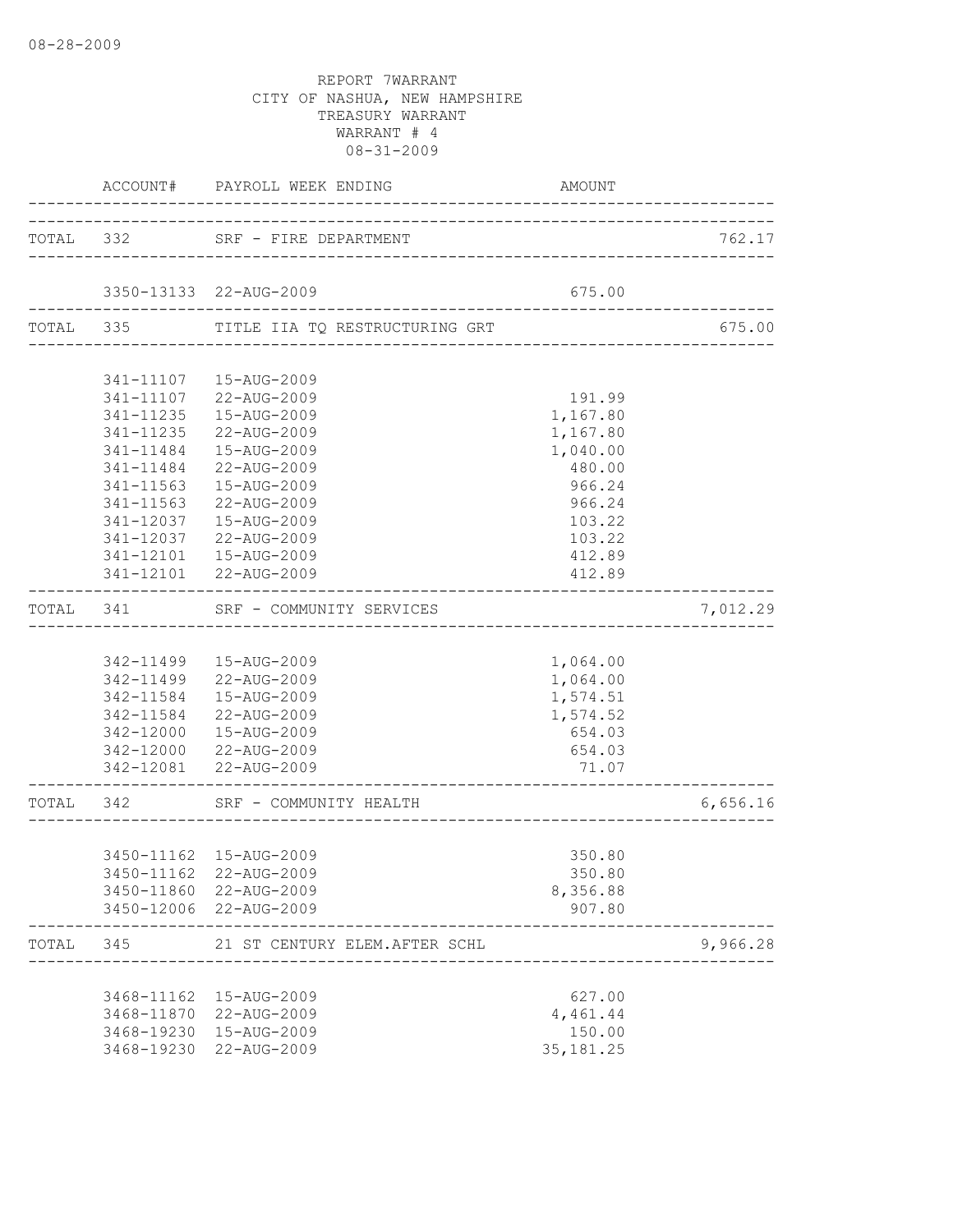|                        | ACCOUNT# PAYROLL WEEK ENDING AMORE AND         | AMOUNT             |                              |
|------------------------|------------------------------------------------|--------------------|------------------------------|
|                        | TOTAL 346 SMALLER LEARNING COMMUNITY 40,419.69 |                    |                              |
|                        | 3509-11726 22-AUG-2009                         | 17,302.55          |                              |
|                        | TOTAL 350 TITLE 11A TEACHER QUALITY            |                    | 17,302.55                    |
|                        |                                                |                    |                              |
|                        | 352-59050 22-AUG-2009                          | 900.00             |                              |
|                        | 352-59055  15-AUG-2009                         | 400.06             |                              |
|                        | 352-59055 22-AUG-2009                          | 400.05             |                              |
| ---------------------- | TOTAL 352 SRF - PARKS AND RECREATION 1,700     |                    | 1,700.11                     |
|                        |                                                |                    |                              |
|                        | 3687-19140 15-AUG-2009                         | 2,364.73           |                              |
|                        | 3687-19140 22-AUG-2009                         | 1,308.00           |                              |
|                        | TOTAL 368 SUMMER FEEDING PROGRAM               |                    | ----------------<br>3,672.73 |
|                        |                                                |                    |                              |
|                        | 374-01126  15-AUG-2009                         | 914.75             |                              |
|                        | 374-01126 22-AUG-2009                          | 1,169.75           |                              |
|                        | 374-01127   15-AUG-2009                        | 170.53             |                              |
|                        | 374-01127 22-AUG-2009                          | 213.16             |                              |
| 374-01210              | 15-AUG-2009                                    | 1,817.38           |                              |
|                        | 374-01210 22-AUG-2009                          | 1,817.38           |                              |
| 374-0703P              | 15-AUG-2009                                    | 213.90             |                              |
| 374-0703P              | 22-AUG-2009                                    | 213.90             |                              |
| 374-0704P              | 15-AUG-2009                                    | 213.90             |                              |
| 374-0704P              | 22-AUG-2009                                    | 213.90             |                              |
| 374-0705M              | 22-AUG-2009                                    | 321.90             |                              |
| 374-0705P              | 15-AUG-2009                                    | 706.42             |                              |
| 374-0705P              | 22-AUG-2009                                    | 672.31             |                              |
| 374-07235              | 15-AUG-2009                                    | 589.06             |                              |
| 374-07235              | 22-AUG-2009                                    | 597.59             |                              |
| 374-0734P              | 15-AUG-2009                                    | 2,768.05           |                              |
| 374-0734P              | 22-AUG-2009                                    | 2,854.99           |                              |
| 374-09003              | 15-AUG-2009                                    | 524.27             |                              |
| 374-09003<br>374-11131 | 22-AUG-2009<br>15-AUG-2009                     | 524.28<br>1,255.87 |                              |
| 374-11131              | 22-AUG-2009                                    | 1,255.87           |                              |
| 374-11149              | 15-AUG-2009                                    | 1,369.18           |                              |
| 374-11149              | 22-AUG-2009                                    | 920.46             |                              |
| 374-11168              | 15-AUG-2009                                    | 928.64             |                              |
| 374-11168              | 22-AUG-2009                                    | 928.63             |                              |
| 374-11653              | 15-AUG-2009                                    | 234.71             |                              |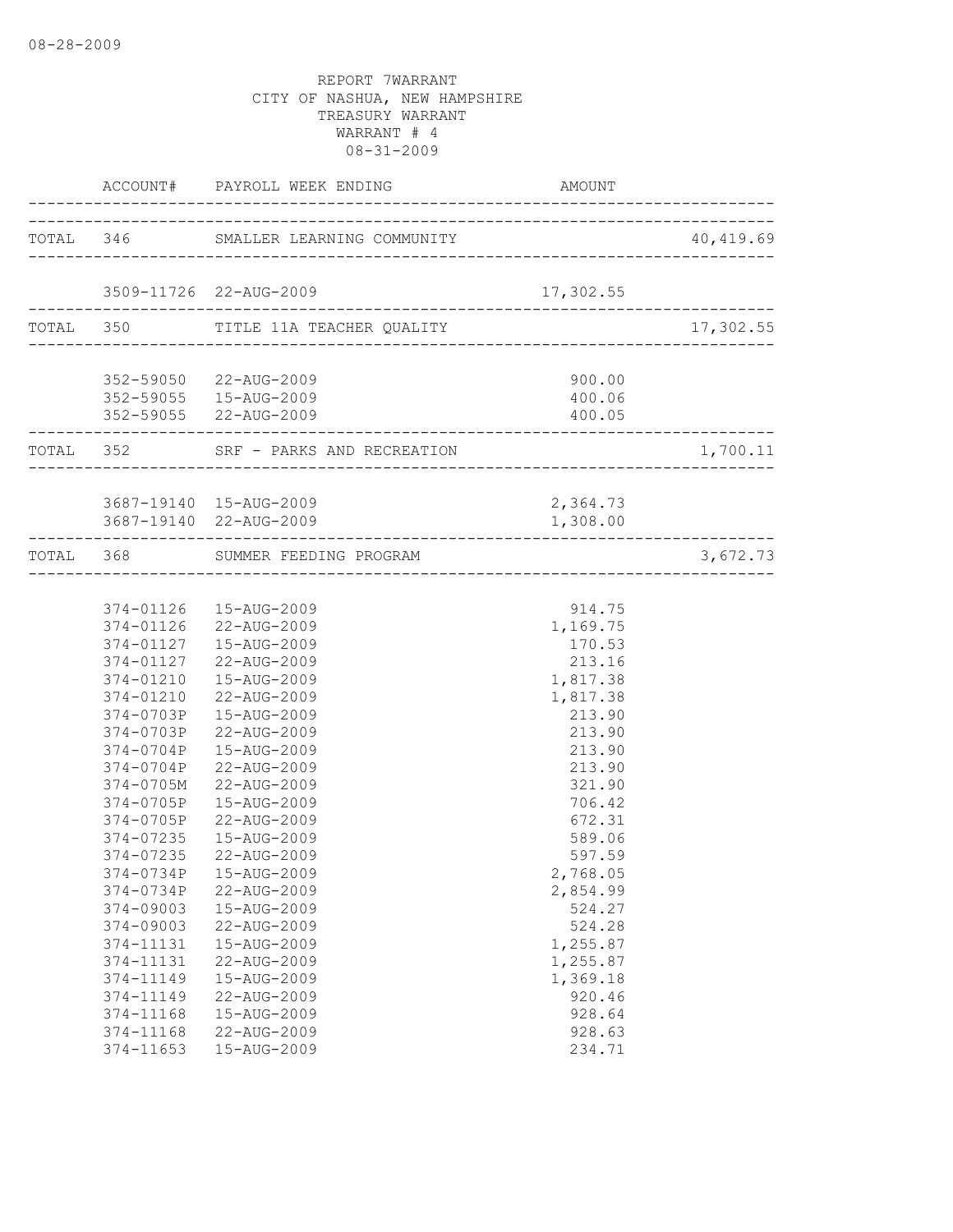|       | ACCOUNT#   | PAYROLL WEEK ENDING      | AMOUNT    |            |
|-------|------------|--------------------------|-----------|------------|
|       | 374-11653  | 22-AUG-2009              | 234.71    |            |
|       | 374-11676  | 15-AUG-2009              | 902.76    |            |
|       | 374-11676  | 22-AUG-2009              | 902.76    |            |
|       | 374-11679  | 15-AUG-2009              | 898.38    |            |
|       | 374-11679  | 22-AUG-2009              | 898.38    |            |
|       | 374-11680  | 15-AUG-2009              | 810.25    |            |
|       | 374-11680  | 22-AUG-2009              | 810.25    |            |
|       | 374-11682  | 15-AUG-2009              | 475.06    |            |
|       | 374-11682  | 22-AUG-2009              | 475.06    |            |
|       | 374-11683  | $15 - \text{AUG} - 2009$ | 1,705.15  |            |
|       | 374-11683  | 22-AUG-2009              | 1,705.15  |            |
|       | 374-11688  | 15-AUG-2009              | 615.62    |            |
|       | 374-11688  | 22-AUG-2009              | 615.62    |            |
|       | 374-13004  | 15-AUG-2009              | 230.86    |            |
|       | 374-13004  | 22-AUG-2009              |           |            |
|       |            |                          | 230.86    |            |
| TOTAL | 374        | SRF - URBAN PROGRAMS     |           | 34, 921.65 |
|       |            |                          |           |            |
|       | 3760-11726 | 22-AUG-2009              | 8,135.93  |            |
|       | 3760-11802 | 22-AUG-2009              | 2,011.53  |            |
|       |            | 3760-11870 22-AUG-2009   | 2,675.78  |            |
|       |            | 3760-12198 22-AUG-2009   | 48,793.89 |            |
|       |            | 3760-19000 22-AUG-2009   | 2,968.38  |            |
| TOTAL | 376        | TITLE I                  |           | 64,585.51  |
|       |            |                          |           |            |
|       |            | 3769-13133 15-AUG-2009   | 300.00    |            |
|       |            | 3769-13133 22-AUG-2009   | 2,700.00  |            |
| TOTAL | 376        | TITLE I ESEA             |           | 3,000.00   |
|       |            |                          |           |            |
|       |            | 3909-11726 22-AUG-2009   | 2,019.06  |            |
|       |            | 3909-19000 22-AUG-2009   | 1,400.00  |            |
| TOTAL | 390        | VOC ED SECONDARY PERKINS |           | 3,419.06   |
|       |            |                          |           |            |
|       |            | 3937-19000 22-AUG-2009   | 825.20    |            |
| TOTAL | 393        | DAY CARE                 |           | 825.20     |
|       |            |                          |           |            |

3950-11726 22-AUG-2009 47,628.66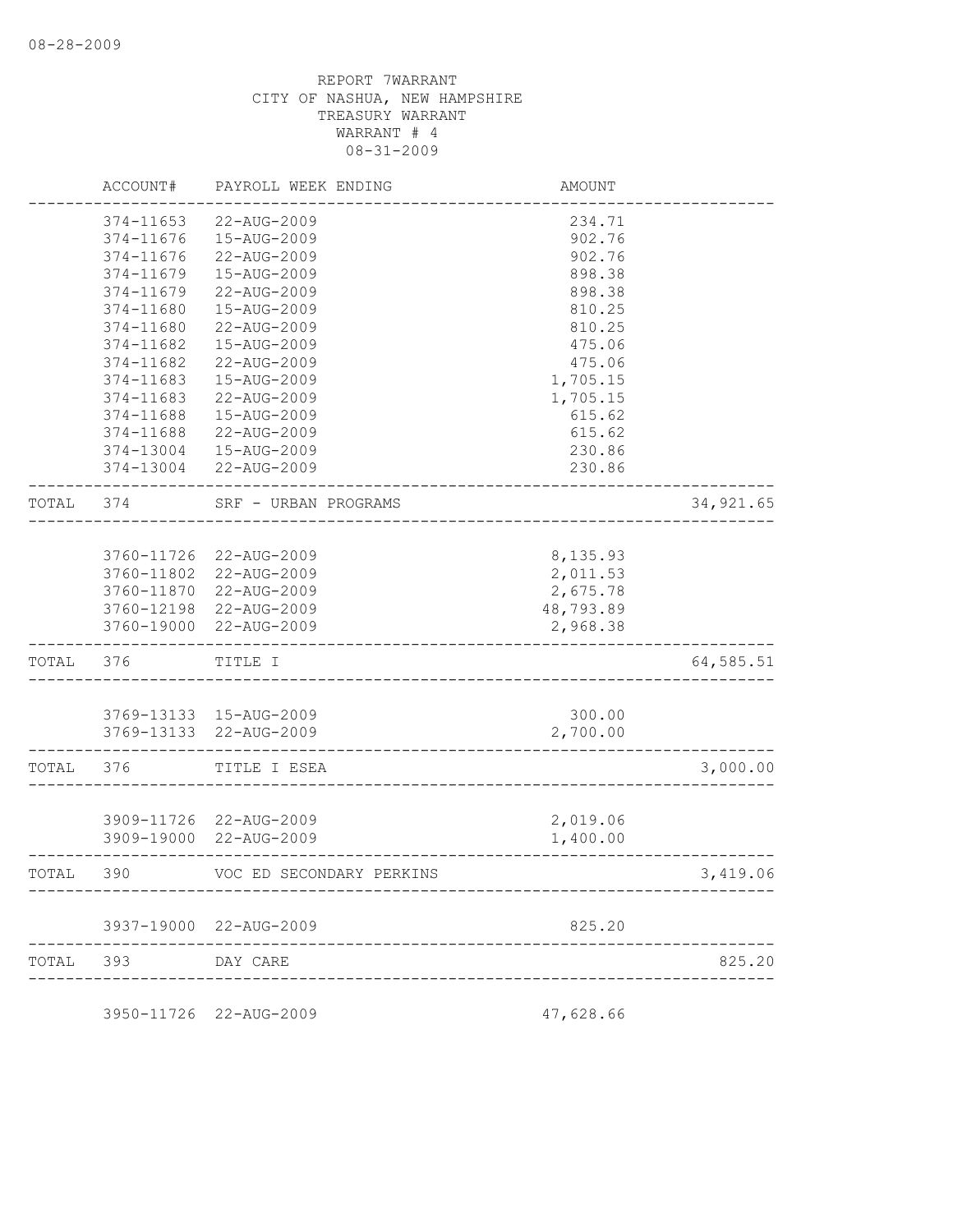|           |     | ACCOUNT# PAYROLL WEEK ENDING<br>________________________ | AMOUNT    | ------------------ |
|-----------|-----|----------------------------------------------------------|-----------|--------------------|
| TOTAL 395 |     | ___________________________<br>IDEA BASIC SPEC ED        |           | 47,628.66          |
|           |     | 3959-11726 22-AUG-2009                                   | 17,346.22 |                    |
|           |     | TOTAL 395 IDEA BASIC SPEC ED                             |           | 17,346.22          |
|           |     | 3969-11726 22-AUG-2009                                   | 2,619.58  |                    |
| TOTAL     | 396 | IDEA PRESCHOOL SPEC ED                                   |           | 2,619.58           |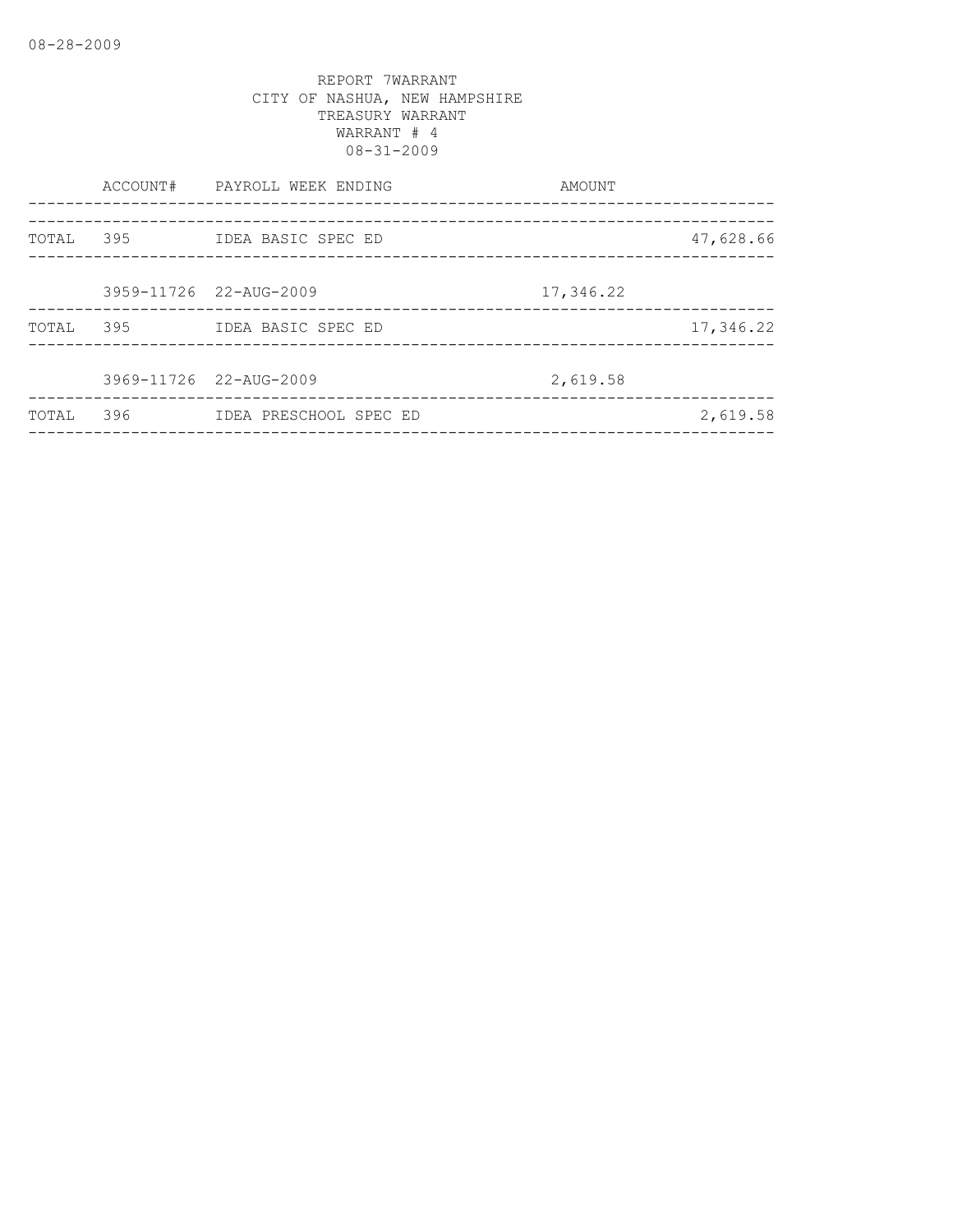|       | ACCOUNT#      | PAYROLL WEEK ENDING   | AMOUNT   |           |
|-------|---------------|-----------------------|----------|-----------|
|       | 501-11033     | 15-AUG-2009           | 638.64   |           |
|       | 501-11033     | 22-AUG-2009           | 638.64   |           |
|       | 501-11445     | 15-AUG-2009           | 569.82   |           |
|       | 501-11445     | 22-AUG-2009           | 569.82   |           |
|       | $501 - 11463$ | 15-AUG-2009           | 769.94   |           |
|       | $501 - 11463$ | 22-AUG-2009           | 769.94   |           |
|       | 501-11470     | 15-AUG-2009           | 827.74   |           |
|       | 501-11470     | 22-AUG-2009           | 827.74   |           |
|       | 501-11471     | 15-AUG-2009           | 1,990.00 |           |
|       | 501-11471     | 22-AUG-2009           | 1,990.00 |           |
|       | 501-11611     | 15-AUG-2009           | 546.80   |           |
|       | $501 - 11611$ | 22-AUG-2009           | 546.80   |           |
| TOTAL | 501           | MAYOR'S OFFICE        |          | 10,685.88 |
|       |               |                       |          |           |
|       | $502 - 11113$ | 15-AUG-2009           | 1,571.35 |           |
|       | 502-11113     | 22-AUG-2009           | 1,571.35 |           |
|       | $502 - 11195$ | 15-AUG-2009           | 1,999.69 |           |
|       | 502-11195     | 22-AUG-2009           | 1,999.68 |           |
|       | 502-11219     | 15-AUG-2009           | 1,819.34 |           |
|       | 502-11219     | 22-AUG-2009           | 1,819.33 |           |
|       | 502-11518     | 15-AUG-2009           | 1,663.23 |           |
|       | 502-11518     | 22-AUG-2009           | 1,663.22 |           |
| TOTAL | 502           | LEGAL DEPARTMENT      |          | 14,107.19 |
|       |               |                       |          |           |
|       | 503-11071     | 15-AUG-2009           | 1,240.67 |           |
|       | 503-11071     | 22-AUG-2009           | 1,240.67 |           |
|       | 503-12092     | 15-AUG-2009           | 505.03   |           |
|       | 503-12092     | 22-AUG-2009           | 505.03   |           |
| TOTAL | 503           | BOARD OF ALDERMEN     |          | 3,491.40  |
|       |               | 507-82010 22-AUG-2009 | 546.13   |           |
| TOTAL | 507           | PENSIONS              |          | 546.13    |
|       |               |                       |          |           |
|       | 508-11130     | 15-AUG-2009           | 833.86   |           |
|       | 508-11130     | 22-AUG-2009           | 833.85   |           |
|       | 508-11446     | 15-AUG-2009           | 838.07   |           |
|       | 508-11446     | 22-AUG-2009           | 838.07   |           |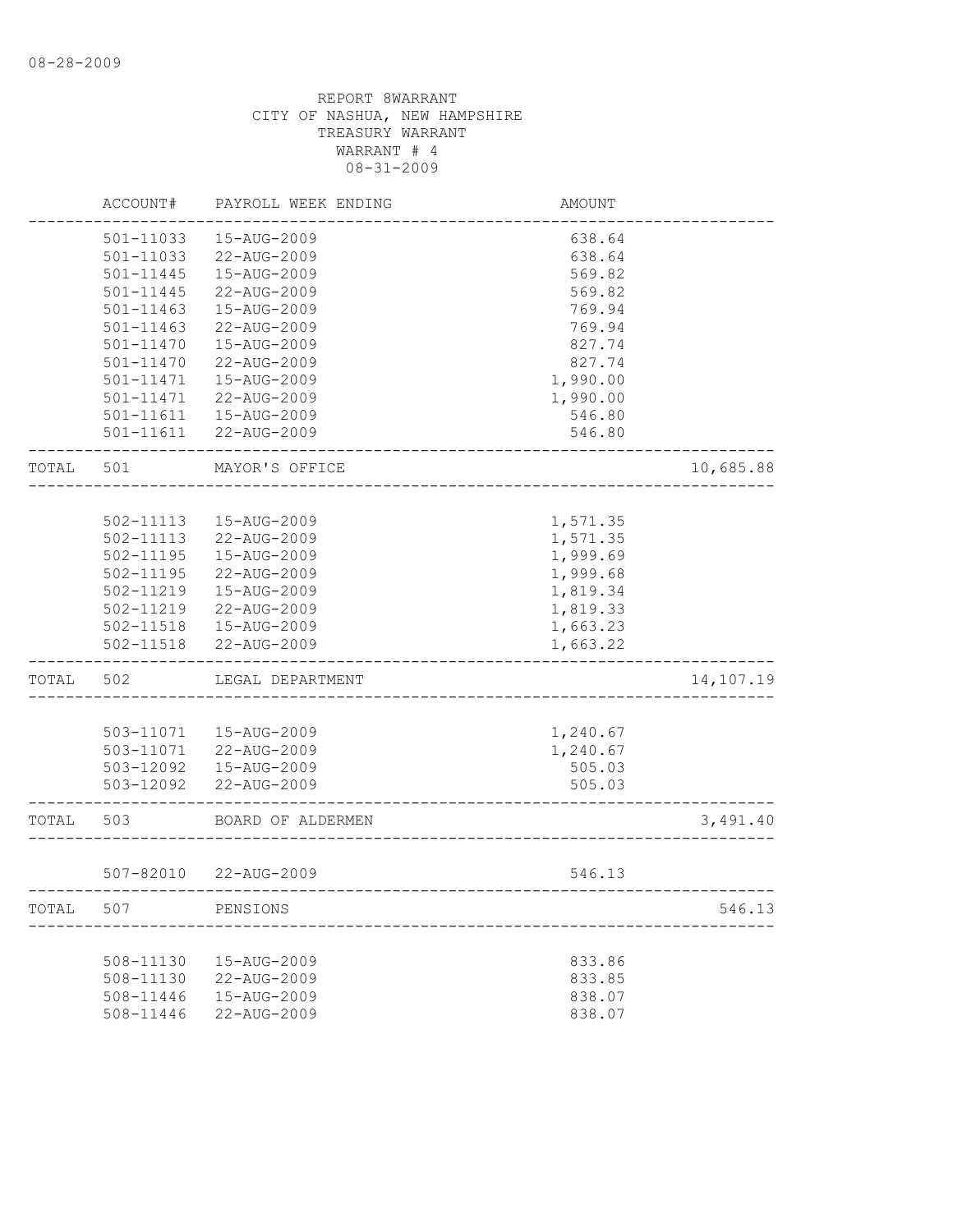|           | ACCOUNT# PAYROLL WEEK ENDING AMO                  | AMOUNT   |          |
|-----------|---------------------------------------------------|----------|----------|
|           |                                                   |          |          |
|           |                                                   |          |          |
|           | 511-11247   15-AUG-2009                           | 666.36   |          |
|           | 511-11247 22-AUG-2009                             | 666.36   |          |
|           | 511-11248  15-AUG-2009                            | 1,351.04 |          |
|           | 511-11248 22-AUG-2009                             | 1,351.04 |          |
|           | TOTAL 511 CITI-STAT (FORMERLY ADMIN SVS) 4,034.80 |          | 4,034.80 |
|           |                                                   |          |          |
|           | 512-11005  15-AUG-2009                            | 876.86   |          |
|           | 512-11005 22-AUG-2009                             | 876.86   |          |
|           | 512-11050  15-AUG-2009                            | 700.65   |          |
| 512-11050 | 22-AUG-2009                                       | 700.65   |          |
| 512-11064 | 15-AUG-2009                                       | 983.28   |          |
| 512-11064 | 22-AUG-2009                                       | 983.28   |          |
| 512-11073 | 15-AUG-2009                                       | 1,544.89 |          |
| 512-11073 | 22-AUG-2009                                       | 1,544.90 |          |
| 512-11134 | 15-AUG-2009                                       | 750.52   |          |
| 512-11134 | 22-AUG-2009                                       | 750.52   |          |
| 512-11165 | 15-AUG-2009                                       | 1,847.01 |          |
| 512-11165 | 22-AUG-2009                                       | 1,847.01 |          |
| 512-11173 | 15-AUG-2009                                       | 1,404.69 |          |
| 512-11173 | 22-AUG-2009                                       | 1,404.69 |          |
| 512-11177 | 15-AUG-2009                                       | 1,941.86 |          |
| 512-11177 | 22-AUG-2009                                       | 1,941.86 |          |
| 512-11222 | 15-AUG-2009                                       | 985.72   |          |
| 512-11222 | 22-AUG-2009                                       | 985.72   |          |
| 512-11224 | 15-AUG-2009                                       | 957.64   |          |
| 512-11224 | 22-AUG-2009                                       | 957.64   |          |
| 512-11232 | 15-AUG-2009                                       | 1,010.46 |          |
| 512-11232 | 22-AUG-2009                                       | 1,010.46 |          |
| 512-11265 | 15-AUG-2009                                       | 858.44   |          |
| 512-11265 | 22-AUG-2009                                       | 858.44   |          |
| 512-11531 | 15-AUG-2009                                       | 1,911.87 |          |
|           | 512-11531  22-AUG-2009                            | 1,761.98 |          |
| 512-11684 | 15-AUG-2009                                       | 852.14   |          |
| 512-11684 | 22-AUG-2009                                       | 852.14   |          |
| 512-11714 | 15-AUG-2009                                       | 929.81   |          |
| 512-11714 | 22-AUG-2009                                       | 929.81   |          |
| 512-11740 | 15-AUG-2009                                       | 1,622.11 |          |
| 512-11740 | 22-AUG-2009                                       | 1,622.11 |          |
| 512-12033 | 15-AUG-2009                                       | 598.30   |          |
| 512-12033 | 22-AUG-2009                                       | 598.30   |          |
| 512-12052 | 15-AUG-2009                                       | 604.05   |          |
| 512-12052 | 22-AUG-2009                                       | 559.35   |          |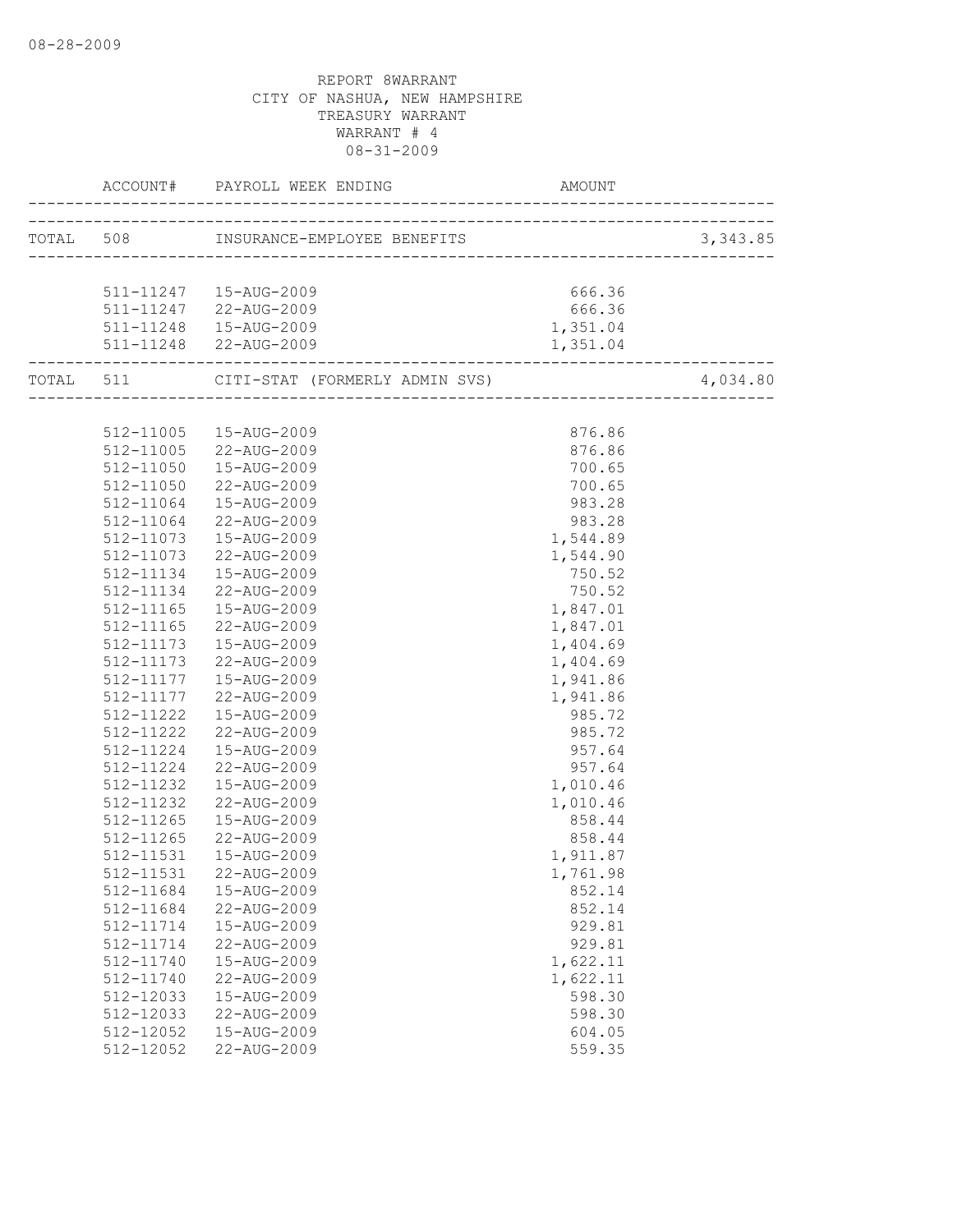|           | ACCOUNT#  | PAYROLL WEEK ENDING           | AMOUNT                              |           |
|-----------|-----------|-------------------------------|-------------------------------------|-----------|
|           | 512-12056 | 15-AUG-2009                   | 343.89                              |           |
|           | 512-12056 | 22-AUG-2009                   | 378.28                              |           |
|           |           | 512-12749  15-AUG-2009        | 592.39                              |           |
|           |           | 512-12749 22-AUG-2009         | 592.39                              |           |
|           |           | 512-13004  15-AUG-2009        | 204.76                              |           |
|           |           | 512-13004 22-AUG-2009         | 102.19                              |           |
| TOTAL     | 512       | FINANCIAL SERVICES            |                                     | 42,779.92 |
|           |           |                               |                                     |           |
|           |           | 513-11117  15-AUG-2009        | 1,579.18                            |           |
|           |           | 513-11117 22-AUG-2009         | 1,579.18                            |           |
|           |           | 513-11171  15-AUG-2009        | 2,571.32                            |           |
|           | 513-11171 | 22-AUG-2009                   | 2,571.32                            |           |
|           | 513-11213 | 15-AUG-2009                   | 1,255.87                            |           |
|           | 513-11213 | 22-AUG-2009                   | 1,255.87                            |           |
|           |           | 513-11223  15-AUG-2009        | 737.23                              |           |
|           |           | 513-11223 22-AUG-2009         | 737.23                              |           |
| TOTAL     | 513       | CITY CLERK'S OFFICE           | ----------------------------------- | 12,287.20 |
|           |           |                               |                                     |           |
|           |           | 514-11441  15-AUG-2009        | 1,404.69                            |           |
|           |           | 514-11441 22-AUG-2009         | 1,404.69                            |           |
|           | 514-11540 | 15-AUG-2009                   | 1,047.51                            |           |
|           | 514-11540 | 22-AUG-2009                   | 1,047.51                            |           |
|           |           | 514-11578  15-AUG-2009        | 964.36                              |           |
|           |           | 514-11578 22-AUG-2009         | 964.36                              |           |
|           |           | 514-11589  15-AUG-2009        | 1,044.26                            |           |
|           |           | 514-11589 22-AUG-2009         | 992.05                              |           |
| TOTAL 514 |           | INSURANCE-PROPERTY & CASUALTY |                                     | 8,869.43  |
|           |           |                               |                                     |           |
|           | 515-11031 | 15-AUG-2009                   | 1,075.15                            |           |
|           |           | 515-11031 22-AUG-2009         | 1,075.15                            |           |
|           | 515-11350 | 15-AUG-2009                   | 929.81                              |           |
|           |           | 515-11350 22-AUG-2009         | 929.81                              |           |
|           | 515-11446 | 15-AUG-2009                   | 279.36                              |           |
|           | 515-11446 | 22-AUG-2009                   | 279.36                              |           |
|           | 515-11447 | 15-AUG-2009                   | 1,670.34                            |           |
|           | 515-11447 | 22-AUG-2009                   | 1,670.34                            |           |
|           | 515-12001 | 22-AUG-2009                   | 592.27                              |           |
| TOTAL     | 515       | HUMAN RESOURCES               | ----------------------------------  | 8,501.59  |
|           |           | 516-11147   15-AUG-2009       |                                     |           |
|           |           |                               | 617.67                              |           |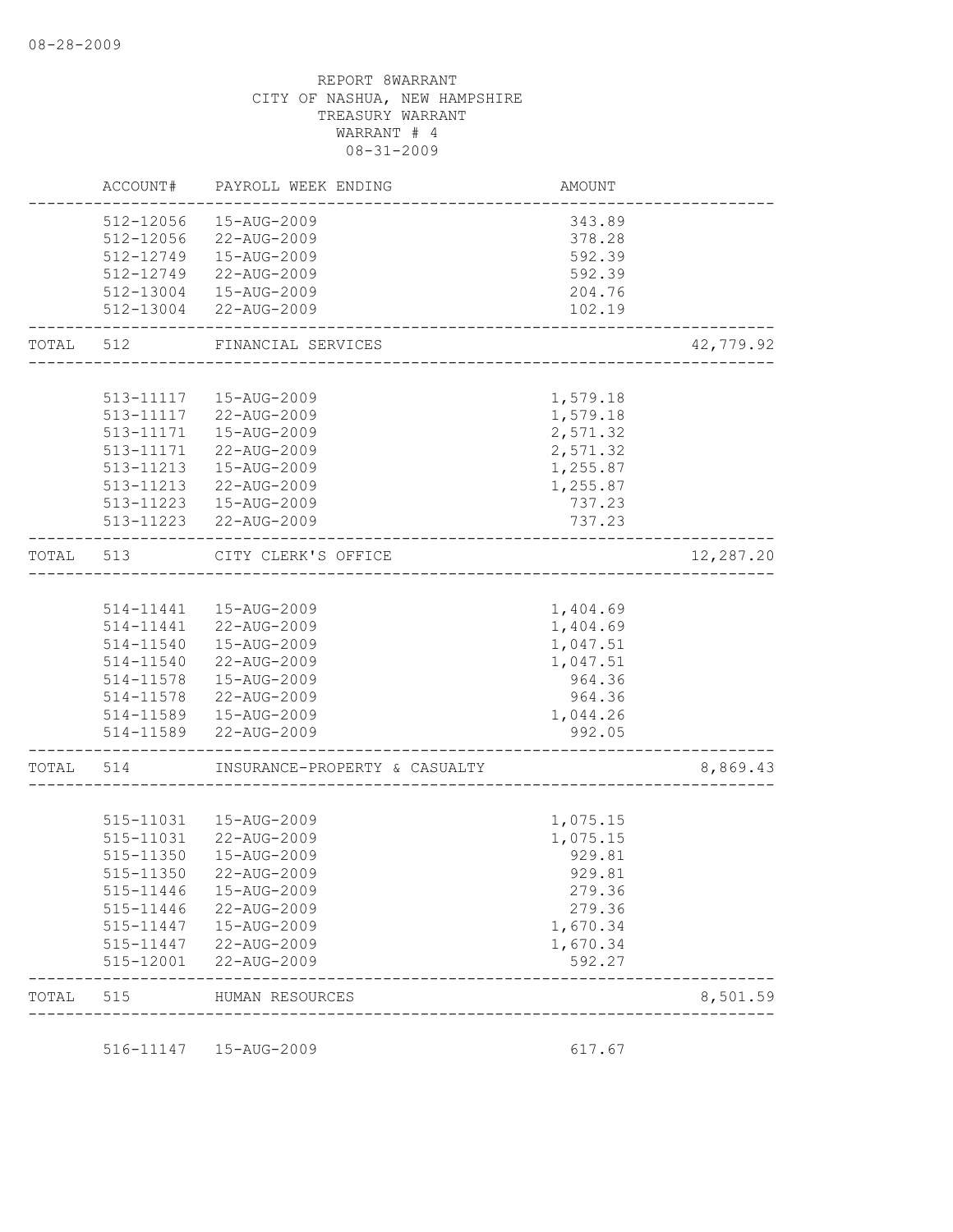|           | 520-12077<br>520-12077 | 15-AUG-2009<br>22-AUG-2009                                    | 266.12<br>266.12                   |             |
|-----------|------------------------|---------------------------------------------------------------|------------------------------------|-------------|
| TOTAL     | 519                    | ASSESSORS                                                     |                                    | 18, 148. 25 |
|           | 519-18006              | 22-AUG-2009                                                   | 375.00                             |             |
|           | 519-11241              | 22-AUG-2009                                                   | 1,367.58                           |             |
|           | 519-11205<br>519-11241 | 22-AUG-2009<br>15-AUG-2009                                    | 773.50<br>1,367.59                 |             |
|           | 519-11205              | 15-AUG-2009                                                   | 773.50                             |             |
|           | 519-11154              | 22-AUG-2009                                                   | 617.68                             |             |
|           | 519-11154              | 15-AUG-2009                                                   | 617.67                             |             |
|           | 519-11153              | 22-AUG-2009                                                   | 589.71                             |             |
|           | 519-11153              | 15-AUG-2009                                                   | 589.71                             |             |
|           | 519-11146              | 22-AUG-2009                                                   | 816.64                             |             |
|           | 519-11146              | 15-AUG-2009                                                   | 816.63                             |             |
|           | 519-11115              | 22-AUG-2009                                                   | 1,929.25                           |             |
|           | 519-11115              | 15-AUG-2009                                                   | 1,929.25                           |             |
|           |                        | 519-11017 22-AUG-2009                                         | 783.92                             |             |
|           |                        | 519-11017  15-AUG-2009                                        | 783.92                             |             |
|           |                        | 519-11016 22-AUG-2009                                         | 938.85                             |             |
|           |                        | 519-11016  15-AUG-2009                                        | 938.85                             |             |
|           |                        | 519-11014 22-AUG-2009                                         | 1,069.50                           |             |
|           |                        | 519-11014  15-AUG-2009                                        | 1,069.50                           |             |
| TOTAL 517 |                        | BUILDING MAINT - CITY ADMIN                                   |                                    | 5,416.24    |
|           |                        |                                                               |                                    |             |
|           |                        | 517-12063 22-AUG-2009                                         | 284.23                             |             |
|           |                        | 517-12063  15-AUG-2009                                        | 284.23                             |             |
|           | 517-11420              | 22-AUG-2009                                                   | 722.90                             |             |
|           | 517-11420              | 15-AUG-2009                                                   | 722.90                             |             |
|           | 517-11266              | 22-AUG-2009                                                   | 623.58                             |             |
|           | 517-11266              | 517-11198 22-AUG-2009<br>15-AUG-2009                          | 1,077.41<br>623.58                 |             |
|           |                        | 517-11198  15-AUG-2009                                        | 1,077.41                           |             |
|           |                        | TOTAL 516 PURCHASING DEPARTMENT<br>__________________________ |                                    | 7,385.30    |
|           |                        |                                                               | -------------------------------    |             |
|           |                        | 516-11573 22-AUG-2009                                         | 895.46                             |             |
|           |                        | 516-11573   15-AUG-2009                                       | 895.46                             |             |
|           |                        | 516-11459 22-AUG-2009                                         | 1,240.67                           |             |
|           |                        | 516-11459  15-AUG-2009                                        | 1,240.67                           |             |
|           |                        | 516-11148  15-AUG-2009<br>516-11148 22-AUG-2009               | 938.85<br>938.85                   |             |
|           |                        | 516-11147 22-AUG-2009                                         | 617.67                             |             |
|           |                        |                                                               |                                    |             |
|           |                        | ACCOUNT# PAYROLL WEEK ENDING                                  | AMOUNT<br>------------------------ |             |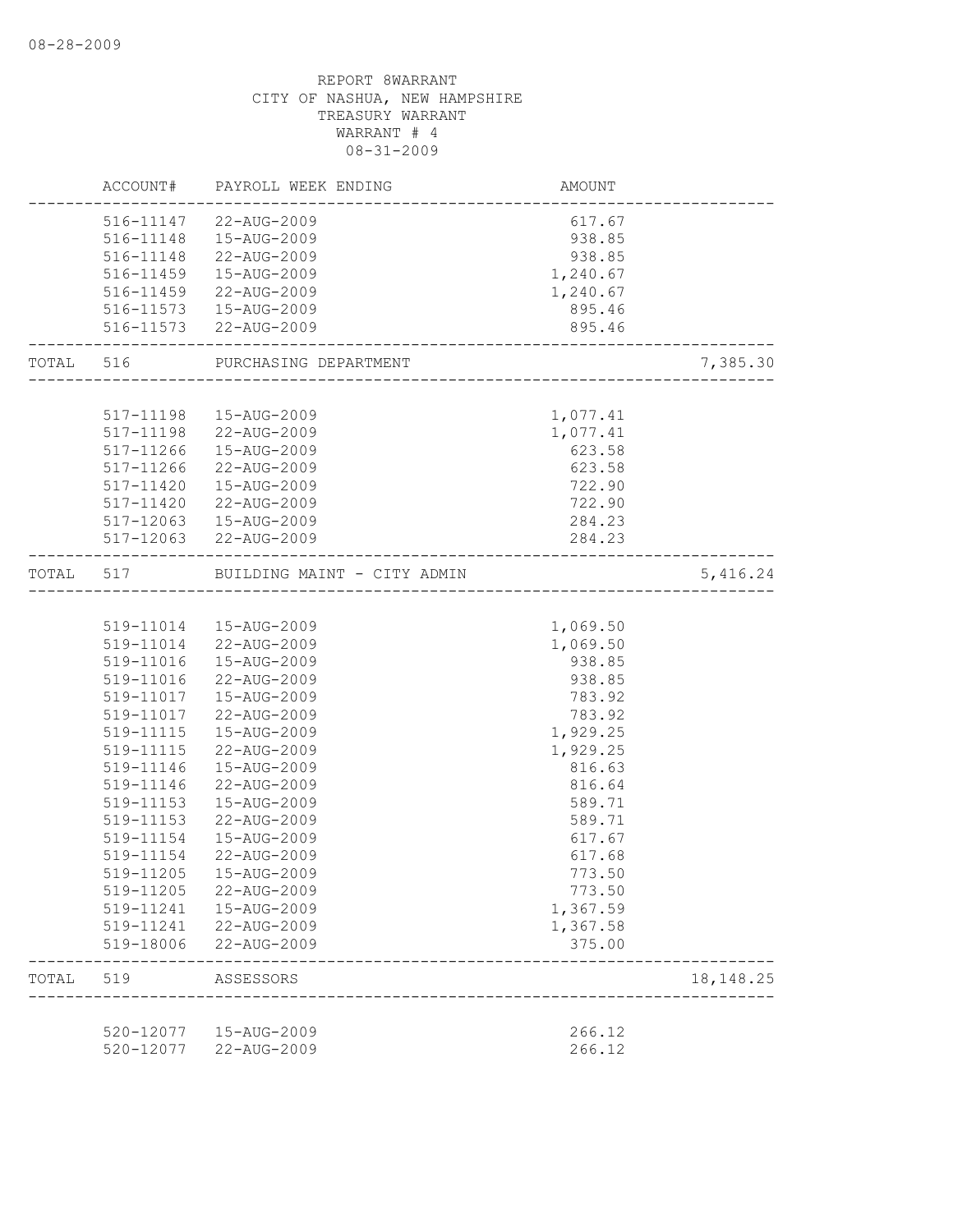|           | ACCOUNT#                   | PAYROLL WEEK ENDING        | AMOUNT                       |            |
|-----------|----------------------------|----------------------------|------------------------------|------------|
| TOTAL 520 |                            | HUNT BUILDING              |                              | 532.24     |
|           |                            |                            | ____________________________ |            |
|           | 522-11127                  | 15-AUG-2009                | 1,674.48                     |            |
|           | 522-11127                  | 22-AUG-2009                | 1,674.48                     |            |
|           | $522 - 11128$              | 15-AUG-2009                |                              |            |
|           |                            |                            | 1,096.69                     |            |
|           | 522-11128                  | 22-AUG-2009<br>15-AUG-2009 | 1,096.69                     |            |
|           | 522-11286                  | 22-AUG-2009                | 574.80                       |            |
|           | 522-11286<br>$522 - 11356$ | 15-AUG-2009                | 574.80                       |            |
|           |                            | 22-AUG-2009                | 928.64                       |            |
|           | 522-11356                  |                            | 928.64                       |            |
|           | 522-11429                  | 15-AUG-2009                | 1,819.33                     |            |
|           | 522-11429                  | 22-AUG-2009                | 1,819.33                     |            |
|           | 522-11641                  | 15-AUG-2009                | 1,342.56                     |            |
|           | 522-11641                  | 22-AUG-2009                | 1,342.56                     |            |
|           | 522-11652                  | 15-AUG-2009                | 1,446.40                     |            |
|           | $522 - 11652$              | 22-AUG-2009                | 1,446.40                     |            |
|           | 522-11721                  | 15-AUG-2009                | 1,482.33                     |            |
|           | 522-11721                  | 22-AUG-2009                | 1,482.33                     |            |
|           | $522 - 11724$              | 15-AUG-2009                | 1,331.47                     |            |
|           | 522-11724                  | 22-AUG-2009                | 1,331.47                     |            |
|           | 522-11725                  | 15-AUG-2009                | 951.69                       |            |
|           | 522-11725                  | 22-AUG-2009                | 951.69                       |            |
|           | 522-11729                  | 15-AUG-2009                | 1,786.11                     |            |
|           | 522-11729                  | 22-AUG-2009                | 2,124.16                     |            |
|           | 522-13004                  | 15-AUG-2009                | 37.40                        |            |
| TOTAL     | 522                        | INFORMATION TECHNOLOGY     |                              | 29, 244.45 |
|           |                            | 523-11332  15-AUG-2009     | 957.33                       |            |
|           |                            | 523-11332 22-AUG-2009      | 957.33                       |            |
|           |                            |                            |                              |            |
| TOTAL     | 523                        | GIS                        |                              | 1,914.66   |
|           |                            |                            |                              |            |
|           |                            | 531-11065  15-AUG-2009     | 1,110.44                     |            |
|           | 531-11065                  | 22-AUG-2009                | 1,110.43                     |            |
|           | 531-11085                  | 15-AUG-2009                | 877.59                       |            |
|           | 531-11085                  | 22-AUG-2009                | 877.59                       |            |
|           | 531-11114                  | 15-AUG-2009                | 2,297.83                     |            |
|           | 531-11114                  | 22-AUG-2009                | 2,297.83                     |            |
|           | 531-11129                  | 15-AUG-2009                | 1,331.20                     |            |
|           | 531-11129                  | 22-AUG-2009                | 1,331.19                     |            |
|           | 531-11164                  | 15-AUG-2009                | 1,121.86                     |            |
|           | 531-11164                  | 22-AUG-2009                | 1,121.86                     |            |
|           | 531-11166                  | 15-AUG-2009                | 2,515.45                     |            |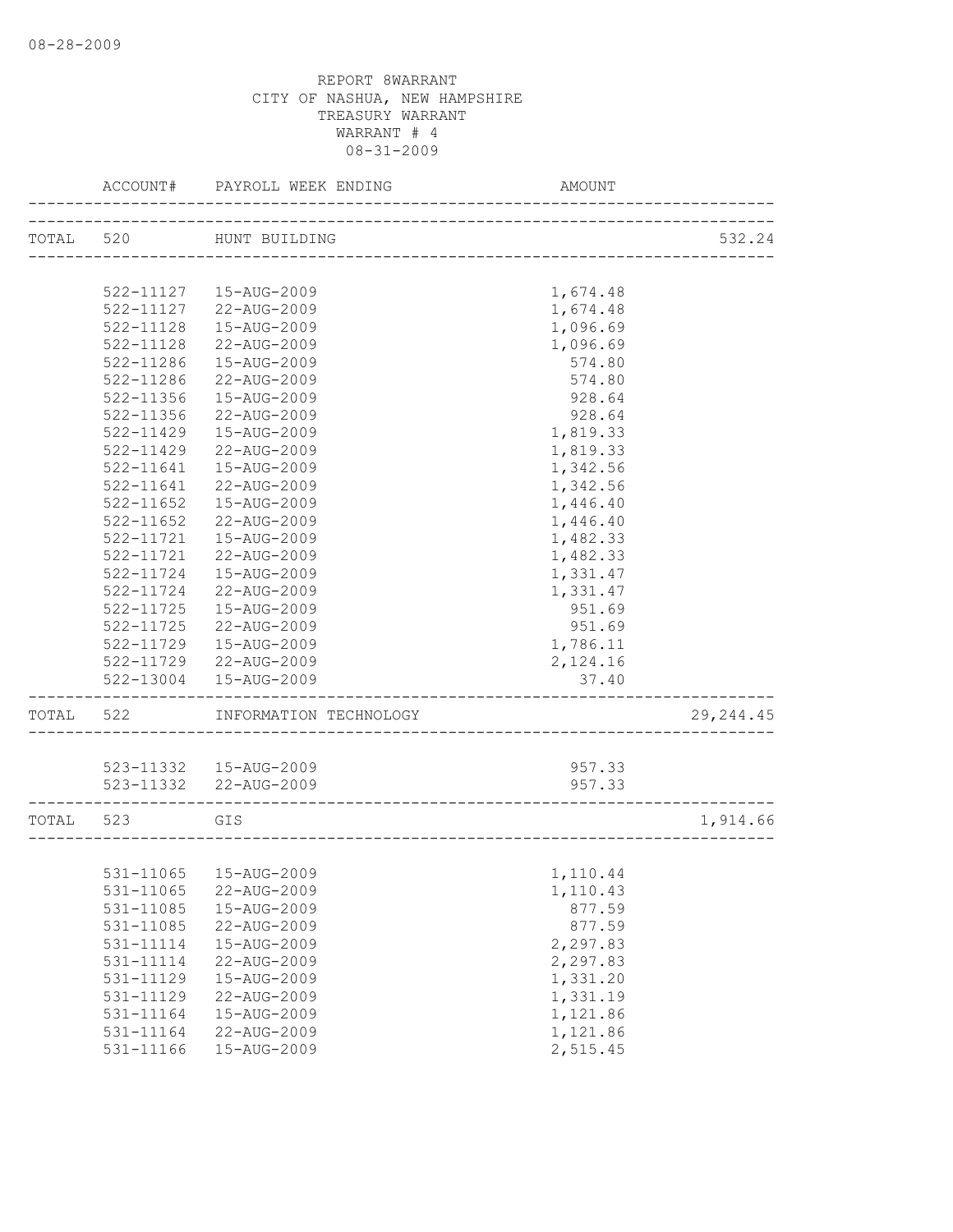| ACCOUNT#  | PAYROLL WEEK ENDING | AMOUNT    |
|-----------|---------------------|-----------|
| 531-11166 | 22-AUG-2009         | 2,515.44  |
| 531-11170 | 15-AUG-2009         | 1,474.44  |
| 531-11170 | 22-AUG-2009         | 1,474.42  |
| 531-11201 | 15-AUG-2009         | 1,338.91  |
| 531-11201 | 22-AUG-2009         | 1,338.91  |
| 531-11203 | 15-AUG-2009         | 659.67    |
| 531-11203 | 22-AUG-2009         | 659.67    |
| 531-11226 | 15-AUG-2009         | 804.94    |
| 531-11226 | 22-AUG-2009         | 804.94    |
| 531-11242 | 15-AUG-2009         | 1,119.60  |
| 531-11242 | 22-AUG-2009         | 1,119.60  |
| 531-11245 | 15-AUG-2009         | 621.26    |
| 531-11245 | 22-AUG-2009         | 621.26    |
| 531-11257 | 15-AUG-2009         | 2,673.80  |
| 531-11257 | 22-AUG-2009         | 2,673.80  |
| 531-11398 | 15-AUG-2009         | 624.40    |
| 531-11398 | 22-AUG-2009         | 624.40    |
| 531-11477 | 15-AUG-2009         | 626.99    |
| 531-11477 | 22-AUG-2009         | 626.99    |
| 531-11487 | 15-AUG-2009         | 1,332.86  |
| 531-11487 | 22-AUG-2009         | 1,332.86  |
| 531-11495 | 15-AUG-2009         | 987.30    |
| 531-11495 | 22-AUG-2009         | 987.30    |
| 531-11498 | 15-AUG-2009         | 856.76    |
| 531-11498 | 22-AUG-2009         | 856.76    |
| 531-11516 | 15-AUG-2009         | 854.66    |
| 531-11516 | 22-AUG-2009         | 854.66    |
| 531-11534 | 15-AUG-2009         | 1,460.12  |
| 531-11534 | 22-AUG-2009         | 1,460.12  |
| 531-11535 | 15-AUG-2009         | 13,054.60 |
| 531-11535 | 22-AUG-2009         | 13,054.59 |
| 531-11537 | 15-AUG-2009         | 13,787.19 |
| 531-11537 | 22-AUG-2009         | 13,787.18 |
| 531-11538 | 15-AUG-2009         | 877.60    |
| 531-11538 | 22-AUG-2009         | 877.60    |
| 531-11539 | 15-AUG-2009         | 1,533.61  |
| 531-11539 | 22-AUG-2009         | 1,533.61  |
| 531-11544 | 15-AUG-2009         | 4,164.50  |
| 531-11544 | 22-AUG-2009         | 4,164.50  |
| 531-11549 | 15-AUG-2009         | 5,922.39  |
| 531-11549 | 22-AUG-2009         | 8,782.15  |
| 531-11550 | 15-AUG-2009         | 934.00    |
| 531-11550 | 22-AUG-2009         | 934.00    |
| 531-11552 | 15-AUG-2009         | 20,426.07 |
| 531-11552 | 22-AUG-2009         | 20,975.57 |
| 531-11555 | 15-AUG-2009         | 26,050.75 |
| 531-11555 | 22-AUG-2009         | 25,503.55 |
| 531-11558 | 15-AUG-2009         | 69,869.70 |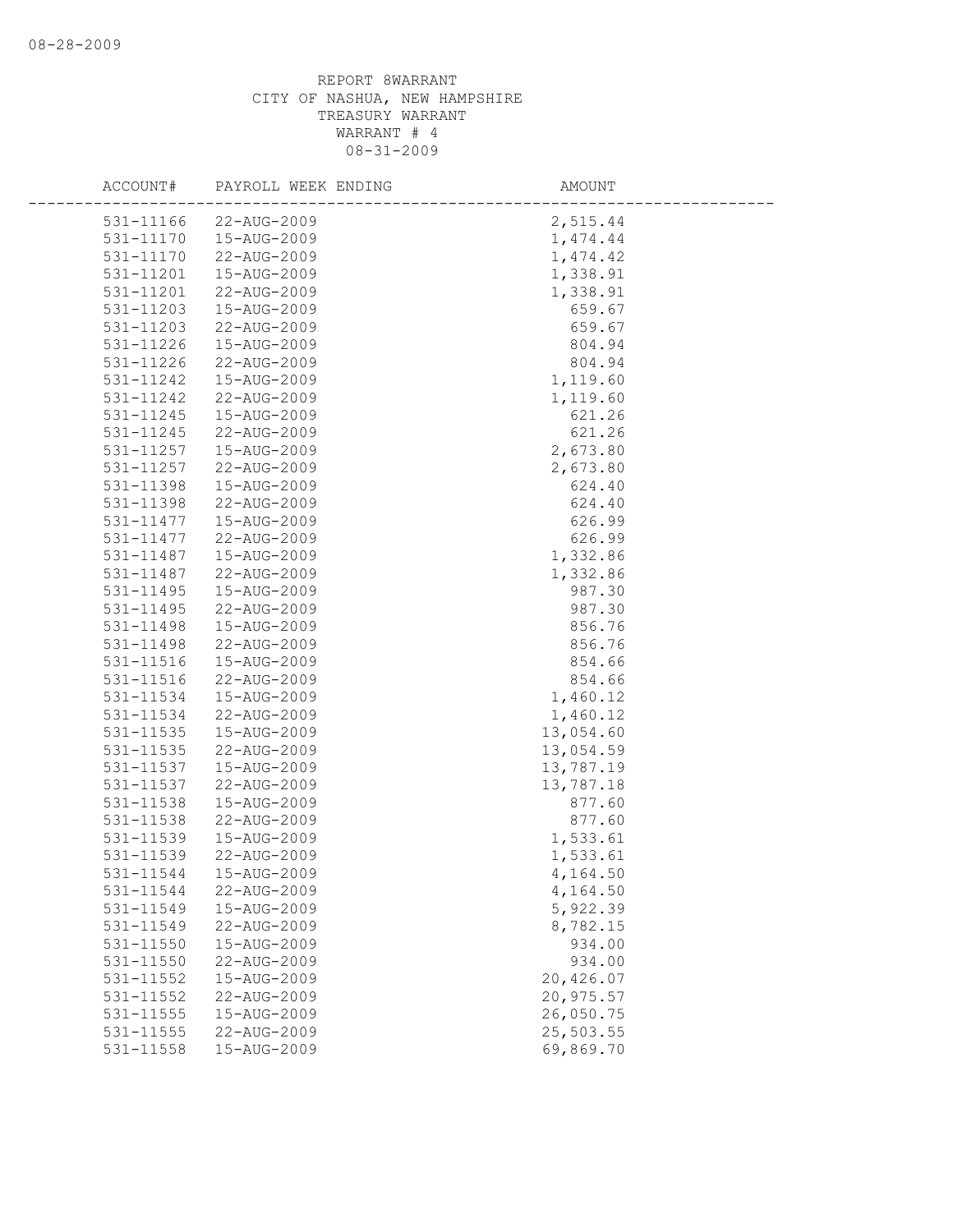| ACCOUNT#               | PAYROLL WEEK ENDING        | AMOUNT                |
|------------------------|----------------------------|-----------------------|
| 531-11558              | 22-AUG-2009                | 71,291.75             |
| 531-11561              | 15-AUG-2009                | 13,544.71             |
| 531-11561              | 22-AUG-2009                | 14,248.75             |
| 531-11567              | 15-AUG-2009                | 31, 124.53            |
| 531-11567              | 22-AUG-2009                | 31, 124.54            |
| 531-11569              | 15-AUG-2009                | 1,155.52              |
| 531-11569              | 22-AUG-2009                | 1,155.52              |
| 531-11618              | 15-AUG-2009                | 2,203.83              |
| 531-11618              | 22-AUG-2009                | 2,203.83              |
| 531-11622              | 15-AUG-2009                | 2,977.00              |
| 531-11622              | 22-AUG-2009                | 2,976.98              |
| 531-11636              | 15-AUG-2009                | 988.60                |
| 531-11636              | 22-AUG-2009                | 988.60                |
| 531-11664              | 15-AUG-2009                | 1, 114.74             |
| 531-11664              | 22-AUG-2009                | 1, 114.74             |
| 531-11665              | 15-AUG-2009                | 782.02                |
| 531-11665              | 22-AUG-2009                | 782.02                |
| 531-11719              | 15-AUG-2009                | 903.53                |
| 531-11719              | 22-AUG-2009                | 903.53                |
| 531-11732              | 15-AUG-2009                | 6,356.16              |
| 531-11732              | 22-AUG-2009                | 6,490.60              |
| 531-12020              | 15-AUG-2009                | 951.68                |
| 531-12020              | 22-AUG-2009                | 951.68                |
| 531-12042              | 15-AUG-2009                | 1,176.08              |
| 531-12042              | 22-AUG-2009                | 2,788.47              |
| 531-12066              | 15-AUG-2009                | 684.11                |
| 531-12066              | 22-AUG-2009                | 684.12                |
| 531-12068              | 15-AUG-2009                | 1,468.42              |
| 531-12068              | 22-AUG-2009                | 1,468.42              |
| 531-12071              | 15-AUG-2009                | 258.97                |
| 531-12071              | 22-AUG-2009                | 258.97                |
| 531-12119              | 15-AUG-2009                | 1,102.70              |
| 531-12119              | 22-AUG-2009                | 1,102.70              |
| $531 - 13004$          | 15-AUG-2009                | 2,419.80              |
| 531-13004              | 22-AUG-2009                | 2,813.80              |
| 531-13038              | 15-AUG-2009                | 1,222.48              |
| 531-13038              | 22-AUG-2009                | 336.12                |
| 531-13040              | 15-AUG-2009                | 3,132.40              |
| 531-13040              | 22-AUG-2009                | 5,926.08              |
| 531-13044              | 15-AUG-2009                | 1,142.86              |
| 531-13044<br>531-13047 | 22-AUG-2009<br>15-AUG-2009 | 1,282.50<br>11,928.02 |
| 531-13047              | 22-AUG-2009                | 15,965.12             |
| 531-13048              | 15-AUG-2009                | 8,540.86              |
| 531-13048              | 22-AUG-2009                | 5,035.38              |
| 531-17003              | 15-AUG-2009                | 600.00                |
| 531-17003              | 22-AUG-2009                | 500.00                |
|                        |                            |                       |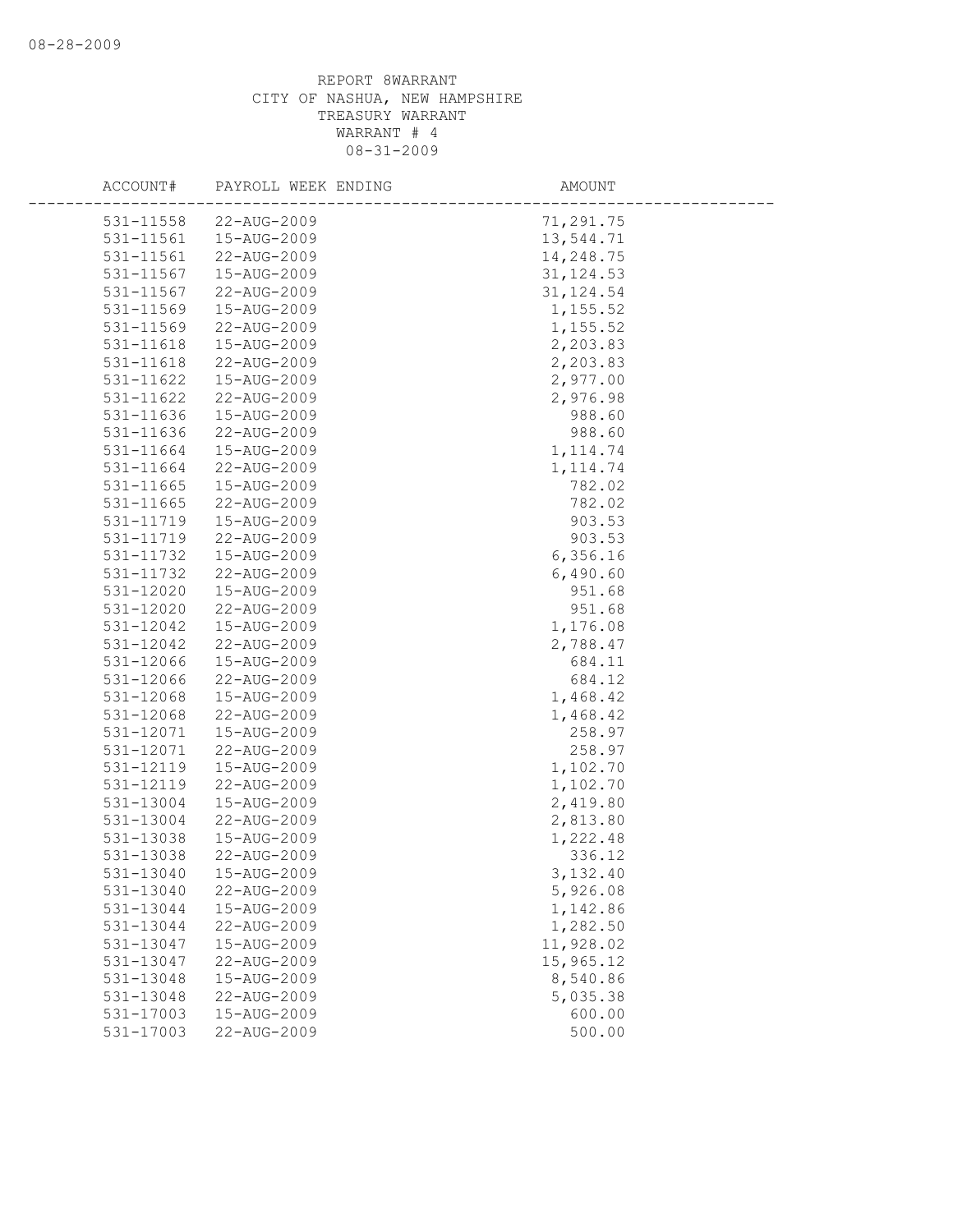|           | TOTAL 531 POLICE DEPARTMENT |             | 563,786.51 |
|-----------|-----------------------------|-------------|------------|
|           |                             |             |            |
| 532-11024 | 15-AUG-2009                 | 2,002.09    |            |
|           | 532-11024 22-AUG-2009       | 2,002.09    |            |
| 532-11036 | 15-AUG-2009                 | 1,873.48    |            |
| 532-11036 | 22-AUG-2009                 | 1,873.48    |            |
| 532-11066 | 15-AUG-2009                 | 1,297.69    |            |
| 532-11066 | 22-AUG-2009                 | 1,297.69    |            |
| 532-11069 | 15-AUG-2009                 | 2,634.71    |            |
| 532-11069 | 22-AUG-2009                 | 2,634.72    |            |
| 532-11111 | 15-AUG-2009                 | 2,183.76    |            |
| 532-11111 | 22-AUG-2009                 | 2,183.76    |            |
| 532-11207 | 15-AUG-2009                 | 6,649.58    |            |
| 532-11207 | 22-AUG-2009                 | 6,649.58    |            |
| 532-11281 | 15-AUG-2009                 | 958.08      |            |
| 532-11281 | 22-AUG-2009                 | 958.09      |            |
| 532-11285 | 15-AUG-2009                 | 7,095.60    |            |
| 532-11285 | 22-AUG-2009                 | 7,095.60    |            |
| 532-11291 | 15-AUG-2009                 | 5,829.70    |            |
| 532-11291 | 22-AUG-2009                 | 6,812.80    |            |
| 532-11298 | 15-AUG-2009                 | 1,061.88    |            |
| 532-11298 | 22-AUG-2009                 | 1,341.32    |            |
| 532-11300 | 15-AUG-2009                 | 36,230.76   |            |
| 532-11300 | 22-AUG-2009                 | 36,104.90   |            |
| 532-11303 | 15-AUG-2009                 | 1,173.65    |            |
| 532-11303 | 22-AUG-2009                 | 1,173.65    |            |
| 532-11305 | 15-AUG-2009                 | 4,682.97    |            |
| 532-11305 | 22-AUG-2009                 | 4,682.97    |            |
| 532-11309 | 15-AUG-2009                 | 103,658.62  |            |
| 532-11309 | 22-AUG-2009                 | 103, 346.53 |            |
| 532-11660 | 15-AUG-2009                 | 1,476.48    |            |
| 532-11660 | 22-AUG-2009                 | 1,476.48    |            |
| 532-11663 | 15-AUG-2009                 | 1,447.38    |            |
| 532-11663 | 22-AUG-2009                 | 1,447.39    |            |
| 532-11666 | 15-AUG-2009                 | 1,461.86    |            |
|           | 532-11666 22-AUG-2009       | 1,461.86    |            |
| 532-11669 | 15-AUG-2009                 | 1,461.87    |            |
| 532-11669 | 22-AUG-2009                 | 1,461.86    |            |
| 532-12070 | 15-AUG-2009                 | 33,603.11   |            |
| 532-12070 | 22-AUG-2009                 | 32,656.91   |            |
| 532-13003 | 15-AUG-2009                 | 1,764.03    |            |
| 532-13003 | 22-AUG-2009                 | 132.09      |            |
| 532-13004 | 15-AUG-2009                 | 154.50      |            |
| 532-13004 | 22-AUG-2009                 | 123.17      |            |
| 532-13018 | 15-AUG-2009                 | 2,609.29    |            |
| 532-13018 | 22-AUG-2009                 | 1,510.00    |            |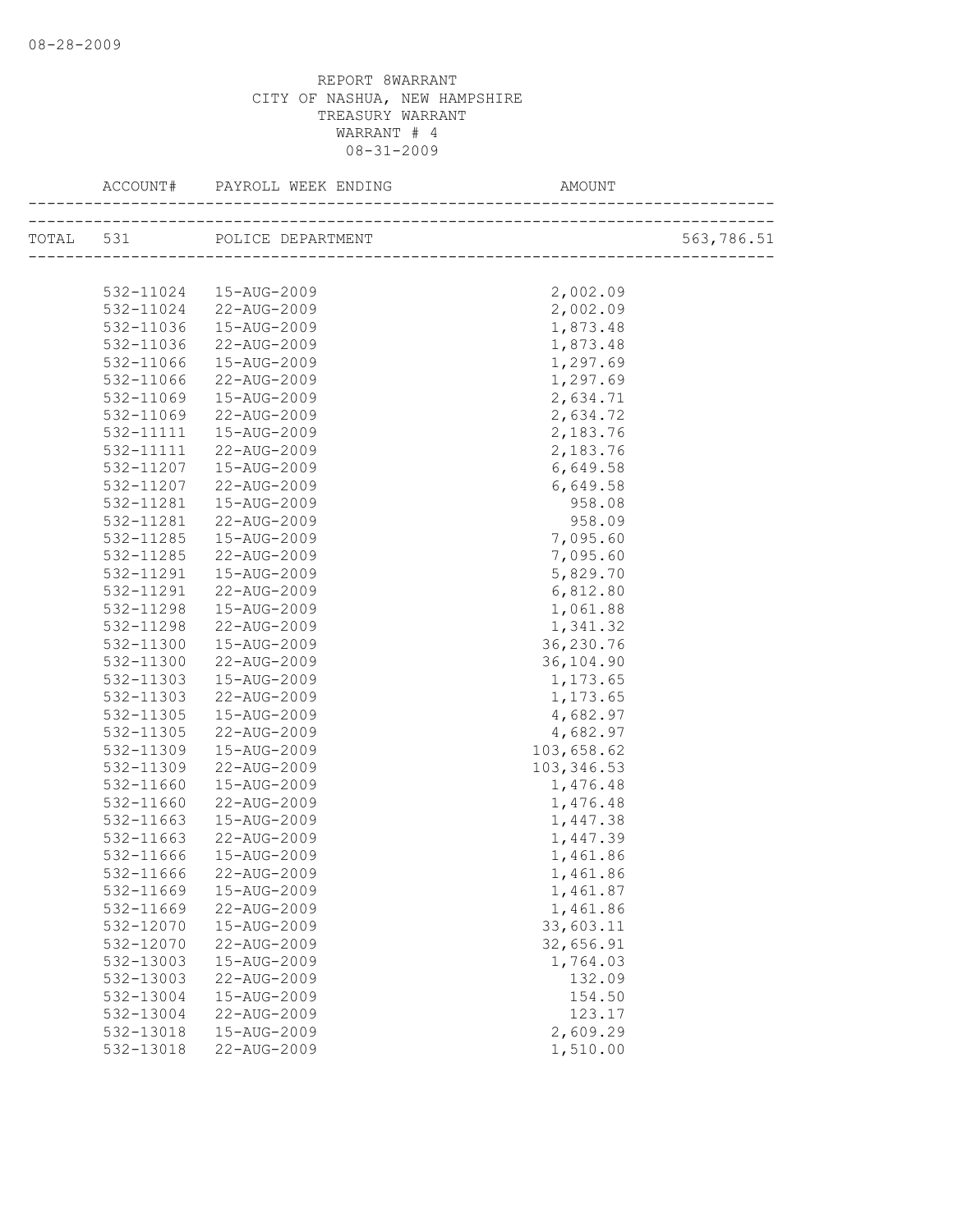|           | ACCOUNT#  | PAYROLL WEEK ENDING                             | <b>AMOUNT</b>        |            |
|-----------|-----------|-------------------------------------------------|----------------------|------------|
|           | 532-13024 | 22-AUG-2009                                     | 465.66               |            |
|           | 532-13050 | 15-AUG-2009                                     | 11,168.88            |            |
|           | 532-13050 | 22-AUG-2009                                     | 9,903.36             |            |
|           | 532-19231 | 15-AUG-2009                                     | 1,376.28             |            |
|           | 532-19231 | 22-AUG-2009                                     | 1,376.28             |            |
|           | 532-19232 | 15-AUG-2009                                     | 1,806.02             |            |
|           | 532-19232 | 22-AUG-2009                                     | 1,818.32             |            |
|           | 532-19233 | 15-AUG-2009                                     | 2,700.14             |            |
|           | 532-19233 | 22-AUG-2009                                     | 2,712.44             |            |
|           |           | 532-19234  15-AUG-2009                          | 1,861.14             |            |
|           |           | 532-19234 22-AUG-2009                           | 1,861.14             |            |
| TOTAL 532 |           | FIRE DEPARTMENT                                 |                      | 476,787.69 |
|           |           |                                                 |                      |            |
|           |           | 535-81023  15-AUG-2009<br>535-81023 22-AUG-2009 | 192.30<br>192.30     |            |
|           |           |                                                 |                      |            |
| TOTAL     | 535       | EMERGENCY MANAGEMENT                            |                      | 384.60     |
|           | 536-11200 | 15-AUG-2009                                     | 1,379.75             |            |
|           |           |                                                 |                      |            |
|           |           | 536-11200 22-AUG-2009                           | 1,379.75             |            |
|           | 536-12137 | 536-12137   15-AUG-2009<br>22-AUG-2009          | 1,200.12<br>1,200.12 |            |
| TOTAL     | 536       | CITYWIDE COMMUNICATIONS                         |                      | 5, 159.74  |
|           |           |                                                 |                      |            |
|           | 541-11048 | 15-AUG-2009                                     | 68.90                |            |
|           | 541-11048 | 22-AUG-2009                                     | 68.90                |            |
|           | 541-11104 | 15-AUG-2009                                     | 1,014.26             |            |
|           | 541-11104 | 22-AUG-2009                                     | 1,014.26             |            |
|           | 541-11107 | 15-AUG-2009                                     |                      |            |
|           | 541-11107 | 22-AUG-2009                                     | 128.00               |            |
|           | 541-11240 | 15-AUG-2009                                     | 1,449.15             |            |
|           | 541-11240 | 22-AUG-2009                                     | 1,449.15             |            |
|           | 541-12038 | 15-AUG-2009                                     | 451.38               |            |
|           | 541-12038 | 22-AUG-2009                                     | 451.38               |            |
| TOTAL     | 541       | COMMUNITY SERVICES DIVISION                     |                      | 6,095.38   |
|           |           |                                                 |                      |            |
|           | 542-11024 | 15-AUG-2009                                     | 634.77               |            |
|           | 542-11024 | 22-AUG-2009                                     | 634.76               |            |
|           | 542-11426 | 15-AUG-2009                                     | 1,364.20             |            |
|           | 542-11426 | 22-AUG-2009                                     | 1,364.20             |            |
|           | 542-11584 | 15-AUG-2009                                     | 3,590.95             |            |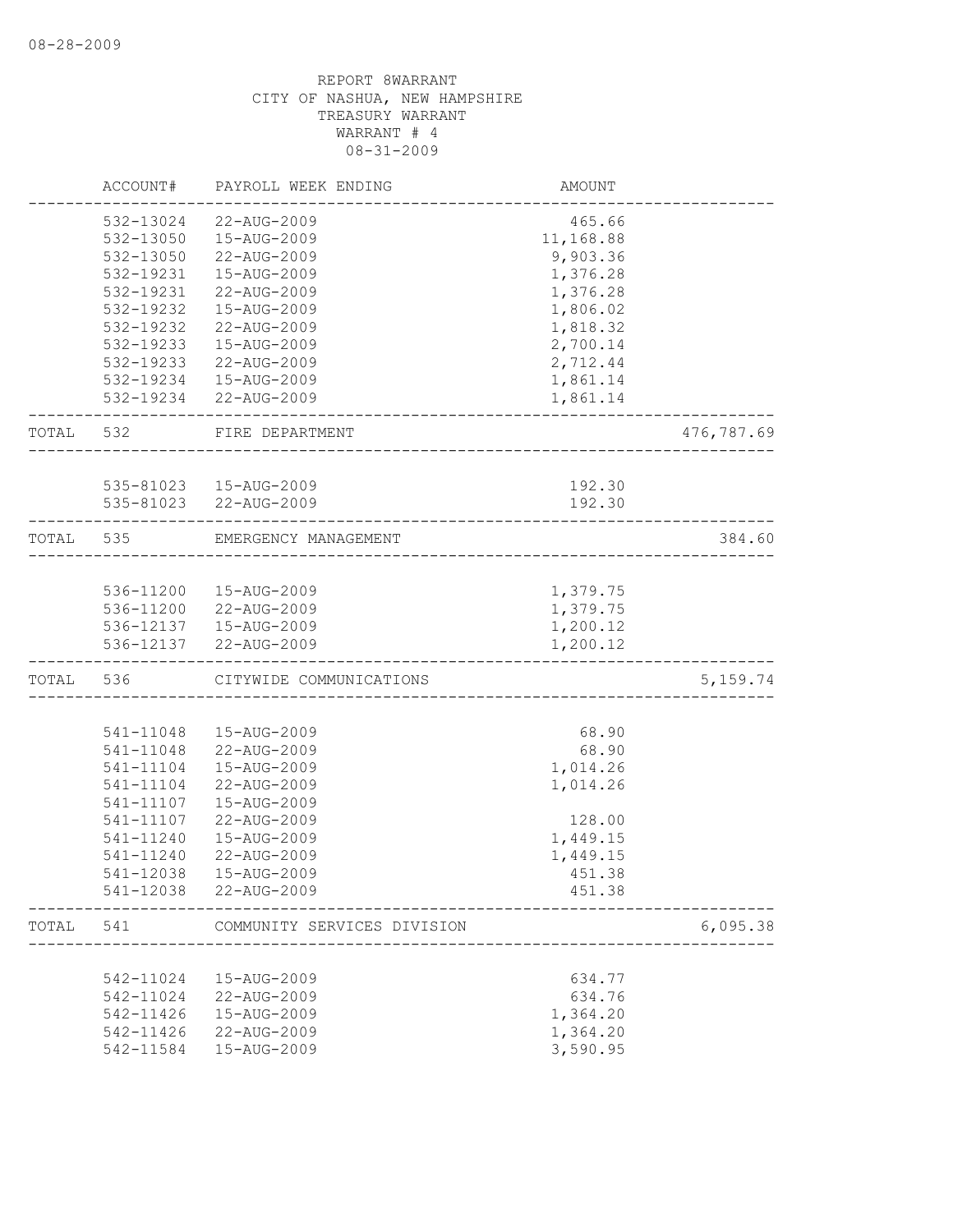|           | ACCOUNT#  | PAYROLL WEEK ENDING        | AMOUNT   |            |
|-----------|-----------|----------------------------|----------|------------|
|           | 542-11584 | 22-AUG-2009                | 3,590.96 |            |
|           | 542-12044 | 15-AUG-2009                | 74.75    |            |
|           | 542-12109 | 15-AUG-2009                | 256.00   |            |
|           | 542-12109 | 22-AUG-2009                | 80.00    |            |
|           |           | 542-12582  15-AUG-2009     | 606.03   |            |
|           | 542-12582 | 22-AUG-2009                | 606.03   |            |
| TOTAL 542 |           | COMMUNITY HEALTH           |          | 12,802.65  |
|           |           |                            |          |            |
|           | 543-11380 | 15-AUG-2009                | 952.96   |            |
|           | 543-11380 | 22-AUG-2009                | 952.96   |            |
|           | 543-11438 | 15-AUG-2009                | 1,286.71 |            |
|           | 543-11438 | 22-AUG-2009                | 1,286.71 |            |
|           | 543-11602 | 15-AUG-2009                | 883.76   |            |
|           | 543-11602 | 22-AUG-2009                | 883.76   |            |
|           | 543-11604 | 15-AUG-2009                | 1,528.64 |            |
|           | 543-11604 | 22-AUG-2009                | 1,528.64 |            |
|           | 543-11605 | 15-AUG-2009                | 574.12   |            |
|           | 543-11605 | 22-AUG-2009                | 956.86   |            |
| TOTAL     | 543       | ENVIRONMENTAL HEALTH DEPT. |          | 10,835.12  |
|           |           |                            |          |            |
|           | 544-11008 | 15-AUG-2009                | 744.55   |            |
|           | 544-11008 | 22-AUG-2009                | 744.56   |            |
|           | 544-11099 | 15-AUG-2009                | 1,444.18 |            |
|           | 544-11099 | 22-AUG-2009                | 737.18   |            |
|           | 544-11112 | 15-AUG-2009                | 852.13   |            |
|           | 544-11112 | 22-AUG-2009                | 852.14   |            |
|           | 544-11367 | 15-AUG-2009                | 833.86   |            |
|           | 544-11367 | 22-AUG-2009                | 833.86   |            |
|           | 544-11777 | 15-AUG-2009                | 1,289.91 |            |
|           | 544-11777 | 22-AUG-2009                | 1,289.91 |            |
|           | 544-12101 | 15-AUG-2009                | 277.91   |            |
|           | 544-12101 | 22-AUG-2009                | 277.91   |            |
| TOTAL     | 544       | WELFARE ADMINISTRATION     |          | 10, 178.10 |
|           |           |                            |          |            |
|           | 551-11028 | 15-AUG-2009                | 531.38   |            |
|           | 551-11028 | 22-AUG-2009                | 531.38   |            |
|           | 551-11057 | 15-AUG-2009                | 877.88   |            |
|           | 551-11057 | 22-AUG-2009                | 877.89   |            |
|           | 551-11094 | 15-AUG-2009                | 298.91   |            |
|           | 551-11094 | 22-AUG-2009                | 298.91   |            |
|           | 551-11097 | 15-AUG-2009                | 1,050.79 |            |
|           | 551-11097 | 22-AUG-2009                | 998.25   |            |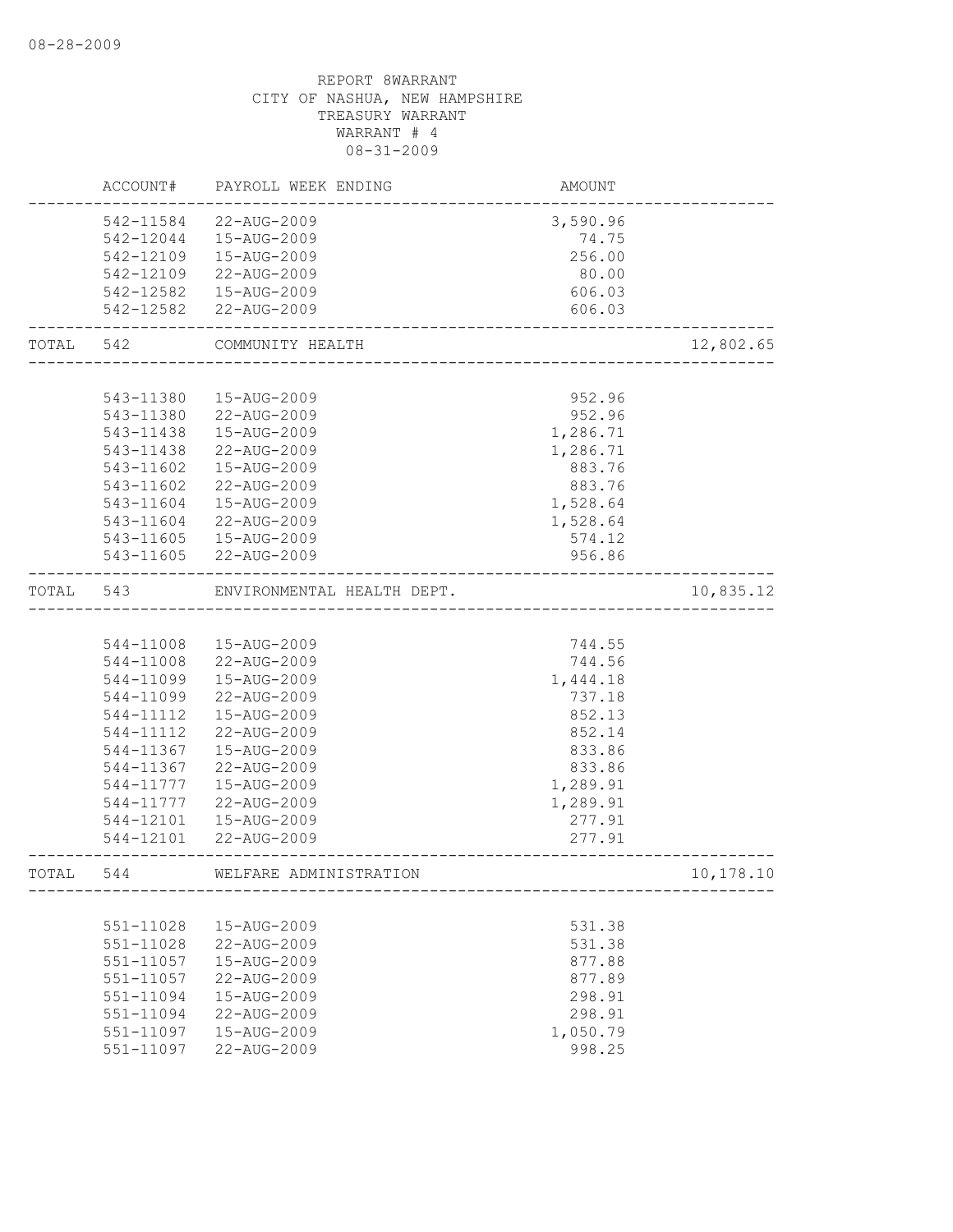|       | ACCOUNT#      | PAYROLL WEEK ENDING                              | <b>AMOUNT</b>        |           |
|-------|---------------|--------------------------------------------------|----------------------|-----------|
|       | 551-11211     | 15-AUG-2009                                      | 613.89               |           |
|       | 551-11211     | 22-AUG-2009                                      | 613.89               |           |
|       | 551-11212     | 15-AUG-2009                                      | 1,450.00             |           |
|       | 551-11212     | 22-AUG-2009                                      | 1,450.00             |           |
|       | 551-11249     | 15-AUG-2009                                      | 1,426.58             |           |
|       | 551-11249     | 22-AUG-2009                                      | 769.12               |           |
|       | 551-11273     | 15-AUG-2009                                      | 1,640.43             |           |
|       | 551-11273     | 22-AUG-2009                                      | 1,640.43             |           |
|       | 551-11435     | 15-AUG-2009                                      | 909.67               |           |
|       | 551-11435     | 22-AUG-2009                                      | 909.67               |           |
|       | $551 - 11462$ | 15-AUG-2009                                      | 1,009.96             |           |
|       | $551 - 11462$ | 22-AUG-2009                                      | 1,009.96             |           |
|       | 551-11638     | 15-AUG-2009                                      | 1,059.46             |           |
|       | 551-11638     | 22-AUG-2009                                      | 1,118.32             |           |
|       | 551-13004     | 15-AUG-2009                                      | 380.16               |           |
|       | 551-13004     | 22-AUG-2009                                      | 442.19               |           |
|       | 551-59179     | 15-AUG-2009                                      | 240.00               |           |
|       |               | 551-59179 22-AUG-2009                            | 270.00               |           |
|       |               | 551-91010 22-AUG-2009                            | 1,270.90             |           |
|       |               |                                                  |                      |           |
| TOTAL | 551           | PUBLIC WORKS DIV & ENGINEERING                   |                      | 23,690.02 |
|       |               |                                                  |                      |           |
|       |               |                                                  |                      |           |
|       |               | 552-11077   15-AUG-2009<br>552-11077 22-AUG-2009 | 1,293.11<br>1,293.11 |           |
|       | 552-11087     | 15-AUG-2009                                      | 761.68               |           |
|       | 552-11087     | 22-AUG-2009                                      | 746.80               |           |
|       | 552-11143     | 15-AUG-2009                                      | 784.00               |           |
|       | 552-11143     | 22-AUG-2009                                      | 784.00               |           |
|       | 552-11324     | 15-AUG-2009                                      | 3,332.86             |           |
|       | 552-11324     | 22-AUG-2009                                      | 3,332.87             |           |
|       | 552-11339     | 15-AUG-2009                                      | 1,493.20             |           |
|       | 552-11339     | 22-AUG-2009                                      | 1,519.60             |           |
|       | 552-11342     | 15-AUG-2009                                      | 706.00               |           |
|       | 552-11342     | 22-AUG-2009                                      | 706.00               |           |
|       | 552-11343     | 15-AUG-2009                                      | 2,370.98             |           |
|       | 552-11343     | 22-AUG-2009                                      | 2,374.73             |           |
|       | 552-11407     | 15-AUG-2009                                      | 4,884.00             |           |
|       | 552-11407     | 22-AUG-2009                                      |                      |           |
|       | 552-11492     | 15-AUG-2009                                      | 4,884.00<br>746.80   |           |
|       | 552-11492     | 22-AUG-2009                                      | 746.80               |           |
|       | 552-11548     | 15-AUG-2009                                      | 1,028.00             |           |
|       | 552-11548     | 22-AUG-2009                                      | 1,028.00             |           |
|       | 552-11562     | 15-AUG-2009                                      | 400.06               |           |
|       | 552-11562     | 22-AUG-2009                                      | 400.06               |           |
|       | 552-11580     | 15-AUG-2009                                      | 985.56               |           |
|       | 552-11580     | 22-AUG-2009                                      | 985.56               |           |
|       | 552-11618     | 15-AUG-2009                                      | 638.06               |           |
|       |               |                                                  |                      |           |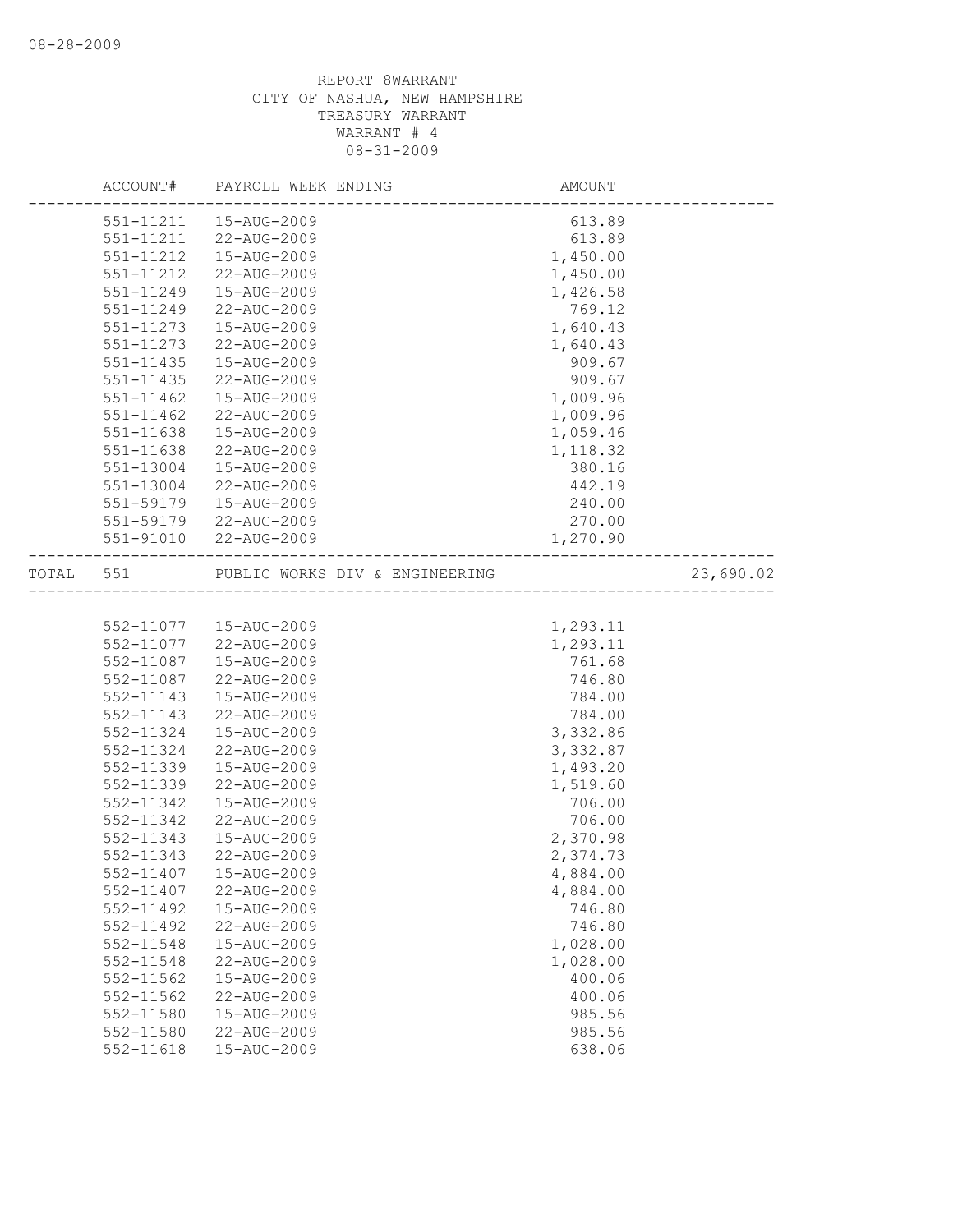|       | ACCOUNT#      | PAYROLL WEEK ENDING      | AMOUNT   |           |
|-------|---------------|--------------------------|----------|-----------|
|       | 552-11618     | 22-AUG-2009              | 638.05   |           |
|       | 552-11672     | 15-AUG-2009              | 1,446.40 |           |
|       | 552-11672     | 22-AUG-2009              | 1,446.40 |           |
|       | 552-11750     | 15-AUG-2009              | 725.68   |           |
|       | 552-11750     | 22-AUG-2009              | 720.30   |           |
|       | 552-12156     | 15-AUG-2009              | 6,127.50 |           |
|       | 552-12156     | 22-AUG-2009              | 6,040.00 |           |
|       | 552-12158     | 15-AUG-2009              | 726.00   |           |
|       | 552-12158     | 22-AUG-2009              | 610.50   |           |
|       | 552-12159     | 15-AUG-2009              | 3,344.00 |           |
|       | $552 - 12159$ | 22-AUG-2009              | 4,203.25 |           |
|       | 552-12162     | 15-AUG-2009              | 1,332.50 |           |
|       | 552-12162     | 22-AUG-2009              | 652.50   |           |
|       | 552-12186     | 15-AUG-2009              | 1,328.00 |           |
|       | 552-12186     | 22-AUG-2009              | 1,650.50 |           |
|       | 552-12192     | 15-AUG-2009              | 2,035.00 |           |
|       | 552-12192     | 22-AUG-2009              | 1,569.25 |           |
|       | 552-13004     | 15-AUG-2009              | 3,480.38 |           |
|       | 552-13004     | 22-AUG-2009              | 4,019.68 |           |
|       | 552-17002     | 15-AUG-2009              | 500.00   |           |
| TOTAL |               |                          |          |           |
|       | 552           | PARKS AND RECREATION     |          | 80,821.73 |
|       |               |                          |          |           |
|       |               | 553-11041  15-AUG-2009   | 1,016.27 |           |
|       | 553-11041     | 22-AUG-2009              | 1,016.26 |           |
|       | 553-11078     | 15-AUG-2009              | 239.33   |           |
|       | 553-11078     | 22-AUG-2009              | 239.33   |           |
|       | 553-11098     | 15-AUG-2009              | 990.17   |           |
|       | 553-11098     | 22-AUG-2009              | 990.17   |           |
|       | 553-11169     | 15-AUG-2009              | 1,021.62 |           |
|       | 553-11169     | 22-AUG-2009              | 1,021.62 |           |
|       | 553-11192     | 15-AUG-2009              | 931.63   |           |
|       | 553-11192     | 22-AUG-2009              | 931.64   |           |
|       | 553-11279     | 15-AUG-2009              | 5,749.55 |           |
|       | 553-11279     | 22-AUG-2009              | 5,613.87 |           |
|       | 553-11327     | 15-AUG-2009              | 4,039.84 |           |
|       | 553-11327     | $22 - \text{AUG} - 2009$ | 4,039.85 |           |
|       | 553-11375     | 15-AUG-2009              | 1,998.72 |           |
|       | 553-11375     | 22-AUG-2009              | 2,012.72 |           |
|       | 553-11465     | 15-AUG-2009              | 1,946.44 |           |
|       | 553-11465     | 22-AUG-2009              | 2,091.04 |           |
|       | 553-11474     | 15-AUG-2009              | 2,524.80 |           |
|       | 553-11474     | 22-AUG-2009              | 3,366.40 |           |
|       | 553-11475     | 15-AUG-2009              | 2,536.80 |           |
|       | 553-11475     | 22-AUG-2009              | 2,551.20 |           |
|       | 553-11630     | $15 - AUG - 2009$        | 1,454.19 |           |
|       | 553-11630     | 22-AUG-2009              | 1,435.20 |           |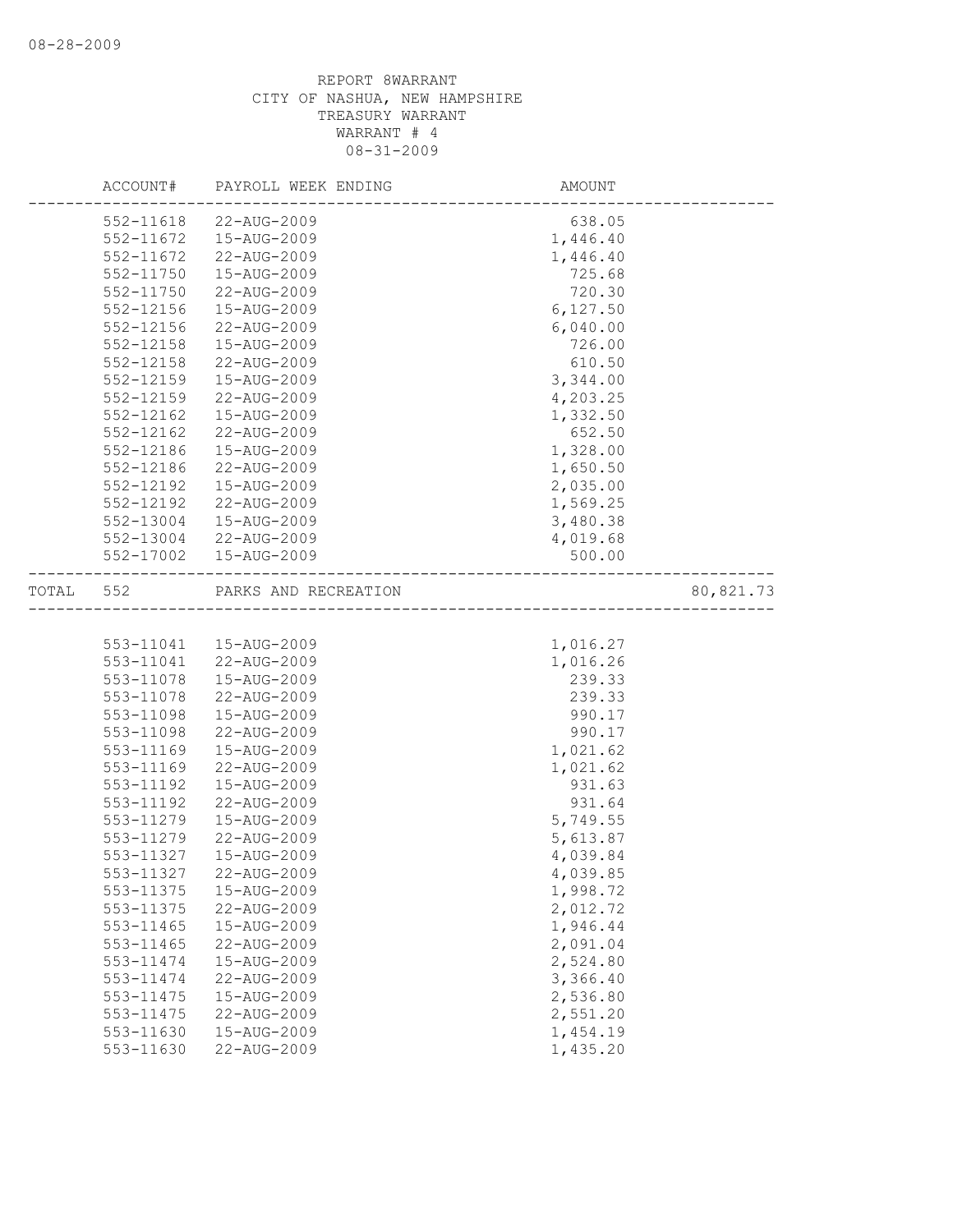|       | ACCOUNT#  | PAYROLL WEEK ENDING | AMOUNT    |           |
|-------|-----------|---------------------|-----------|-----------|
|       | 553-11631 | 15-AUG-2009         | 729.60    |           |
|       | 553-11631 | 22-AUG-2009         | 727.20    |           |
|       | 553-11648 | 15-AUG-2009         | 820.54    |           |
|       | 553-11648 | 22-AUG-2009         | 820.54    |           |
|       | 553-11678 | 15-AUG-2009         | 1,670.35  |           |
|       | 553-11678 | 22-AUG-2009         | 1,670.34  |           |
|       | 553-11759 | 15-AUG-2009         | 14,218.68 |           |
|       | 553-11759 | 22-AUG-2009         | 15,432.60 |           |
|       | 553-11771 | 15-AUG-2009         | 841.60    |           |
|       | 553-11771 | 22-AUG-2009         | 1,683.20  |           |
|       | 553-12128 | 15-AUG-2009         | 655.37    |           |
|       | 553-12128 | 22-AUG-2009         | 325.03    |           |
|       | 553-13004 | 15-AUG-2009         | 769.78    |           |
|       | 553-13004 | 22-AUG-2009         | 464.91    |           |
|       | 553-17004 | 15-AUG-2009         | 700.00    |           |
|       | 553-17008 | 15-AUG-2009         | 900.00    |           |
| TOTAL | 553       | STREET DEPARTMENT   |           | 92,188.40 |
|       |           |                     |           |           |
|       | 555-11058 | 15-AUG-2009         | 985.56    |           |
|       | 555-11058 | 22-AUG-2009         | 985.56    |           |
|       | 555-11461 | 15-AUG-2009         | 1,446.40  |           |
|       | 555-11461 | 22-AUG-2009         | 1,446.40  |           |
|       | 555-11505 | 15-AUG-2009         | 1,184.60  |           |
|       | 555-11505 | 22-AUG-2009         | 1,184.60  |           |
|       | 555-11639 | 15-AUG-2009         | 746.80    |           |
|       | 555-11639 | 22-AUG-2009         | 746.80    |           |
|       | 555-11640 | 15-AUG-2009         | 695.60    |           |
|       | 555-11640 | 22-AUG-2009         | 695.60    |           |
|       | 555-11738 | 15-AUG-2009         | 1,760.00  |           |
|       | 555-11738 | 22-AUG-2009         | 1,760.00  |           |
|       | 555-11745 | 15-AUG-2009         | 738.80    |           |
|       | 555-11745 | 22-AUG-2009         | 738.80    |           |
|       | 555-11746 | 15-AUG-2009         | 1,139.75  |           |
|       | 555-11746 | 22-AUG-2009         | 1,139.75  |           |
|       | 555-13004 | 15-AUG-2009         | 286.50    |           |
|       | 555-13004 | 22-AUG-2009         | 1,866.86  |           |
|       | 555-13068 | 15-AUG-2009         | 231.00    |           |
|       | 555-13068 | 22-AUG-2009         | 231.00    |           |
| TOTAL | 555       | TRAFFIC DEPARTMENT  |           | 20,010.38 |
|       |           |                     |           |           |
|       | 557-11161 | 15-AUG-2009         | 746.80    |           |
|       | 557-11161 | 22-AUG-2009         | 746.80    |           |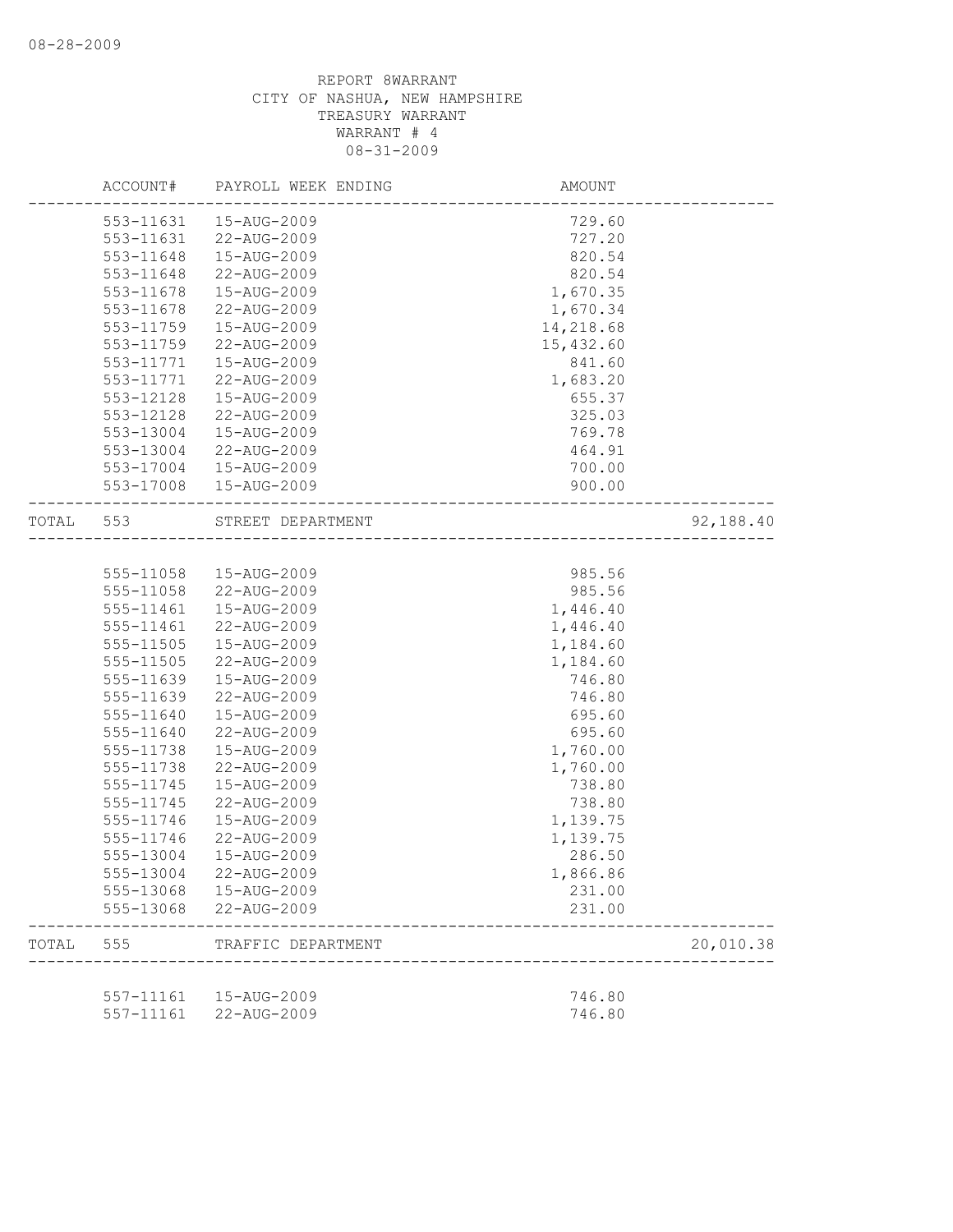|           | ACCOUNT#      | PAYROLL WEEK ENDING    | AMOUNT                      |           |
|-----------|---------------|------------------------|-----------------------------|-----------|
| TOTAL 557 |               | PARKING LOTS           |                             | 1,493.60  |
|           |               |                        | ___________________________ |           |
|           | 561-11345     | 15-AUG-2009            | 1,379.00                    |           |
|           | 561-11345     | 22-AUG-2009            | 1,379.00                    |           |
|           | $561 - 11651$ | 15-AUG-2009            | 860.38                      |           |
|           | 561-11651     | 22-AUG-2009            | 860.38                      |           |
|           | 561-11658     | 15-AUG-2009            | 1,044.70                    |           |
|           | 561-11658     | 22-AUG-2009            | 1,044.70                    |           |
|           | 561-12153     | 15-AUG-2009            | 1,945.00                    |           |
|           |               | 561-12153 22-AUG-2009  | 1,600.00                    |           |
|           | 561-91010     | 22-AUG-2009            | 100.00                      |           |
| TOTAL     | 561           | EDGEWOOD CEMETERY      |                             | 10,213.16 |
|           |               |                        |                             |           |
|           | 563-11345     | 15-AUG-2009            | 1,159.58                    |           |
|           | 563-11345     | 22-AUG-2009            | 1,159.58                    |           |
|           | 563-11651     | 15-AUG-2009            | 766.05                      |           |
|           | 563-11651     | 22-AUG-2009            | 766.04                      |           |
|           | 563-11657     | 15-AUG-2009            | 957.28                      |           |
|           | 563-11657     | 22-AUG-2009            | 957.28                      |           |
|           | 563-12153     | 15-AUG-2009            | 755.00                      |           |
|           | 563-12153     | 22-AUG-2009            | 710.00                      |           |
| TOTAL     | 563           | WOODLAWN CEMETERY      |                             | 7,230.81  |
|           |               |                        |                             |           |
|           |               | 571-11237  15-AUG-2009 | 1,999.68                    |           |
|           |               | 571-11237 22-AUG-2009  | 1,999.68                    |           |
| TOTAL     | 571           | COMMUNITY DEVELOPMENT  |                             | 3,999.36  |
|           |               |                        |                             |           |
|           | 572-11024     | 15-AUG-2009            | 634.62                      |           |
|           | 572-11024     | 22-AUG-2009            | 634.61                      |           |
|           | 572-11215     | 15-AUG-2009            | 3,571.25                    |           |
|           | 572-11215     | 22-AUG-2009            | 3,571.25                    |           |
|           | 572-11238     | 15-AUG-2009            | 841.38                      |           |
|           | 572-11238     | 22-AUG-2009            | 841.38                      |           |
|           | 572-11450     | 15-AUG-2009            | 1,720.02                    |           |
|           | 572-11450     | 22-AUG-2009            | 1,720.02                    |           |
|           | 572-11522     | 15-AUG-2009            | 816.64                      |           |
|           | 572-11522     | 22-AUG-2009            | 816.64                      |           |
|           | 572-11525     | 15-AUG-2009            | 1,007.85                    |           |
|           | 572-11525     | 22-AUG-2009            | 1,007.85                    |           |
|           | 572-58005     | 22-AUG-2009            | 300.00                      |           |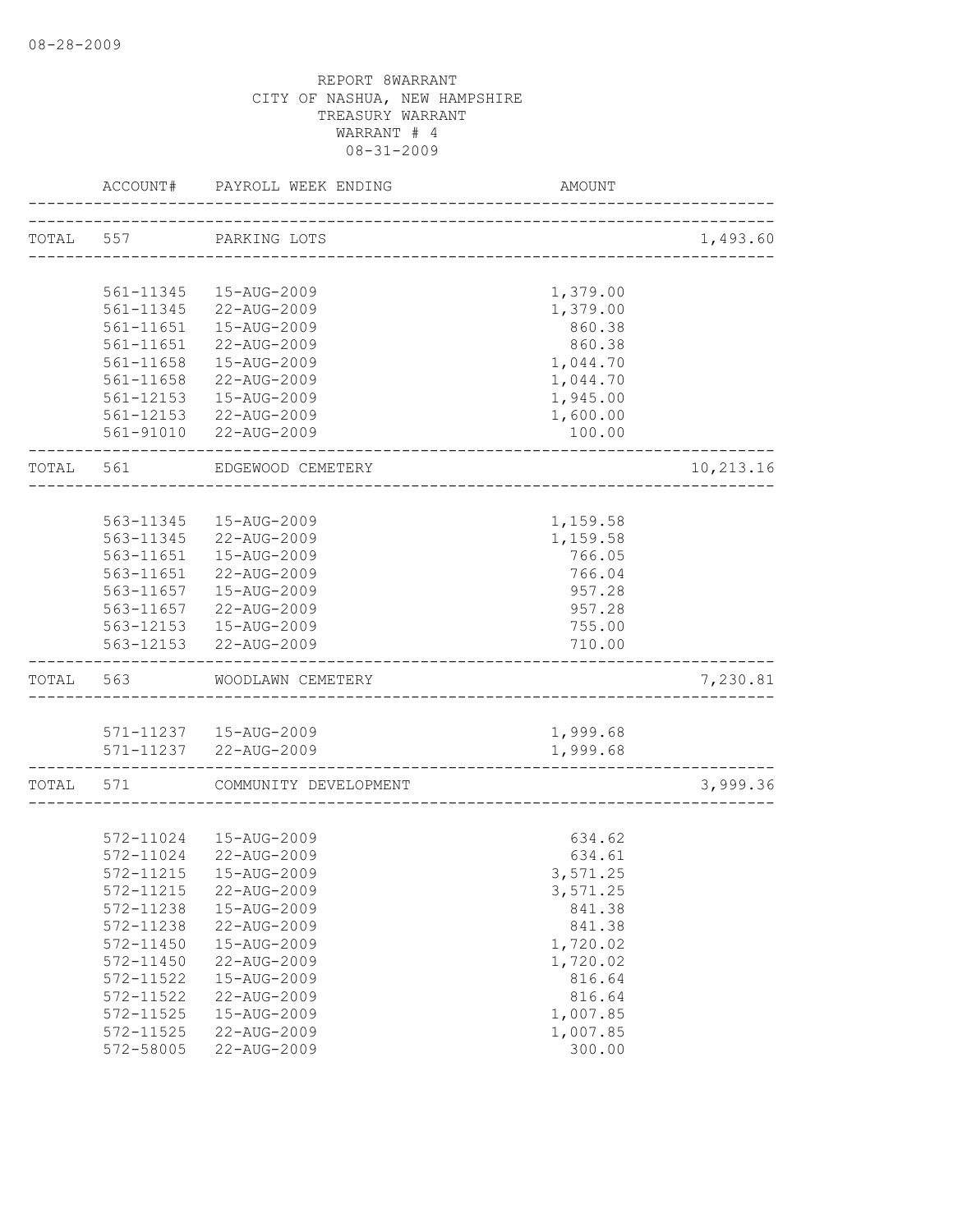|       |                            | TOTAL 572 PLANNING DEPARTMENT                  |                              | 17,483.51 |
|-------|----------------------------|------------------------------------------------|------------------------------|-----------|
|       |                            |                                                |                              |           |
|       |                            |                                                |                              |           |
|       |                            | 573-11444   15-AUG-2009                        | 1,618.06                     |           |
|       |                            | 573-11444 22-AUG-2009<br>573-12029 15-AUG-2009 | 1,618.06                     |           |
|       |                            |                                                |                              |           |
|       | -------------------------- | 573-12029 22-AUG-2009                          | 355.52                       |           |
|       |                            | TOTAL 573 ECONOMIC DEVELOPMENT                 |                              | 3,591.64  |
|       |                            |                                                |                              |           |
|       |                            | 575-11032  15-AUG-2009                         | 717.23                       |           |
|       |                            | 575-11032 22-AUG-2009                          | 717.23                       |           |
|       |                            | 575-11042  15-AUG-2009                         | 1,616.98                     |           |
|       | 575-11042                  | 22-AUG-2009                                    | 1,616.98                     |           |
|       | 575-11062                  | 15-AUG-2009                                    | 627.75                       |           |
|       | 575-11062                  | 22-AUG-2009                                    | 627.75                       |           |
|       | 575-11189                  | 15-AUG-2009                                    | 1,102.43                     |           |
|       | 575-11189                  | 22-AUG-2009                                    | 1,102.42                     |           |
|       | 575-11365                  | 15-AUG-2009                                    | 562.69                       |           |
|       | 575-11365                  | 22-AUG-2009                                    | 562.69                       |           |
|       | 575-11387                  | 15-AUG-2009                                    | 5,973.78                     |           |
|       | 575-11387                  | 22-AUG-2009                                    | 5,973.79                     |           |
|       | 575-11393                  | 15-AUG-2009                                    | 4,528.91                     |           |
|       | 575-11393                  | 22-AUG-2009                                    | 4,528.90                     |           |
|       | 575-11400                  | 15-AUG-2009                                    | 8,201.43                     |           |
|       | 575-11400                  | 22-AUG-2009                                    | 8,201.43                     |           |
|       | 575-11401                  | 15-AUG-2009                                    | 3,964.87                     |           |
|       | 575-11401                  | 22-AUG-2009                                    | 3,999.43                     |           |
|       | 575-11403                  | 15-AUG-2009                                    | 858.43                       |           |
|       | 575-11403                  | 22-AUG-2009                                    | 858.43                       |           |
|       | 575-11404                  | 15-AUG-2009                                    | 779.92                       |           |
|       | 575-11404                  | 22-AUG-2009                                    | 779.92                       |           |
|       | 575-12073                  | 15-AUG-2009                                    | 496.93                       |           |
|       | 575-12073                  | 22-AUG-2009                                    | 420.48                       |           |
|       | 575-12090                  | 15-AUG-2009                                    | 1,201.57                     |           |
|       | 575-12090                  | 22-AUG-2009                                    | 1,270.57                     |           |
|       | 575-12114                  | 15-AUG-2009                                    | 1,586.44                     |           |
|       | 575-12114                  | 22-AUG-2009                                    | 1,517.66                     |           |
|       |                            | 575-13004  15-AUG-2009                         | 42.20                        |           |
|       | 575-13004                  | 22-AUG-2009                                    | 398.18                       |           |
| TOTAL | 575                        | PUBLIC LIBRARIES                               | ---------------------------- | 64,837.42 |
|       |                            |                                                |                              |           |
|       | 576-11059                  | 15-AUG-2009                                    | 1,006.13                     |           |
|       | 576-11059                  | 22-AUG-2009                                    | 1,289.91                     |           |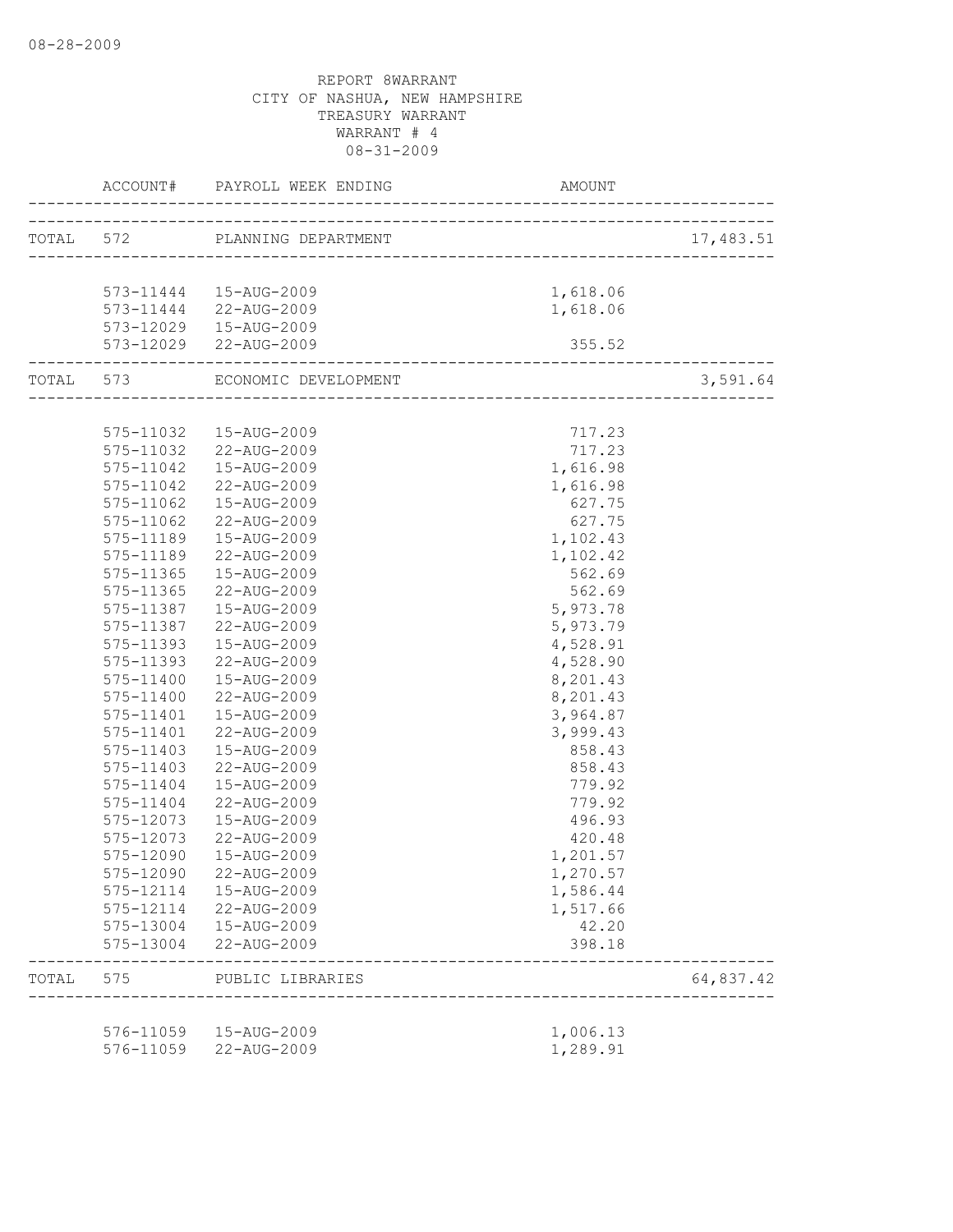|       | ACCOUNT#  | PAYROLL WEEK ENDING   | AMOUNT       |           |
|-------|-----------|-----------------------|--------------|-----------|
|       | 576-11221 | 15-AUG-2009           | 1,038.98     |           |
|       | 576-11221 | 22-AUG-2009           | 1,038.98     |           |
|       | 576-11315 | 15-AUG-2009           | 1,294.20     |           |
|       | 576-11315 | 22-AUG-2009           | 1,294.20     |           |
|       | 576-11361 | 15-AUG-2009           | 3,928.20     |           |
|       | 576-11361 | 22-AUG-2009           | 3,928.20     |           |
|       | 576-11362 | 15-AUG-2009           | 1,082.37     |           |
|       | 576-11362 | 22-AUG-2009           | 1,082.37     |           |
|       | 576-12045 | 15-AUG-2009           | 305.31       |           |
|       |           | 576-12045 22-AUG-2009 | 332.03       |           |
|       |           | 576-91010 22-AUG-2009 | 1,520.00     |           |
| TOTAL | 576       | BUILDING DEPARTMENT   |              | 19,140.88 |
|       |           |                       |              |           |
|       | 577-11067 | 15-AUG-2009           | 1,181.68     |           |
|       | 577-11067 | 22-AUG-2009           | 1,181.68     |           |
|       | 577-11183 | 15-AUG-2009           | 2,002.48     |           |
|       |           | 577-11183 22-AUG-2009 | 2,002.48     |           |
|       |           | 577-91010 22-AUG-2009 | 510.00       |           |
| TOTAL | 577       | CODE ENFORCEMENT      |              | 6,878.32  |
|       |           |                       |              |           |
|       | 581-11012 | 22-AUG-2009           | 511.18       |           |
|       | 581-11075 | 22-AUG-2009           | 4,312.64     |           |
|       | 581-11081 | 22-AUG-2009           | 2,550.00     |           |
|       | 581-11162 | 15-AUG-2009           | 40,690.16    |           |
|       | 581-11162 | 22-AUG-2009           | 42, 128.97   |           |
|       | 581-11204 | 15-AUG-2009           | 9,090.81     |           |
|       | 581-11204 | 22-AUG-2009           | 9,894.48     |           |
|       | 581-11348 | 22-AUG-2009           | 83,563.41    |           |
|       | 581-11366 | 15-AUG-2009           | 56,237.49    |           |
|       | 581-11366 | 22-AUG-2009           | 57,900.88    |           |
|       | 581-11396 | 22-AUG-2009           | 39,853.20    |           |
|       | 581-11408 | 15-AUG-2009           | 16,839.30    |           |
|       | 581-11408 | 22-AUG-2009           | 16,903.20    |           |
|       | 581-11486 | 22-AUG-2009           | 43,845.27    |           |
|       | 581-11515 | 22-AUG-2009           | 4,429.29     |           |
|       | 581-11570 | 22-AUG-2009           | 59,435.82    |           |
|       | 581-11572 | 22-AUG-2009           | 57,956.82    |           |
|       | 581-11579 | 22-AUG-2009           | 37,883.15    |           |
|       | 581-11675 | 22-AUG-2009           | 1,442.31     |           |
|       | 581-11709 | 22-AUG-2009           | 2,957.13     |           |
|       | 581-11711 | 22-AUG-2009           | 2,705.80     |           |
|       | 581-11726 | 22-AUG-2009           | 1,607,042.47 |           |
|       | 581-11800 | 22-AUG-2009           | 50,286.89    |           |
|       | 581-11801 | 22-AUG-2009           | 14,827.93    |           |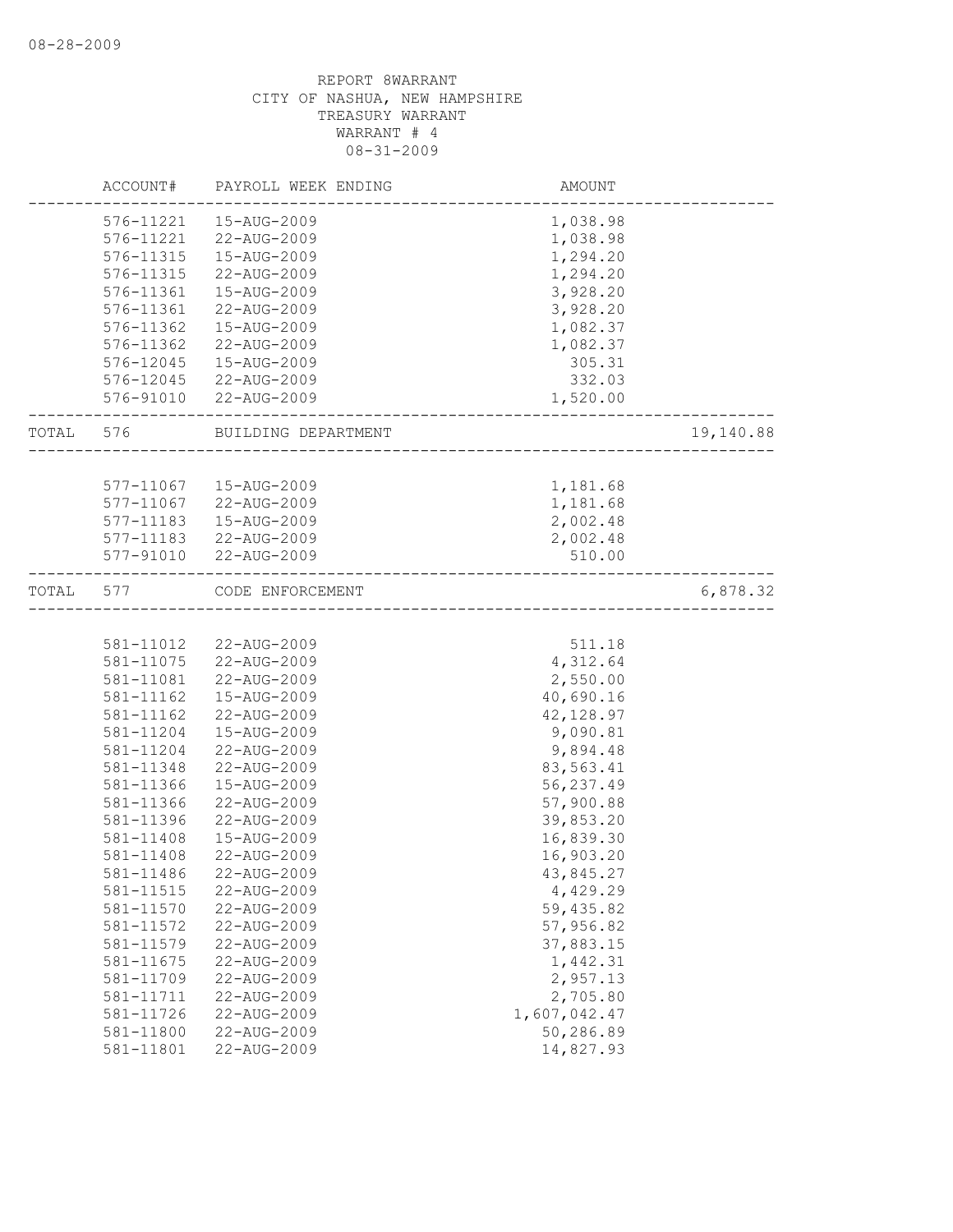|       | ACCOUNT#      | PAYROLL WEEK ENDING | AMOUNT     |              |
|-------|---------------|---------------------|------------|--------------|
|       | 581-11802     | 22-AUG-2009         | 13,219.99  |              |
|       | 581-11803     | 22-AUG-2009         | 13,568.77  |              |
|       | 581-11805     | 22-AUG-2009         | 6,844.38   |              |
|       | 581-11812     | 22-AUG-2009         | 2,609.96   |              |
|       | 581-11816     | 22-AUG-2009         | 3,799.07   |              |
|       | 581-11830     | 22-AUG-2009         | 5,715.82   |              |
|       | 581-11860     | 22-AUG-2009         | 8,449.90   |              |
|       | 581-12021     | 22-AUG-2009         | 3,254.26   |              |
|       | 581-12078     | 22-AUG-2009         | 1,975.06   |              |
|       | 581-12081     | 22-AUG-2009         | 2,401.05   |              |
|       | 581-12126     | 15-AUG-2009         | 1,311.05   |              |
|       | 581-12126     | 22-AUG-2009         | 2,538.01   |              |
|       | 581-12153     | 15-AUG-2009         | 6,129.50   |              |
|       | 581-12153     | 22-AUG-2009         | 4,783.00   |              |
|       | 581-12181     | 22-AUG-2009         | 915.06     |              |
|       | 581-12198     | 22-AUG-2009         | 26,953.39  |              |
|       | 581-13004     | 15-AUG-2009         | 879.72     |              |
|       | 581-13004     | 22-AUG-2009         | 315.00     |              |
|       | 581-13021     | 15-AUG-2009         | 916.89     |              |
|       | 581-13021     | 22-AUG-2009         | 96.98      |              |
|       | 581-13032     | 15-AUG-2009         | 999.32     |              |
|       | 581-13032     | 22-AUG-2009         | 1,092.53   |              |
|       | 581-13120     | 15-AUG-2009         | 547.56     |              |
|       | 581-13120     | 22-AUG-2009         | 84.89      |              |
|       | 581-13133     | 15-AUG-2009         | 2,723.00   |              |
|       | 581-13133     | 22-AUG-2009         | 25,984.97  |              |
|       | 581-13137     | 15-AUG-2009         | 27,736.22  |              |
|       | 581-13137     | 22-AUG-2009         | 2,115.57   |              |
|       | 581-19000     | 22-AUG-2009         | 7,708.59   |              |
|       | 581-19210     | 22-AUG-2009         | 544,456.68 |              |
|       | 581-19230     | 22-AUG-2009         | 1,250.00   |              |
|       | $581 - 19240$ | 22-AUG-2009         | 2,343.71   |              |
| TOTAL | 581           | SCHOOL DEPARTMENT   |            | 2,987,008.50 |
|       |               |                     |            |              |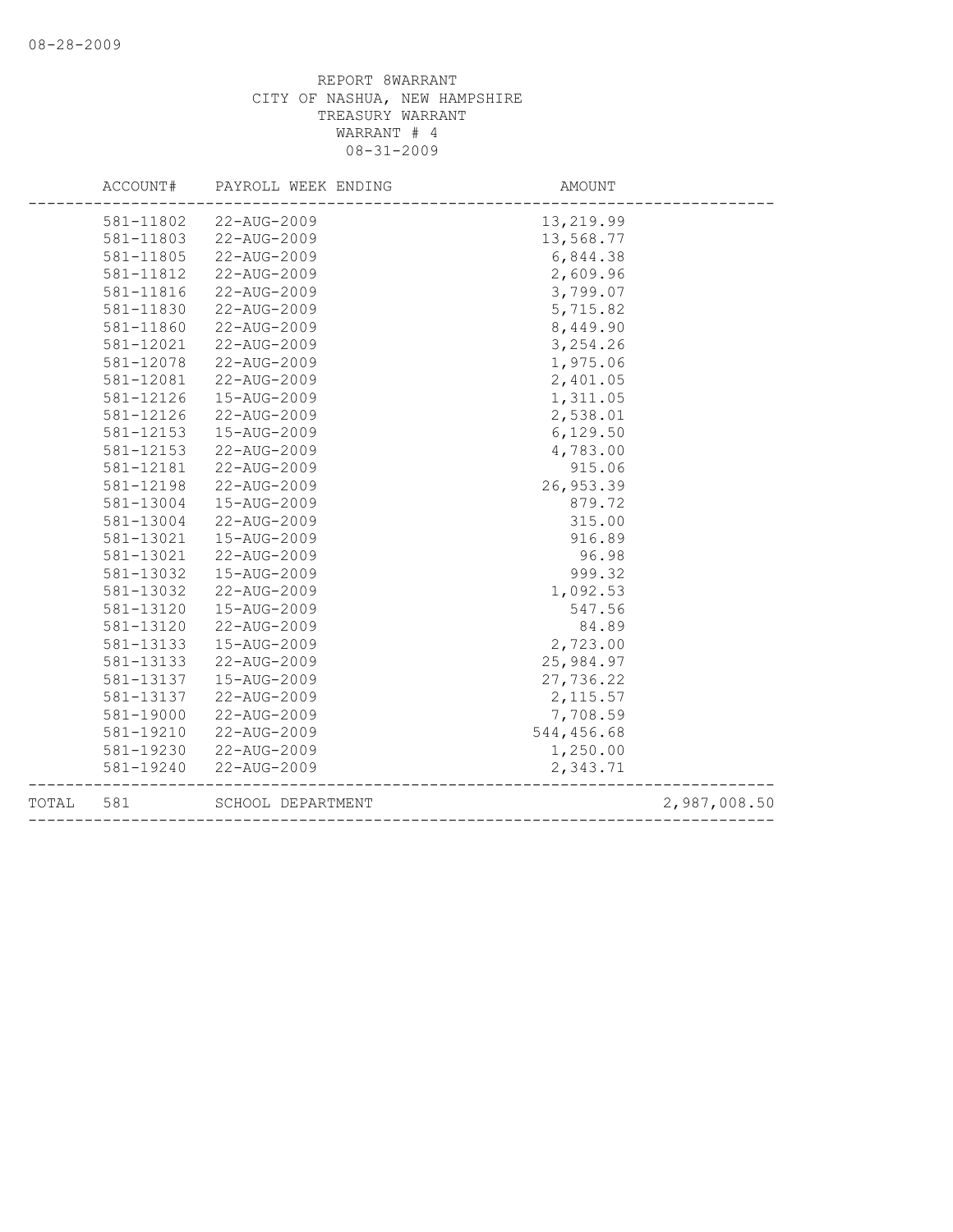|       | ACCOUNT# | PAYROLL WEEK ENDING    | AMOUNT |        |
|-------|----------|------------------------|--------|--------|
|       |          | 751-11638  15-AUG-2009 | 117.72 |        |
| TOTAL | 751      | CPF-PWD & ENGINEERING  |        | 117.72 |
|       |          | 7511-1638 22-AUG-2009  | 58.86  |        |
| TOTAL | 751      |                        |        | 58.86  |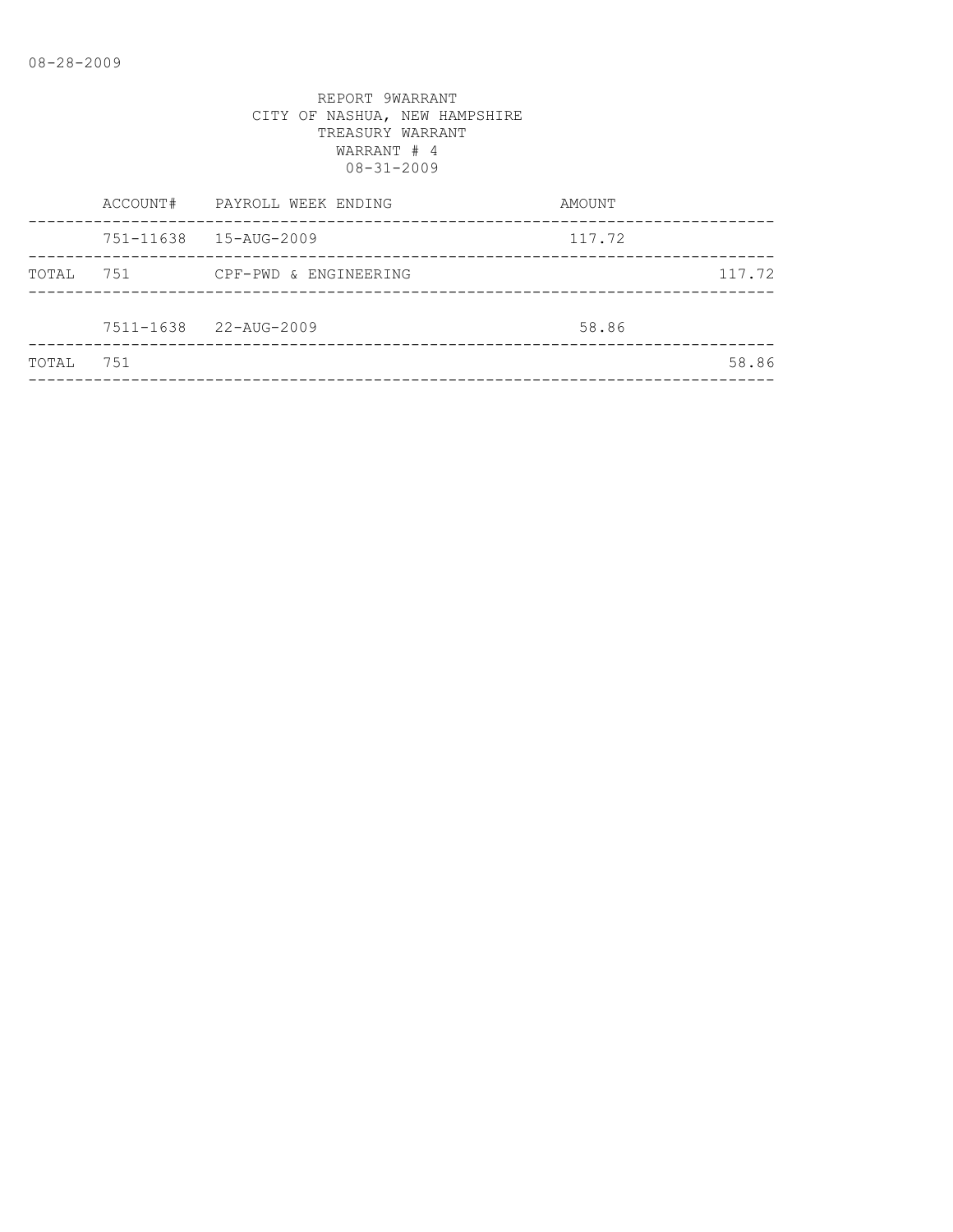| ACCOUNT#               | PAYROLL WEEK ENDING        | AMOUNT               |  |
|------------------------|----------------------------|----------------------|--|
| 801-11008              | 15-AUG-2009                | 576.29               |  |
| 801-11008              | 22-AUG-2009                | 576.29               |  |
| 801-11028              | 15-AUG-2009                | 59.04                |  |
| 801-11028              | 22-AUG-2009                | 59.04                |  |
| 801-11064              | 15-AUG-2009                | 140.47               |  |
| 801-11064              | 22-AUG-2009                | 140.47               |  |
| 801-11094              | 15-AUG-2009                | 99.64                |  |
| 801-11094              | 22-AUG-2009                | 99.64                |  |
| 801-11188              | 15-AUG-2009                | 93.81                |  |
| 801-11188              | 22-AUG-2009                | 375.26               |  |
| 801-11190              | 15-AUG-2009                | 397.88               |  |
| 801-11190              | 22-AUG-2009                | 397.88               |  |
| 801-11193              | 15-AUG-2009                | 976.79               |  |
| 801-11193              | 22-AUG-2009                | 976.79               |  |
| 801-11211              | 15-AUG-2009                | 68.21                |  |
| 801-11211              | 22-AUG-2009                | 68.21                |  |
| 801-11222              | 15-AUG-2009                | 211.23               |  |
| 801-11222              | 22-AUG-2009                | 211.23               |  |
| 801-11249              | 15-AUG-2009                | 183.12               |  |
| 801-11249              | 22-AUG-2009                | 109.87               |  |
| 801-11271              | 15-AUG-2009                | 1,150.52             |  |
| 801-11271              | 22-AUG-2009                | 1,150.52             |  |
| 801-11276              | 15-AUG-2009                | 4,164.95             |  |
| 801-11276              | 22-AUG-2009                | 4,002.41             |  |
| 801-11383              | 15-AUG-2009                | 867.76               |  |
| 801-11383              | 22-AUG-2009                | 867.77               |  |
| 801-11435              | 15-AUG-2009                | 272.90               |  |
| 801-11435              | 22-AUG-2009                | 272.90               |  |
| 801-11595              | 15-AUG-2009                | 5,252.80             |  |
| 801-11595              | 15-AUG-2009                | 4,452.00             |  |
| 801-11595<br>801-11595 | 22-AUG-2009<br>22-AUG-2009 | 4,477.20             |  |
| 801-11596              | 15-AUG-2009                | 2,968.00<br>3,136.00 |  |
| 801-11596              | 22-AUG-2009                | 3,136.00             |  |
| 801-11598              | 15-AUG-2009                | 776.80               |  |
| 801-11598              | 22-AUG-2009                | 776.80               |  |
| 801-11599              | 15-AUG-2009                | 1,062.92             |  |
| 801-11599              | 15-AUG-2009                | 1,062.92             |  |
| 801-11599              | 22-AUG-2009                | 1,062.92             |  |
| 801-11599              | 22-AUG-2009                | 1,062.92             |  |
| 801-11606              | 15-AUG-2009                | 691.54               |  |
| 801-11606              | 22-AUG-2009                | 691.54               |  |
| 801-11647              | 15-AUG-2009                | 1,391.20             |  |
| 801-11647              | 22-AUG-2009                | 1,401.23             |  |
| 801-12085              | 15-AUG-2009                | 400.00               |  |
| 801-12085              | 22-AUG-2009                | 367.50               |  |
| 801-12594              | 15-AUG-2009                | 5,200.00             |  |
| 801-12594              | 22-AUG-2009                | 4,992.00             |  |
|                        |                            |                      |  |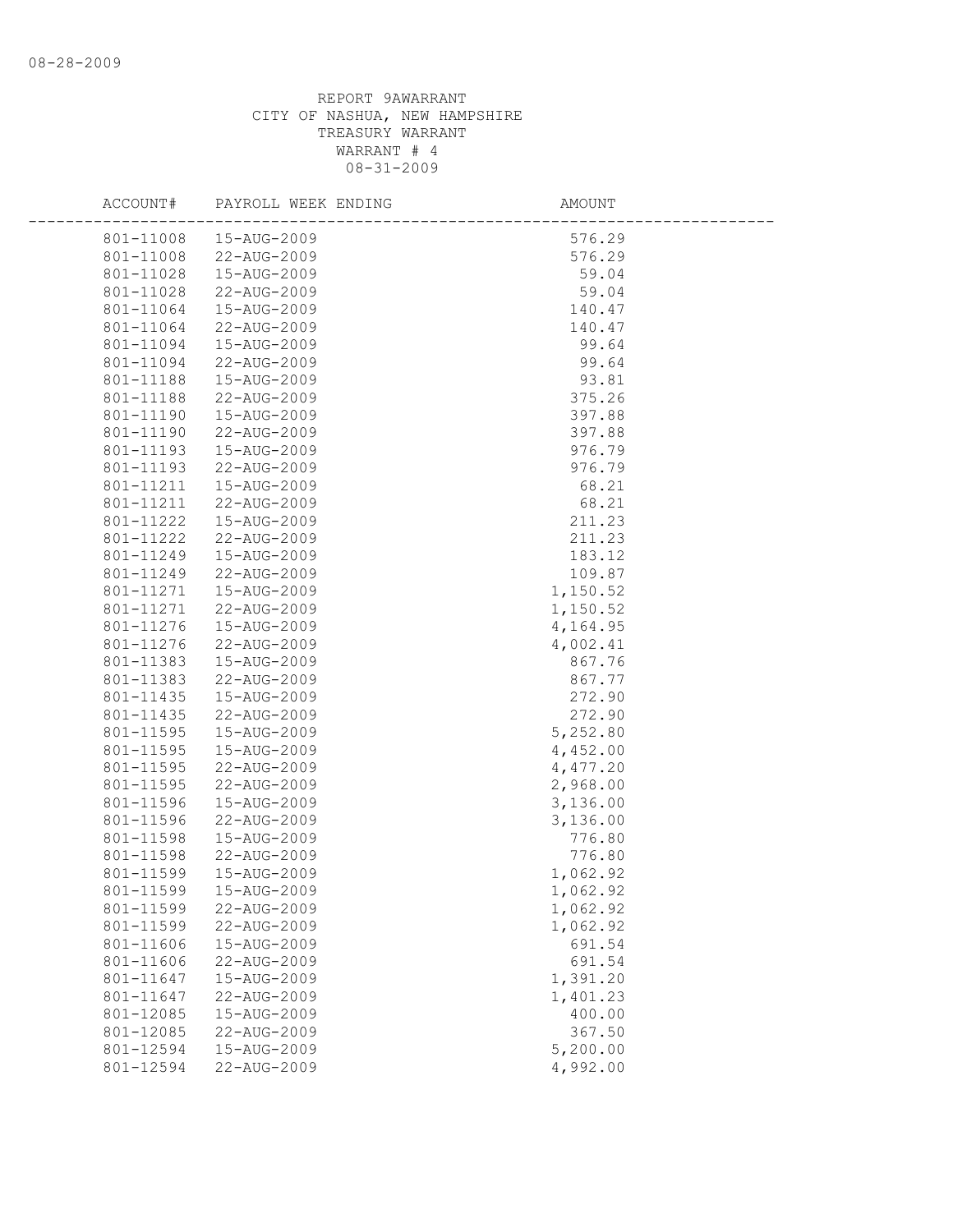|       |           | ACCOUNT# PAYROLL WEEK ENDING | AMOUNT                             |           |
|-------|-----------|------------------------------|------------------------------------|-----------|
|       |           | 801-13004  15-AUG-2009       | 1,001.83                           |           |
|       | 801-13004 | 15-AUG-2009                  | 124.29                             |           |
|       | 801-13004 | 15-AUG-2009                  | 178.98                             |           |
|       | 801-13004 | 15-AUG-2009                  | 376.05                             |           |
|       | 801-13004 | 22-AUG-2009                  | 588.45                             |           |
|       | 801-13004 | 22-AUG-2009                  | 415.43                             |           |
|       | 801-13004 | 22-AUG-2009                  | 244.07                             |           |
|       |           | 801-13004 22-AUG-2009        | 389.87<br>________________________ |           |
| TOTAL | 801       | SOLID WASTE DISPOSAL         | L<br>----------------------        | 66,252.15 |
|       |           |                              |                                    |           |
|       | 802-11028 | 15-AUG-2009                  | 401.49                             |           |
|       | 802-11028 | 15-AUG-2009                  | 188.93                             |           |
|       | 802-11028 | 22-AUG-2009                  | 401.48                             |           |
|       | 802-11028 | 22-AUG-2009                  | 188.93                             |           |
|       | 802-11064 | 15-AUG-2009                  | 140.47                             |           |
|       | 802-11064 | 15-AUG-2009                  | 140.47                             |           |
|       | 802-11064 | 22-AUG-2009                  | 140.47                             |           |
|       | 802-11064 | 22-AUG-2009                  | 140.47                             |           |
|       | 802-11091 | 15-AUG-2009                  | 1,106.97                           |           |
|       | 802-11091 | 22-AUG-2009                  | 1,106.97                           |           |
|       | 802-11092 | 22-AUG-2009                  | 739.60                             |           |
|       | 802-11094 | 15-AUG-2009                  | 298.89                             |           |
|       | 802-11094 | 15-AUG-2009                  | 298.91                             |           |
|       | 802-11094 | 22-AUG-2009                  | 298.89                             |           |
|       | 802-11094 | 22-AUG-2009                  | 298.91                             |           |
|       | 802-11096 | 15-AUG-2009                  | 915.17                             |           |
|       | 802-11096 | 22-AUG-2009                  | 915.17                             |           |
|       | 802-11102 | 15-AUG-2009                  | 885.14                             |           |
|       | 802-11102 | 22-AUG-2009                  | 940.99                             |           |
|       | 802-11105 | 15-AUG-2009                  | 1,022.84                           |           |
|       | 802-11105 | 22-AUG-2009                  | 1,022.84                           |           |
|       | 802-11124 | 15-AUG-2009                  | 718.17                             |           |
|       | 802-11124 | 22-AUG-2009                  | 718.17                             |           |
|       | 802-11155 | 15-AUG-2009                  | 1,009.12                           |           |
|       | 802-11155 | 22-AUG-2009                  | 1,001.60                           |           |
|       | 802-11157 | 15-AUG-2009                  | 1,568.00                           |           |
|       | 802-11157 | 22-AUG-2009                  | 1,568.00                           |           |
|       | 802-11158 | 15-AUG-2009                  | 1,683.20                           |           |
|       | 802-11158 | 22-AUG-2009                  | 1,683.20                           |           |
|       | 802-11188 | 15-AUG-2009                  | 93.82                              |           |
|       | 802-11188 | 22-AUG-2009                  | 375.26                             |           |
|       | 802-11190 | 15-AUG-2009                  | 397.88                             |           |
|       | 802-11190 | 22-AUG-2009                  | 397.88                             |           |
|       | 802-11211 | 15-AUG-2009                  | 272.84                             |           |
|       | 802-11211 | 15-AUG-2009                  | 409.26                             |           |
|       | 802-11211 | 22-AUG-2009                  | 272.84                             |           |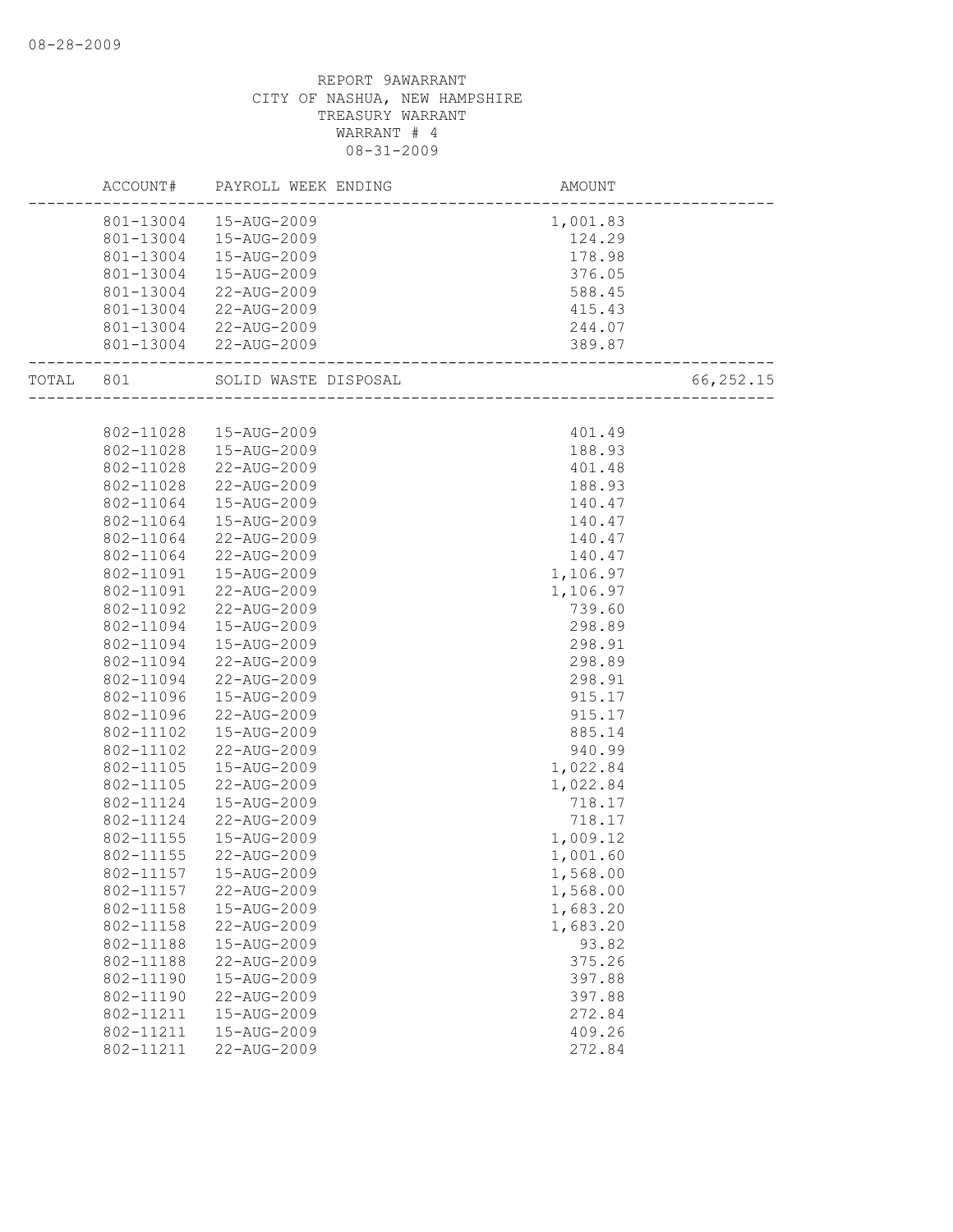| ACCOUNT#               | PAYROLL WEEK ENDING        | AMOUNT               |
|------------------------|----------------------------|----------------------|
| 802-11211              | 22-AUG-2009                | 409.26               |
| 802-11222              | 15-AUG-2009                | 211.23               |
| 802-11222              | 22-AUG-2009                | 211.23               |
| 802-11249              | 15-AUG-2009                | 183.12               |
| 802-11249              | 15-AUG-2009                | 183.12               |
| 802-11249              | 22-AUG-2009                | 109.87               |
| 802-11249              | 22-AUG-2009                | 109.87               |
| 802-11260              | 15-AUG-2009                | 1,760.00             |
| 802-11260              | 22-AUG-2009                | 1,760.00             |
| 802-11270              | 15-AUG-2009                | 1,060.46             |
| 802-11270              | 22-AUG-2009                | 1,060.46             |
| 802-11333              | 15-AUG-2009                | 1,042.06             |
| 802-11333              | 22-AUG-2009                | 1,042.06             |
| 802-11435              | 15-AUG-2009                | 454.83               |
| 802-11435              | 15-AUG-2009                | 181.93               |
| 802-11435              | 22-AUG-2009                | 454.83               |
| 802-11435              | 22-AUG-2009                | 181.93               |
| 802-11480              | 15-AUG-2009                | 2,777.28             |
| 802-11480              | 22-AUG-2009                | 2,524.80             |
| 802-11507              | 15-AUG-2009                | 672.12               |
| 802-11507              | 22-AUG-2009                | 746.80               |
| 802-11513              | 15-AUG-2009                | 5,945.60             |
| 802-11513              | 22-AUG-2009                | 5,951.20             |
| 802-11514              | 15-AUG-2009                | 1,762.40             |
| 802-11514              | 22-AUG-2009                | 1,764.80             |
| 802-11681              | 15-AUG-2009                | 305.96               |
| 802-11681              | 15-AUG-2009                | 1,223.86             |
| 802-11681              | 22-AUG-2009                | 305.96               |
| 802-11681<br>802-11693 | 22-AUG-2009<br>15-AUG-2009 | 1,223.86             |
| 802-11693              | 22-AUG-2009                | 1,172.39<br>1,172.39 |
| 802-11763              | 15-AUG-2009                | 173.55               |
| 802-11763              | 15-AUG-2009                | 694.22               |
| 802-11763              | 22-AUG-2009                | 173.55               |
| 802-11763              | 22-AUG-2009                | 694.22               |
| 802-11764              | 15-AUG-2009                | 1,184.61             |
| 802-11764              | 22-AUG-2009                | 1,184.61             |
| 802-12154              | 15-AUG-2009                | 871.75               |
| 802-12154              | 15-AUG-2009                | 1,628.75             |
| 802-12154              | 22-AUG-2009                | 671.00               |
| 802-12154              | 22-AUG-2009                | 1,480.00             |
| 802-12203              | 15-AUG-2009                | 384.00               |
| 802-12203              | 22-AUG-2009                | 480.00               |
| 802-13004              | 15-AUG-2009                | 1,031.45             |
| 802-13004              | 15-AUG-2009                | 1,684.76             |
| 802-13004              | 22-AUG-2009                | 401.23               |
| 802-13004              | 22-AUG-2009                | 1,405.09             |
| 802-17001              | 15-AUG-2009                | 300.00               |
|                        |                            |                      |